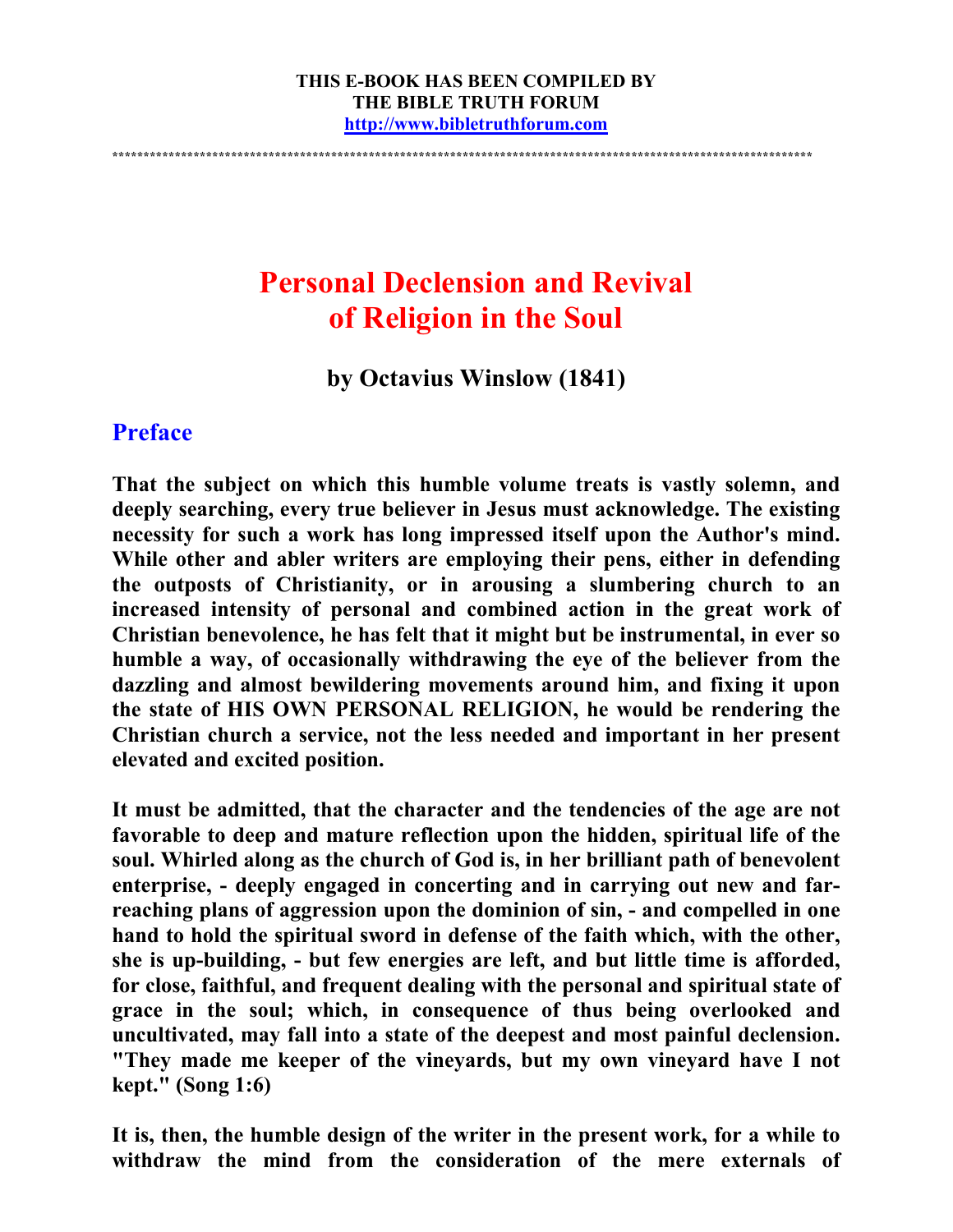**Christianity, and to aid the believer in answering the solemn and searching inquiry, - "What is the present spiritual state of my soul before God?" In the following pages he is exhorted to forget the Christian profession he sustains, the party badge he wears, and the distinctive name by which he is known among men, - to turn aside for a brief hour from all religious duties, engagements, and excitement, and to look this question fully and fairly in the face.** 

**With human wisdom and eloquence the Author has not seen fit to load and adorn his work: the subject presented itself to his mind in too solemn and dreadful an aspect for this. The ground he traversed he felt to be so holy, that he had need to put off the shoes from his feet, and to lay aside everything that was not in strict harmony with the spiritual character of his theme. That the traces of human imperfection may be found on every page, no one can be more conscious than the Author, - no one more deeply humbled. Indeed, so affecting to his own mind has been the conviction of the feeble manner in which the subject is treated, that but for a deep sense of its vast importance, and the demand that exists for its discussion in almost any shape, he would more than once have withdrawn his book from the press. May the Spirit of God accompany its perusal with power and unction, and to Him, as unto the Father and the Son, shall be ascribed the glory!** 

## **Chapter 1: Incipient Declension**

**"The backslider in heart." (Proverbs 14:14)** 

**If there is one consideration more humbling than another to a spirituallyminded believer, it is, that, after all God has done for him, - after all the rich displays of his grace, the patience and tenderness of his instructions, the repeated discipline of his covenant, the tokens of love received, and the lessons of experience learned, there should still exist in the heart a principle, the tendency of which is to secret, perpetual, and alarming departure from God. Truly, there is in this solemn fact, that which might well lead to the deepest self-abasement before Him.** 

**If, in the present early stage of our inquiry into this subject, we might be permitted to assign a cause for the growing power which this latent, subtle principle is allowed to exert in the soul, we would refer to the believer's constant forgetfulness of the truth, that there is no essential element in divine grace that can secure it from the deepest declension; that, if left to its selfsustaining energy, such are the hostile influences by which it is surrounded, such the severe assaults to which it is exposed, and such the feeble resistance it is capable of exerting, there is not a moment - splendid though its former victories may have been - in which the incipient and secret progress of**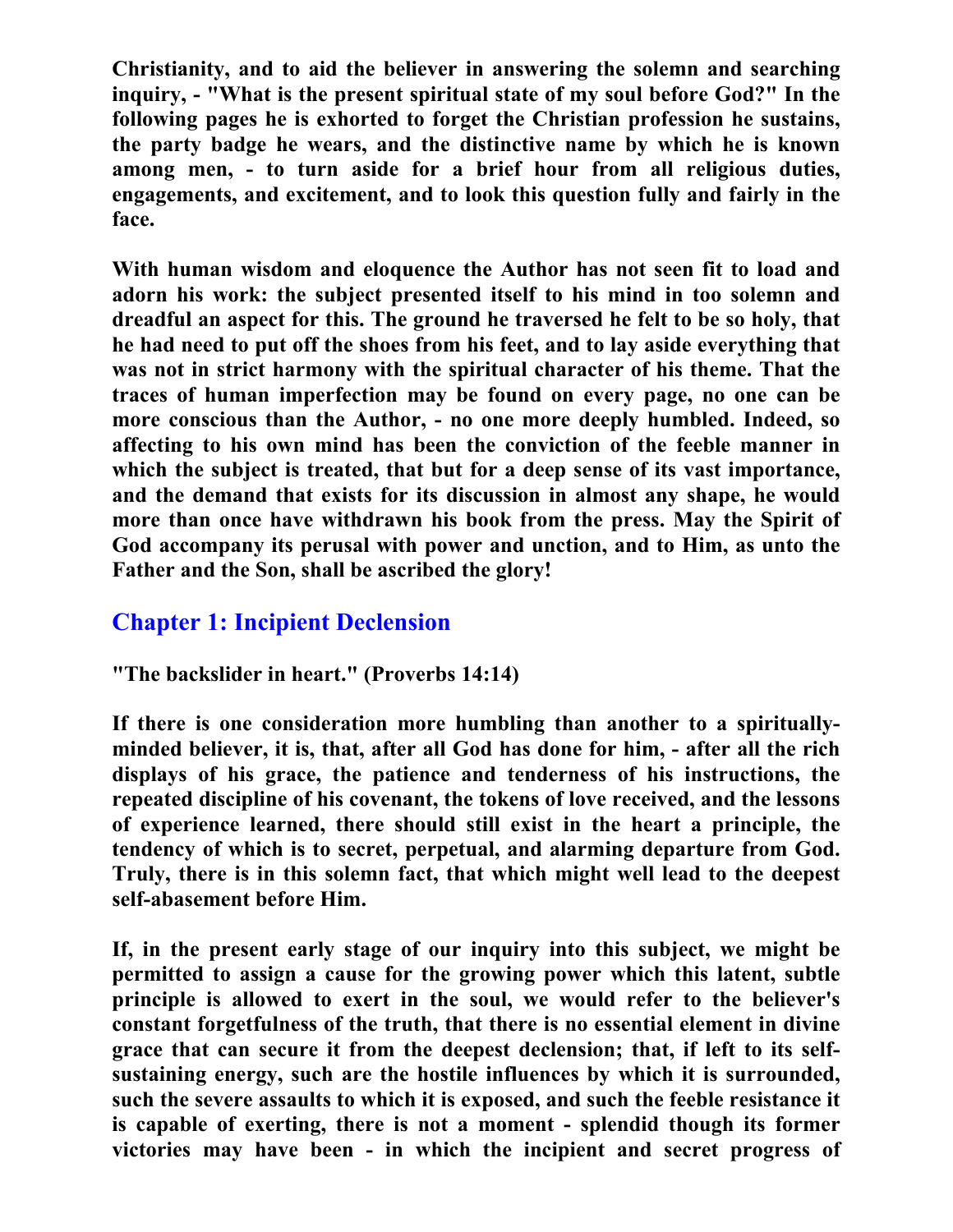**declension may not have commenced and be going forward in the soul! There is a proneness in us to deify the graces of the Spirit. We often think of faith and love, and their kindred graces, as though they were essentially omnipotent; forgetting that though they undoubtedly are divine in their origin, spiritual in their nature, and sanctifying in their effects, they yet are sustained by no self-supporting power, but by constant communications of life and nourishment from Jesus; that, the moment of their being left to their inherent strength, is the moment of their certain declension and decay.** 

**We must here, however, guard a precious and important truth; that is, the indestructible nature of true grace. Divine grace in the soul can never really die; true faith can never utterly and finally fail. We are speaking now but of their decay. A flower may droop, and yet live: a plant may be sickly, and yet not die. In the lowest stage of spiritual declension, in the feeblest state of grace, there is a life that never dies. In the midst of all his startings aside, the ebb and the flow, the wandering and the restoring, the believer in Jesus is "kept by the power of God through faith unto salvation." He cannot utterly fall; he cannot finally be lost. The immutability of God keeps him, - the covenant of grace keeps him, - the finished work of Jesus keeps him, - the indwelling of the Spirit keeps him, and keeps him to eternal glory. We say, then, true grace is indestructible grace; it can never die. But it may decay; and to the consideration of this solemn and important subject, the reader's serious attention is now invited. We propose to exhibit the subject of Personal Declension of Religion in the Soul in some of its varied and prominent forms and phases, and to direct to those means which God has ordained and blessed to its restoration and revival.** 

**Believing, as we do, that no child of God ever recedes into a state of inward declension and outward backsliding, but by slow and gradual steps; and believing, too, that a process of spiritual decay may be going forward within the secret recesses of the soul, and not a suspicion or a fear be awakened in the mind of the believer; we feel it of the deepest moment that this state should first be brought to view in its incipient and concealed form. May the Lord the Spirit fill the writer's and the reader's mind with light, the heart with lowliness, and raise and fix the eye of faith simply and solely upon Jesus, as we proceed in the unfolding of a theme so purely spiritual and so deeply heartsearching!** 

**We commence with a brief exposition of a doctrine which must be regarded as forming the groundwork of our subject; that is, THE LIFE OF GOD IN THE SOUL OF MAN. The believer in Jesus is a partaker of the divine nature (2 Pet 1:4). He is "born of the Spirit;" Christ dwells in him by faith; and this constitutes his new and spiritual life. A single but emphatic expression of the apostle's, unfolds the doctrine and confirms the fact, "Christ in you (Col**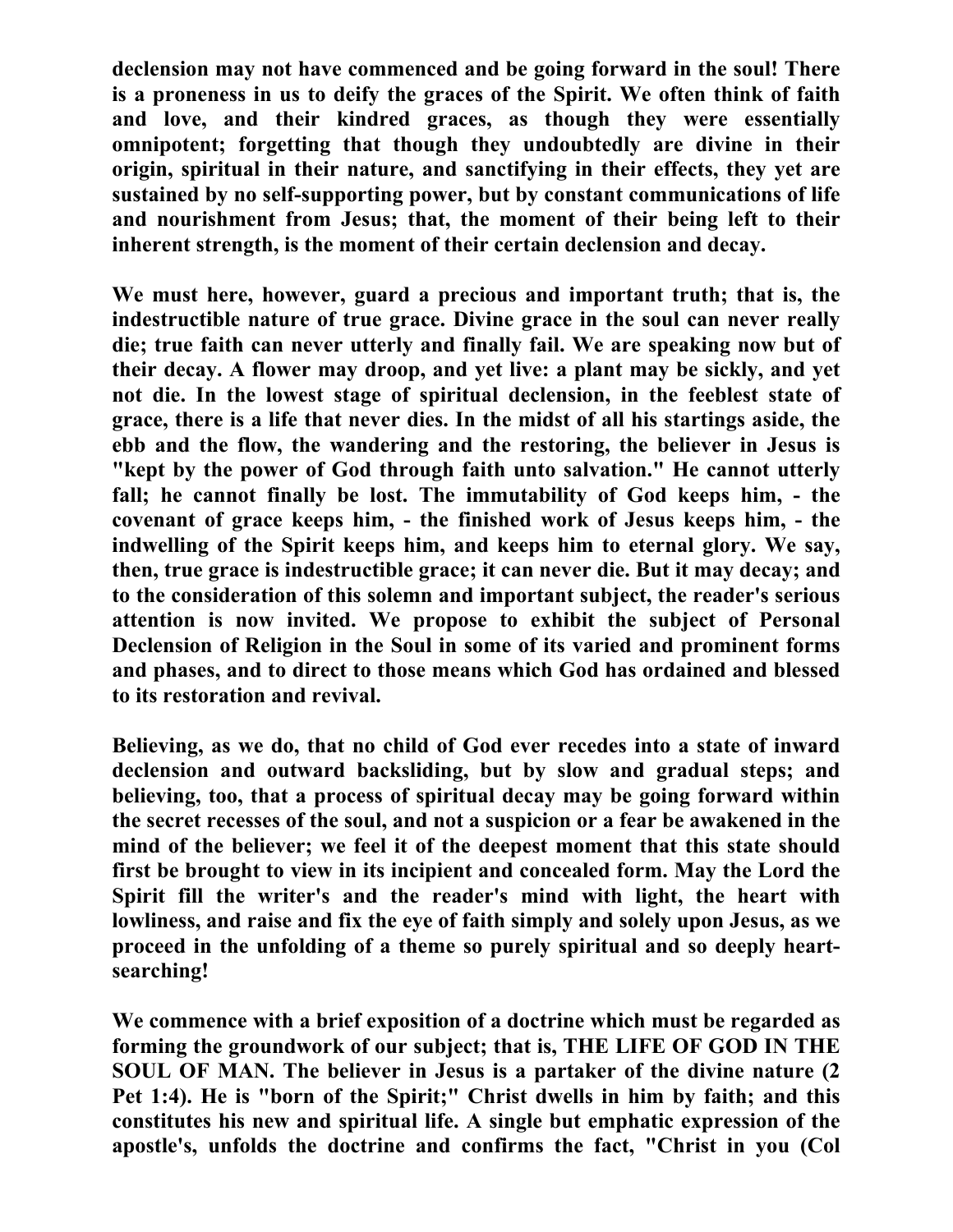**1:27)." It is not so much that the believer lives, as that Christ lives in him. Thus the apostle expresses it: "I am crucified with Christ: nevertheless I live; yet not I, but Christ lives in me." Do we look at the history of Paul as illustrative of the doctrine? Behold the grand secret of his extraordinary life. He lived unreservedly for Christ; and the spring of it was, Christ lived spiritually in him. This it was that rendered him so profound in wisdom, rich in knowledge, bold in preaching, undaunted in zeal, unwearied in toil, patient in suffering, and successful in labor; - Christ lived in him. And this forms the high and holy life of every child of God; - "Christ who is our life." To him, as the covenant head and mediator of his people, it was given to have life in himself, that he might give eternal life to as many as the Father had given him. Christ possesses this life (John 5:26); Christ communicates it (John 5:25); Christ sustains it (John 6:57); and Christ crowns it with eternal glory (John 17:24).** 

**A peculiar characteristic of the life of God in the soul, is, that it is concealed. "Your life is hid with Christ in God." It is a hidden life. Its nature, its source, its actings, its supports are veiled from the observation of men. "The world knows us not." It knew not Jesus when he dwelt in the flesh, else it would not have crucified the Lord of life and glory. Is it any wonder that it knows him not, dwelling, still deeper veiled, in the hearts of his members? It crucified Christ in his own person, it has crucified him in the persons of his saints, and, if power were given, would so crucify him yet again. And yet there is that in the divine life of the believer, which awakens the wonderment of a Christrejecting world. That the believer should be unknown, and yet well known; should die, and yet live; should be chastened, and yet not killed; sorrowful, yet always rejoicing; poor, yet making many rich; having nothing, and yet possessing all things, is indeed an enigma - a paradox to a carnal mind. Yes, there are moments when the believer is a mystery to himself. How the divine life in his soul is sustained in the midst of so much that enfeebles, kept alive surrounded by so much that deadens, the glimmering spark not extinguished, though obscured, amid the billows! To drop all figure, - how his soul advances when most opposed, soars when most burdened, rejoices when most afflicted, and sings the sweetest and the loudest, when the cross presses the heaviest, and the thorn pierces the deepest, may well cause him to exclaim, "I am a wonder to others, but a greater wonder to myself!" But, if the nature and the supports of the divine life in the soul are hid, not so are its effects, and these prove its existence and reality. The world has its keen, detecting eye upon the believer. It marks well his every step, it ponders narrowly his every going, it investigates and analyses closely his secret motives. No flaw, no deviation, no compromise, escapes its notice or its censure: it expects, and it has a right to expect, perfect harmony of principle and practice; it rebukes, and it has a right to rebuke, any marked discrepancy between the two. We say, then, that the effects of the life of God in the soul of the believer are observed by an**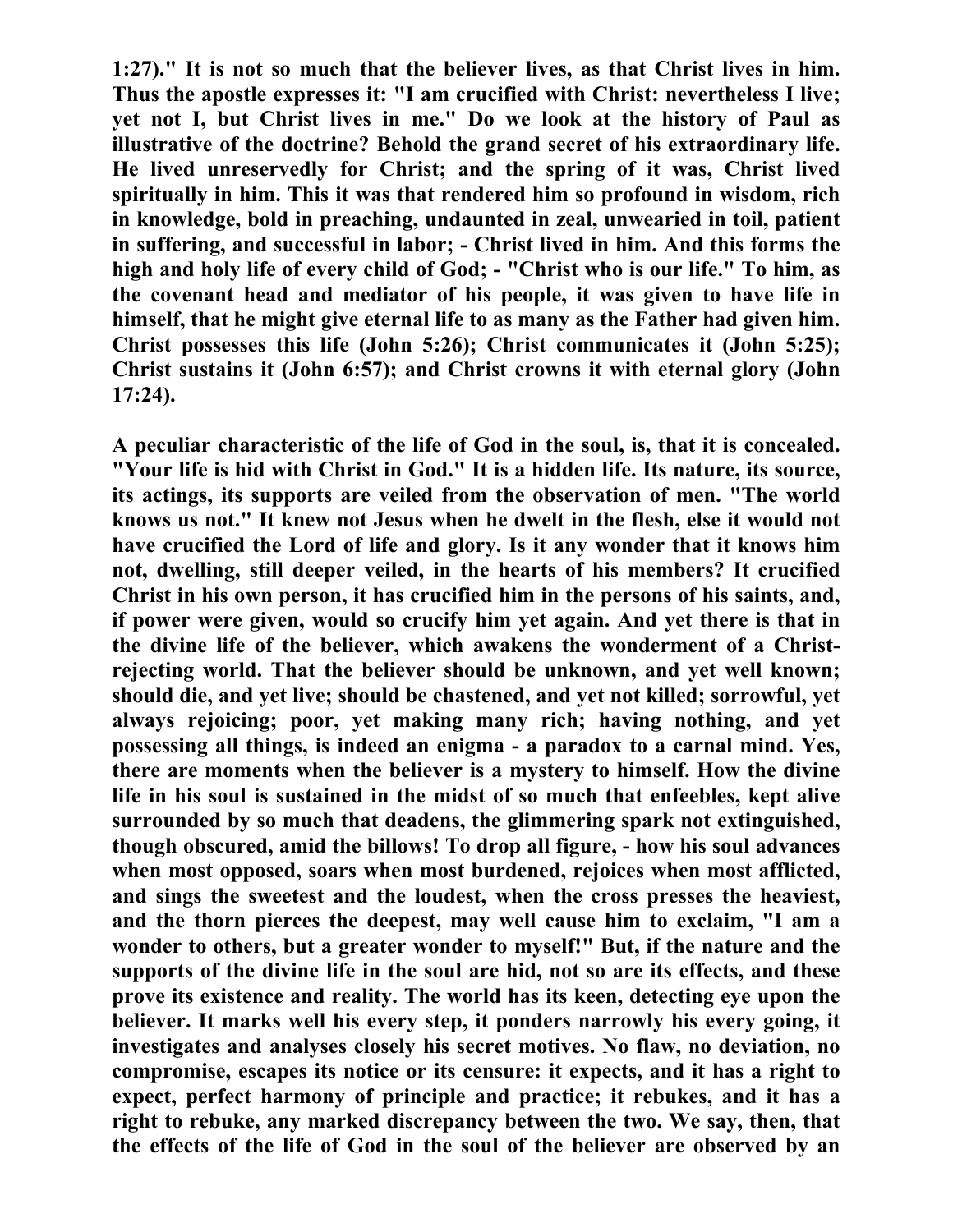**ungodly world. There is that in the honest upright walk of a child of God, which arrests the attention and awakens the surprise of men, who, while they hate and despise, cannot but admire and marvel at it.** 

**Yet another characteristic of the divine life in the soul, is its security. "Your life is hid with Christ in God." There, nothing can touch it: no power can destroy it. It is "hid with Christ," the beloved Son of the Father, the delight, the glory, the richest and most precious treasure of Jehovah: still more, it is "hid with Christ in God," in the hand, in the heart, in the all-sufficiency, yes, in the eternity of God. Oh the perfect security of the spiritual life of the believer! No power on earth or in hell can move it. It may be stormed by Satan, assaulted by corruption, scorned by men, and even in the moment of unbelief and in the hour of deep trial its existence doubted by the believer himself; yet there it is, deep lodged in the eternity of God, bound up in the heart and with the existence of Jehovah, and no foe can destroy it. "As soon," says Charnock, "might Satan pull God out of heaven, undermine the security of Christ, and tear him from the bosom of the Father, as deprive the believer of his spiritual life, or destroy that principle of grace which God has implanted in him." But a greater than Charnock has declared, "I give unto them eternal life; and they shall never perish, neither shall any man pluck them out of my hand (Jn 10:28)." Let the sheep and the lambs of the "little flock" rejoice that the Shepherd lives, and that because he lives they shall live also. But we now pass to the consideration of the DECLENSION of this life in the soul.** 

**By a state of incipient declension, we mean that decay of spiritual life and grace in the believer which marks its earliest and more concealed stage. It is latent and hidden, and therefore the least suspected and the more dangerous. The painful process of spiritual disease may be advanced in the soul so secretly, so silently, and so unobservedly, that the subject of it may have lost much ground, may have parted with many graces and much vigor, and may have been beguiled into an alarming state of spiritual barrenness and decay, before even a suspicion of his real condition has been awakened in his bosom. Like Samson, he may awaken out of his sleep, and say, "I will go out as at other times before, and shake myself. And he wished not that the Lord was departed from him (Judges 16.20)." Or he may resemble Ephraim, of whom it is recorded, "Strangers have devoured his strength, and he knows it not; yes, grey hairs are here and there upon him, yet he knows it not (Hos 7:9)." This is the state of the soul we are now to examine, - a state that has to do, not with the outward observation of men, but more especially and immediately with a holy and heart-searching God. In looking into the state of a backslider in heart, we may, in the first place, show what an incipient state of declension does not necessarily involve.**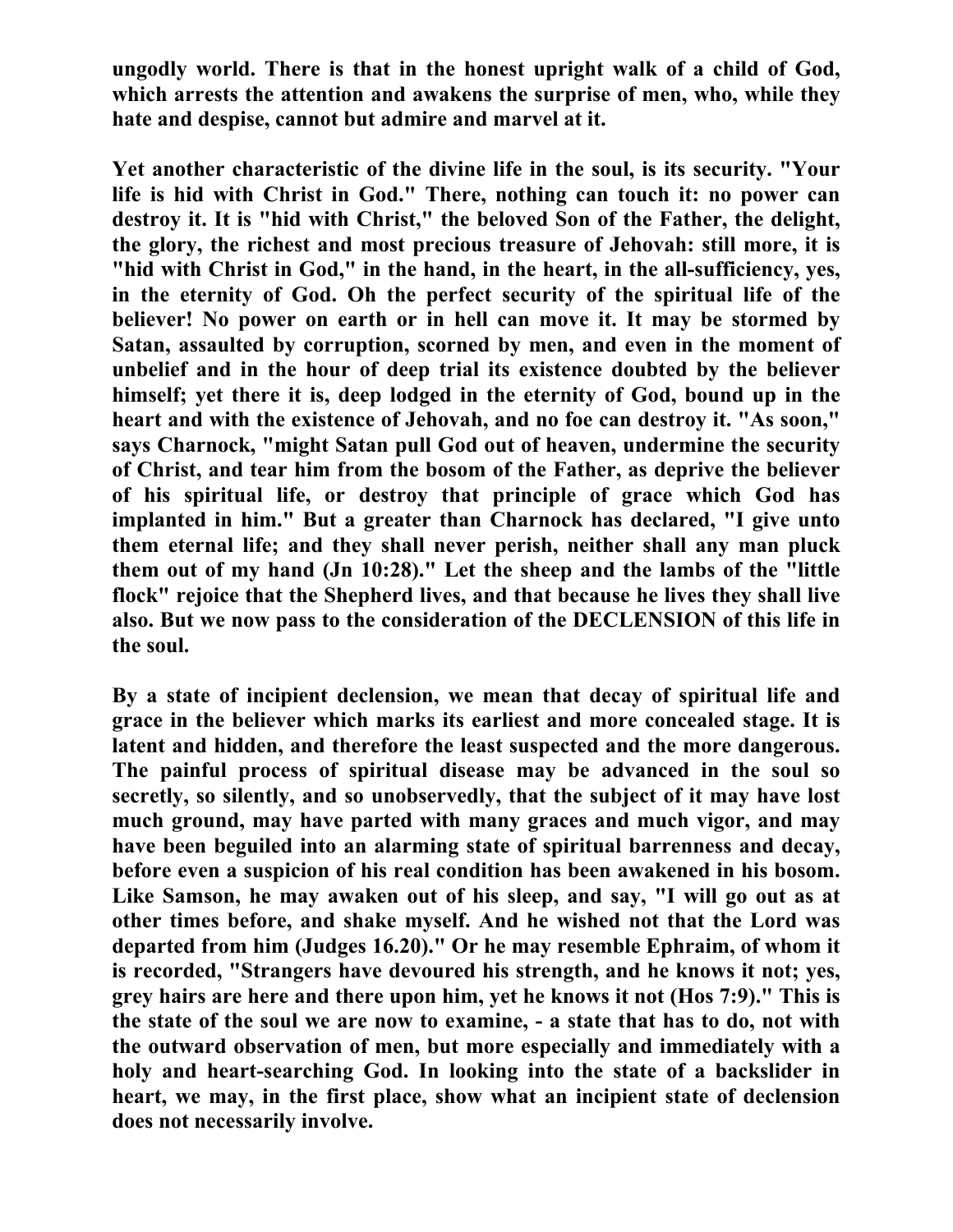**And first; it does not involve any alteration in the essential character of divine grace, but is a secret decay of the health, vigor, and exercise of that grace in the soul. As in the animal frame, the heart loses nothing of its natural function, when, through disease, it sends but a faint and languid pulsation through the system; so in the spiritual constitution of the believer, divine grace may be sickly, feeble, and inoperative, and yet retain its character and its properties. The pulse may beat faintly, but still it beats; the seen may not be fruitful, but it "lives and abides forever;" the divine nature may be languid, but it can never assimilate or coalesce with any other, and must always retain its divinity untainted and unchanged. And yet, without changing its nature, divine grace may decline to an alarming extent in its power and exercise. It may be sickly, drooping, and ready to die; it may become so enfeebled through its decay, as to present an ineffectual resistance to the inroads of strong corruption; so low, that the enemy may ride rough-shod over it at his will; so inoperative and yielding, that sloth, worldliness, pride, carnality, and their kindred vices, may obtain an easy and unresisted conquest.** 

**This decay of grace may be advancing, too, without any marked decline in the spiritual perception of the judgment, as to the beauty and fitness of spiritual truth. The loss of spiritual enjoyment, not of a spiritual perception of the loveliness and harmony of the truth, shall be the symptom that betrays the true condition of the soul. The judgment shall lose none of its light, but the heart much of its fervor; the truths of revelation, especially the doctrines of grace, shall occupy the same prominent position as to their value and beauty, and yet the influence of these truths may be scarcely felt. The Word of God shall be assented to; but as the instrument of sanctification, of abasement, of nourishment, the believer may be an almost utter stranger to it; yes, he must necessarily be so, while this process of secret declension is going forward in his soul.** 

**This incipient state of declension may not involve any lowering of the standard of holiness; and yet there shall be no ascending of the heart, no reaching forth of the mind towards a practical conformity to that standard. The judgment shall acknowledge the divine law, as embodied in the life of Christ, to be the rule of the believer's walk; and yet to so low and feeble a state may vital godliness have declined in the soul, there shall be no panting after conformity to Christ, no breathing after holiness, no "resistance unto blood, striving against sin." Oh, it is an alarming condition for a Christian man, when the heart contradicts the judgment, and the life belies the profession! - when there is more knowledge of the truth than experience of its power, - more light in the understanding than grace in the affections, - more pretension in the profession than holiness and spirituality in the walk! And yet to this sad and melancholy state it is possible for a Christian professor to be**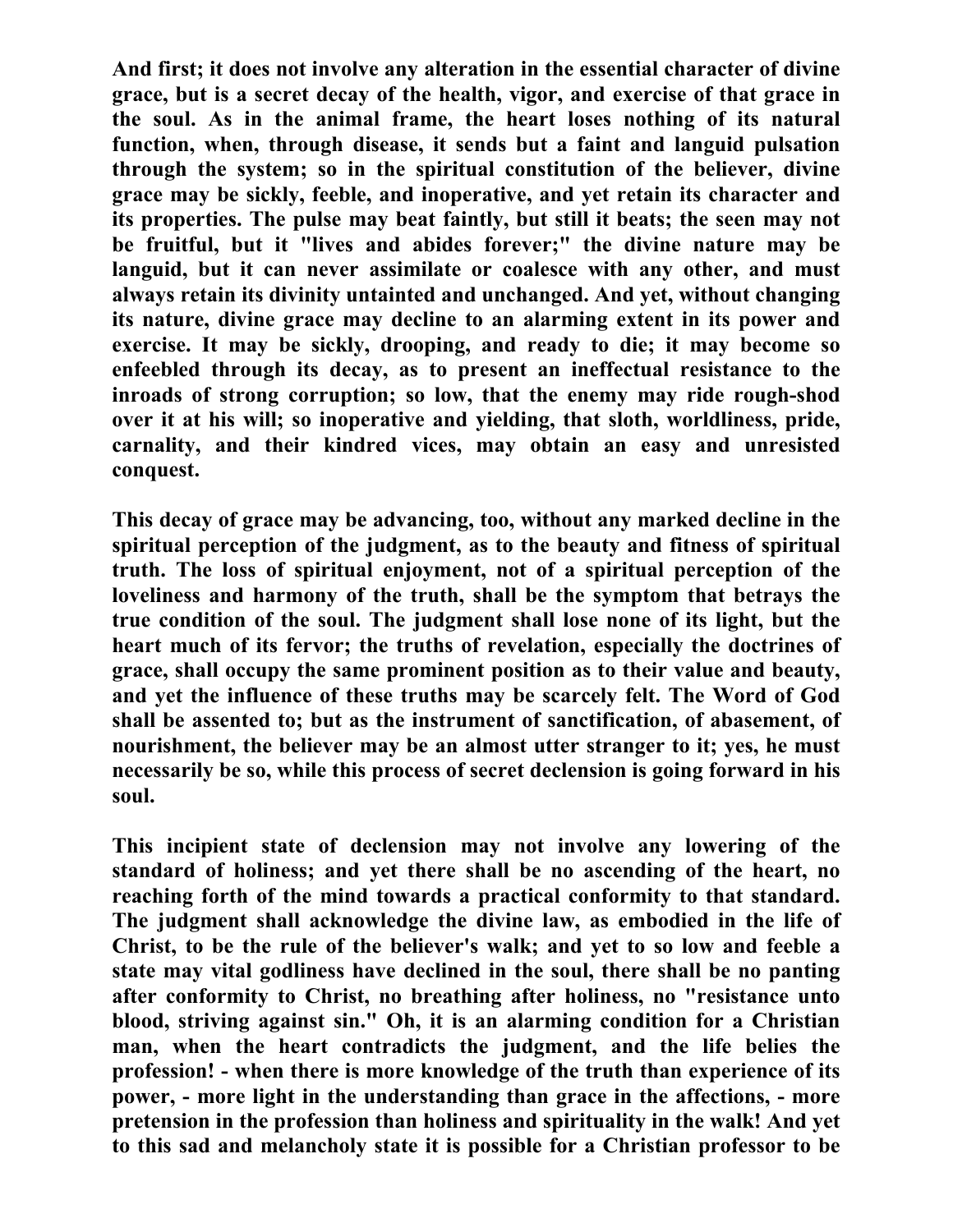**reduced. How should it lead the man of empty notions, of mere creeds, of lofty pretension, of cold and lifeless orthodoxy, to pause, search his heart, examine his conscience, and ascertain the true state of his soul before God!** 

**Once more: This state of secret departure from God may exist in connection with an outward and rigid observation of the means of grace; and yet there shall be no spiritual use of, or enjoyment in, the means. And this, it may be, is the great lullaby of his soul. Rocked to sleep by a merely formal religion, the believer is beguiled into the delusion that his heart is right, and his soul prosperous in the sight of God. Even more than this, - a declining believer may have sunk so deeply into a state of formality, as to substitute the outward and the public means of grace for a close and secret walk with God. He may have taken up his abode in the outer courts of the temple; he may dwell in the mere porch of the sanctuary. Frequent or even occasional retirement consecrated to meditation, self-examination, the reading of God's Word, and secret prayer, may yield to an outward, bustling form of godliness. Public and committee meetings - religious societies - business and professional engagements - wearing a religious aspect, and even important in their subordinate places, may thrust out God from the soul, and exclude Christ from the heart. And that a believer should be satisfied to "live at this poor dying rate," content to dwell amid the din and the bustle of the outworks, is one of the most palpable and alarming symptoms of the decline of the life of God in his soul. But let us group some of the more positive marks of an incipient and hidden state of spiritual declension.** 

**When a professing man can proceed with his accustomed religious duties, strictly, regularly, formally, and yet experience no enjoyment of God in them, no filial nearness, no brokenness and tenderness, and no consciousness of sweet return, he may suspect that his soul is in a state of secret and incipient backsliding from God. Satisfying and feeding his soul - if feeding it may be called - with a lifeless form; what stronger symptom needs he of his real state? A healthy, growing state of religion in the soul demands more for its nourishment and support than this. A believer panting for God, hungering and thirsting after righteousness, grace thriving, the heart deeply engaged in spiritual duties, lively, prayerful, humble, and tender, ascending in its frame and desires, - a state marked by these features cannot be tied down to a lifeless, spiritless form of religious duties. These were but husks to a healthy state of the life of God in the soul. It wants more. It will hunger and thirst, and this spiritual longing must be met. And nothing can satisfy and satiate it but living upon Christ, the bread and the water of life. "I am the bread of life." "If any man thirst, let him come unto me and drink." "My flesh is meat indeed, and my blood is drink indeed." The professing man that goes all his days without this nourishment, thus starving his soul, may well exclaim, "My leanness, my leanness!" Oh, how solemn to such are the words of our Lord,**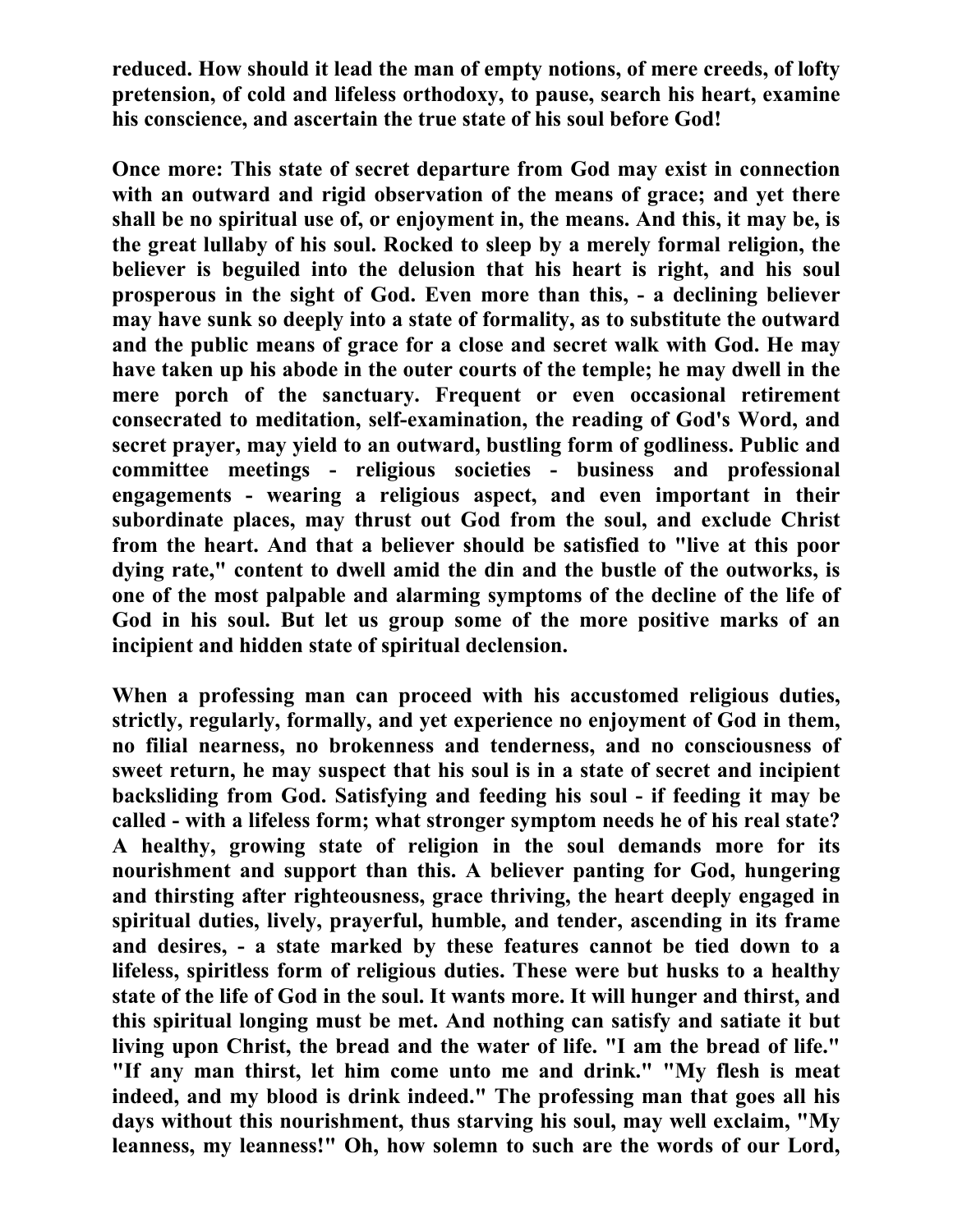**"Verily, verily, I say unto you, Except you eat the flesh of the Son of Man, and drink his blood, you have no life in you (Jn 6:53)."** 

**Again: When a professing man can read his Bible with no spiritual taste, or when he searches it, not with a sincere desire to know the mind of the Spirit in order to a holy and obedient walk, but with a merely curious, or literary taste and aim, it is a sure evidence that his soul is making but a retrograde movement in real spirituality. Nothing perhaps more strongly indicates the tone of a believer's spirituality, than the light in which the Scriptures are regarded by him. They may be read, and yet read as any other book, without the deep and solemn conviction that "all scripture is given by inspiration of God, and is profitable for doctrine, for reproof, for correction, for instruction in righteousness; that the man of God may be perfect, thoroughly furnished unto all good works (2 Tim 3:16,17)." They may be read without a spiritual relish, without being turned into prayer, without treasuring up in the heart and reducing to daily practice its holy precepts, its precious promises, its sweet consolations, its faithful warnings, its affectionate admonitions, its tender rebukes. And thus read, how can a believer expect to derive that "profit" from the Scriptures which they were intended, and are so calculated to convey?** 

**When a professing Christian can pray, and yet acknowledge that he has no nearness to the throne, no touching of the scepter, no fellowship with God, calls him "Father," without the sense of adoption, - confesses sin in a general way, without any looking up to God through the cross, - has no consciousness of possessing the ear and the heart of God, the evidence is undoubted of a declining state of religion in the soul. And when too, he can find no sweetness in a spiritual ministry, - when he is restless and dissatisfied under a searching and practical unfolding of truth, - when the doctrines are preferred to the precepts, the promises to the commands, the consolations to the admonitions of the gospel, incipient declension is marked.** 

**When the believer has but few dealings with Christ - his blood but seldom traveled to, - his fullness but little lived upon, - his love and glory scarcely mentioned, the symptoms of declension in the soul are palpable. Perhaps nothing forms a more certain criterion of the state of the soul than this. We would be willing to test a man's religion, both as to its nature and its growth, by his reply to the question, "What think you of Christ?" Does his blood daily moisten the root of your profession? Is his righteousness that which exalts you out of and above yourself, and daily gives you free and near access to God? Is the sweetness of his love much in your heart, and the fragrance of his name much on your lips? Are your corruptions daily carried to his grace, your guilt to his blood, your trials to his heart? In a word, is Jesus the substance of your life, the source of your sanctification, the one glorious object on which your**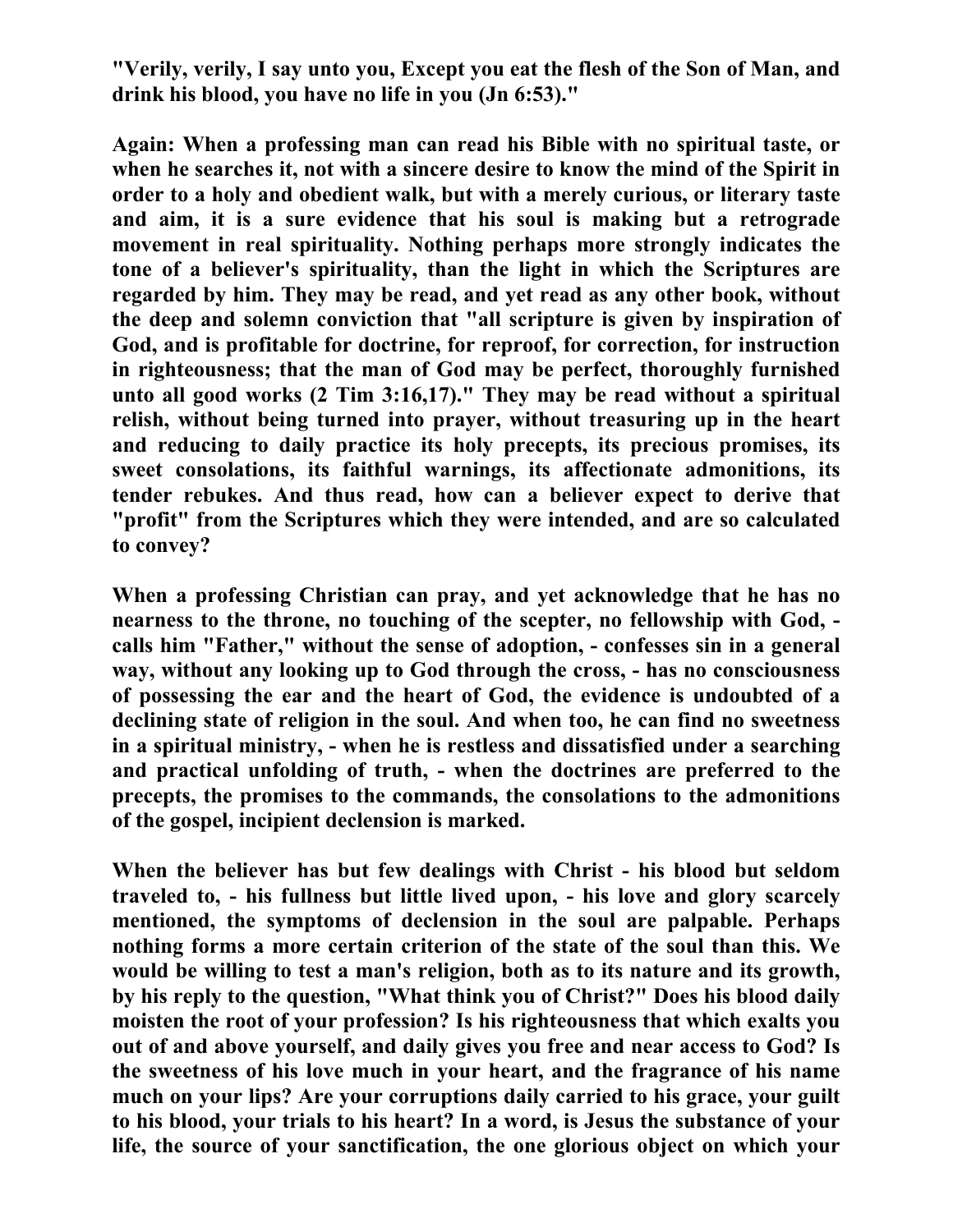**eye is ever resting, the mark towards which you are ever pressing? Be not offended, reader, if we remark, that a professing man may talk well of Christ, and may do homage to his name, and build up his cause, and promote his kingdom, and yet rest short of having Christ in his heart, the hope of glory. It is not the talking about religion, or ministers, or churches, nor an outward zeal for their prosperity, that either constitutes or indicates a truly spiritual man. And yet how much of this in our day passes current for the life of God in the soul? Oh that among God's dear saints there were less talking of ministers, and more of Jesus; less of sermons, and more of the power of the truth in their souls; less of "I am of Paul," and "I of Apollos," and more of "I am of Christ."** 

**An uncharitable walk towards other Christians, marks a low state of grace in the soul. The more entirely the heart is occupied with the love of Christ, the less room there will be for uncharitableness towards his saints. It is because there is so little love to Jesus, that there is so little towards his followers. In proportion as the mind becomes spiritual, it rises above party distinctions and names, - it resigns its narrow and exclusive views, casts away its prejudices against other sections of the one church, and embraces in the yearnings of its Christian sympathy all who "love the Lord Jesus Christ in sincerity." In advocating a wider platform of Christian love, we would by no means "sell the truth," or compromise principles, or immolate conscience upon the altar of an infidel liberalism. But that for which we plead, is, more of that Christian love, tender-heartedness, kindness, charity which allows the right of private judgment, respects a conscientious maintenance of truth, and concedes to others the same privilege it claims for itself. Differing as many of the saints of God necessarily do in judgment, does the same necessity exist wherefore they shall be alienated in affection? We think, far from it. There is common ground on which all Christians who hold the Head can stand. There are truths which can assimilate all our minds, and blend all our hearts. Why then should we stand aloof from the one body and exclaim, "The temple of the Lord, the temple of the Lord are we?" Why should we refuse to recognize the Father's image in the children's face, and treat them as aliens in person, in spirit, and in language, because they see not eye to eye with us, in all our interpretations of God's word? Why should not "all bitterness, and wrath, and anger, and clamor, and evil speaking, be put away, with all malice?" and why should we not be "kind one to another, tender-hearted, forgiving one another, even as God for Christ's sake has forgiven us," seeing that the church is but one, the family but one, that true believers are all "one in Christ Jesus?" This will be so where there is a deepening spirituality. And its absence marks a decay of grace, a waning of the life of God in the soul.** 

**We have thus endeavored to bring to view some of the prominent characteristics of a state of incipient declension of the life of God in the**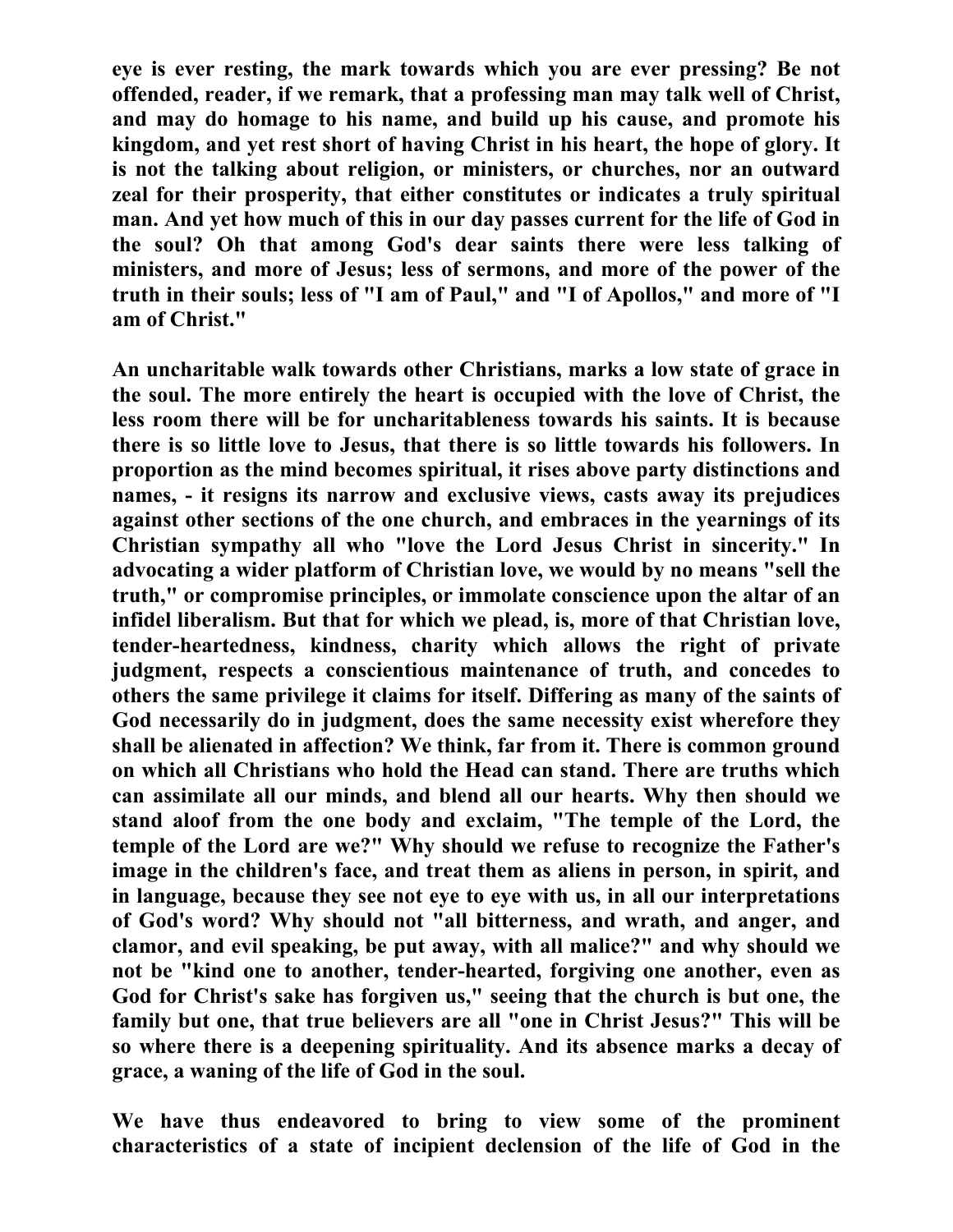**believer. It will be seen that we have referred to those only which mark the hidden departure of the heart from God; - that state that is so concealed, so veiled from the eye, and wearing so fair an exterior, that all suspicion of its existence is lulled to rest, and the soul is soothed with the delusion that all is well with it. Dear reader, is this your state? Has this book thus far detected in you any secret declension, and concealed departure, any heart backsliding? Has it proved to you - the Spirit of God speaking by it - that your soul is in an unhealthy state, the Divine life within you is drooping? Turn not from the discovery, painful though it be. Look at it fully, honestly. It is no step towards the recovery of a sickly state, to disguise the worst symptoms of that state from the eye. The mark of true wisdom and skill is, to ascertain the worst of the disease, to probe the depth of the wound. And although such a course may be painful to the patient, it is essential to his thorough recovery. Beloved reader, it is important that you should know the exact state of your soul before God. And if you are sincere in that petition which has often breathed from your lip, "Search me, O God, and know my heart; try me, and know my thoughts; and see if there be any wicked way in me;" you will thank him for any gentle and faithful admonition that sets you upon the great work of selfexamination. "It is fit," says Dr. Owen, "that professors of all sorts should be reminded of these things; for we may see not a few of them under visible decays, without any sincere endeavors after a recovery, who yet please themselves that the root of the matter is in them. It is so, if love of the world, conformity unto it, negligence in holy duties, and coldness in spiritual love, be an evidence of such decays. But let none deceive their own souls; wherever there is a saving principle of grace, it will be thriving and growing unto the end. And if it fall under obstructions, and thereby into decays for a season, it will give no rest or quietness unto the soul wherein it is, but will labor continually for a recovery. Peace in a spiritually-decaying condition, is a soulruining security; better be under terror on the account of surprisal into some sin, than be in peace under evident decays of spiritual life."** 

**Some of the marked characteristics of the state of heart declension which we have been considering, are so strikingly set forth in the case of the church, as described by the Holy Spirit in the fifth chapter of the Song of Solomon, that we would direct the serious attention of the reader to it in connection with this part of our work.** 

**In the 2nd verse, the church acknowledges her drowsy, yet not entirely insensible condition: "I sleep, but my heart wakes." Here was the existence of the Divine life in the soul, and yet that life was on the decline. She knew that she had fallen into a careless and slumbering state, that the work of grace in her soul was decaying, that the spirit of slumber had come over her; but the awful feature was, she was content to be so. She heard her Beloved knock; but so enamored was she with her state of drowsiness, she gave no heed to it - she**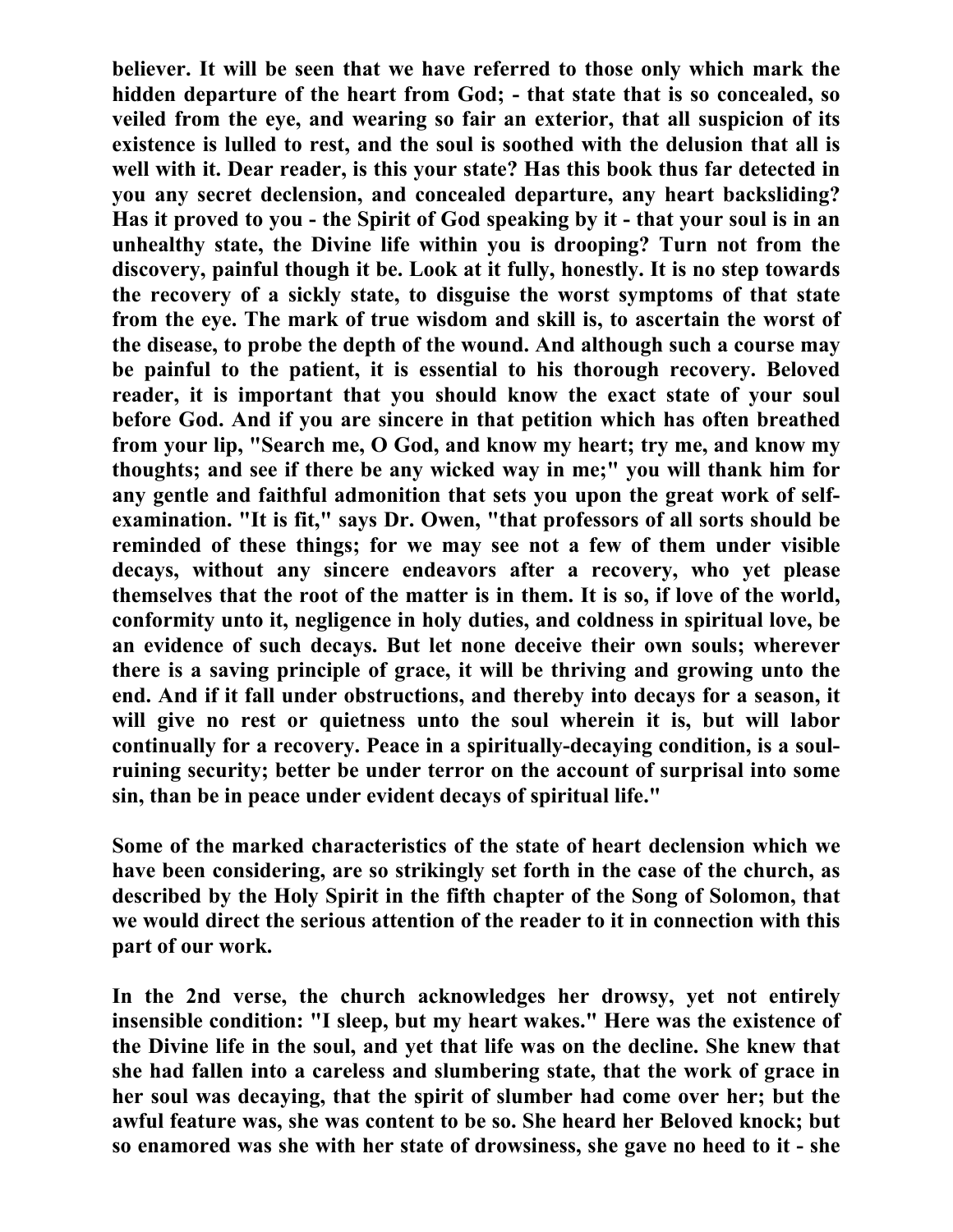**opened not to him. "I sleep, but my heart wakes: it is the voice of my Beloved that knocks, saying, Open to me, my sister, my love, my dove, mu undefiled; for my head is filled with dew, and my locks with the drops of the night." Thus addressed, her duty would have been instantly to have aroused herself from her sleep, and admitted her Lord. A believer may fall into a drowsy state of soul, not so profound as to be entirely lost to the voice of his Beloved speaking by conscience, by the word, and by providences: and yet so far may his grace have decayed, so cold may his love have grown, and so hardening may have been his declension, he shall be content that this should be his state. O, alarming symptom of soul declension, when the indulgence of sloth and self is preferred to a visit from Jesus!** 

**Then observe that, when she did arise, Christ had withdrawn himself. "I opened to my Beloved, but my Beloved had withdrawn himself, and was gone: my soul failed when he spoke; I sought him, but I could not find him; I called him, but he gave me no answer (verse 6)." Weary with waiting so long, grieved at the discovery he made of her deep declension, and wounded by her cold repulse, he withdrew his sensible, loving presence, and left her to the consequences of her sad departure. The Lord never withdraws himself from his people willingly: he is never actuated by an arbitrary impulse of his will. Such is his delight in his people, such his love towards them, and such the joy he derives from their fellowship, that he would walk with them all the day long, and sun them with the unclouded light of his countenance. But when he hides himself for a little moment, he is driven from their embrace by their lukewarmness of heart, and unkind resistance of his love. Possessing a tender heart himself, the slightest indifference discoverable in his child wounds it: an ocean of love himself, the least lukewarmness in the love of his people causes him to withdraw. And yet this momentary withdrawment is not a judicial, but a fatherly, loving correction, to bring them to a knowledge and confession of their state: "I will go and return to my place, until they acknowledge their offence, and seek my face; in their affliction they will seek me early (Hos 5:15)."** 

**It is worthy of remark, that she receded into this state of declension immediately after a peculiar manifestation of Christ's love to her soul. We find her thus inviting her Beloved: "Awake, O north wind, and come, you south; blow upon my garden, that the spices may flow out. Let my Beloved come into his garden, and eat his pleasant fruits." He graciously accepts the invitation: "I am come into my garden, my sister, my spouse. I have gathered my myrrh with my spice; I have eaten my honeycomb with my honey; I have drunk my wine with my milk. Eat, O friends; drink, yes, drink abundantly, O beloved." Thus was her declension preceded by near and peculiar communion with her Lord. And how many of the Lord's people can testify to the same solemn truth, that some of their saddest departures have immediately**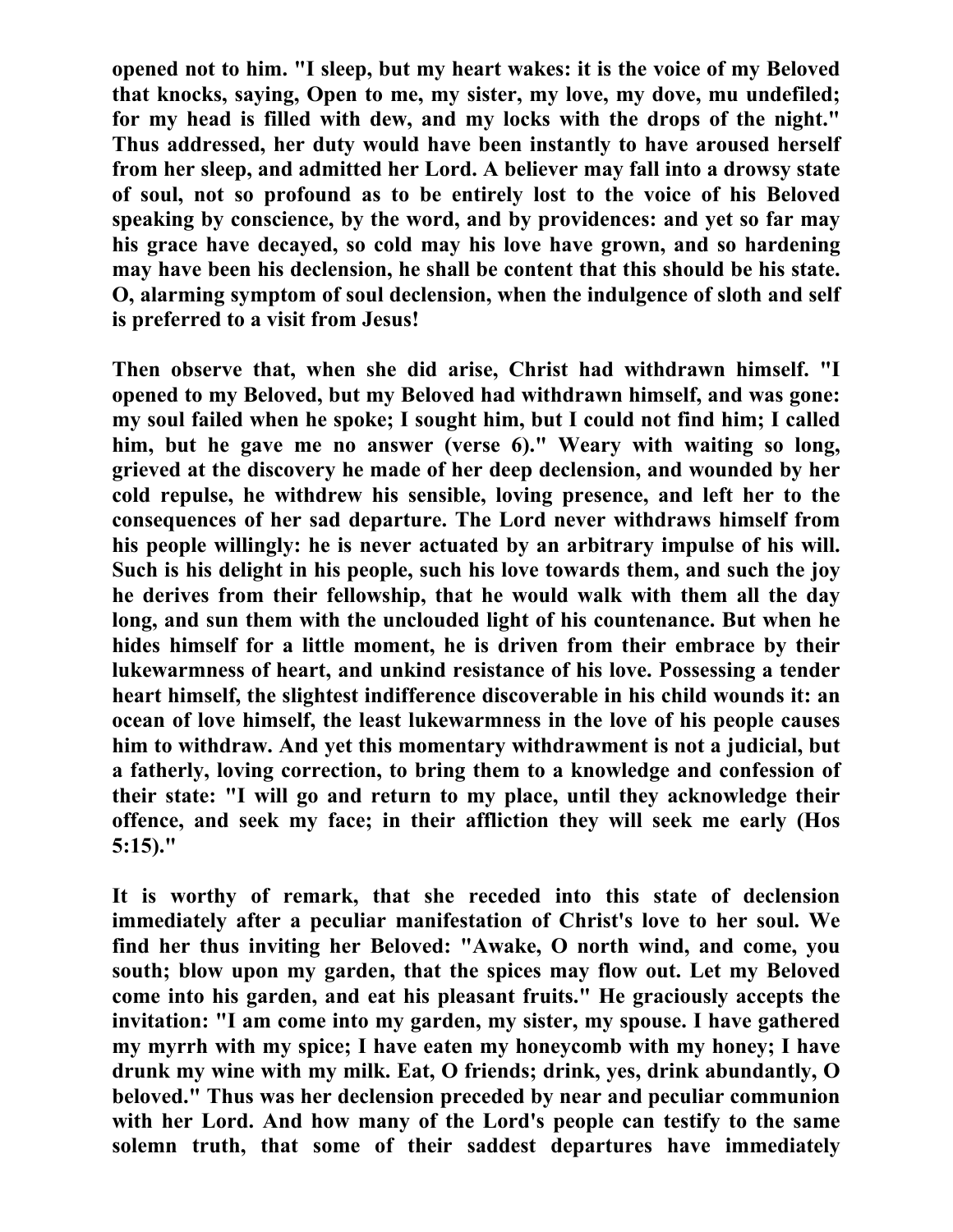**followed seasons of the most endeared and holy fellowship with their God and Father! It is after such periods that the believer is most exposed to a spirit of self-complacency. Without a great vigilance over the heart, self takes the glory and the praise of the gracious visit of love Jesus has made to the soul, and looks within for some secret cause of the mercy. When the Lord imparts a blessing, we need especial grace to keep us from falling through that very blessing. The case of the disciples affords a memorable illustration of this thought. The occasion on which the circumstance transpired to which we are about to refer, was a most solemn and affecting one; it was the scene that immediately preceded the crucifixion of Jesus. Luke thus records it: "And he took bread, and gave thanks, and broke it, and gave unto them, saying, This is my body which is given for you: this do in remembrance of me. Likewise also the cup after supper, saying, This cup is the new testament in my blood, which is shed for you (Luke 22:19,20)." What moment could have been more holy than this? what occasion more solemn and sacred? Here were the disciples holding fellowship with their adorable Immanuel in the awful mystery of his sufferings! But immediately after the close of this hallowed service, what do we read? - "There was also a strife among them, which should be accounted the greatest (verse 24)." Here were the worst exhibitions of fallen nature, passion, hatred, envy, rankling in the heart, at a moment when the elements of their Savior's dying love were yet upon their lips! Oh, what does this instructive lesson teach us! - trust not in frames and feelings, pray without ceasing, and particularly "watch unto prayer" immediately after seasons of peculiar nearness to God, or especial mercies received at his hands. "Special spiritual enjoyments," wisely remarks Traill, "are dangerous, and render a man very needy of the helping grace of God. They expose to special temptations, are apt to give rise to special corruptions, such as spiritual pride, contentedness with a present good condition, dullness of desire after a better state. If the Lord grant singular communications of himself, know that it is a season of special need of grace to guide them well. They would return more frequently, and would spring higher and last longer if they were better improved. The greater the blessing be, the greater is the difficulty of guiding it well' and the more difficult the work, the greater our need of the grace of God; and the more frequent and fervent should our applications be to the throne of grace for that needful, helpful grace."** 

**Yet once more: Mark the hardening tendency of repeated declension in her case. In chap. iii. I, she manifests some desire for Christ, though her posture indicated a slothful spirit: "By night on my bed I sought him whom my soul loves." Immediately after, Christ knocks, but she had sunk so deep in slumber that she arose not to admit him. Trace the steps, and mark the deadening nature of soul declension. She first places herself in the posture of sloth, and soon is heard to say, "I sleep." Why is it that so many who appear to be seeking Christ, rest short of him? It is not difficult in most cases to ascertain**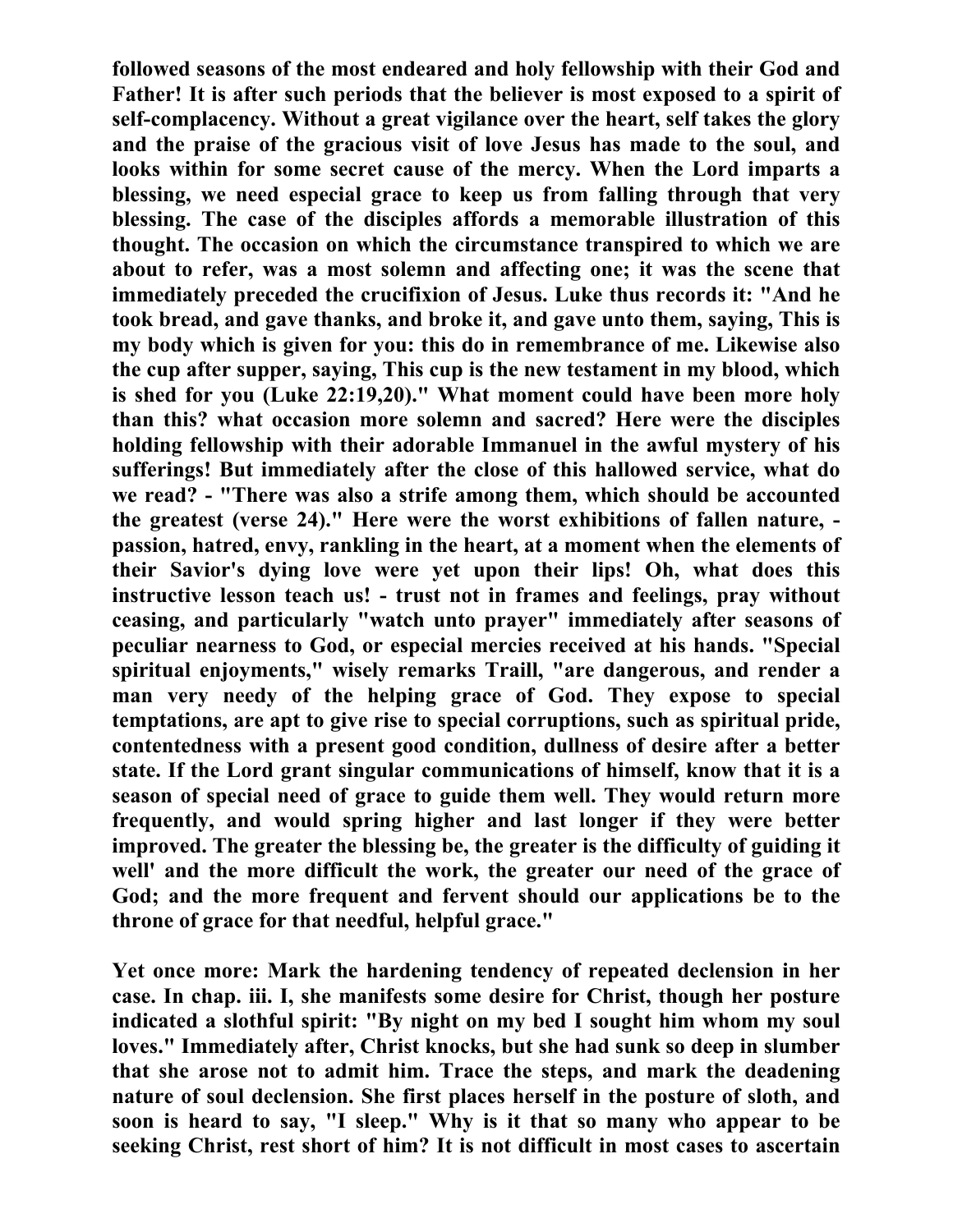**the true cause. It is this - they seek him in a slumbering posture - on their beds. Their desires are so languid, their frame of spirit so dead, their hearts so cold, that their very manner of seeking him seems to give an air of insincerity to their desires, and would seem to plead for a denial of their requests. Ponder again her confession: - Oh, is it not the confession of many? - "By night on my bed I sought him whom my soul loves: I sought him, but I found him not." And the reason why she found him not, was her slothful posture, and her drowsy spirit in seeking him! Guard against a slothful seeking of Jesus. With such a frame, disappointment will inevitably ensue. But seek him with all your heart, with all your desire, with the whole bent of your soul. Seek him as your chief, your only good. Seek him as that which can supply the absence of all other good, without whom nothing is good. Seek him as that blessing that can turn every bitter cup into sweetness, every dark cloud into brightness, every cross into a mercy; that can bring bread out of the eater, and honey out of the rock. Oh what a portion has that soul that has Jesus for its portion! "The Lord is my portion, says my soul, therefore will I hope in him." But he must be sought with all the vigor of the soul, with all the intensity of desire, and with all perseverance of purpose, if he would be found. And well is he worth this labor of search. He is that pearl that will repay a diligent seeking. He will plentifully reward every sincere, humble comer. Not a want but he will supply, not a wound but he will heal, not a sorrow but he will soothe, not a sin but he will pardon, not a corruption but he will subdue. But seek him with full purpose of soul, and he shall be found. "When you said, Seek you my face, my heart said unto you, Your face, Lord, will I seek (Ps 27:8)." "The soul of the slugged desires, and has nothing; but the soul of the diligent shall be made fat (Prov 13:4)."** 

**There is yet one more remarkable feature in the state of the church we have been considering, too instructive to pass by unnoticed; - we allude to the persuasion she felt, that though the Divine life in her soul was at a low ebb, still, Christ was hers, and she was Christ's. "I sleep, but my heart wakes; it is the voice of my Beloved that knocks." In the worst frame that can affect a true child of God, there is always some indication that the Divine life in the soul is not quite extinguished. In its greatest decay, there is yet some symptom of life. In the darkest hour, there is that in the nature of true grace, which emits some scintillation of its essential glory; in its greatest defeat, that which asserts its divinity. Just as a king, though deposed from his throne and driven into exile, can never entirely divest himself of the dignity of his regal character; so real grace, though often severely tried, sharply assailed, and sometimes momentarily defeated, can never sink its character, nor relinquish its sovereignty. Mark the proof of this in the case of the apostle Paul: "Now then it is no more I that do it, but sin that dwells in me. For the good that I would I do not: but the evil which I would not, that I do. Now if I do that I would not, it is no more I that do it, but sin that dwells in me (Rom**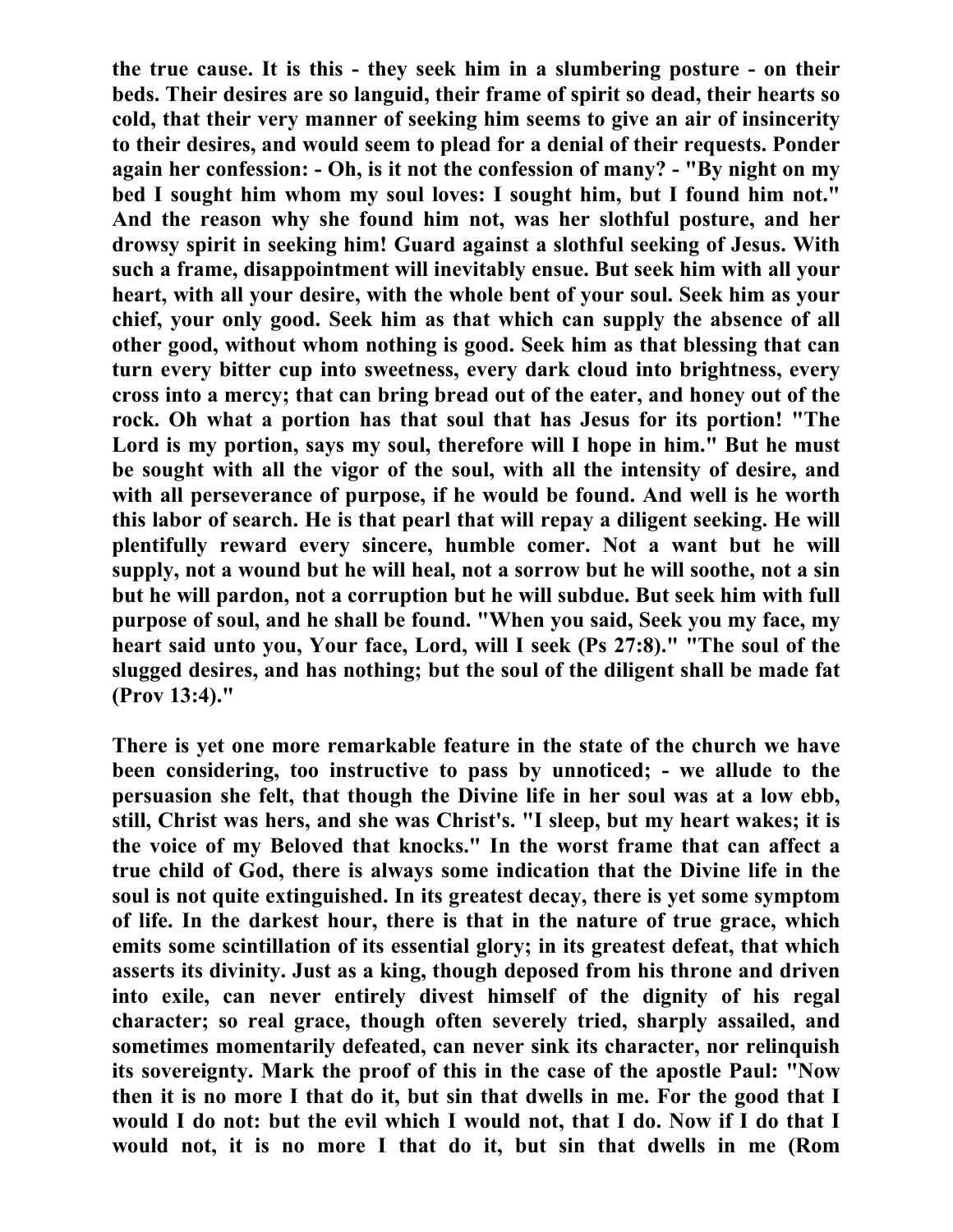**7:17,19,20)." And so the church expresses it, "I sleep, but my heart wakes." In her most drowsy, slothful state, she could not forget that she was still her Beloved's, and that her Beloved was hers. Glorious nature, and blessed triumph of the life of God in the soul of man!** 

**We now come to the consideration of the REVIVAL of this Divine life in the soul of the believer. From what has been already advanced it will be perceived that we are far from considering this a hopeless state. For a declining believer to settle down under the conviction that such a state is irrecoverable; that because he has taken the first step in departure from God, he must necessarily take the second, is to afford the most alarming evidence of a state of soul declension. But so far from this, we state it distinctly and emphatically, that whatever be the departure of a backsliding child of God, it is recoverable: not a step has he lost but may be retraced; not a grace has decayed but may be restored; not a joy has fled but may be won back. Alas! for us, when the day comes that shall close up every avenue to the return of a backsliding soul! that tells us that the Father no longer welcomes home the prodigal; that the blood of Jesus no longer heals a wounded spirit; that the Holy Spirit no longer restores the lost joys of God's salvation! But we desire now to show, that for every poor, self-condemned, heart-broken, returning soul, there is a lingering affection in the heart of the Father, a welcome in the blood of Jesus, and therefore every encouragement to arise and come to God.** 

**The first direction which we would give in the way of recovery is, acquaint yourself thoroughly with the real state of your soul as before God. As the first step in conversion was to know yourself to be a lost, helpless, condemned sinner; so now, in your re-conversion to God, you must know the exact state of your soul. Be honest with yourself; let there be a thorough, faithful examination of your spiritual condition; let all disguise be removed, the eye withdrawn from the opinion of men, and the soul shut in with God in a close scrutiny of its worst state. Your minister, your church, your friend, may know nothing of the secret state of your soul; they may not even suspect any hidden decline of grace, any incipient backsliding of heart from God. To their partial eye, the surface may be fair to look upon; to them your spiritual state may present the aspect of prosperity and fruitfulness; but the solemn question is between God that judges not as man judges - by the outward appearance only - but who judges the heart. "I, the Lord, search the heart." The "backslider in heart" may deceive himself, he may deceive others, but God he cannot deceive. Seek then to know the real condition of your soul. Search and see what graces of the Spirit have declined, what fruits of the Spirit have decayed. My reader, this is a solemn and a great work we have set you upon, but it is necessary to your recovery. We would bring you into the court of your own bosom, to examine fairly and strictly the spiritual state of your soul. It is a solemn process! The witnesses summoned to testify are many; - conscience is a**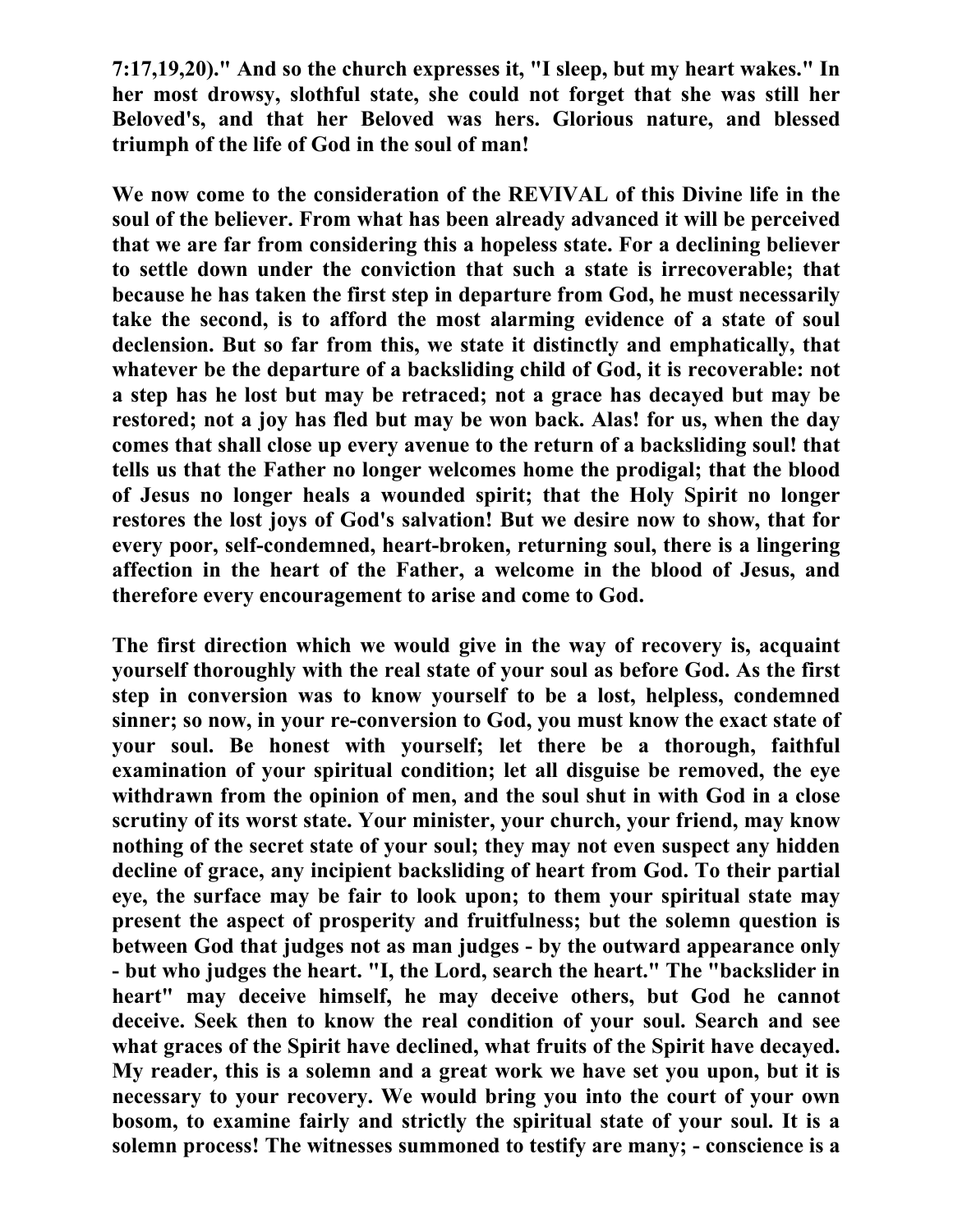**witness - how often it has been silenced; the word is a witness - how sadly it has been neglected; the throne of grace is a witness - how frequently it has been slighted; Christ is a witness - how much he has been undervalued; the Holy Spirit is a witness - how deeply he has been grieved; God is a witness how greatly he has been robbed. All these testify against the soul of a backslider in heart, and yet all plead for its return!** 

**The second step is, to discover and bring to light the cause of the soul's declension. "Is there not a cause?" Search and see what has fallen as a blight upon your soul, what is feeding at the root of your Christianity. The apostle Paul, skillful to detect, and faithful to reprove, any declension in the faith or laxity in the practice of the early churches, discovered in that of Galatia a departure from the purity of the truth, and a consequent carelessness in their walk. Grieved at the discovery, he addressed to them an affectionate and faithful epistle, expressive of his astonishment and pain, and proposing a solemn and searching inquiry. "I marvel," he writes, "that you are so soon removed from him that called you into the grace of Christ. How, after that you have known God, or rather are known of God, how turn you again to the weak and beggarly elements? I am afraid of you, lest I have bestowed upon you labor in vain. Where is the blessedness you spoke of? I stand in doubt of you. You did run well; who did hinder you? This persuasion comes not of him that calls you." To the reader, conscious, as he hangs over this page, of secret declension in his soul, we propose the same searching and tender inquiry. You did run well; who did hinder you? - what stumbling-block has fallen in your way? - what has impeded your onward course? - what has enfeebled your faith, chilled your love, drawn your heart from Jesus, and lured you back to the weak and beggarly elements of a poor world? You set out fair; for a time you ran well; your zeal, and love, and humility, gave promise of a useful life, of a glorious race, and of a successful competition for the prize; but something has hindered. What is it? Is it the world, creature love, covetousness, ambition, presumptuous sin, unmortified corruption, the old leaven unpurged? Search it out. Rest not until it be discovered. Your declension is secret, perhaps the cause is secret, some spiritual duty secretly neglected, or some known sin secretly indulged. Search it out, and bring it to light. It must be a cause adequate to the production of effects so serious. You are not as you once were. Your soul has lost ground; the Divine life has declined; the fruit of the Spirit has withered; the heart has lost its softness, the conscience its tenderness, the mind its seclusion, the throne of grace its sweetness, the cross of Jesus its attraction. Oh, how sad and melancholy the change that has passed over you! And have you not the consciousness of it in your soul? Where is the blessedness you spoke of? where is the sunlight countenance of a reconciled Father? where are the rich moments spent before the cross? the hallowed scenes of communion in the closet, shut in with God? Where is the voice of the turtledove, the singing of birds, the green pastures where you did**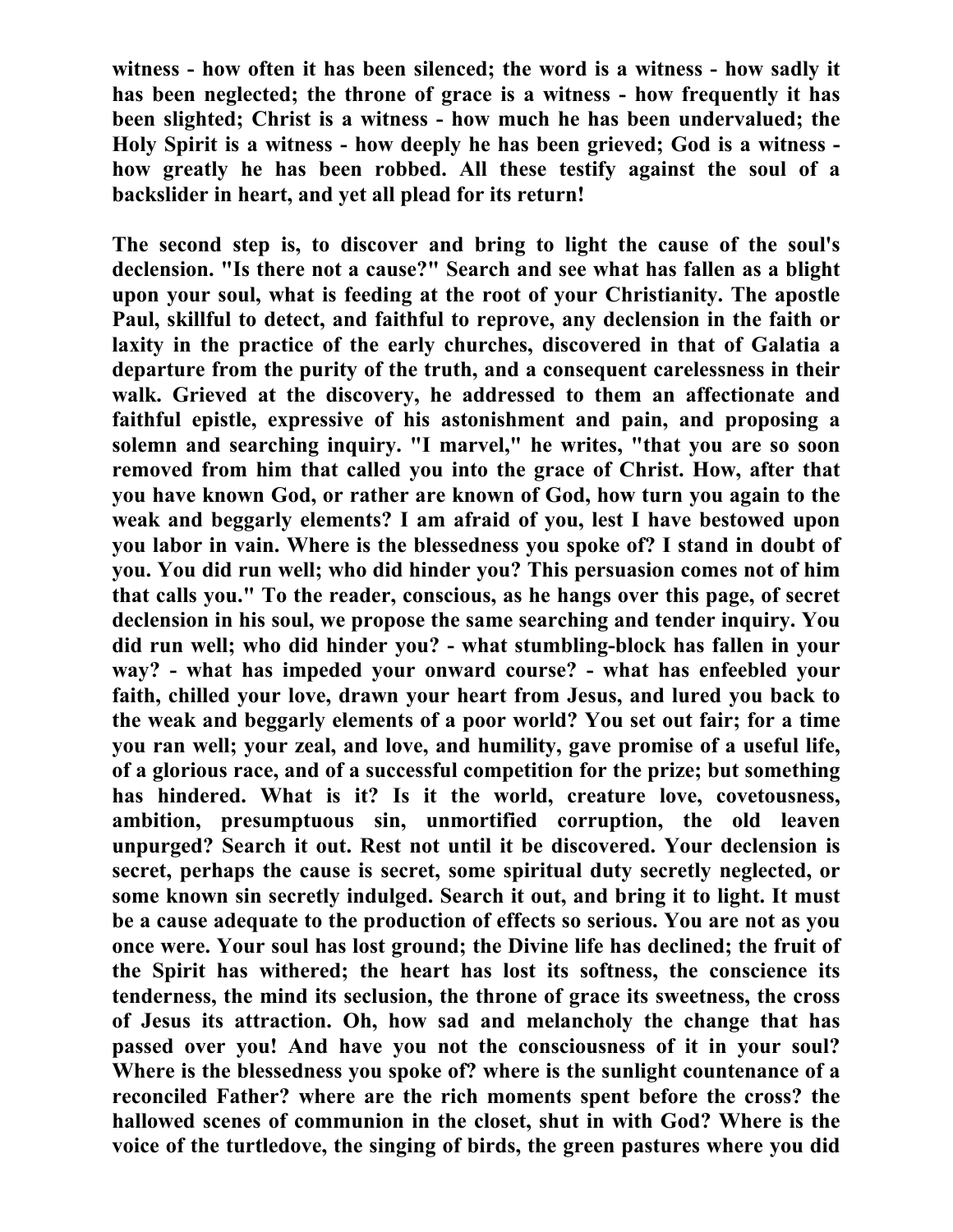**feed, the still waters on whose banks you did repose? Is it all gone? Is it winter with your soul? Ah! yes; your soul is made to feel that it is an evil and a bitter thing to depart from the living God. But yet there is hope.** 

**The next step in the work of personal revival, is, to take the cause of the soul's declension immediately to the throne of grace, and lay it before the Lord. There must be no parleying with it, no compromise, no concealment: there must be a full and unreserved disclosure before God, without anything of palliation or disguise. Let your sin be confessed in all its guilt, aggravation, and consequences. This is just what God loves - an open, ingenuous confession of sin. Searching and knowing, though he does, all hearts, he yet delights in the honest and minute acknowledgment of sin from his backsliding child. Language cannot be too humiliating, the detail cannot be too minute. Mark the stress he has laid upon this duty, and the blessing he has annexed to it. Thus he spoke to the children of Israel, that wandering, backsliding, rebellious people: "If they confess their iniquity, and the iniquity of their fathers, with their trespass which they trespassed against me, and that they have walked contrary unto me; and that I also have walked contrary unto them, and have brought them into the land of their enemies; if then their uncircumcised hearts be humbled, and they then accept of the punishment of their iniquity; then will I remember my covenant with Jacob, and also my covenant with Isaac, and also my covenant with Abraham will I remember; and I will remember the land (Lev 26:40-42)." Truly may we exclaim, "Who is a God like unto you, that pardons iniquity, and passes by the transgression of the remnant of his heritage! he retains not his anger forever, because he delights in mercy." This, too, was the blessed experience of David, God's dear yet often backsliding child: "I acknowledged my sin unto you, and mine iniquity have I not hid. I said, I will confess my transgressions unto the Lord: and you forgave the iniquity of my sin (Ps 32:5)." And how did the heart of God melt with pity and compassion when he heard the audible relentings of his Ephraim! "I have heard Ephraim bemoaning himself thus: You has chastised me, and I was chastised, as a bullock unaccustomed to the yoke: turn you me, and I shall be turned; for you are the Lord my God." And what was the answer of God! "Is Ephraim my dear son? is he a pleasant child? for since I spoke against him, I do earnestly remember him still; therefore my affections are troubled for him: I will surely have mercy upon him, says the Lord (Jer 31:18,20)." Nor is the promise of pardon annexed to confession of sin, unfolded with less clearness and consolatoriness in the New Testament writings. "If we confess our sins, he is faithful and just to forgive us our sins, and to cleanse us from all unrighteousness (1 Jn 1:9)." How full, then, the blessing, how rich the consolation connected with an honest, heart-broken confession of sin? How easy and how simple, too, this method of return to God! "Only acknowledge your iniquity (Jer 3:13)." It is but a confession of sin over the head of Jesus, the great sacrifice for sin. O, what is this that God**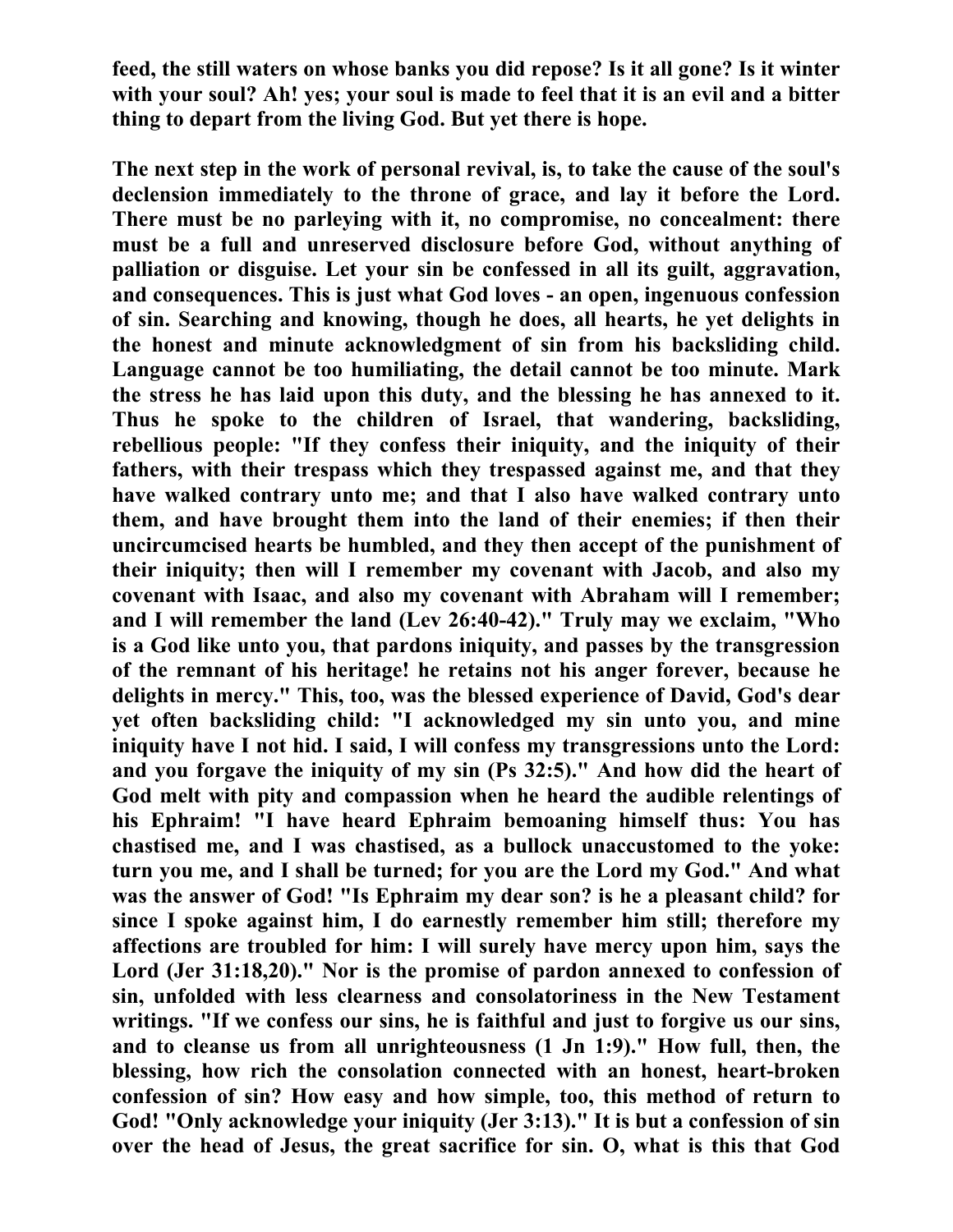**says? "Only acknowledge your iniquity!" Is this all he requires of his poor wandering child? This is all! "Then," May the poor soul exclaim, "Lord, I come to you. I am a backslider, a wanderer, a prodigal. I have strayed from you like a lost sheep. My love has waxed cold, my steps have slackened in the path of holy obedience; my mind has yielded to the corrupting, deadening influence of the world, and my affections have wandered in quest of other and earthly objects of delight. But, behold, I come unto you. Do you invite me? Do you stretch out your hand? Do you bid me approach you? Do you say, 'Only acknowledge your iniquity?' Then, Lord, I come; in the name of your dear Son, I come; 'restore unto me the joy of your salvation.'" Thus confessing sin over the head of Jesus, until the heart has nothing more to confess but the sin of its confession - for, beloved reader, our very confession of sin needs to be confessed over, our very tears to be prayed over, so defaced with sin is all that we do - the soul, thus emptied and unburdened, is prepared to receive anew the seal of a Father's forgiving love.** 

**The true posture of a returning soul is beautifully presented to view in the prophecy of Hosea 14:1,2: "O Israel, return unto the Lord your God; for you have fallen by your iniquity. Take with you words, and turn to the Lord: say unto him, Take away all iniquity, and receive us graciously: so will we render you the sacrifices of our lips." Here are conviction, godly sorrow, humiliation, and confession, the essential elements of a true return to God. Conviction of the true state of the declining soul; godly sorrow resulting from the discovery; humiliation, deep and sincere, on account of it; and a full and unreserved confession of it before God. O blessed evidences! O lovely posture of a restored soul!** 

**Essentially connected with the discovery and the confession, there must be the entire mortification and abandonment of the cause of the soul's secret declension. Apart from this, there can be no true revival of the work of Divine grace in the heart. The true spiritual mortification of indwelling sin, and the entire forsaking of the known cause, whatever it is found to be, of the heart's declension, constitute the true elements of a believer's restoration to the joys of God's salvation. And when we speak of the mortification of sin, let not the nature of this sacred work be misunderstood. It has been in the case of many, why may it not in yours? There may exist all the surface-marks of mortification, and still the heart remain a stranger to the work. An awakening sermon, an alarming providence, or a startling truth, may for a moment arrest and agitate the backsliding soul. There may be an opening of the eyelid, a convulsive movement of the spiritual frame, which, to a superficial observer, may wear the appearance of a real return to consciousness, of a true waking up to new life and vigor of the slumbering soul, and yet these may be but the transient and fitful impulses of a sickly and a drowsy spirit. The means of grace, too, may be returned to - the secret declension felt, deplored and**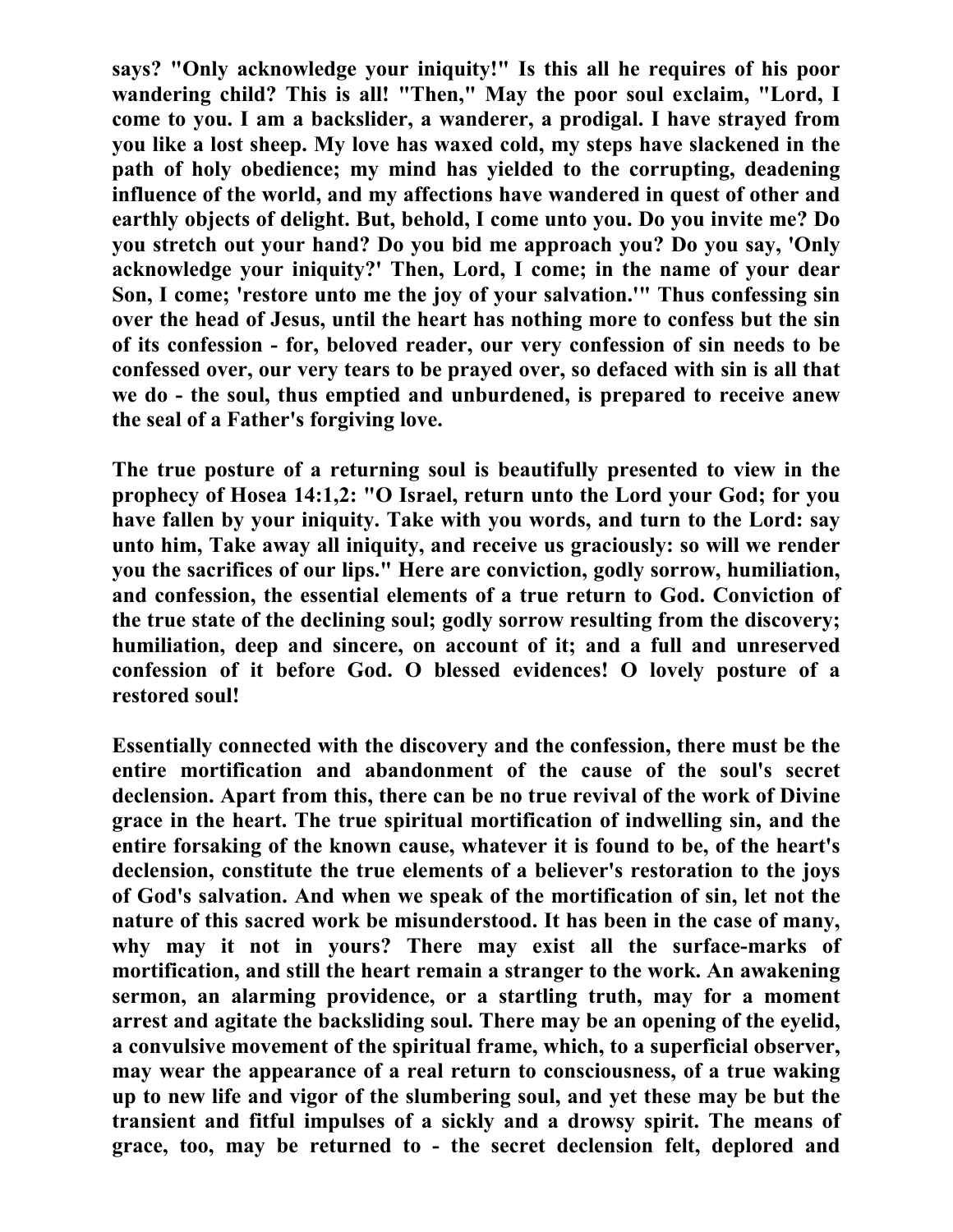**acknowledged, but the hidden cause remaining unmortified and unremoved, all appearance of recovery quickly and painfully subsides. It was but a transient, momentary shock, and all was still; the heavy eyelid but feebly opened, and closed again; the "goodness" that promised so fair, was but as the morning cloud and the early dew. And the reason is found in the fact, that there was no true mortification of sin. And so I may repair to a plant withering and drooping in my garden; I may employ every external means for its revival; I may loosen the earth about it, water, and place it in the warm sunbeam; but if the while I had not discovered and removed the hidden cause of its decay - if I had not know that a worm was secretly feeding at the root, and, in ignorance of this, had proceeded with my surface-work of restoration, what marvel, though the morning sunbeam, and the evening dew, and the loosened earth, had produced a momentary freshness and life, that yet my plant had ceased to exist, had withered and died? Thus may it be with a declining believer. The external means of revival may be sedulously employed, means of grace diligently used and even multiplied, but all to no real and permanent effect, while a worm secretly feeds at the root; and until the hidden cause of decay be mortified, removed, and utterly extirpated, the surface revival does but end in a profounder sleep, and a more fearful deception of the soul. Again, and yet again would we repeat it - there cannot possibly be any true, spiritual, and abiding revival of grace in a believer, while secret sin remains undiscovered and unmortified in the heart. True and spiritual mortification of sin is not a surface-work: it consists not merely in pruning the dead tendrils that hang here and there upon the branch; it is not the lopping off of outward sins, and an external observance of spiritual duties; it includes essentially far more than this: it is a laying the axe at the root of sin in the believer; it aims at nothing less than the complete subjection of the principle of sin; and until this is effectually done, there can be no true return of the heart to God. Christian reader, what is the cause of your soul's secret declension? What is it that at this moment feeds upon the precious plant of grace, destroying its vigor, its beauty, and its fruitfulness? Is it an inordinate attachment to the creature? mortify it; - the love of self? mortify it; the love of the world? mortify it; - some sinful habit secretly indulged? mortify it. It must be mortified, root as well as branch, if you would experience a thorough return to God. Dear though it be, as a right hand, or as a right eye, it yet it comes between your soul and God, if it crucifies Christ in you, if it weakens faith, enfeebles grace, destroys the spirituality of the soul, rendering it barren and unfruitful, rest not short of its utter mortification.** 

**Nor must this great work be undertaken in your own strength. It is preeminently the result of God the Holy Spirit working in, and blessing the selfefforts of the believer: "If you through the Spirit do mortify the deeds of the body, you shall live (Rom 8:13)." Here is a recognition of the believer's own exertions, in connection with the power of the Holy Spirit: "If you" (believers,**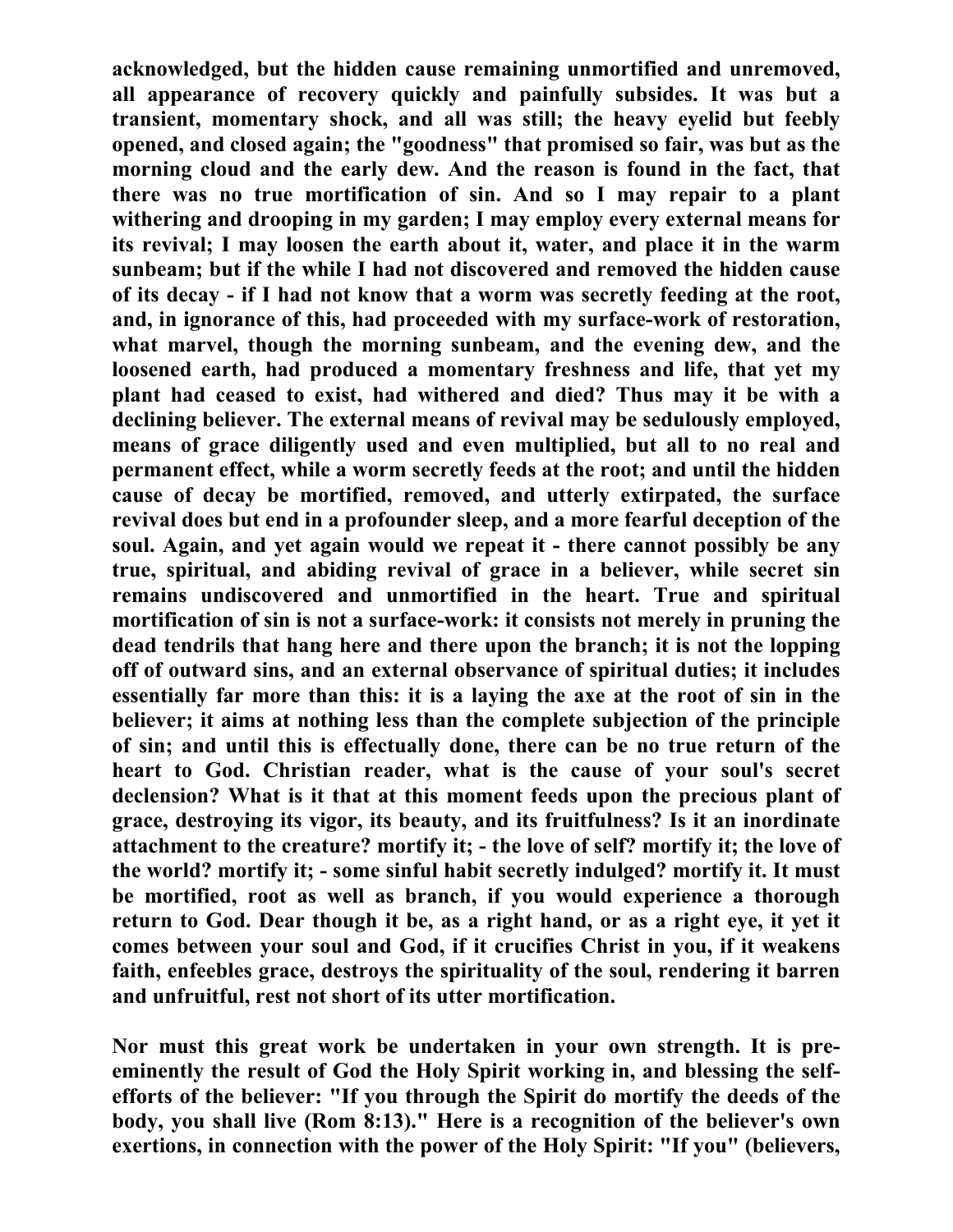**you saints of God) "through the Spirit do mortify the deeds of the body," etc. It is the work of the believer himself, but the power is of the Spirit of God. Take, then, your discovered sin to the Spirit: that Spirit, bringing the cross of Jesus, with a killing, crucifying power, into your soul, giving you such a view of a Savior suffering for sin, as it may be you never had before, will in a moment lay your enemy slain at your feet. O yield not to despair, distressed soul! Are you longing for a gracious revival of God's work within you? - are you mourning in secret over your heart-declension? - have you searched and discovered the hidden cause of your decay? - and is your real desire for its mortification? Then look up, and hear the consolatory words of your Lord: "I am the Lord that heals you (Ex 15:26)." The Lord is your healer; his love can restore you; his blood can heal you; his grace can subdue your sin. "Take with you words, and turn to the Lord; say unto him, Take away all iniquity, and receive us graciously:" and the Lord will answer, "I will heal their backslidings, I will love them freely; for mine anger is turned away from him."** 

**Endeavor to enrich and enlarge your mind with more spiritual apprehensions of the personal glory, love, and fullness of Christ. All soul-declension arises from the admission of things into the mind contrary to the nature of indwelling grace. The world, - its pleasures, its vanities, its cares, its varied temptations, - these enter the mind, disguised in the shape often of lawful undertakings and duties, and draw off the mind from God, and the affections from Christ. These, too, weaken and deaden faith and love, and every grace of the indwelling Spirit: they are the "foxes that spoil the vines, for our vines have tender grapes (Song 2:15)." The world is a most hurtful snare to the child of God. It is impossible that he can maintain a close and holy walk with God, live as a pilgrim and a sojourner, wage a constant and successful warfare against his many spiritual foes, and at the same time open his heart to admit the greatest foe to grace - the love of the world. But when the mind is preoccupied by Christ, filled with contemplations of his glory and grace and love, no room is left for the entrance of external allurements: the world is shut out, and the creature is hut out, and the fascinations of sin are shut out; and the soul holds a constant and undisturbed fellowship with God, while it is enabled to maintain a more vigorous resistance to every external attack of the enemy. And O, how blessed is the soul's communion, thus shut in with Jesus! "Behold, I stand at the door and knock: if any man hear my voice and open the door, I will come in to him, and will sup with him, and he with me." "I would come in," says the dear Lamb of God, "and dwell in you, and take up my abode with you, and sup with you, and you with me." This is true fellowship! And O, sweet response of his own Spirit in the heart, when the believing soul exclaims, - "When you said, Seek you my face; my heart said unto you, Your face, Lord, will I seek!" "Enter, you precious Jesus; I want none but You; I desire no company, and would hear no voice but your; I will**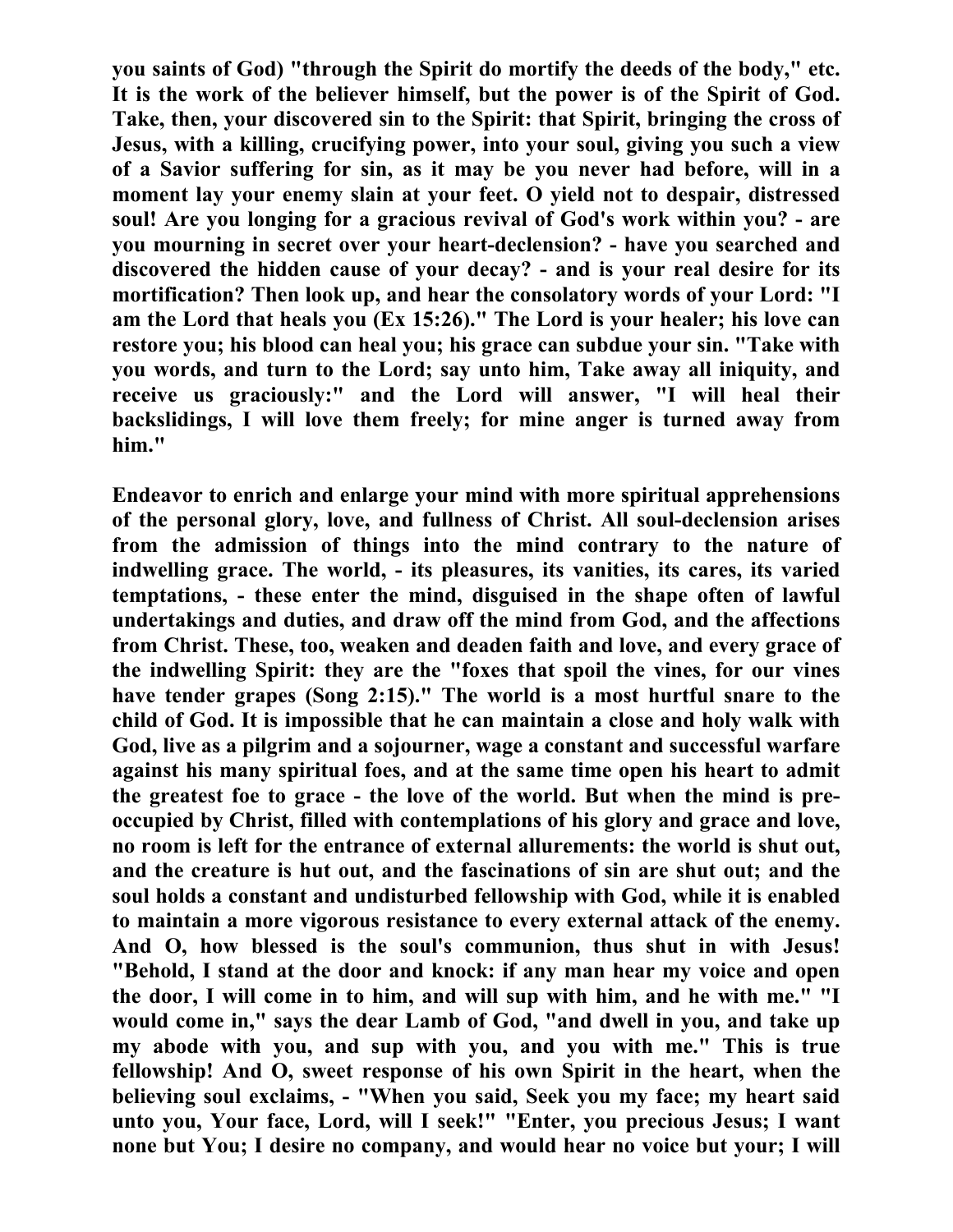**have fellowship with none but you, - let me sup with you: yes, give me your own flesh to eat, and your own blood to drink." Ah! dear Christian reader, it is because we have so little to do with Jesus - we admit him so seldom and so reluctantly to our hearts - we have so few dealings with him - travel so seldom to his blood and righteousness, and live so little upon his fullness, that we are compelled so often to exclaim, - "My leanness, my leanness!" But, if we be "risen with Christ, seek those things which are above, where Christ sits on the right hand of God;" let us seek to know Christ more, to have more spiritual and enlarged comprehensions of his glory, to drink deeper into his love, to imbibe more of his Spirit, and conform more closely to his example.** 

**But that which forms the great secret of all personal revival is yet to be disclosed; we allude to a fresh baptism of the Holy Spirit. This a declining soul needs more than all beside. Possessing this in a large degree, he possesses every spiritual blessing: it includes, and is the pledge of every other. Our dear Lord sought to impress this, his last consoling doctrine, upon the drooping minds of his disciples: his bodily presence in their midst, he taught them, was not to be compared with the spiritual and permanent dwelling of the Spirit among them. The descent of the Holy Spirit was to bring all things that he had taught them to their remembrance; it was to perfect them in their knowledge of the supreme glory of his person, the infinite perfection of his work, the nature and spirituality of his kingdom, and its ultimate and certain triumphs in the earth. The descent of the Spirit, too, was to mature them in personal holiness, and more eminently fit them for their arduous and successful labor in his cause, by deepening their spirituality, enriching them with more grace, and enlarging them with more love. And fully did the baptism of the Holy Spirit, on the day of Pentecost, accomplish all this: the apostles emerged from his influence, like men who had passed through a state of re-conversion.** 

**And this is the state, dear reader, you must pass through, would you experience a revival of God's work in your soul: you must be reconverted, and that through a fresh baptism of the Holy Spirit. Nothing short of this will quicken your dying graces, and melt your frozen love; nothing save this will arrest your secret declension, and restore your backsliding heart. You must be baptized afresh with the Spirit; that Spirit whom you have so often and so deeply wounded, grieved, slighted and quenched, must enter you anew, and seal, and sanctify, and reconvert you. O arise, and pray, and agonize for the outpouring of the Spirit upon your soul; give up your lifeless religion, your form without the power, your prayer without communion, your confessions without brokenness, your zeal without love. And O, what numerous and precious promises cluster in God's word, all inviting you to seek this blessing! "He shall come down like rain upon the mown grass; as showers that water the earth (Ps 72:6)." "I will heal their backslidings, I will love them freely; for mine anger is turned away from him. I will be as the dew unto Israel: he shall**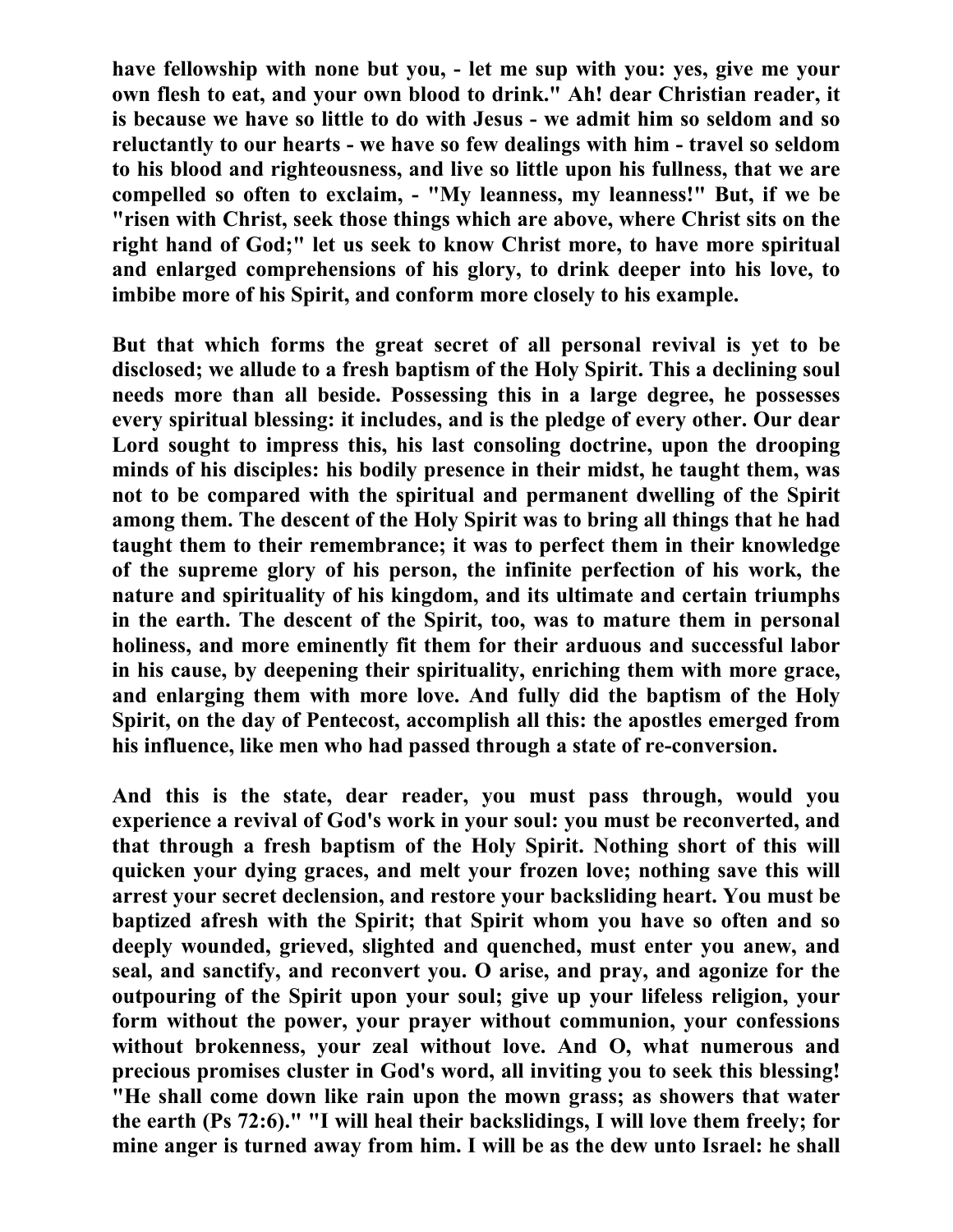**grow as the lily, and cast forth his roots as Lebanon. His branches shall spread, and his beauty shall be as the olive-tree, and his smell as Lebanon. Those who dwell under his shadow shall return; they shall revive as the corn, and grow as the vine: the scent thereof shall be as the wine of Lebanon (Hos 14:4-7)." "Come, let us return unto the Lord; for he has torn, and he will heal us; he has smitten, and he will bind us up. After two days he will revive us, in the third day he will raise us up, and we shall live in his sight. Then shall we know, if we follow on to know the Lord: his going forth is prepared as the morning; and he shall come unto us as the rain, as the latter and former rain unto the earth (Hos 6:1-3)." Seek, then, above and beyond all other blessings, the renewed baptism of the Holy Spirit. "Be filled with the Spirit;" seek it earnestly, - seek it under the deep conviction of your absolute need of it, - seek it perseveringly, - seek it believingly. God has promised, "I will pour out my Spirit upon you;" and, asking it in the name of Jesus, you shall receive.** 

**One word more: Be not surprised if the Lord should place you in circumstances of deep trial, in order to recover you from your souldeclension: the Lord often adapts the peculiarity of the discipline to that of the case. Is it secret declension? He may send some secret rebuke, some secret cross, some hidden chastisement; no one has discovered your concealed declension, and no one discovers your concealed correction. The declension was between God and your soul, so also it may be is the rebuke; the backsliding was of the heart, so also is the chastisement. But if the sanctified trial works the recovery of your soul, the restoration to Christ of your wavering heart, the revival of his entire work within you, you shall adore him for the discipline; and with David, extolling the dealings of a covenant God and Father, shall exclaim, - "Before I was afflicted I went astray, but now have I kept your word. It is good for me that I have been afflicted, that I might learn your statutes!"** 

**Lastly: Set out afresh for God and heaven, as though you had never started in the way before. Commence at the beginning; go as a sinner to Jesus; seek the quickening, healing, sanctifying influence of the Spirit; and let this be your prayer, presented, and urged until answered, at the footstool of mercy: "O Lord, revive your work! Quicken me, O Lord! Restore unto me the joy of your salvation!" In answer to your petition, "He shall come down like rain upon the mown grass, as showers that water the earth;" and your song shall be that of the church, "My Beloved spoke, and said unto me, Rise up, my love, my fair one, and come away. For lo, the winter is past, the rain is over and gone. The flowers appear on the earth, the time of the singing of birds is come, and the voice of the turtle is heard in our land. The fig-tree puts forth her green figs, and the vines with the tender grape give a good smell. Arise, my love, my fair one, and come away."**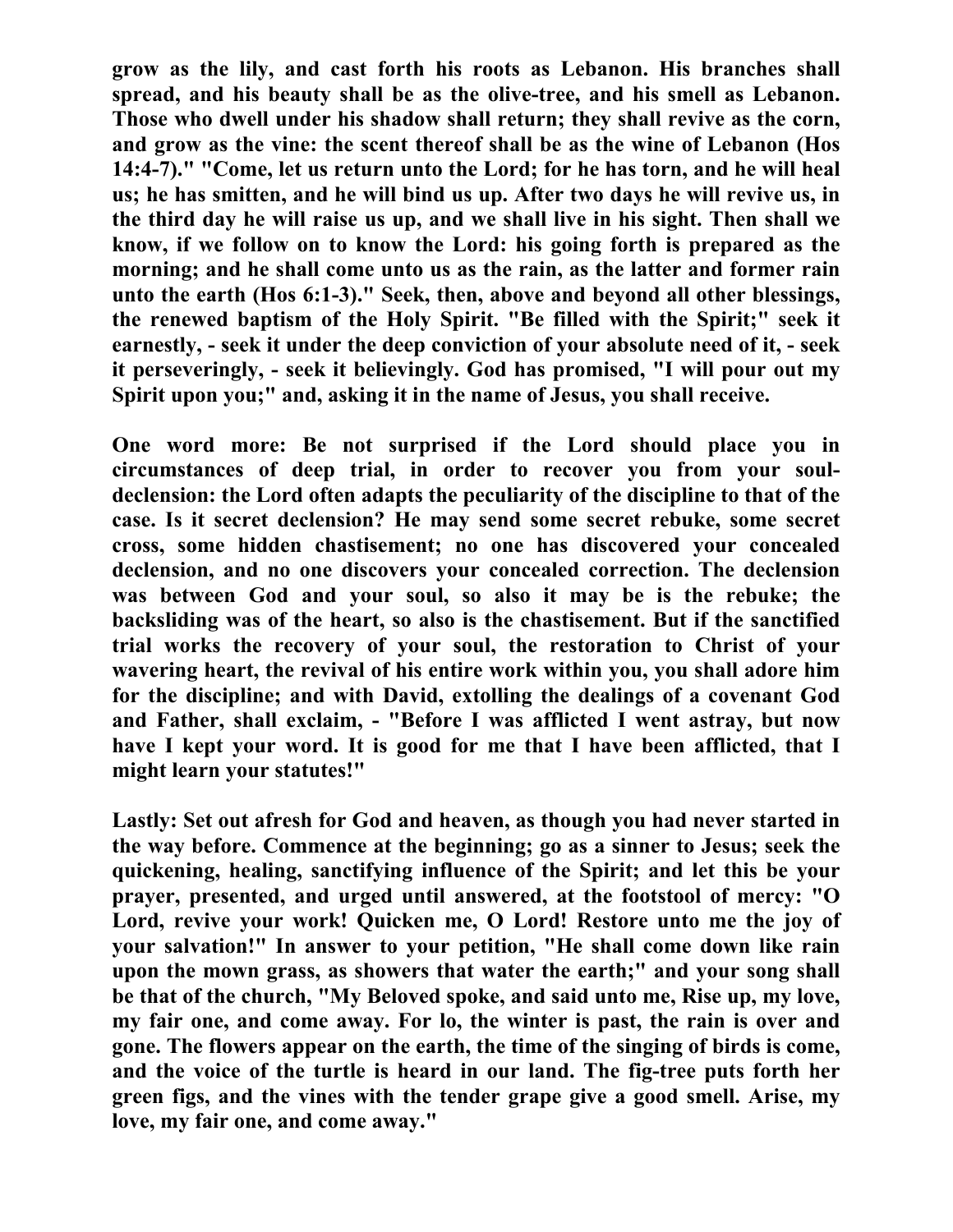## **Chapter 2: Declension in LOVE**

**"The love of many shall wax cold." (Matthew 24:12)** 

**Having described the hidden and incipient declension of the believer, we propose in the present and succeeding chapters, to trace this melancholy state in some of its more advanced stages, as it is seen in the langour and decay of the graces of the Spirit in the soul. It is no longer the concealed, but developed, character of spiritual and personal declension that we are now to consider. Its type is more marked, and its symptoms more palpable and visible to the eye. It has arrived at such a stage as to render concealment impossible. Just as in the physical frame, a slight sinking in the heart's pulsation, even though the seat of disease is invisible, may be traced in the external symptoms that ensue; so, in the spiritual man, when there is a secret unhealthiness of the soul, the effects are so marked in their character as to leave no doubt of its existence. The man may not himself be sensible of his backsliding state; he may wrap himself up in the fearful deception that all is well, close his eyes voluntarily against his real state, disguise from himself the rapidly advancing disease, crying "peace, peace," and putting far off the evil day; but with a spiritual and advancing believer, one whose eye is keen to detect an unfavorable symptom, and whose touch is skillful to mark a sickly pulse, the case is involved in no mystery.** 

**In tracing the declension of some of the essential and prominent graces of the Spirit, we commence with the grace of LOVE, it constituting the spring-head of all the kindred graces. The spiritual state of the soul, and the vigor and promptness of its obedience, will correspond with the state and tone of the believer's affections toward God. If decay, coldness, declension, exist here, it is felt and traced throughout the entire obedience of the new man. Every grace of the Spirit feels it; every call to duty feels it; and every throb of the spiritual pulse will but betray the secret and certain declension of Divine love in the soul. Let the Christian reader, then, imagine what must be the spiritual unhealthiness of the believer, what his outward and visible declensions from God, when love, the spring of all spiritual duties, ceases to exert a vigorous influence, and when, as the heart of experimental godliness, it transmits but sickly and sluggish streams of life throughout the spiritual system. Let us, before we proceed to the immediate discussion of the main subject before us, present a brief and scriptural view of the necessity, nature, and operation of Divine love in the soul.** 

**Love to God is spoken of in his word, as forming the primary and grand requirement of the Divine law. Thus is the truth declared, "You shall love the Lord your God with all your heart, and with all your soul, and with all your**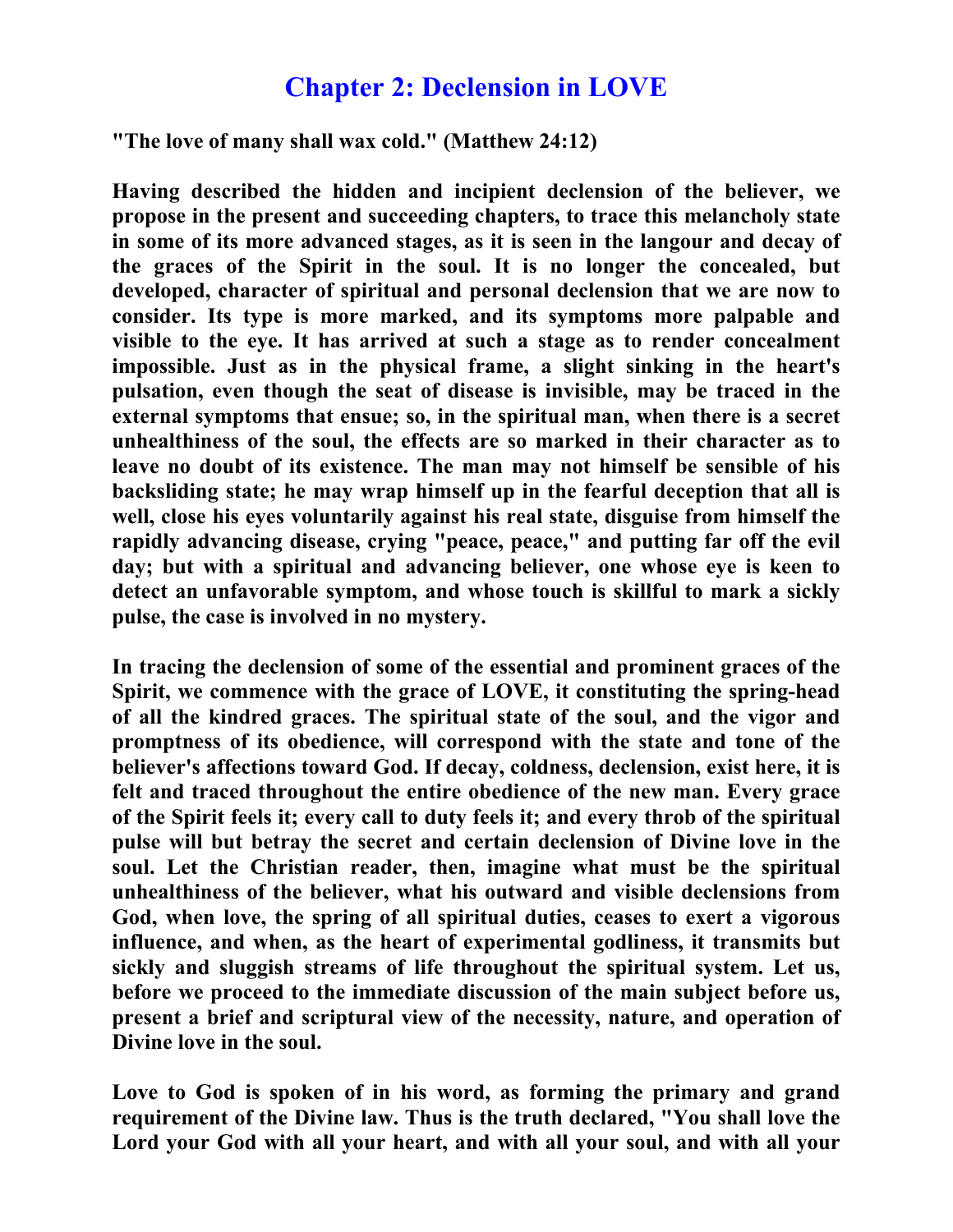**mind. This is the first and great commandment (Mt 22:37,38)." Now, it was both infinitely wise and good in God, thus to present himself the proper and lawful object of love. We say it was wise, because, had he placed the object of supreme affection lower than himself, it had been to have elevated an inferior object above himself. For whatever other object than God is loved with a sole and supreme affection, it is a deifying of that object, so that it, as God, sits in the temple of God, showing itself that it is God. It was good, because a lesser object of affection could never have met the desires and aspirations of an immortal mind. God has so constituted man, implanting in him such a capacity for happiness, and such boundless and immortal desires for its possession, as can find their full enjoyment only in infinity itself. He never designed that the intelligent and immortal creature should sip its bliss at a lower fountain than himself. Then it was infinitely wise and good in God, that he should have presented himself as the sole object of supreme love and worship to his intelligent creatures. His wisdom saw the necessity of having one center of supreme and adoring affection, and one object of supreme and spiritual worship to angels and to men. His goodness suggested that that center and that that object should be himself, the perfection of infinite excellence, the fountain of infinite good. That, as from him went forth all the streams of life to all creatures, it was but reasonable and just that to him should return, and in him should center, all the streams of love and obedience of all intelligent and immortal creatures: that, as he was the most intelligent, wise, glorious, and beneficent object in the universe, it was meet that the first, strongest, and purest love of the creature should soar towards, and find its resting-place in him.** 

**Love to God, then, forms the grand requirement, and fundamental precept of the Divine law. It is binding upon all intelligent beings. From it no consideration can release the creature. No plea of inability, no claim of inferior objects, no opposition of rival interest, can lessen the obligation of every creature that has breath to "love the Lord his God with all his heart, and with all his soul, and with all his mind." It grows out of the relation of the creature to God, as his Creator, Moral Governor, and Preserver; and as being in himself the only object of infinite excellence, wisdom, holiness, majesty, and grace. This obligation, too, to love God with supreme affection, is binding upon the creature irrespective of any advantage which may result to him from so loving God. It is most true that God has benevolently connected supreme happiness with supreme love, and has threatened supreme misery, where supreme affection is withheld; yet, independent of any blessing that may accrue to the creature from its love to God, the infinite excellence of the Divine nature, and the eternal relation in which he stands to the intelligent universe, render it irreversibly obligatory on every creature to love him with a supreme, paramount, holy, and unreserved affection.**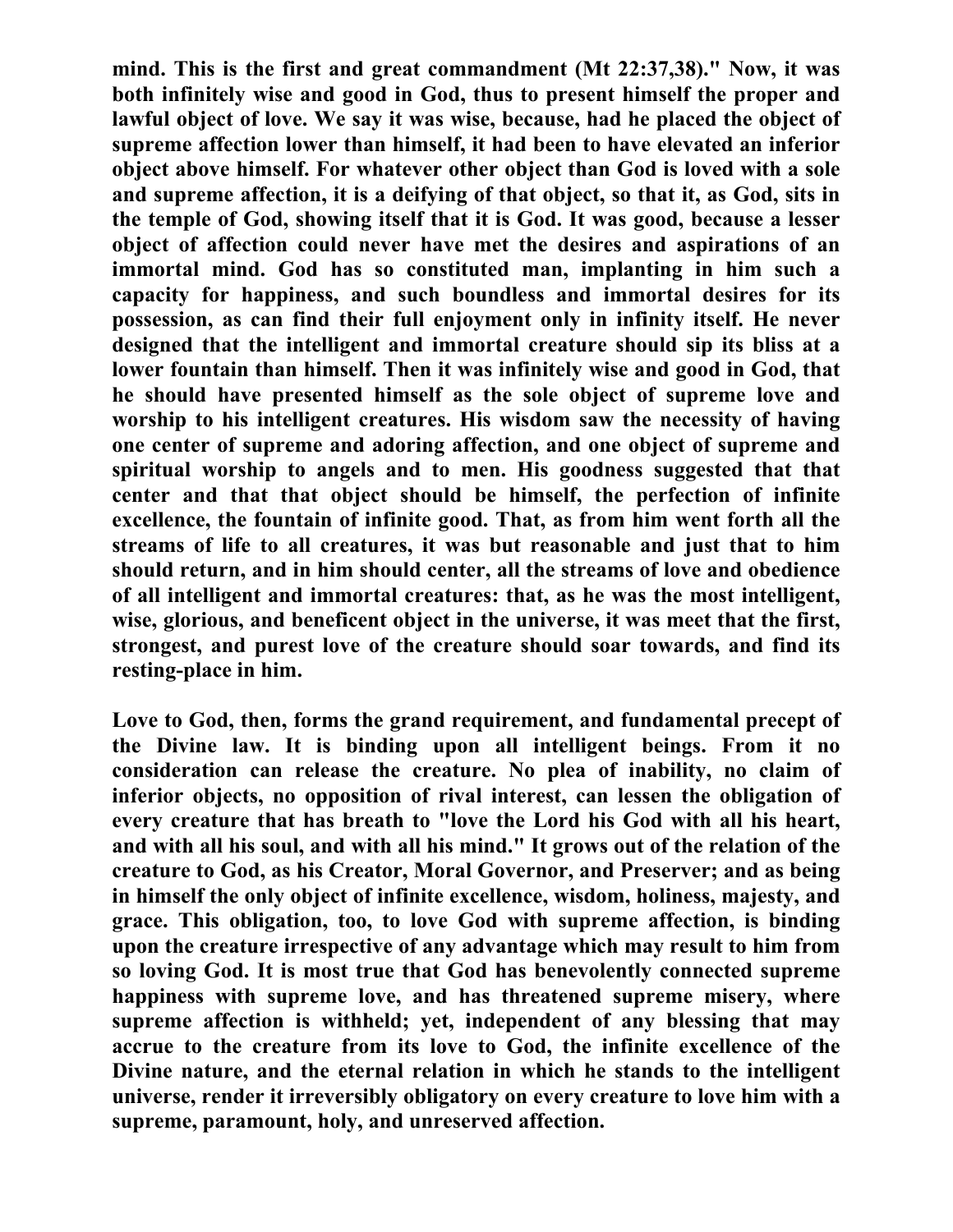**Love, too, is the great influential principle of the Gospel. The religion of Jesus is pre-eminently a religion of motive: it excludes every compulsory principle; it arrays before the mind certain great and powerful motives with which it enlists the understanding, the will, and the affections, in the active service of Christ. Now the law of Christianity is not the law of coercion, but of love. This is the grand lever, the great influential motive, - "the love of Christ constrains us." This was the apostle's declaration, and his governing motive; and the constraining love of Christ is to be the governing motive, the influential principle of every believer. Apart from the constraining influence of Christ's love in the heart, there cannot possibly be a willing, prompt, and holy obedience to his commandments. A conviction of duty and the influence of fear may sometimes urge forward the soul, but love alone can prompt to a loving and holy obedience; and all obedience that springs from an inferior motive is not the obedience that the gospel of Jesus inculcates. The relation in which the believer stands to God, under the new covenant dispensation, is not that of a slave to his master, but of a child to its father. "And because you are sons, God has sent forth the Spirit of his Son into your hearts, crying, Abba, Father (Gal 4:6)." "The Spirit itself bears witness with our spirit, that we are children of God (Rom 8:16)." "Wherefore you are no more a servant (a slave), but a son (Gal 4:7)." With this new and spiritual relation, we look for a new and spiritual motive, and we find it in that single but comprehensive word - LOVE. And thus our Lord declared it: "If you love me, keep my commandments (Jn 14:15)." "If a man love me, he will keep my words; and he who loves me not, keeps not my sayings (Jn 14:23,24)." It is then only where this love is shed abroad in the heart by the Holy Spirit, that we may expect to find the fruit of obedience. Swayed by this Divine principle, the believer labors not for life, but from life: not for acceptance, but from acceptance. A holy, self-denying, cross-bearing life, is not the drudgery of a slave, but the filial, loving obedience of a child: it springs from love to the person, and gratitude for the work of Jesus; and is the blessed effect of the spirit of adoption in the heart.** 

**It must be acknowledged, too, that this motive is the most holy and influential of all motives of obedience. Love, flowing from the heart of Jesus into the heart of a poor, believing sinner, expelling selfishness, melting coldness, conquering sinfulness, and drawing that heart up in a simple and unreserved surrender, is, of all principles of action, the most powerful and sanctifying. Under the constraining influence of this principle, how easy becomes every cross for Jesus! - how light every burden, how pleasant every yoke! Duties become privileges - difficulties vanish - fears are quelled - shame is humbled delay is rebuked; and, all on flame for Jesus, the pardoned, justified, adopted child exclaims, "Here, Lord, am I, a living sacrifice; your for your, and your for eternity!"**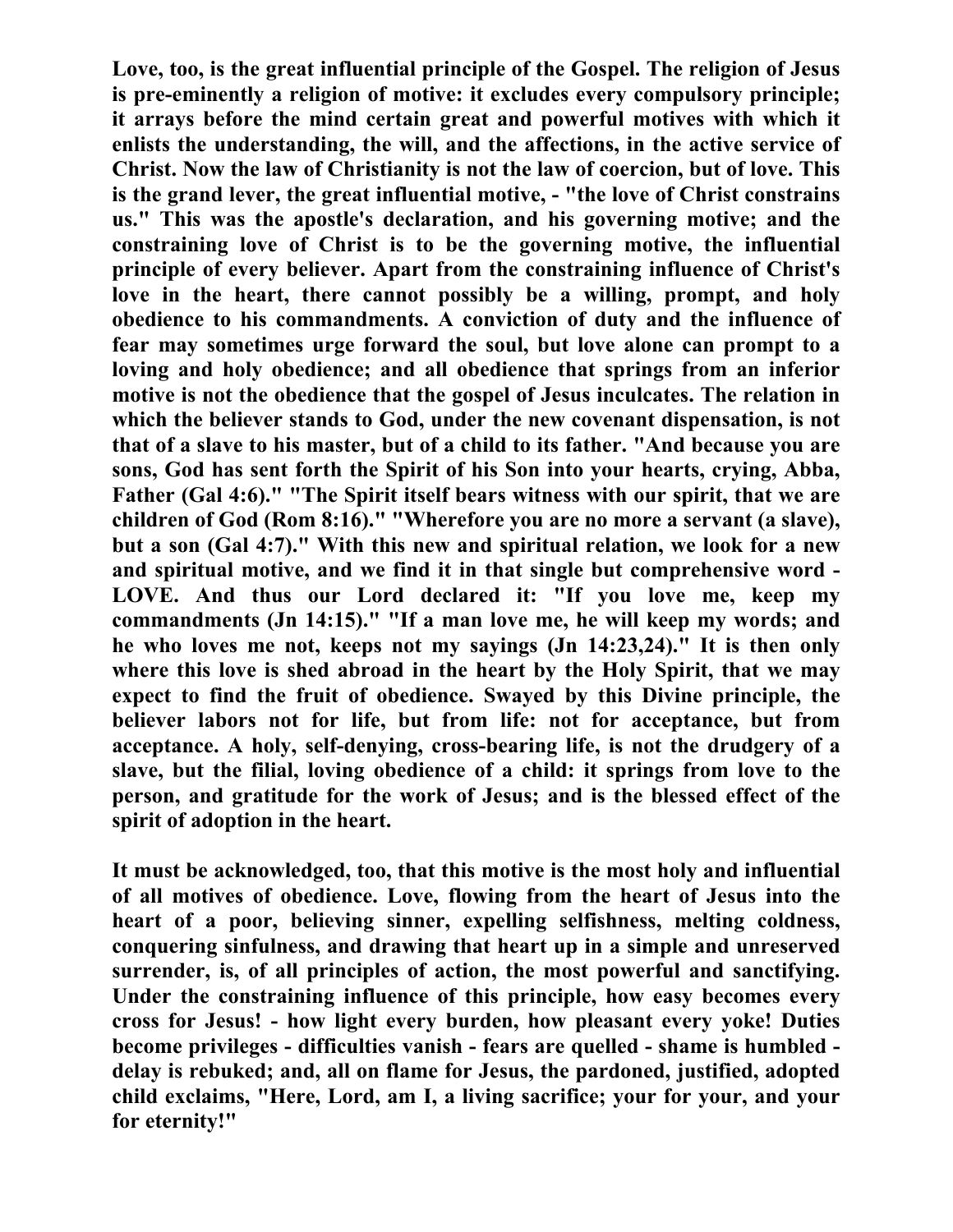**Love is that principle that expels all legal fear from the heart. "There is no fear in love; but perfect love casts out fear, because fear has torment. He who fears is not made perfect in love (1 Jn 4:18)." Who has felt it will deny that "fear has torment?" The legal fear of death, of judgment, and of condemnation, - the fear engendered by a slavish view of the Lord's commandments, - a defective view of the believer's relation to God, imperfect conceptions of the finished work of Christ, - unsettled apprehensions of the great fact of acceptance, - yielding to the power of unbelief, - the retaining of guilt upon the conscience, or the influence of any concealed sin, will fill the heart with the torment of fear. Some of the most eminent of God's people have thus been afflicted: this was Job's experience, - "I am afraid of all my sorrows." "Even when I remember, I am afraid, and trembling takes hold on my flesh." "When I consider him, I am afraid of him." So also David, - "What time I am afraid, I will trust in you." "My flesh trembles for fear of you; I am afraid of your judgments." But "perfect love casts out fear:" he who fears is not perfected in the love of Christ. The design and tendency of the love of Jesus shed abroad in the heart, is to lift the soul out of all its "bondage through fear of death" and its ultimate consequences, and soothe it to rest on the glorious declaration, triumphing in which many have gone to glory, "There is therefore now no condemnation to them which are in Christ Jesus." See the blessed spring from whence flows a believer's victory over all bondage-fear - from Jesus: not from his experience of the truth, not from evidence of his acceptance and adoption, not from the work of the Spirit in his heart, blessed as it is, but from out of, and away from, himself, even from Jesus. The blood and righteousness of Christ, based upon the infinite dignity and glory of his person, and wrought into the experience of the believer by the Holy Spirit, expel from the heart all fear of death and judgment, and fill it with perfect peace. O you of fearful heart! why these anxious doubts, why these tormenting fears, why this shrinking from the thought of death, why these distant, hard, and unkind thoughts of God? Why this prison-house, - why this chain? You are not perfected in the love of Jesus, for "perfect love casts out fear;" you are not perfected in that great truth, that Jesus is mighty to save, that he died for a poor sinner, that his death was a perfect satisfaction to Divine justice; and that without a single meritorious work of your own, just as you are, poor, empty, vile, worthless, unworthy, you are welcome to the rich provision of sovereign grace and dying love. The simple belief of this will perfect your heart in love; and perfected in love, every bondage-fear will vanish away. O seek to be perfected in Christ's love! It is a fathomless ocean. Why then should you not descend into it? Approach, for it is free; drink, for it is deep; launch into it, for it is broad. "The Lord direct your heart into the love of God."** 

**Love is that grace of the Spirit that brings faith into active exercise; "faith**  which works by love (Gal 5:6)," and faith thus brought into exercise, brings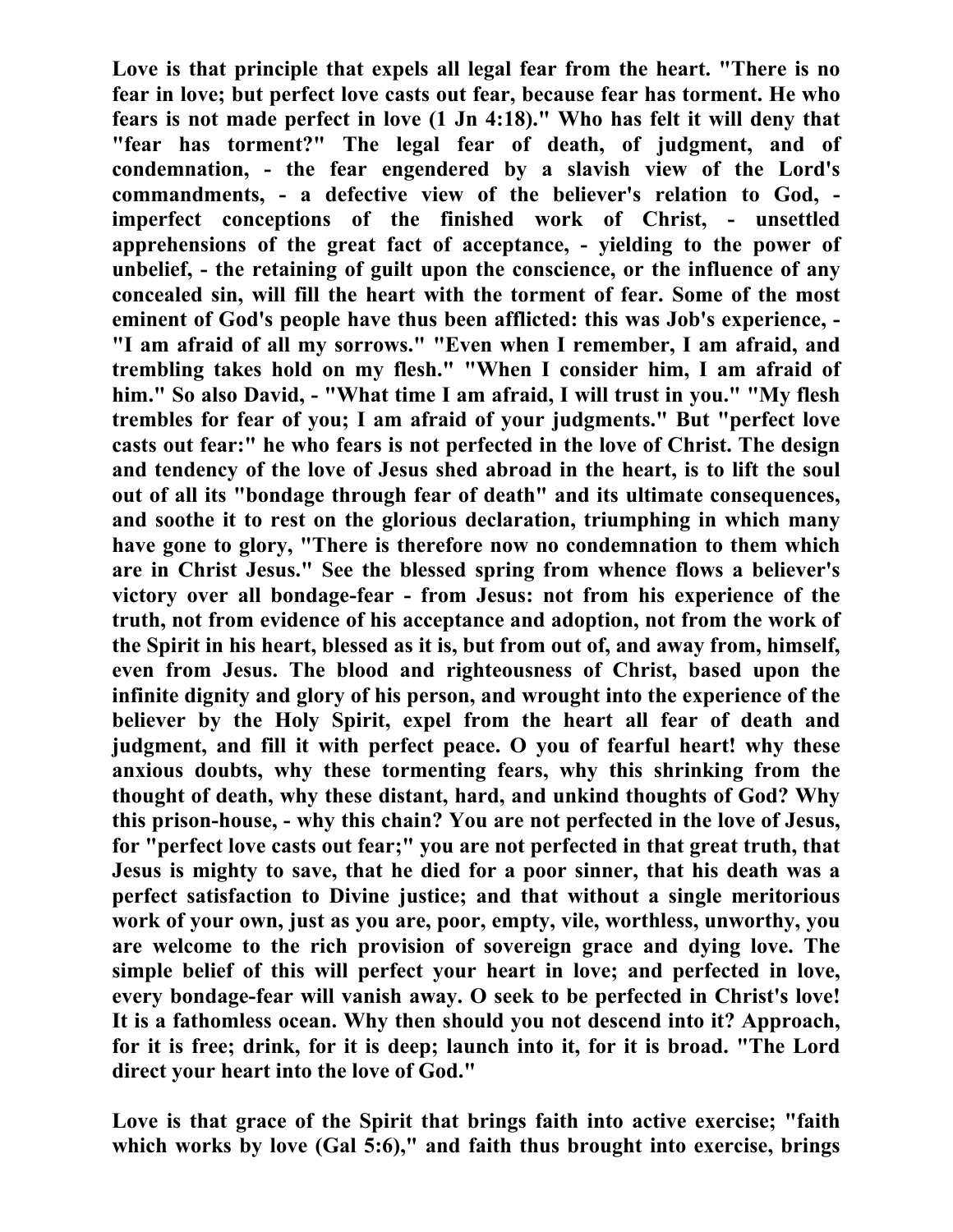**every spiritual blessing into the soul. A believer stands by faith (Rom 11:20); he walks by faith (2 Cor 5:7); he overcomes by faith (1 Jn 5:4); he lives by faith (Gal 2:20). Love is therefore a laboring grace; "God is not unrighteous to forget your work and labor of love, which you have showed towards his name (Heb 11:10)." There is nothing indolent in the nature of true love; it is not an inert, sluggish principle: where it dwells in the heart in a healthy and vigorous state, it constrains the believer to live not to himself, but unto Him who loved and gave himself for him; it awakes the soul to watchfulness, sets it upon the work of frequent self-examination, influences it to prayer, daily walking in the precepts, acts of kindness, benevolence, and charity, all springing from love to God, and flowing in a channel of love to man.** 

**The Holy Spirit distinguishes love as a part of the Christian armor: "Let us, who are of the day, be sober, putting on the bosom-plate of faith and love (1 Thess 5:8)." Without ardent and increasing love to God, the believer is but poorly armed against his numerous spiritual and ever-aggressive foes: but what a bosom-plate and helmet is this in the day of battle! Who can overcome a child of God whose heart is overflowing with Divine love? what enemy can prevail against him thus armed? There is something so shielding in its influence, so repelling to the spirit of enmity and darkness, so obnoxious to sin, that he only is fit for the conflict who is well clad in the bosom-plate of love. He may be, and he is, in himself, nothing but weakness; his foes many and mighty; hemmed in on every side by his spiritual Philistines; and yet, his heart soaring to God in love, longing for his presence, panting for his precepts, desiring above and beyond all other blessings, Divine conformity! O with what a panoply is he clothed! No weapon formed against him shall prosper: every "fiery dart of the adversary" shall be quenched, and he shall "come off more than a conqueror through him who has loved him."** 

**In a word, love is immortal; it is that grace of the Spirit that will never die. This is not so with all the kindred graces; the period will come when they will no more be needed. The day is not far distant, when faith will be turned to sight, and hope will be lost in full fruition, but love will never die; it will live on, and expand the heart, and tune the lip, and inspire the song, through the unceasing ages of eternity. "Whether there be prophecies, they shall fail; whether there be tongues, they shall cease; whether there be knowledge, it shall vanish away;" but love never fails; it is an eternal spring, welled in the bosom of Deity; heaven will be its dwelling-place, God its source, the glorified spirit its subject, and eternity its duration.** 

**For one moment let the Christian reader call to mind the period and the circumstances of his first espousals to Jesus. If there ever was a blissful period of your life, - if a spot of verdure in the remembrance of the past, on which the sunlight ever rests, - was it not the time, and is it not the place, where your**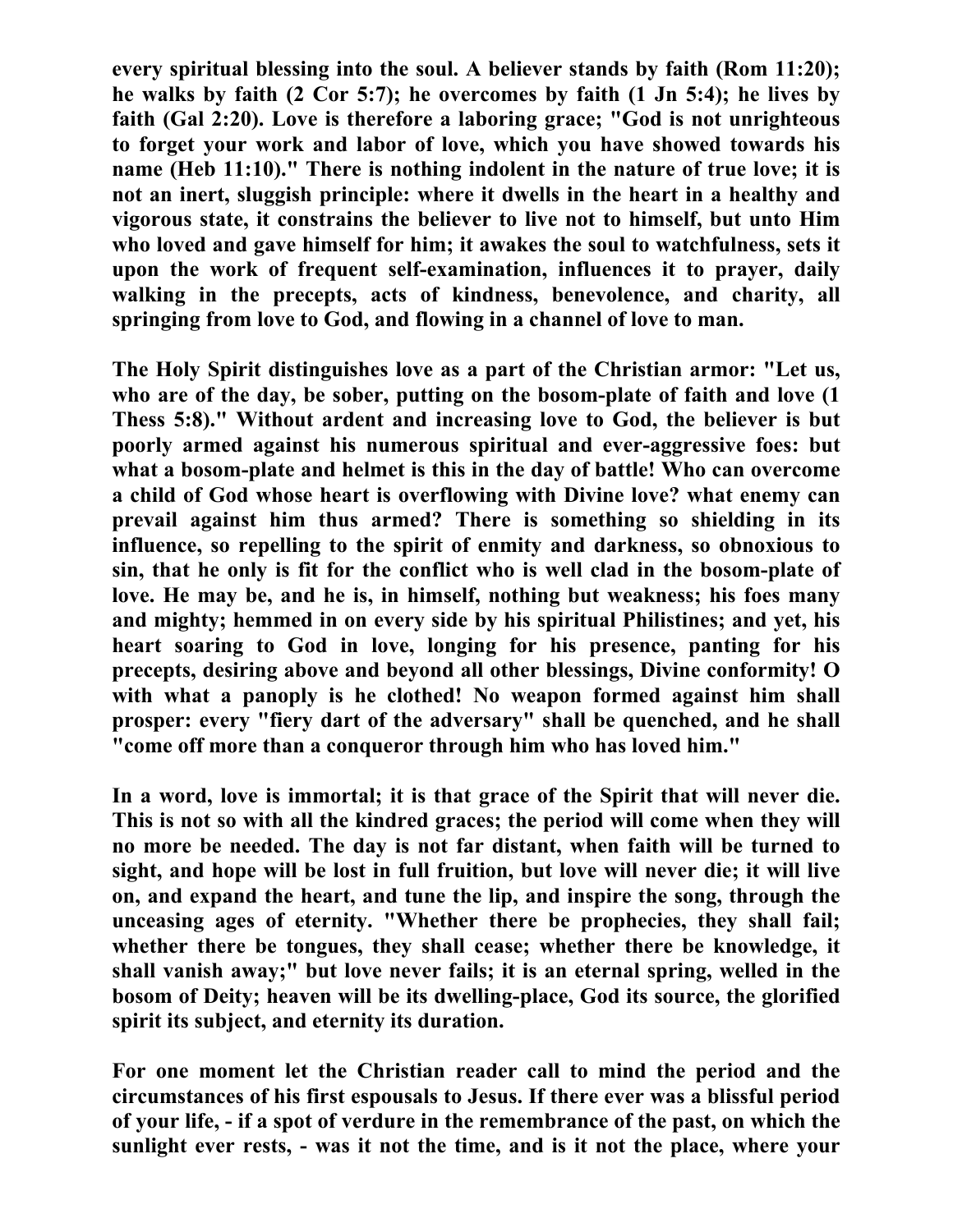**heart first expanded with the love of Jesus? You have, it may be, trod many a thorny path since then; you have traveled many a weary step of your pilgrimage - have buffeted many storms, have waded through many deep afflictions, and fought many severe battles, - but all have well-near faded from your memory; but the hour and the events of your "first love," - these you never have forgotten, you never can forget. O ever to be loved, ever to be remembered with deep songs of joy, with adoring gratitude to free and sovereign grace, the period when the chains of your bondage were broken, when your fettered soul broke from its thraldom, and sprang into the liberty of the sons of God, - when light discovered your darkness, and that darkness rolled away before its increasing luster, - when the Spirit wounded you, then healed that wound with the precious balm of Gilead, - when he gave you sorrow, then soothed that sorrow by a view of the crucified Lamb of God, when faith took hold of Jesus and brought the blessed assurance into the soul, "I am my beloved's, and my beloved is mine;" and when Jesus whispered, - O how tender was his voice! - "Your sins, which were many, are all forgiven; go in peace." Blissful moment! How fresh is the whole transaction to your mind: the sanctuary where you did worship, - the minister whom you did hear, - the people with whom you did associate, - the spot where you did lose your burden, and where light, and love, and joy, broke in upon your soul, - the saints who rejoiced over you, and the happy converts who clustered around you, mingling their joys and their songs with your; and the man of God who introduced you within the pale, and to the ordinances and the privileges of the Church of Christ, - all, all is now before you with a vividness and a freshness as though it had bust just transpired. O that the Lord should ever have reason to prefer the charge, "you have left your first love!" And yet to the consideration of this melancholy state of a professing soul we have now to turn. May the Spirit of truth and of love be our guide and teacher!** 

**The subject now before us for reflection, is the humbling and affecting truth, that the grace of love in a child of God may greatly and sadly decline. We speak, let it be remembered, not of the destruction of the principle, but of the decline of its power. This spiritual and influential truth cannot be too frequently nor too strongly insisted upon, - that through faith and love, and hope, and zeal, and their kindred graces, may greatly decline in their vigor, fervor, and real growth; yet that they may entirely fail even in their greatest decay, or severest trial, the Word of God assures us can never be. To believe the opposite of this, is to deny their Divine origin, their spiritual and immortal character, and to impeach the wisdom, power, and faithfulness of God. Not a grain of wheat can ever be lost in the sifting, not a particle of the pure gold in the refining. Let us now be understood as unfolding in this chapter the declension of love in its vital actings in the soul, and in its influential character upon the outward, holy walk of a child of God.**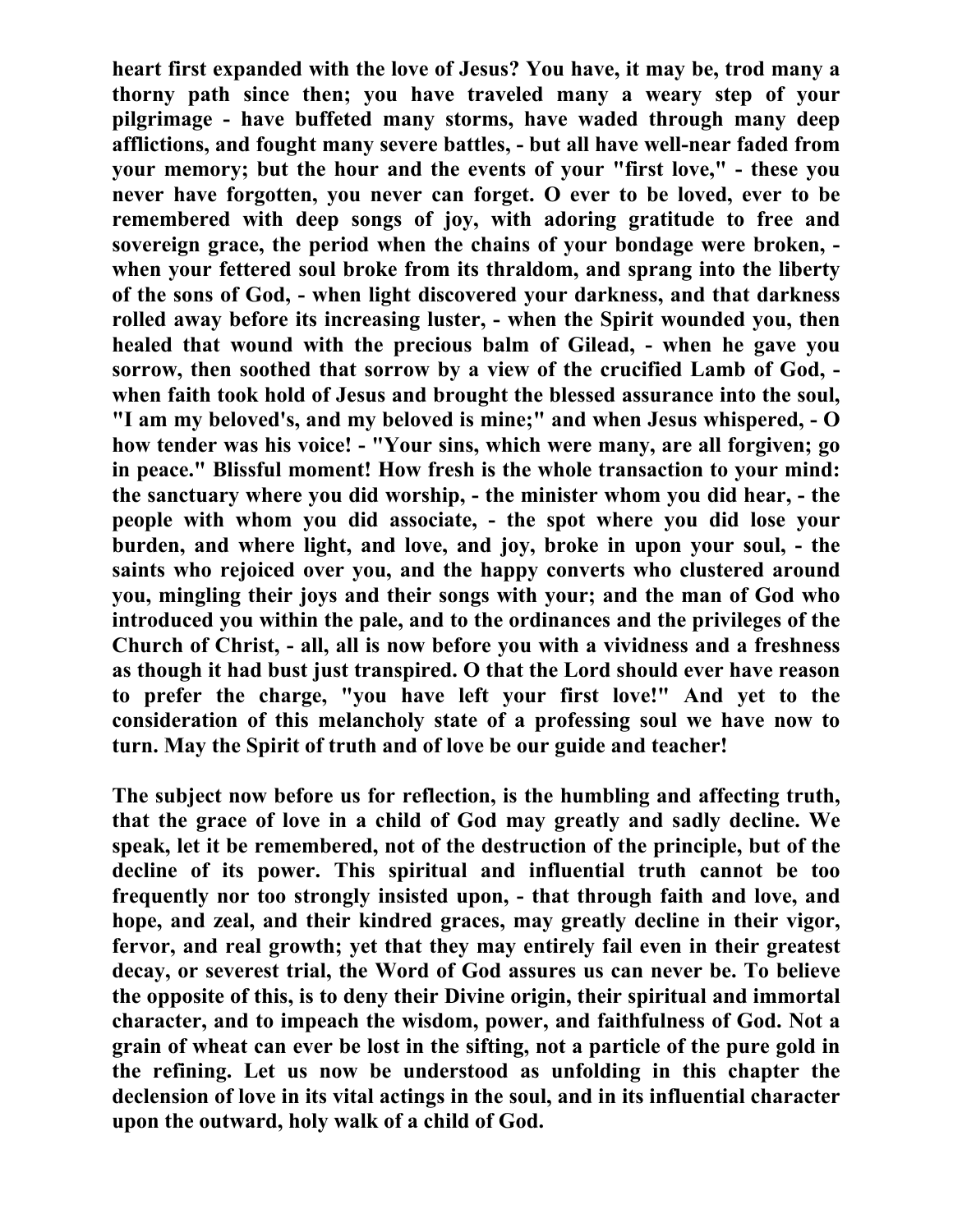**In looking into God's Word, we find this to have been the solemn charge which he brought against his ancient professing people: "Thus says the Lord, I remember you, the kindness of your youth, the love of your espousals, when you went after me in the wilderness, in a land that was not sown." Then follows the charge of declension in their love: "Thus says the Lord, What iniquity have your fathers found in me, that they are gone far from me, and have walked after vanity, and are become vain?" "O generation, see you the word of the Lord. Have I been a wilderness unto Israel? a land of darkness? Wherefore say my people, We are lords; we will come no more unto you? Can a maid forget her ornaments, or a bride her attire? yet my people have forgotten me days without number (Jer 2:2,5,31)." And to the same state, as forming an evidence of approaching desolations, our dear Lord refers, when He says, "And because iniquity shall abound, the love of many shall wax cold (Mt 24:12)." And against the church of Ephesus the same charge is thus preferred: "Nevertheless I have somewhat against you, because you have left your first love (Rev 2:4)." The following may be considered as forming some of the marked characteristics of the decay and declension of this principle.** 

**When God becomes less an object of fervent desire, holy delight, and frequent contemplation, we may suspect a declension of Divine love in the soul. Our spiritual views of God, and our spiritual and constant delight in him, will be materially affected by the state of our spiritual love. If there is coldness in the affections, if the mind grows earthly, carnal, and selfish, dark and gloomy shadows will gather round the character and the glory of God. He will become less an object of supreme attachment, unmingled delight, adoring contemplation, and filial trust. The moment the supreme love of Adam to God declined, - the instant that it swerved from its proper and lawful center, he shunned converse with God, and sought to embower himself from the presence of the Divine glory. Conscious of a change in his affections, - sensible of a divided heart, of subjection to a rival interest, - and knowing that God was no longer the object of his supreme love, nor the fountain of his pure delight, nor the blessed and only source of his bliss, - he rushed from his presence as from an object of terror, and sought concealment in Eden's bowers. That God whose presence was once so glorious, whose converse was so holy, whose voice was so sweet, became as a strange God to the rebellious and conscience-stricken creature, and, "absence from you is best," was written in dark letters upon his guilty brow.** 

**And whence this difference? Was God less glorious in himself? was he less holy, less loving, less faithful, or less the fountain of supreme bliss? Far from it. God has undergone no change. It is the perfection of a perfect Being that he is unchangeable; that he can never act contrary to his own nature, but must ever be, in all that he does, in harmony with himself. The change was in the creature. Adam had left his first love, had transferred his affections to**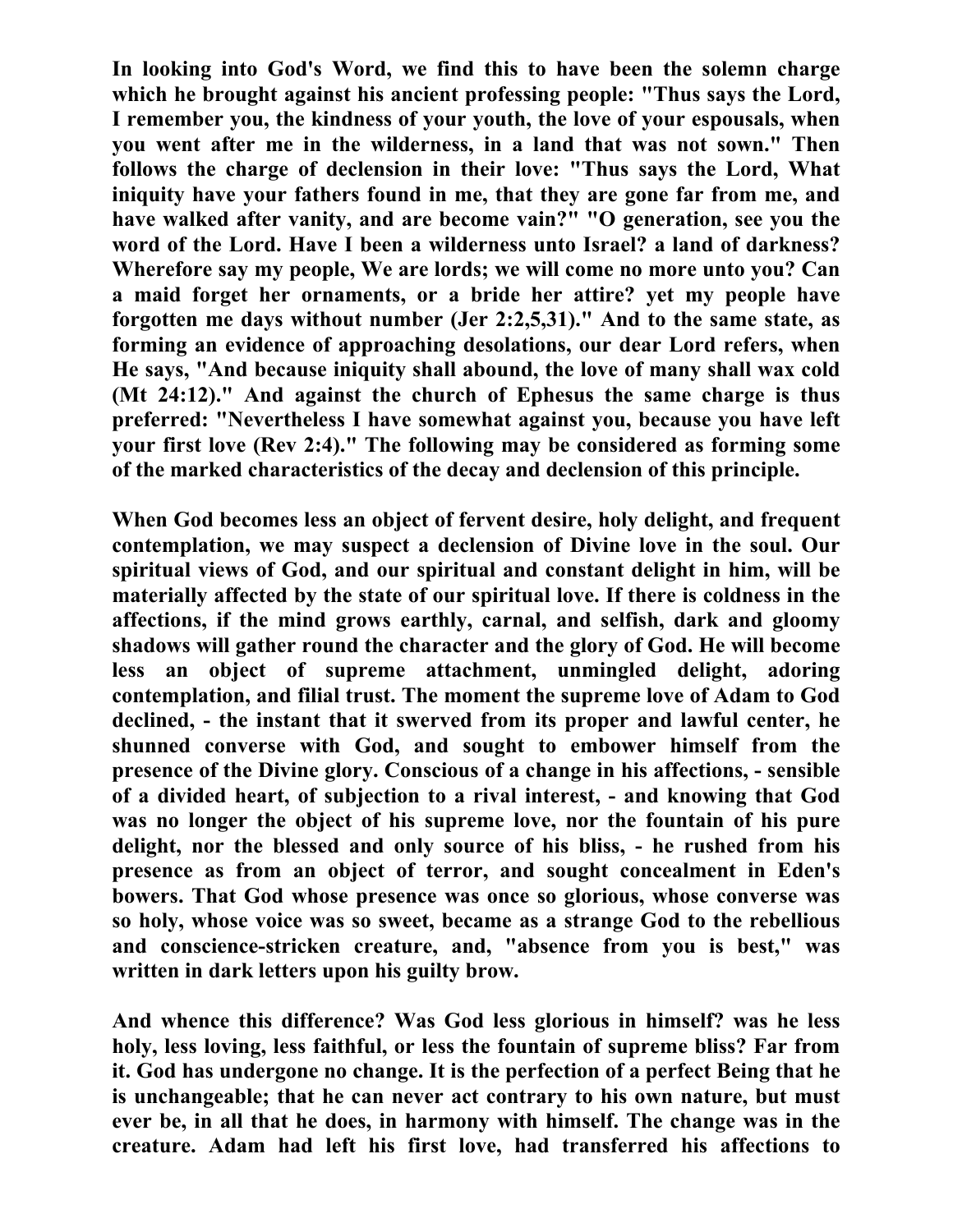**another and an inferior object; and conscious that he had ceased to love God, he would gladly have veiled himself from his presence, and have excluded himself from his communion. It is even so in the experience of a believer, conscious of declension in his love to God. There is a hiding from his presence; there are misty views of his character, misinterpretations of his dealings, and a lessening of holy desire for him: but where the heart is right in its affections, warm in its love, fixed in its desires, God is glorious in his perfections, and communion with him the highest bliss on earth. This was David's experience, - "O God, you are my God; early will I seek you: my soul thirsts for you, my flesh longs for you in a dry and thirsty land where no water is; to see your power and your glory, so as I have seen you in the sanctuary. Because your loving-kindness is better than life, my lips shall praise you (Ps 63:1-3)."** 

**Not only in the declension of Divine love in the soul, does God become lass an object of adoring contemplation and desire, but there is less filial approach to Him. The sweet confidence and simple trust of the child is lost; the soul no longer rushes into his bosom with all the lowly yet fond yearnings of an adopted son, but lingers at a distance; or, if it attempts to approach, does so with the trembling and the restraint of a slave. The tender, loving, child-like spirit, that marked the walk of the believer in the days of his espousals, when no object was so glorious to him as God, no being so loved as his heavenly Father, no spot so sacred as the throne of communion, no theme so sweet as his free grace adoption, has in a great degree departed; and distrust, and legal fears, and bondage of spirit, have succeeded it. All these sad effects may be traced to the declension of filial love in the soul of the believer towards God.** 

**Hard thoughts of God in his dispensations, may be regarded as another undeniable symptom. The mark of a vigorous love to God is when the soul justifies God in all his wise and gracious dealings with it; rebels not, murmurs not, repines not, but meekly and silently acquiesces in the dispensation, be it never so trying. Divine love in the heart, deepening and expanding towards that God from whence it springs, will, in the hour of trial, exclaim, "My God has smitten me, but he is my God still, faithful and loving. My father has chastened me sore, but he is my Father still, tender and kind. This trying dispensation originated in love, it speaks with the voice of love, it bears with it the message of love, and is sent to draw my heart closer and yet closer to the God of love, from whom it came." Dear reader, are you one of the Lord's afflicted ones? Happy are you if this is the holy and blessed result of his dealings with you. Happy if you heard the voice of love in the rod, winning your lone and sorrowful heart to the God from whom it came. But when love to God has declined, the reverse of this is the state of a tried and afflicted believer.** 

**When there is but little inclination for communion with God, and the throne of grace is sought as a duty rather than a privilege, and, consequently, but**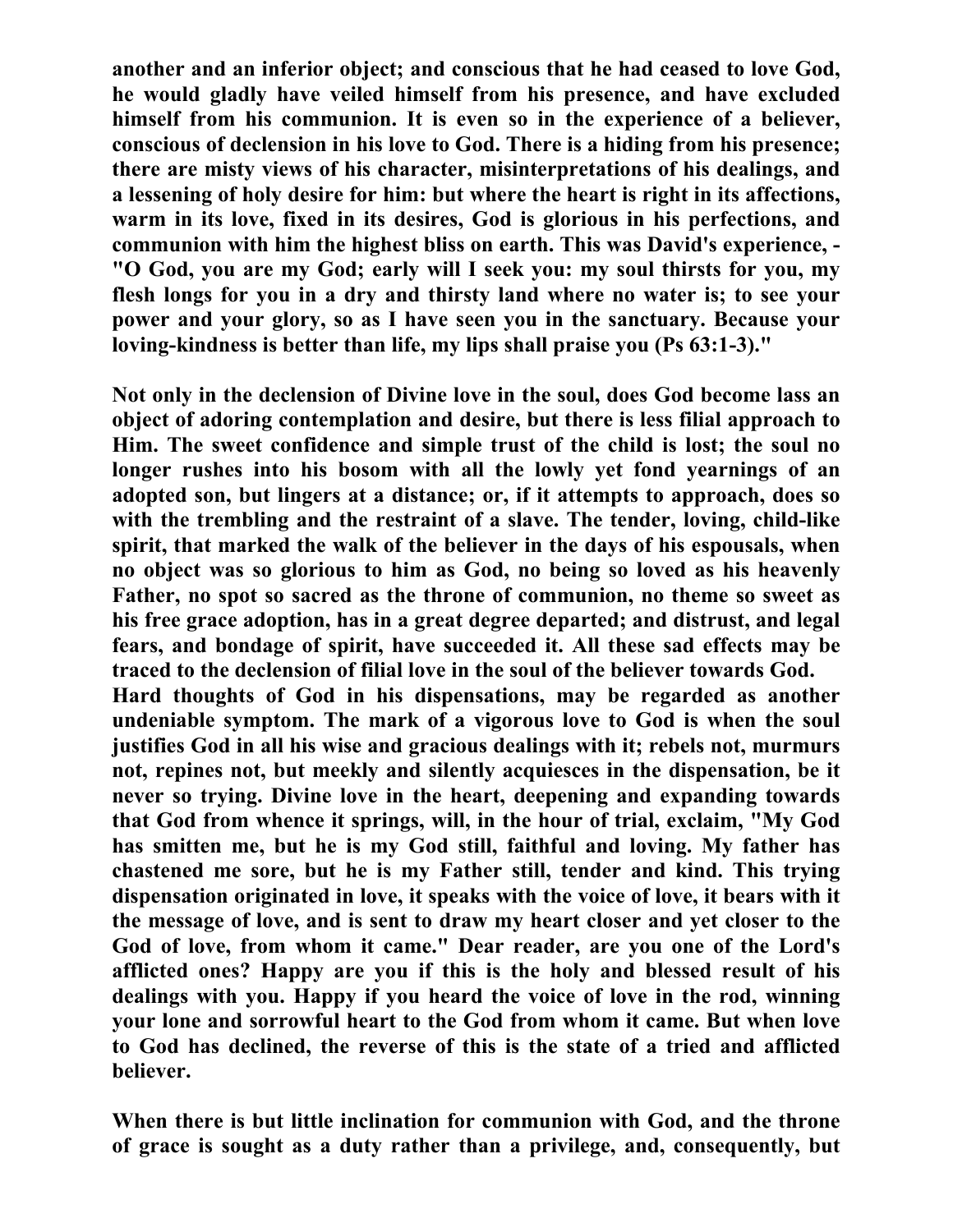**little fellowship is experienced, a stronger evidence we need not of a declension of love in the soul. The more any object is to us a source of sweet delight and contemplation, the more strongly do we desire its presence, and the more restless are we in its absence. The friend we love we want constantly at our side; the spirit goes out in longings for communion with him, - his presence sweetens, his absence embitters, every other joy. Precisely true is this of God. He who knows God, who, with faith's eye, has discovered some of his glory, and by the power of the Spirit has felt something of his love, will not be at a loss to distinguish between God's sensible presence and absence in the soul. Some professing people walk so much without communion, without fellowship, without daily filial and close communion with God; they are so immersed in the cares, and so lost in the fogs and mists of the world; the fine edge of their spiritual affection is so blunted, and their love so frozen by contact with worldly influences and occupations, - and no less so, with cold, formal professors, - that the Sun of righteousness may cease to shine upon their soul, and they not know it! God may cease to visit them, and his absence not be felt! He may cease to speak, and the stillness of his voice not awaken an emotion of alarm! Yes, a more strange thing would happen to them, if the Lord were suddenly to break in upon their soul, with a visit of love, than were he to leave them for weeks and months without any token of his presence. Reader, are you a professing child of God? Content not yourself to live thus; it is a poor, lifeless existence, unworthy of your profession, unworthy of Him whose name you do bear, and unworthy of the glorious destiny towards which you are looking. Thus may a believer test the character of his love: he, in whose heart Divine affection deepens, increases, and expands, finds God an object of increasing delight and desire, and communion with him the most costly privilege on earth: he cannot live in the neglect of constant, secret, and close fellowship with his God, his best and most faithful Friend.** 

**When there is a less tender walk with God, we may be at no loss to ascertain the state of our love. What do we mean by a tender walk? When a believer walks in holy circumspection, in uprightness, integrity, close vigilance, and prayerfulness, before God, he then walks softly: "I shall go softly all my years (Is 38:15)." When with filial tenderness, he trembles to offend his Father, his God, his best Friend, - when he increasingly delights himself in the precepts and commandments of the Lord, - when he would rather pluck from himself the right eye, and sever the right hand, than willfully and knowingly offend God, and grieve the Spirit; then his walk is tender and soft and close with God. And what constrains a believer to this glorious life, this holy, hidden walk, but the love of God shed abroad in his heart? Imagine, then, what dangers must throng the path, what temptations must beset the soul, in whom the precious and influential grace of love is in a state of declension and decay! Need we add, when Christ is less glorious to the eye, and less precious to the heart, Divine love in the soul of a believer must be on the wane? it cannot be**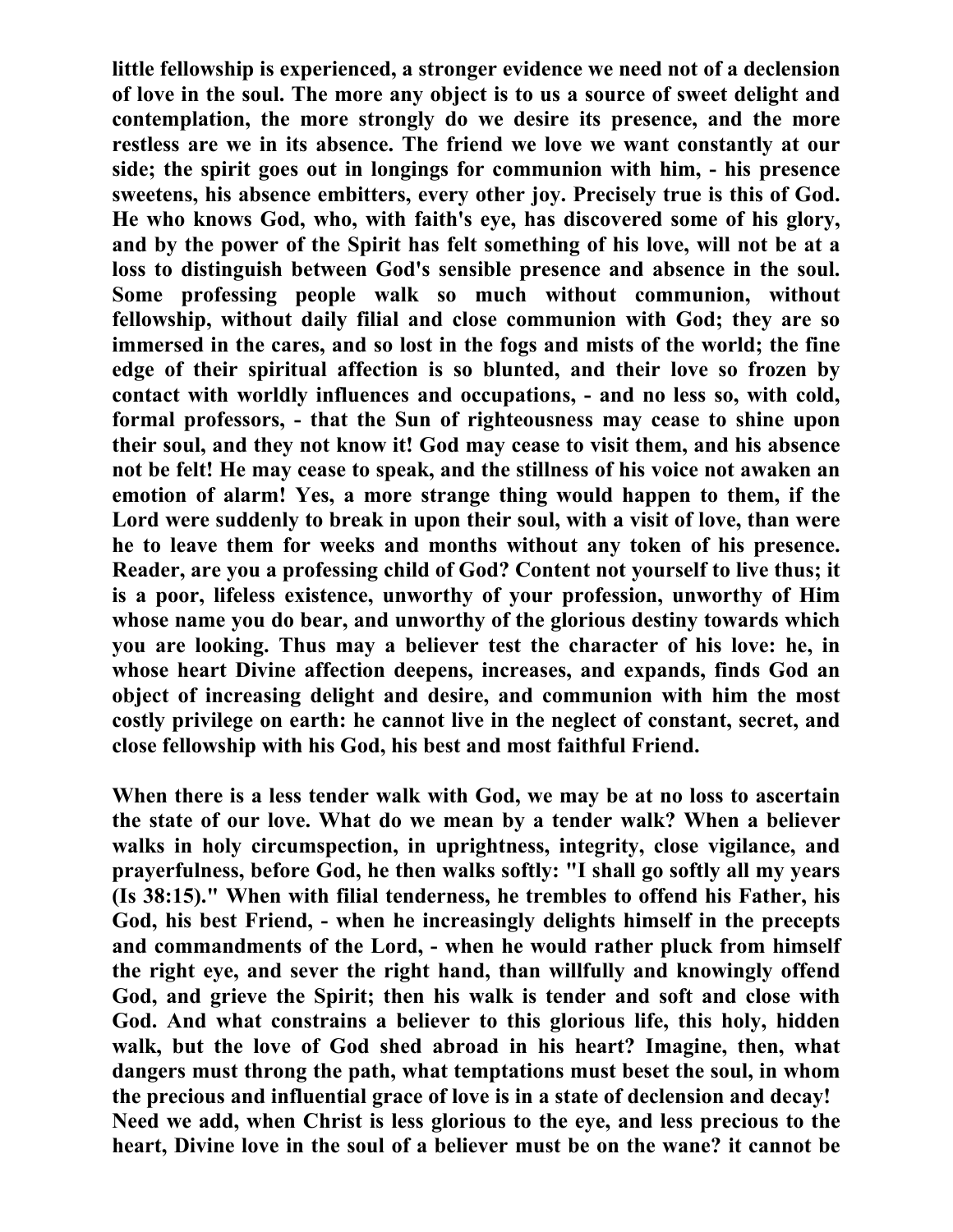**otherwise. Our views of Jesus must be materially affected by the state of our affections towards him. Where there is but little dealing with the atoning blood, leaning upon the righteousness, drawing from the fullness, and bearing daily the cross of Christ, the love of a believer waxes cold. We would judge the depth of a man's Christianity, by his reply to the question, "'What think you of Christ?' Is he lived to, is he lived upon? is his name your delight, his cross your boast, his work your resting place?" This will be your blessed experience, if the pulse of Divine love beats strong in your bosom for Christ.** 

**A decay of love to the saints of God, is a strong evidence of a decay of love to God himself. If we love God with a sincere and deepening affection, we must love his image wherever we find it. It is true, the picture may be but an imperfect copy, the outline may be but faintly drawn; there may be shades we cannot approve of; yet, recognizing in the work the hand of the Spirit, and in the outline some resemblance to Him whom our souls admire and love, we must feel a drawing out of our holiest affections towards the object; we shall not pause before the surrender is made, to inquire to what section of the church of Christ he belongs, what name he bears, or what the color of his uniform; but, discovering the man of God, the meek and lowly follower of Jesus, our heart and our hand are freely offered. O what a passport to our hearts is the image of Jesus in a child of God! Do we trace Christ in the principles that guide him, in the motives that govern him, in the spirit, in the very looks of the man? - we feel that we must take him to our bosom for Jesus' sake. O, it marks the decay of love to God in the soul, when the heart beats faintly, and the eye looks coldly, towards any dear saint of God, because he belongs not to our party, and wears not our badge; when bigotry, narrowminded selfishness, warps the mind, congeals the current of love, and almost unchristianises a believer. The word of God is solemn and decisive on this point: "If a man say, I love God, and hates his brother, he is a liar; for he who loves not his brother whom he has seen, how can he love God whom he has not seen? And this commandment have we from him, that he who loves God, love his brother also (1 Jn 4:20,21)." "By this," says Jesus, "shall all men know that you are my disciples, if you love one another." If we love not the visible resemblance, how can we love the invisible Archetype?** 

**When love to God declines, with it will decline an interest in the advancement and prosperity of his cause: the one invariably follows the other. We do not say that outward zeal may not continue long after a process of concealed declension has advanced in the soul, and secret duties have become neglected this is the lamentable case with many; but a true, spiritual, and lively interest in the increase of Christ's kingdom, in the diffusion of his truth, the deepening of holiness in the church, the conversion of sinners, will invariably decline with the declension of love to God. And when we mark a member of a church maintaining his external union, and yet hanging as a dead and fruitless branch upon the vine, doing nothing to advance the cause of God and truth,**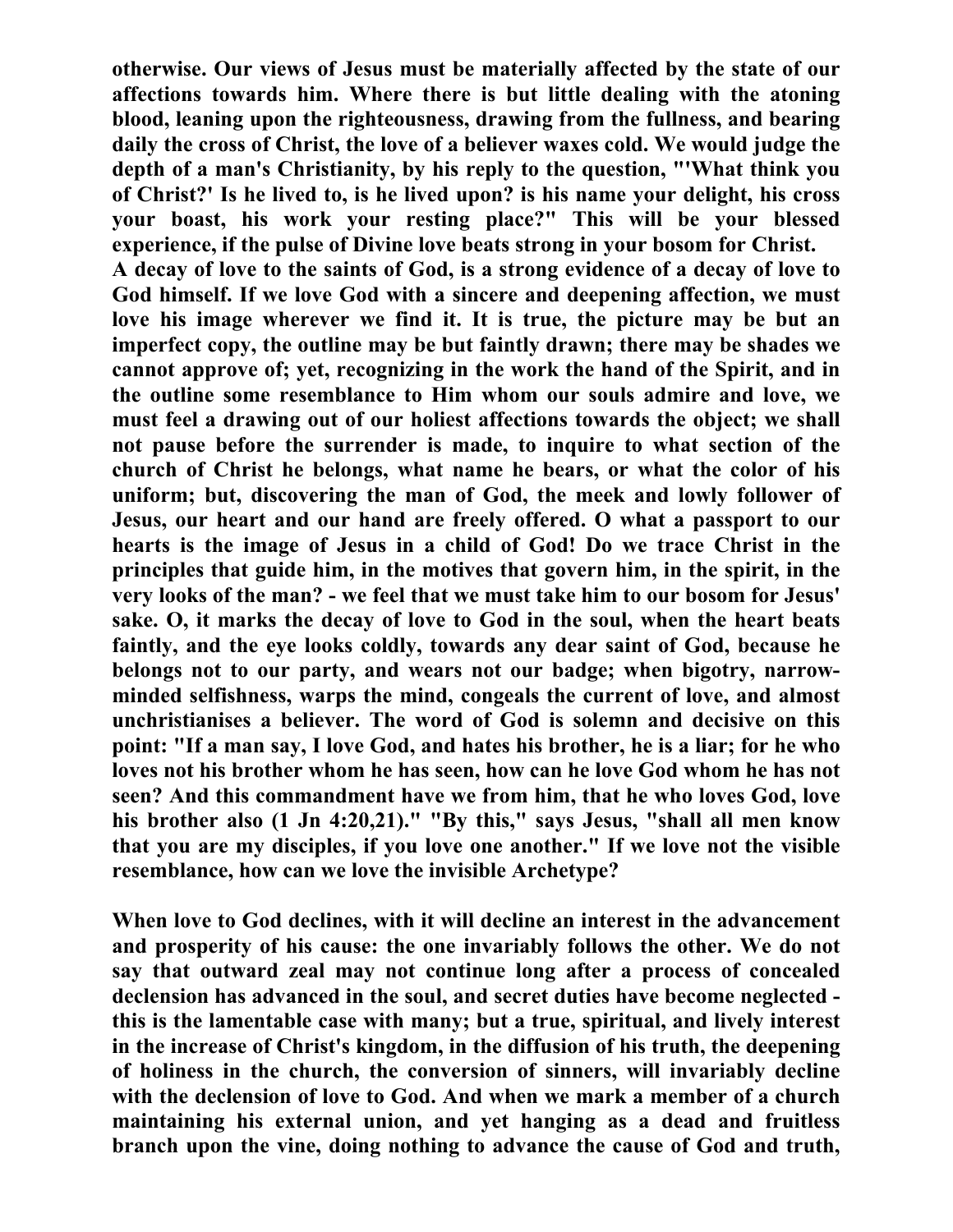**withholding his money, his prayers, his personal attendance on the means of grace, and rather opposing than cheering on the active portion of the body, we are ready to ask, "How dwells the love of God in him?"** 

**The declension of love may be traced to many CAUSES: we can enumerate but a few; let the following be seriously pondered. Worldly encroachment is a fruitful cause; no two affections can be more opposite and antagonistic than love to God and love to the world: it is impossible that they can both exist with equal force in the same bosom; the one or the other must be supreme, - they cannot occupy the same throne. If a Divine affection is regent, then the world is excluded; but if an earthly affection, a groveling and increasing love to the world governs - God is shut out: the one must give place to the other. Love to God will expel love to the world; love to the world will deaden the soul's love to God. "No man can serve two masters": it is impossible to love God and the world, to serve him and mammon. Here is a most fertile cause of declension in Divine love; guard against it as you would fortify yourself against your greatest foe. It is a vortex that has engulfed millions of souls; multitudes of professing Christians have been drawn into its eddy, and have gone down into its gulf. This enemy of your soul will steal upon you by silent and insidious encroachment. It has its disguises many. It will present itself masked in a proper regard for business, in a diligence in lawful callings, a prudent yielding to domestic claims, and will even quote scriptural precept and example, and assume the form of an angel of light; but suspect it, guard against it. Remember what is recorded by the apostle of a primitive professor: "Demas has forsaken me, having loved this present world." Be not a modern Demas: "Love not the world, neither the things that are in the world; if any man love the world, the love of the Father is not in him." No Christian man can maintain his spirituality unimpaired, his love uninjured, his robe unspotted, his walk irreproachable, who secretly admits the world to his heart. How can he exemplify the life of a pilgrim and a sojourner; how can his heart rise in a constant flame of love to God? What attraction can the throne of grace have, what zest in spiritual duties, what delight in the communion of saints, while his heart goes out after covetousness, and worldly ambition, love of place, and human applause are the rival passions of his soul? Let it, then, be solemnly remembered, that an inordinate, uncrucified attachment to the world, must be parted with, if the precious grace of love to God is to enthrone itself in the affections of the believer.** 

**An idolatrous and unsanctified attachment to the creature, has again and again crucified love to Christ in the heart. Upon the same principle that no man can love the world and God with a supreme and kindred affection, so no man can give to Christ and the creature the same intensity of regard. And yet, how often has the creature stolen the heart from its lawful Sovereign! That heart that was once so simply and so supremely the Lord's, - those affections**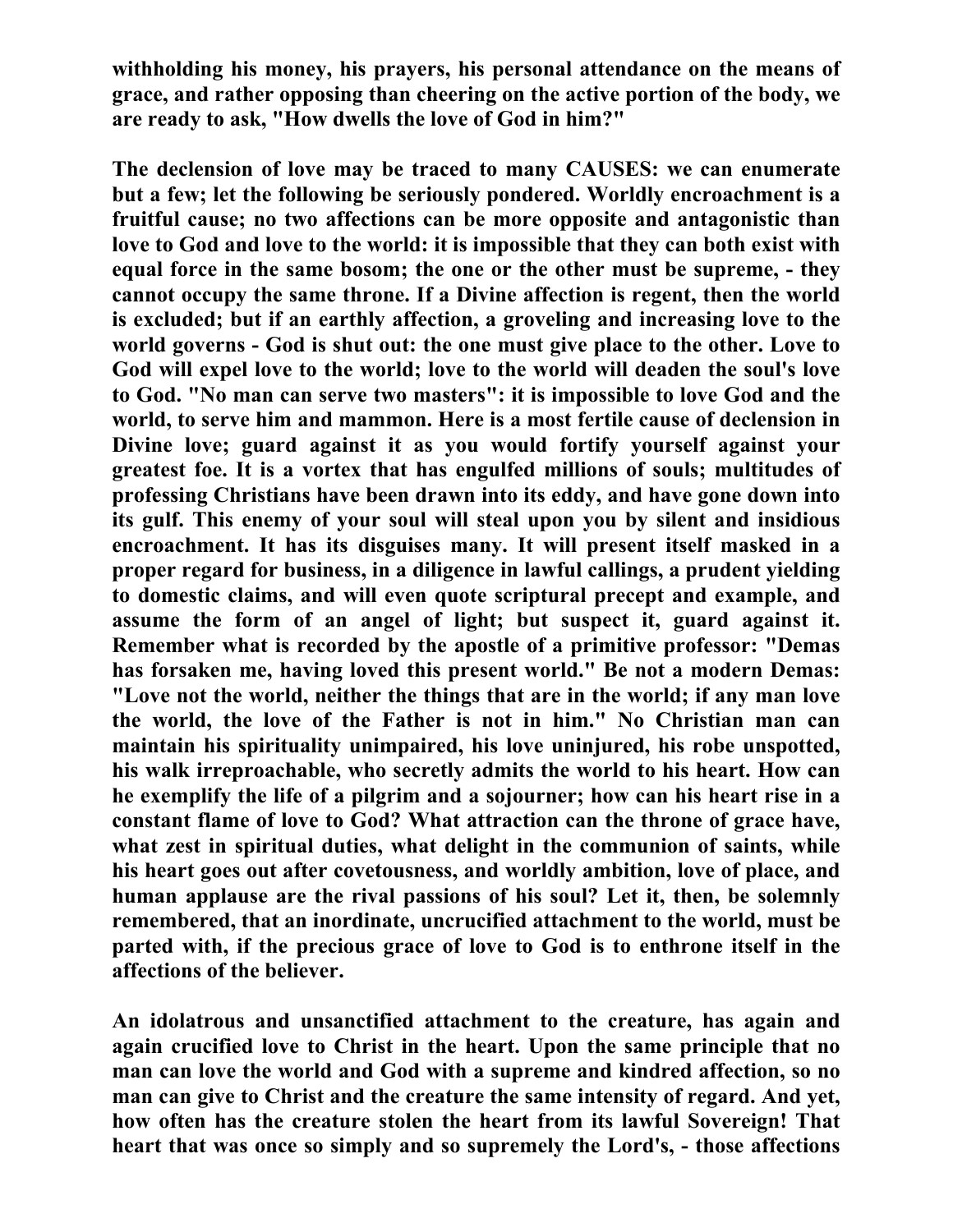**that clung to him with such purity and power of grasp, have now been transferred to another and inferior object: the piece of clay that God had given but to deepen the obligation and heighten the soul's love to himself, has been molded into an idol, before which the heart pours its daily incense; the flower that he has caused to spring forth, but to endear his own beauty and make his own name more fragrant, has supplanted the "Rose of Sharon" in the bosom. Oh! is it thus that we abuse our mercies? is it thus that we convert our blessings into poisons? that we allow the things that were sent to endear the heart of our God, and to make the cross, through which they came, more precious, to allure our affections from their holy and blessed center? Fools that we are, to love the creature more than the Creator! Dear reader, why has God been disciplining you as, it may be, he has? why has he removed your idols, crumbled into dust your piece of clay, and blown witheringly upon your beauteous flower? - why? because he hates idolatry; and idolatry is essentially the same, whether it be offered to a lifeless, shapeless stock, or to a spirit of intellect and beauty. And what speaks his voice in every stream that he dries, in every plant that he blows upon, and in every disappointment he writes upon the creature? - "My son, give me your heart. I want your love, your pure and supreme affection; I want to be the one and only object of your delight. I gave my Son for you - his life for your; I sent my Spirit to quicken, to renew, to seal, and to possess you for myself: all this I did, that I might have your heart. To possess myself of this, I have smitten your gourds, removed your idols, broken your earthly dependences, and have sought to detach your affections from the creature, that they may rise, undivided and unfettered, and entwine around one who loves you with an undying love."** 

**Again; interpreting God's covenant dealings in the light of judgments rather than the fruits of love, will tend greatly to deaden the soul's affections towards God. Hard and harsh thoughts of God will be the effect of wrong interpretations of his dealings: if for one moment we remove the eye from off the heart of God in the hour and depth of our trial, we are prepared to give heed to every dark suggestion of the adversary; that moment we look at the dispensation with a different mind, and to God with an altered affection; we view the chastisement as the effect of displeasure, and the covenant God that sent it, as unkind, unloving, and severe. But let faith's eagle-eye pierce the clouds and darkness that surround the throne, and behold the heart of God is still love, all love, and nothing but love, to his afflicted, bereaved, and sorrowstricken child, and in a moment every murmur will be hushed, every rebellious feeling will be still, and every unkind thought will lay in the dust; and, "He has done all things well, - in love and faithfulness has he afflicted me," will be the only sounds uttered by the lips. If, then, beloved, you would have your heart always fixed on God, its affections flowing in one unbroken current towards him, interpret every dispensation that he sends in the light of his love; never suffer yourself to be betrayed into the belief, that any other**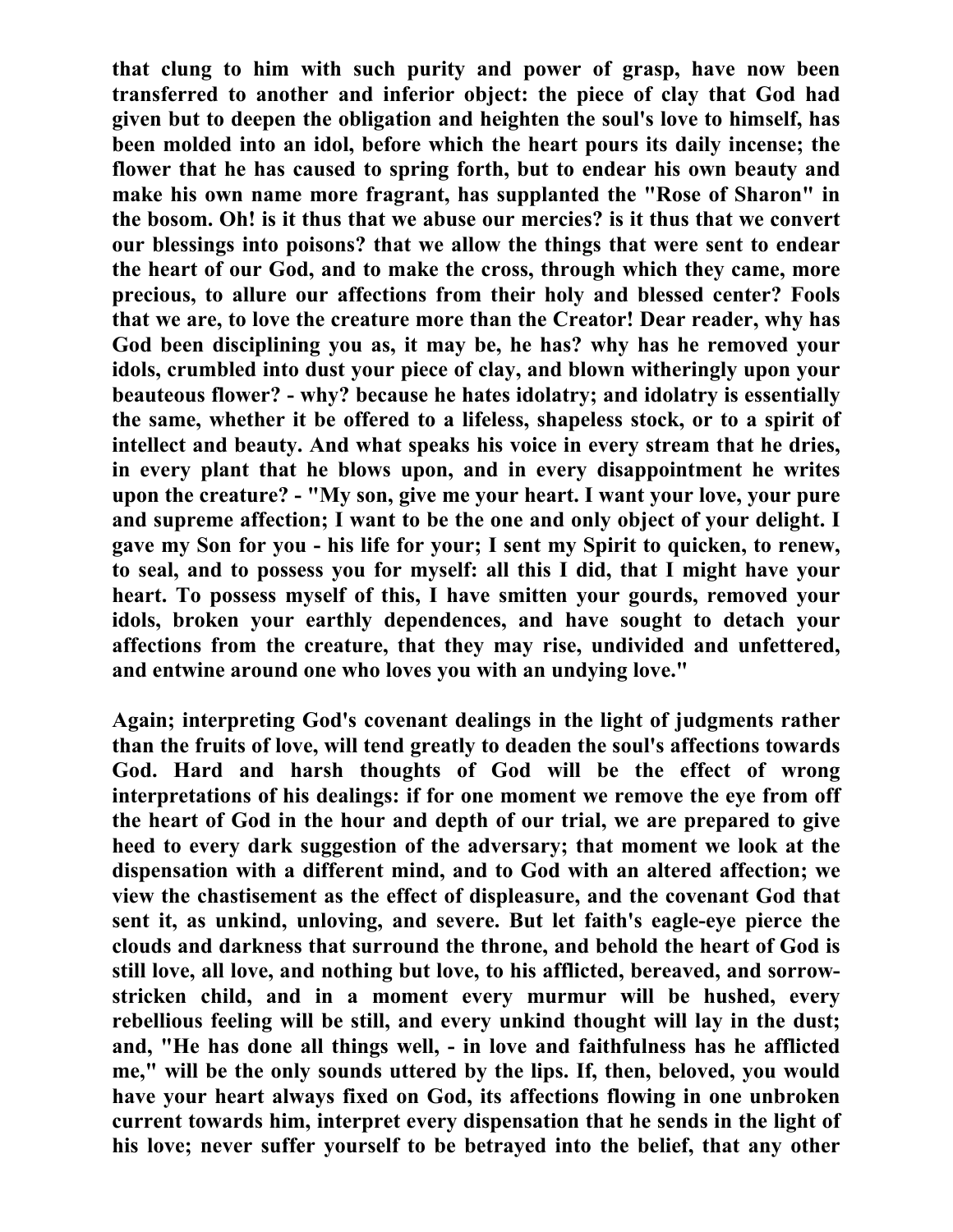**feeling prompts the discipline; give not place to the suggestion for one moment, - banish it from the threshold of your mind, the moment it seeks an entrance. And let this be the reflection that hushes and soothes you to repose, even as an infant upon its mother's bosom: "My God is love! my Father is unchangeable tenderness and truth! he has done it, and it is well done."** 

**Let us now turn to the consideration of the revival of this waning grace in the child of God; but before any especial means of revival are suggested or adopted, let the believer seek to know the exact state of his love to God. A knowledge of himself, is the first step in the return of every soul to God. In conversion, it was self-knowledge - a knowledge of ourselves as utterly lost that led us to Jesus; thus did the Eternal Spirit teach, and thus he led us to the great and finished work of the Son of God. Before, then, you fall upon any means of revival, ascertain the exact state of your love, and what has caused its declension; shrink not from the examination, - hide not from the discovery. And should the humiliating truth force itself upon you, - "I am not as I once was; my soul has lost ground, - my spirituality of mind has decayed; - I have lost the fervor of my first love - have slackened in the heavenly race; Jesus is not as he once was, the joy of my day, the song of my night; - and my walk**  with God is no longer so tender, loving, and filial as it was," - then honestly **and humbly confess it before God. To be humbled as we should be, we must know ourselves; there must be no disguising of our true condition from ourselves, nor from God: the wound must be probed, the disease must be known, and its most aggravated symptoms brought to view. Ascertain, then, the true state of your affection towards God; bring your love to him, to the touchstone of truth; see how far it has declined, and thus you will be prepared for the second step in the work of revival, which is, to -** 

**Trace out and crucify the cause of your declension in love. Where love declines, there must be a cause; and when ascertained, it must be immediately removed. Love to God is a tender flower; it is a sensitive plant, soon and easily crushed; perpetual vigilance is needed to preserve it in a healthy, growing state. The world's heat will wither it, the coldness of formal profession will often nip it: a thousand influences, all foreign to its nature and hostile to its growth, are leagued against it; the soil in which it is placed is not genial to it. "In the flesh there dwells no good thing;" whatever of holiness is in the believer, whatever breathing after Divine conformity, whatever soaring of the affections towards God, is from God himself, and is there as the result of sovereign grace. "That which is born of the flesh is flesh; and that which is born of the Spirit is spirit." What sleepless vigilance, then, and what perpetual culture are needed, to preserve the bloom and the fragrance, and to nourish the growth of this celestial plant! Search out and remove the cause of the declension and decay of this precious grace of the Spirit; rest not until it is discovered and brought to light. Should it prove to be the world, come out**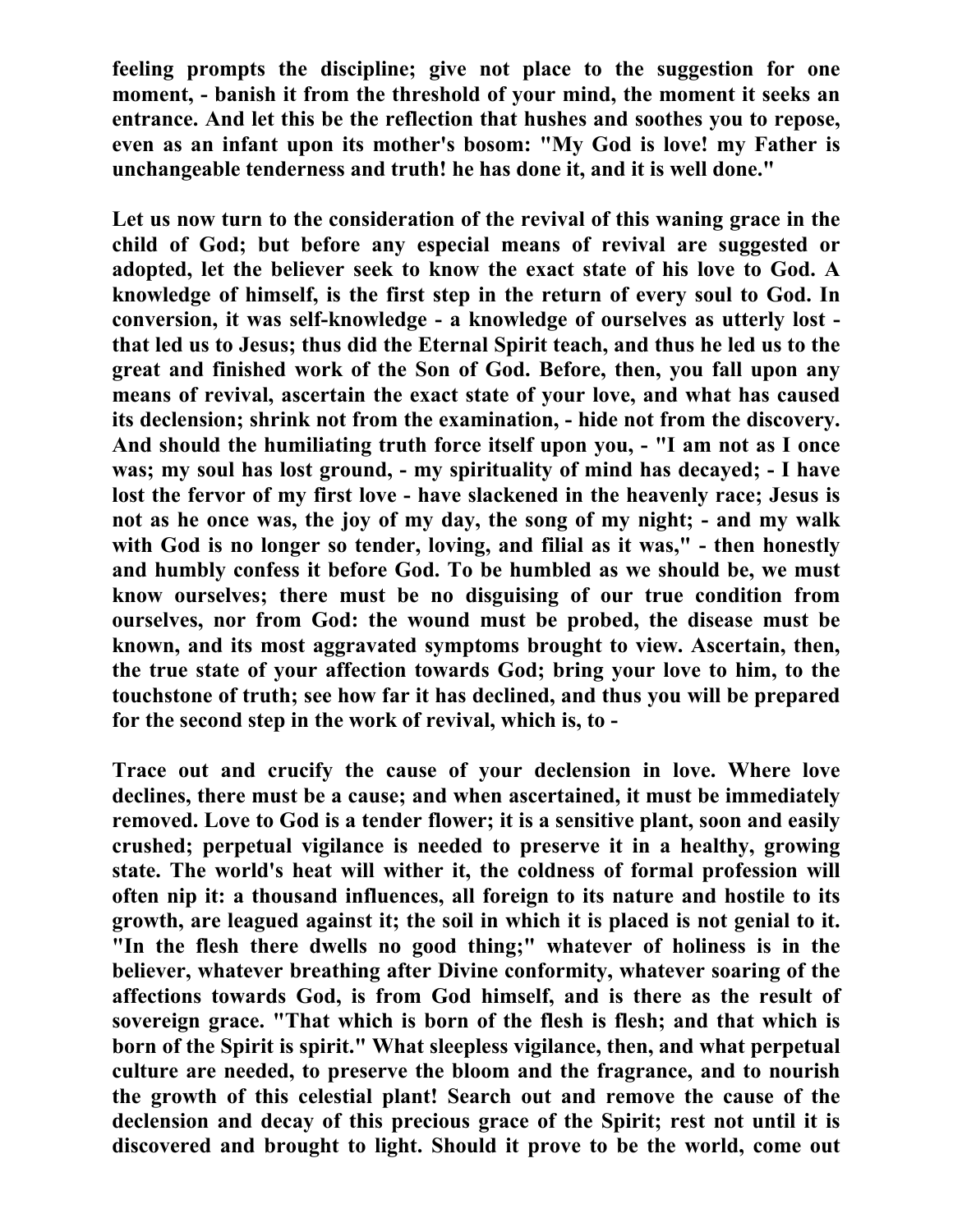**from it. and be you separate, and touch not the unclean thing; or the power of indwelling sin, seek its immediate crucifixion by the cross of Jesus. Does the creature steal your heart from Christ, and deaden your love to God? - resign it at God's bidding; he asks the surrender of your heart, and has promised to be better to you than all creature love. All the tenderness, the fond affection, the acute sympathy, the true fidelity, that you ever did find or enjoy in the creature, dwells in God, your covenant God and Father, in an infinite degree. He makes the creature all it is to you: that fond smile which your fellowbeliever beamed upon you, was but a ray from his countenance; that expression of love was but a drop from his heart; that tenderness and sympathy was a part of his nature. Then, possessing God in Christ, you can desire no more, - you can have no more: if he asks the surrender of the creature, cheerfully resign it; and let God be all in all to you. This suggests a second direction:** 

**Draw largely from the fount of love in God. All love to God in the soul is the result of his love to us; it is begotten in the heart by his Spirit, - "We love him, because he first loved us:" he took the first step, and made the first advance, - "He first loved us." O heart-melting truth! The love of God to us when yet we were sinners, who can unfold it? what mortal tongue can describe it? Before we had any being, and when er were enemies, he sent his Son to die for us; and when we were far off by wicked works, he sent his Spirit to bring us to him in the cloudy and dark day. All his dealings with us since then - his patience, restoring mercies, tender, loving, faithful care, yes, the very strokes of his rod, have but unfolded the depths of his love towards his people: this is the love we desire you to be filled with. "The Lord direct your hearts into the love of God." Draw largely from this river; why should you deny yourselves? There is enough love in God to overflow the hearts of all his saints through all eternity; then why not be filled? "The LORD direct your hearts into the love of God;" stand not upon the brink of the fountain, linger not upon the margin of this river, - enter into it - plunge into it; it is for you, - poor, worthless, unworthy, vile as you feel yourself to be, - this river of love is yet for you! Seek to be filled with it, that you may know the love of Christ which passes knowledge, and that your heart in return may ascend in a flame of love to God.** 

**Deal much and closely with a crucified Savior. Here is the grand secret of a constant ascending of the affections to God. If you do find it difficult to comprehend the love of God towards you, read it in the cross of his dear Son. "In this was manifested the love of God towards us, because that God sent his only-begotten Son into the world, that we might live through him. Herein is love, not that we loved God, but that he loved us, and sent his Son to be the propitiation for our sins (1 Jn 4:9,10)." Dwell upon this amazing fact; drink into this precious truth; muse upon it, ponder it, search into it, pray over it,**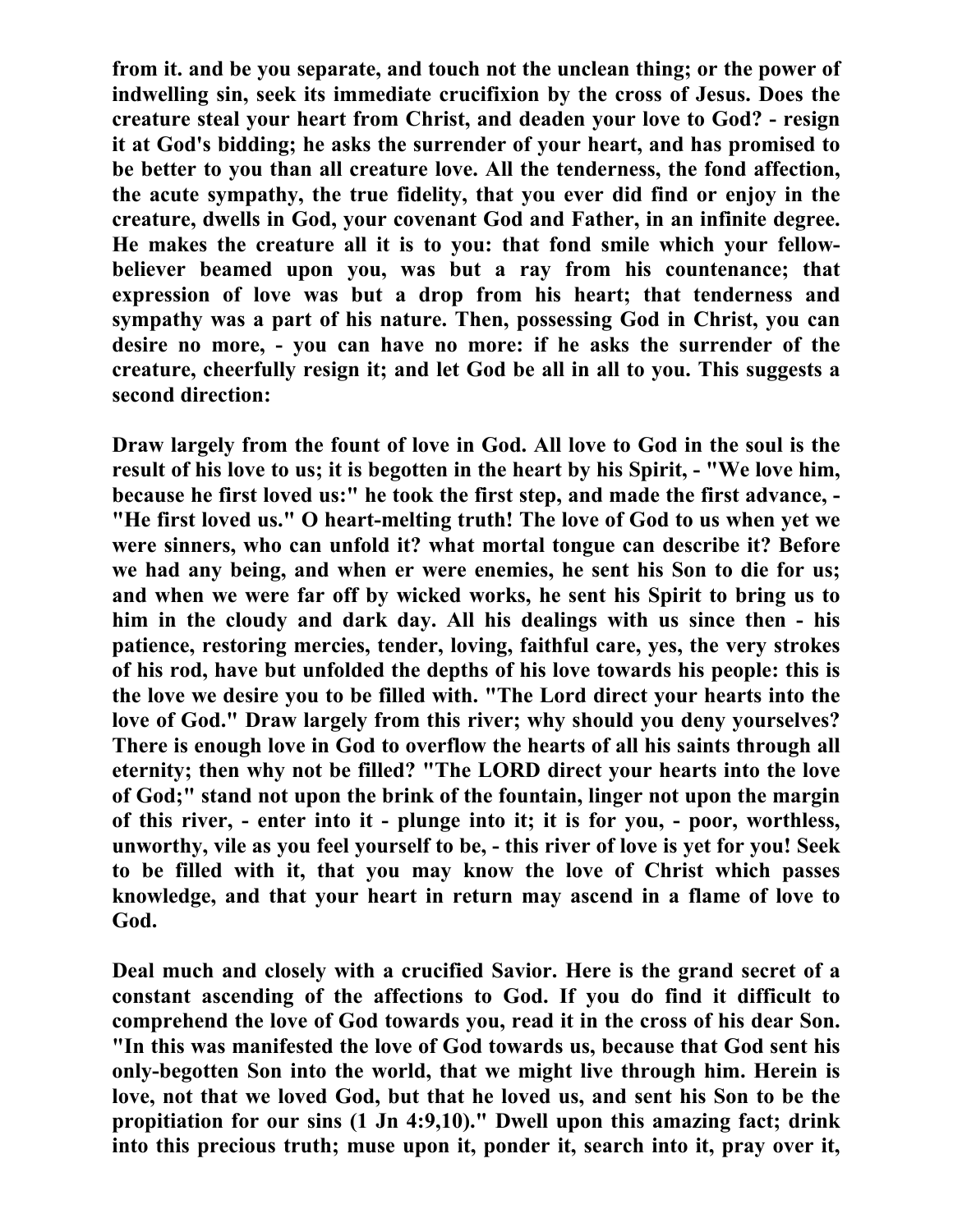**until your heart is melted down, and broken, and overwhelmed with God's wondrous love to you, in the gift of Jesus. O how will this rekindle the flame that is ready to die in your bosom! how it will draw you up in a holy and unreserved surrender of Body, soul, and spirit! Do not forget, then, to deal much with Jesus. Whenever you detect a waning of love, a reluctance to take up the daily cross, a shrinking from the precept, go immediately to Calvary; go simply and directly to Jesus; get your heart warmed with ardent love by contemplating him upon the cross, and soon will the frosts that gather round it melt away, the congealed current shall begin to flow, and the "chariots of Amminadab" shall bear your soul away to communion and fellowship with God.** 

**Do not fail to honor the Holy Spirit in this great work of revival. The work is all his; beware of taking it out of his hands. The means we have suggested for the revival of this waning grace of love, can only be rendered effectual as the Spirit works in you, and works with you. Pray much for his anointings; go to him as the Glorifier of Christ, as the Comforter, the Sealer, the Witness, the Earnest of his people: it is he who will apply the atoning blood, - it is he who will revive your drooping graces, - it is he who will fan to a flame your waning love, by unfolding the cross, and directing your heart into the love of God. Take not your eye off the love of the Spirit; his love is equal with the Father's and the Son's love. Honor him in his love, let it encourage you to draw largely from his influences, and to be "filled with the Spirit."** 

**Lastly: remember that though your love has waxed cold, the love of your God and Father towards you has undergone no diminishing: not the shadow of a change has it known. Although he has hated your declension, has rebuked your wandering, yet his love he has not withdrawn from you. What an encouragement to return to him again! Not one moment has God turned his back upon you, though you have turned your back upon him times without number: his face has always been towards you; and it would have shone upon you with all its melting power, but for the clouds which your own waywardness and sinfulness have caused to obscure and hide from you its blessed light. Retrace your steps and return again to God. Though you have been a poor wanderer and has left your first love, - though your affections have strayed from the Lord, and your heart has gone after other lovers, still God is gracious and ready to pardon you; he will welcome you back again for the sake of Jesus, his beloved Son in whom he is well pleased, for this is his own blessed declaration, - "If his children forsake my law, and walk not in my judgments; if they break my statutes, and keep not my commandments; then I will visit their transgressions with a rod, and their iniquity with stripes. Nevertheless, mo loving-kindness will I not utterly take from him, nor suffer my faithfulness to fail (Ps 89:30-33)."**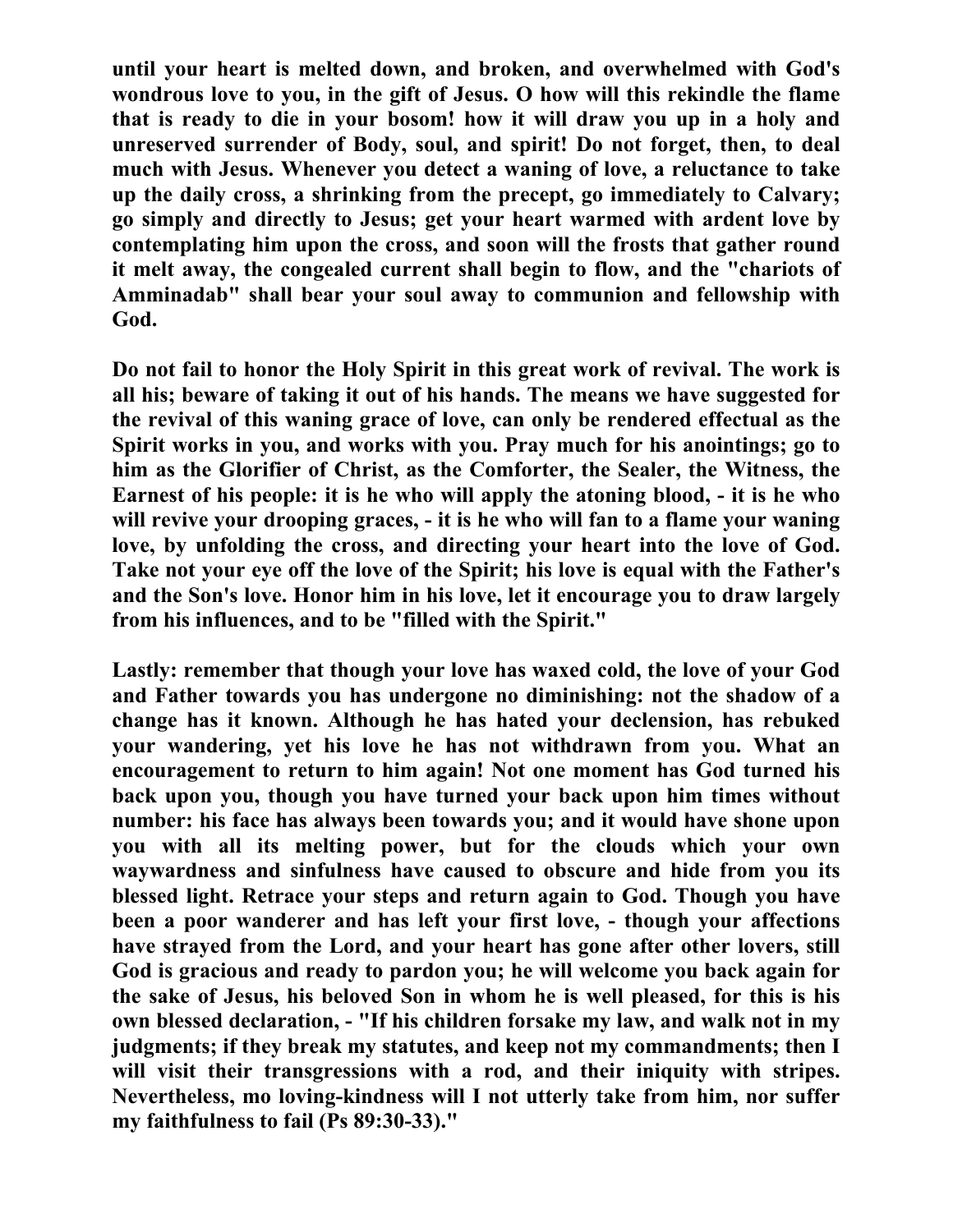## **Chapter 3: Declension in FAITH**

**"Lord, increase our faith." (Luke 15:5)** 

**Each grace of the Spirit must be considered by the believer as forming an essential element of his Christian character, and, as such, inconceivably costly and precious. He may not be sensible of possessing them all in the same degree: for as we only know the extent of our mental or physical powers, as circumstances develop them, so a believer knows not what graces of the Spirit he may possess, until the dealings of a covenant God call them into holy and active exercise. Thus do infinite wisdom and goodness unfold themselves in all the transactions of God with his people. Not arbitrarily, nor wantonly, nor unnecessarily does the heavenly Father deal with his child; - every stroke of the rod is but the muffled voice of love; every billow bears on its bosom, and every tempest on its wing, some new and rich blessing from the better land. O that we should ever breathe a sigh, or utter a murmur at God's covenant dealings, or for one moment mistake their holy and wise design and tendency! If, then, every grace of the Spirit be thus indispensable and costly, the declension and decay of that grace in the believer must attract the especial notice of God, and involve solemn and serious consequences. Any part of God's great and gracious work of grace in the soul that is suffered to decay, seems like a reflection upon God himself; there is a dishonoring of him in it to a degree of which the believer is but little aware. What, next to his Son, is most glorious, and costly, and precious in God's sight? Is it the world? - no, he sees no glory in that. Is it the heavens? - no, they are not clean in his sight, and he charges his angels with folly: what is it, then? - it is his kingdom in his saints, his renewing, adopting, sanctifying grace in his people. Next to his Son, nothing is so glorious and costly; he sees, compared with this, no real beauty in anything besides; here his profoundest thoughts dwell, here his fondest love rests; to commence, carry forward and perfect this, all his arrangements in the vast provinces of nature, providence, and grace, are rendered subservient. Let us imagine, then, what must be the mind of God in view of a decaying, declining state of grace in the soul, and what the peculiar method which he adopts to resuscitate and recover it. Having considered personal declension in two of its stages, we have arrived at another equally solemn and important, the declension of the grace of faith. We shall adopt the same plan in discussing it; and proceed, in the outset, to unfold the scriptural nature and properties of this Christian grace.** 

**Few subjects within the vast range of Christian theology have been more frequently discussed, and yet, perhaps, so little understood, as that of faith. Nor is it to be wondered at, that men who approach its investigation without strict regard to the simple teaching of God's word, and entire dependence**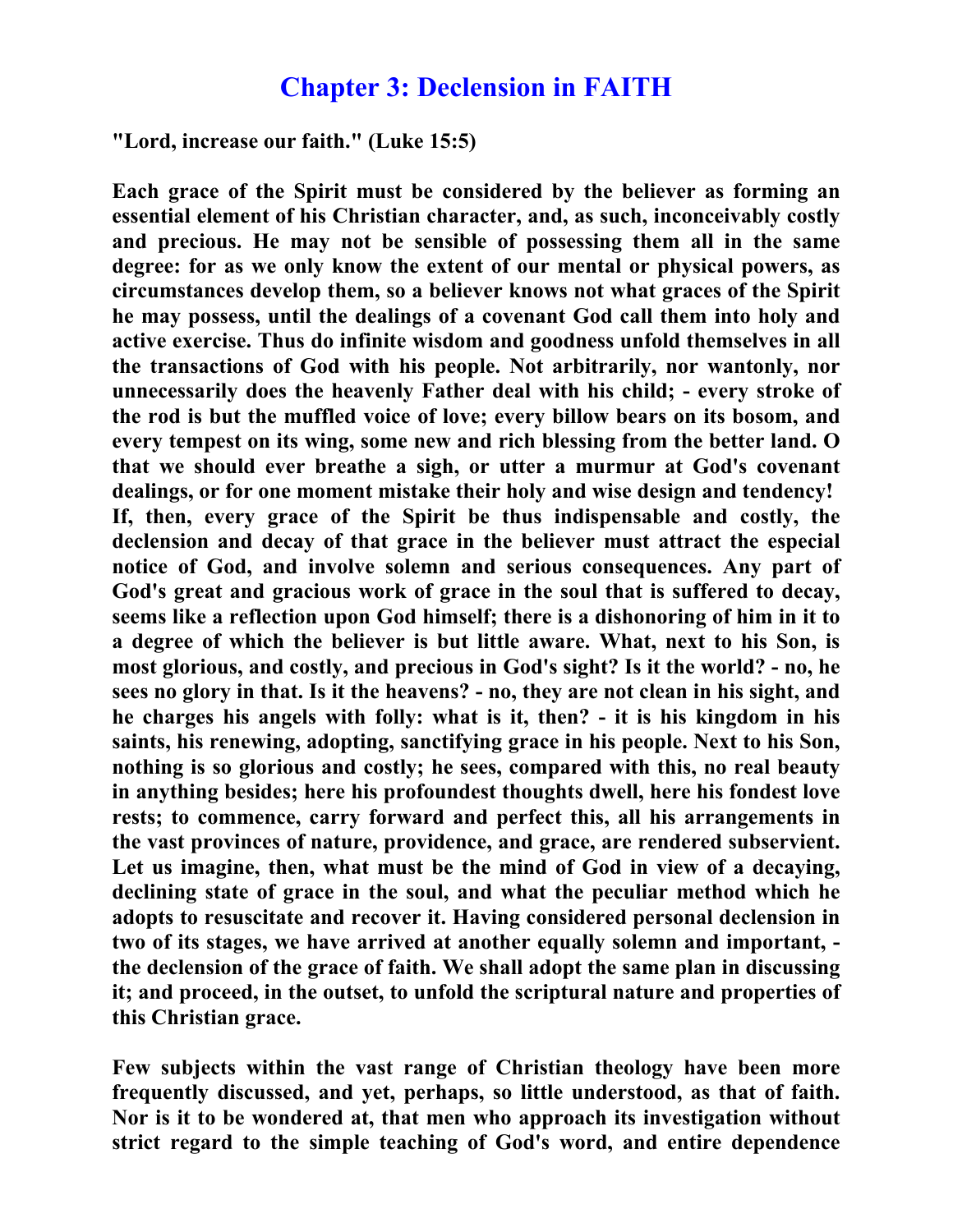**upon the illumination of the Spirit, should find difficulty and even obscurity investing a subject so purely spiritual. Nor is Satan slothful in his attempts to obscure the minds of men in their researches into this great subject. Faith is that grace against which the attacks of Satan are more directly and constantly directed than almost any other. Not ignorant of its spiritual nature and essential importance; and knowing the great glory its exercise brings to God, the subtle and sleepless foe of the believer employs every are to mystify its simplicity, and neutralize its efforts. It is not surprising, then, that opinions upon a subject so important should often be conflicting, and that views of its nature should often be obscure.** 

**And yet scriptural and spiritual views of faith form the very basis of experimental godliness. Faith, being the starting point of experimental religion, an error here must prove fatal to every succeeding step. It is of no real moment how beautiful that religious structure is, or how perfect its symmetry, and magnificent its arches, and lofty its turrets, if it is based upon an unsound faith. No system of religion, no doctrinal creed, no profession of Christianity, if it cannot bear the test of God's word, and is not found to answer that test, is of any real value. All mere religion of the intellect, and of the imagination, and of taste - and these only are popular with the world resting upon an unscriptural and defective faith, are but splendid chimeras; they disappoint in periods of sorrow, they deceive in the hour of death, and they involve the soul in interminable woe in the world to come. It is, then, of the most solemn moment, that, in professing religion, a man should see that he starts with true faith. If a merchant, in balancing his books, commences with an error in his calculations, is it surprising that that error should extend throughout his account, and bring him to a wrong conclusion? Or, if a traveler, journeying towards his home, selects from the many roads that branch out before him, a wrong one, would it be any marvel if he should never arrive at it? Apply these simple illustrations to the subject before us. Man has a long and a solemn account to settle with God; he is a debtor to a large amount; he owes God a perfect obedience to his law, and has "nothing to pay." Yet another character: he is a traveler to eternity, and every step is conducting him towards the close of a brief but responsible probation. Now, if in his religion he commences with unsound, unwarrantable, unscriptural views of any essential doctrine of salvation, the error with which he commenced must affect his entire religion; and unless his steps are retraced, and the error discovered and corrected, the end must prove fatal to his eternal happiness. He who pens this page feels it of the most solemn importance, that this chapter should present a scriptural view of the nature, properties, and tendency of this essential part of the great plan of salvation. May the Spirit now be our teacher, and the word of God our text-book!**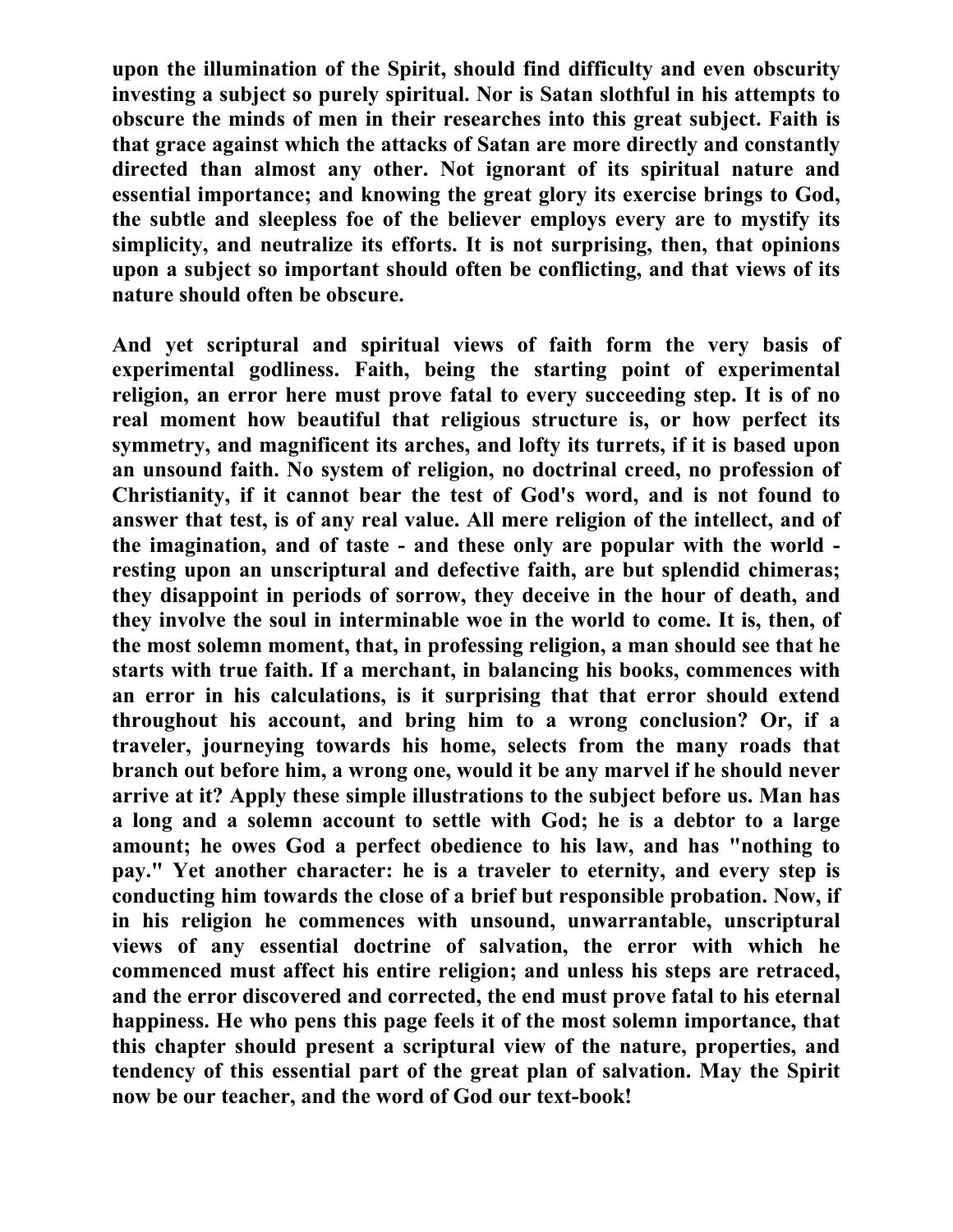**It may be proper to state, that the authors of systems of divinity have generally classified the subject of faith. They speak of speculative faith, - of historical faith, - practical faith, - saving faith, - realizing faith. But as these distinctions serve only to mystify the subject and perplex the mind, and frequently lead to great errors, we set them aside, preferring and adopting the simple nomenclature of the inspired word, which can never perplex or mislead the humble disciple of Jesus.** 

**The Holy Spirit speaks of but "one faith (Eph 4:5)," and that faith the "faith of God's elect (Tit 1:1)." And still the question recurs, What is faith? Briefly and simply, it is that act of the understanding and the heart by which a repenting sinner - a sinner under the mighty operation of the Eternal Spirit, convicting him of sin, and working in him true contrition - closes in with God's free proclamation of pardon through a crucified Savior: he believes, he receives, he welcomes the promise of eternal life through the Lord Jesus Christ, and thus "sets to his seal that God is true." We speak of the understanding as included in this act, because the advocates of evangelical truth have been accused of advancing doctrines which render nugatory all mental operation, and which make religion to consist in mere feeling. This witness is not true. We maintain that every faculty of the human mind is brought out in its full power, in the great work of heart-religion; that the Holy Spirit, working repentance and faith in man, does more to develop the intellectual faculties, than all human teaching beside. Have we not seen individuals, who, before conversion, gave no evidence of any than the most ordinary powers of mind, become, through the illumination of the Spirit by the revealed word, strong and commanding in intellect! Powers of reasoning, hitherto hidden were developed; and fountains of thought, hitherto sealed up, were opened; old things passed away, and all things became new. We repeat, then, it is the tendency of true religion to develop and strengthen the human intellect, and to give intensity and acuteness to all its faculties. No mind is so powerful as a renewed and sanctified mind.** 

**Faith, then, has to do with the understanding and the heart. A man must know his lost and ruined condition before he will accept of Christ; and how can he know this, without a spiritually-enlightened mind? What a surprising change now passes over the man! He is brought, by the mighty power of the Holy Spirit, to a knowledge of himself; one beam of light, one touch of the Spirit, has altered all his views of himself, has placed him in a new aspect; all his thoughts, his affections, his desires, are diverted into another and an opposite channel; his fond views of his own righteousness have fled like a dream; his high thoughts are humbled, his lofty looks are brought low, and, as a broken-hearted sinner, he takes his place in the dust before God. O wondrous, O blessed change! to see the Pharisee take the place, and to hear him utter the cry, of the Tax-collector, - "God be merciful to me a sinner!" -**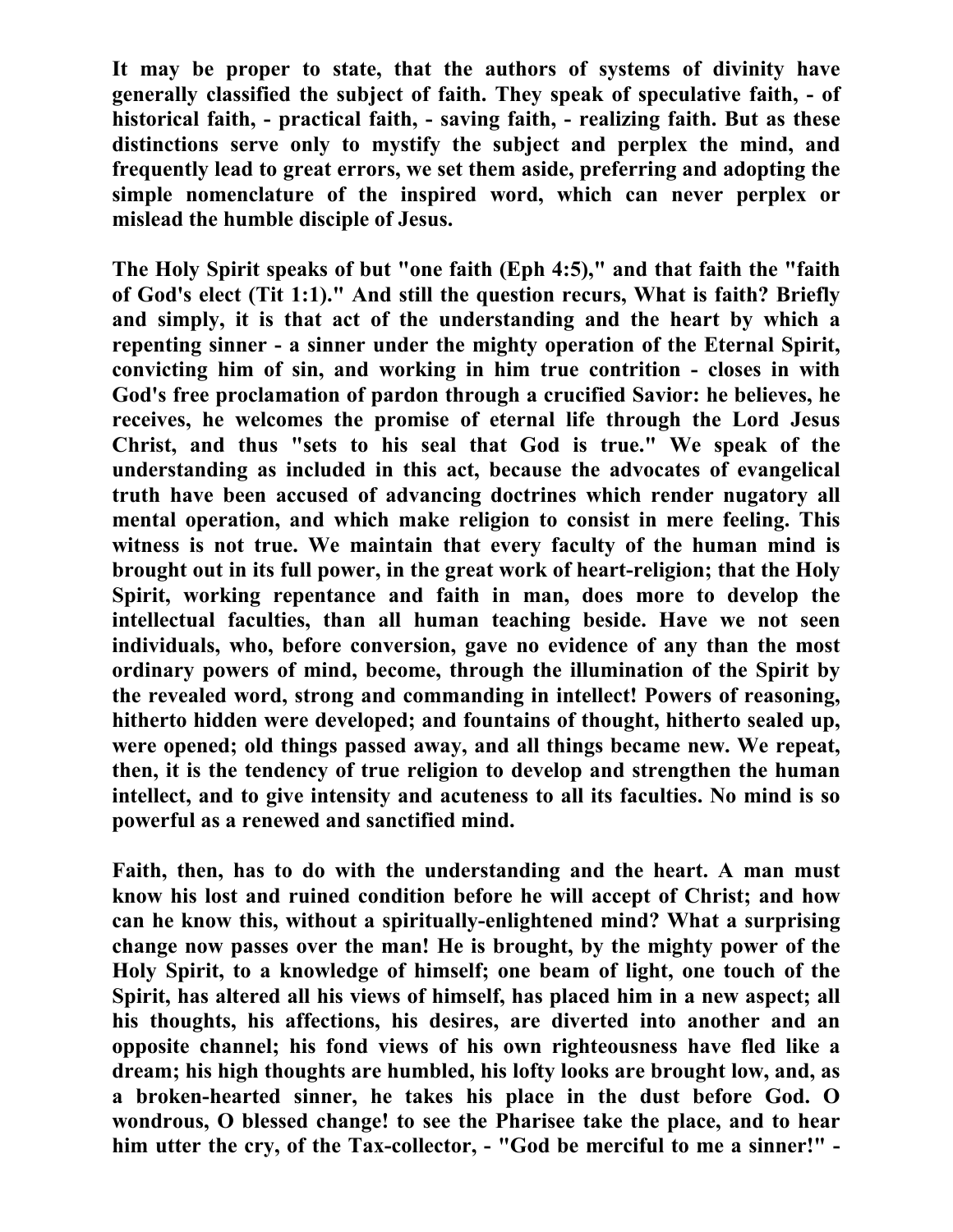**to hear him exclaim, "I am lost, self-ruined, deserving eternal wrath; and of sinners, the vilest and the chief!" And now the work and exercise of faith commences; the same blessed Spirit that convinced of sin, presents to the soul a Savior crucified for the lost, - unfolds a salvation full and free for the most worthless, - reveals a fountain that "cleanses from all sin," and holds up to view a righteousness that "justifies from all things." And all that he sets the poor convinced sinner upon doing to avail himself of this, is simply to believe. To the momentous question, "What shall I do to be saved?" this is the only reply, - "Believe in the Lord Jesus Christ, and you shall be saved." The anxious soul eagerly exclaims, - "Have I then nothing to do but to believe? have I no great work to accomplish? - no price to bring, no worthiness to plead? - may I come just as I am, without merit, without self-preparation, without money, with all my vileness and nothingness?" Still the reply is, "Only believe:" "Then, Lord, I do believe," exclaims the soul in a transport of joy, "help you my unbelief!" This, reader, is faith; faith, that wondrous grace, that mighty act of which you have heard so much, upon which so many volumes have been written, and so many sermons have been preached; it is the simple rolling of a wounded, bleeding heart, upon a wounded, bleeding Savior; it is the simple reception of the amazing truth, that Jesus died for the ungodly - died for sinners - died for the poor, the vile, the bankrupt; that he invites and welcomes to his bosom all poor, convinced, heavy-laden sinners. The heart, believing this wondrous announcement, going out of all other dependencies and resting only in this, - receiving it, welcoming it, rejoicing in it, in a moment, all, is peace. Do not forget, then reader, the simple definition of faith, - it is but to believe with all the heart that Jesus died for sinners; and the full belief of this one fact will bring peace to the most anxious and sintroubled soul.** 

**"Having begun in the Spirit," the believer is not to be "made perfect in the flesh;" having commenced his Divine life in faith, in faith he is to walk every step of his journey homewards. The entire spiritual life of a child of God is a life of faith, - God has so ordained it: and to bring him into the full and blessed experience of it, is the end of all his parental dealings with him. The moment a poor sinner has touched the hem of Christ's garment, feeble though this act of faith be, it is yet the commencement of this high and holy life; even from that moment, the believing soul professes to have done with a life of sense - with second causes, and to have entered upon a glorious life of faith on Christ. It is no forced application to him of the apostle's declaration: "I am crucified with Christ; nevertheless I live, yet not I, but Christ lives in me; and the life which I now live in the flesh, I live by the faith of the Son of God." Let us briefly unfold some peculiar points of blessedness in this life.** 

**There is its security: a believer stands by faith, - "You stands by faith (Rom 11:20)." Why is it that you have been kept to the present moment? You have**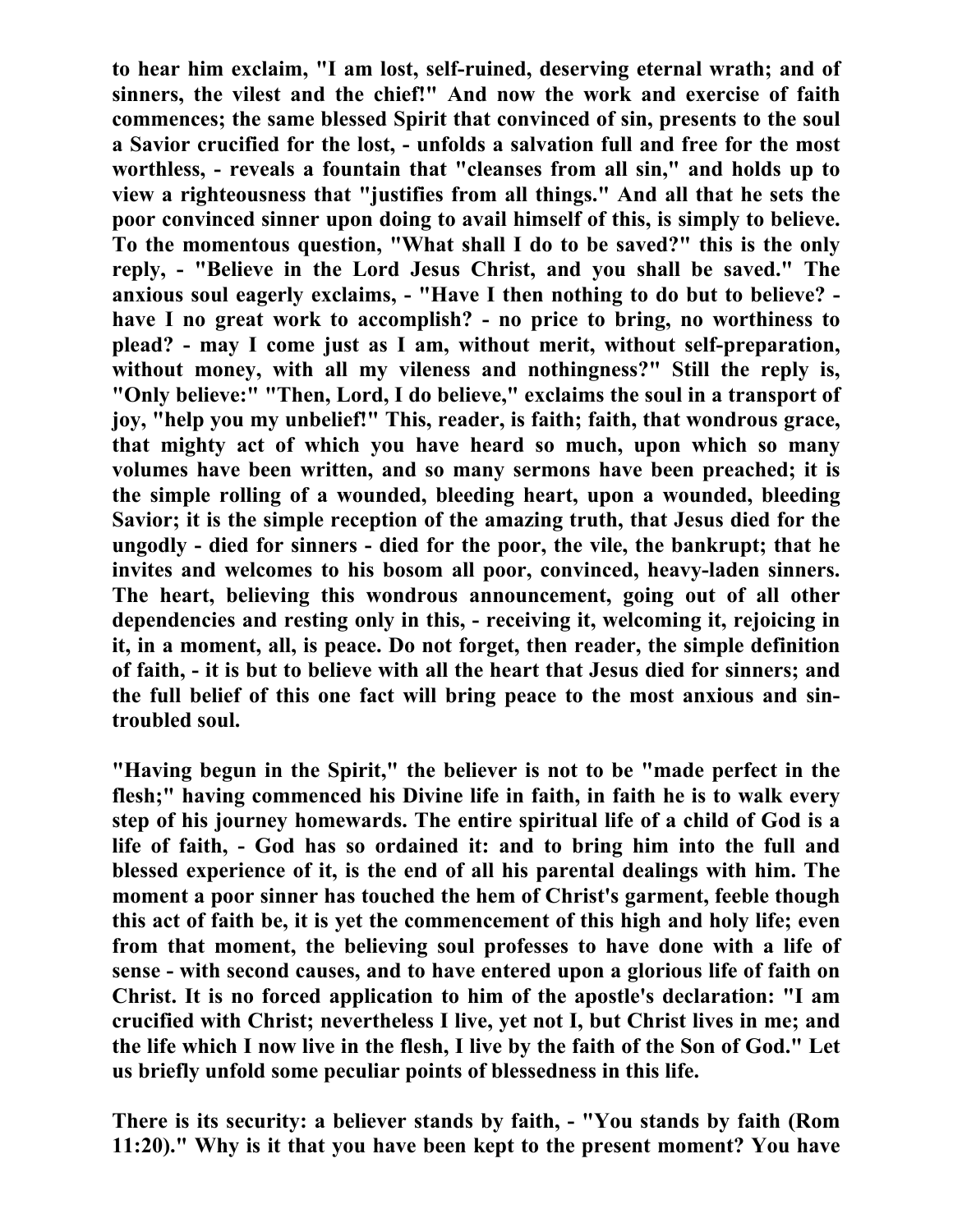**seen many a tall cedar bowed to the earth; many who did appear to "run well," but who, in the hour of temptation, when worldly power, and wealth, and distinction increased, made shipwreck of their fancied faith, and fell into diverse lusts and snares which drowned their souls. Why have you been kept? your vessel weathering the storm, your feet yet upon the rock? Because "you stands by faith," - the "faith of God's elect" has kept you; and though you are deeply conscious of many and great departures, - sins, it may be, which if known to an ungodly, ignorant world, would bring upon you the laugh of scorn, - yet you have never been left quite to unhinge your soul from Jesus; you have discovered your sins, and mourned over and confessed them, and sought their forgiveness through a fresh application of the atoning blood, and still, "you stands by faith." Ah! if faith had not kept you, where would you now have been? where would that temptation have driven you? into what consequences would that sin have involved you? But O, that brokenness, that contrition, that mourning, that going afresh to the open fountain, does prove that there was that in you which would not let you quite depart! The cedar may have been bowed to the earth, but it has risen again; the vessel may have been tossed in the tempest, and even may have been worsted by the storm, yet it has found its port: the "faith of God's elect" has kept you. "Be not highminded, but fear." Your own vigilance, and power, and wisdom, had been but poor safeguards, but for the indwelling of that faith that can never die.** 

**There is, too, the peculiar blessedness of the life of faith: "We walk by faith, not by sight (2 Cor 5:7)." This walk of faith takes in all the minute circumstances of every day's history; a walking every step by faith: a looking above trials, above necessities, above perplexities, above improbabilities and impossibilities, above all second causes; and, in the face of difficulties and discouragements, going forward, leaning upon God. If the Lord were to roll the Red Sea before us, and marshal the Egyptians behind us, and thus, hemming us in on every side, should yet bid us advance, it would be the duty and privilege of faith instantly to obey, - believing, that, before our feet touched the water, God, in our extremity, would divide the sea, and take us dry-shod over it. This is the only holy and happy life of a believer; if he for a moment leaves this path, and attempts to walk by sight, difficulties will throng around him, troubles will multiply, the smallest trials will become heavy crosses, temptations to depart from the simple and upright walk will increase in number and power, the heart will sicken at disappointment, the Spirit will be grieved, and God will be dishonored. Let this precious truth ever be before the mind, - "We walk by faith, not by sight."** 

**Faith is an essential part of the spiritual armor: "Above all, taking the shield of faith, with which you shall be able to quench the fiery darts of the wicked (Eph 6:16)." Faith is also spoken of as the believer's bosom-plate: "But let us, who are of the day, be sober, putting on the bosom-plate of faith (1 Thess**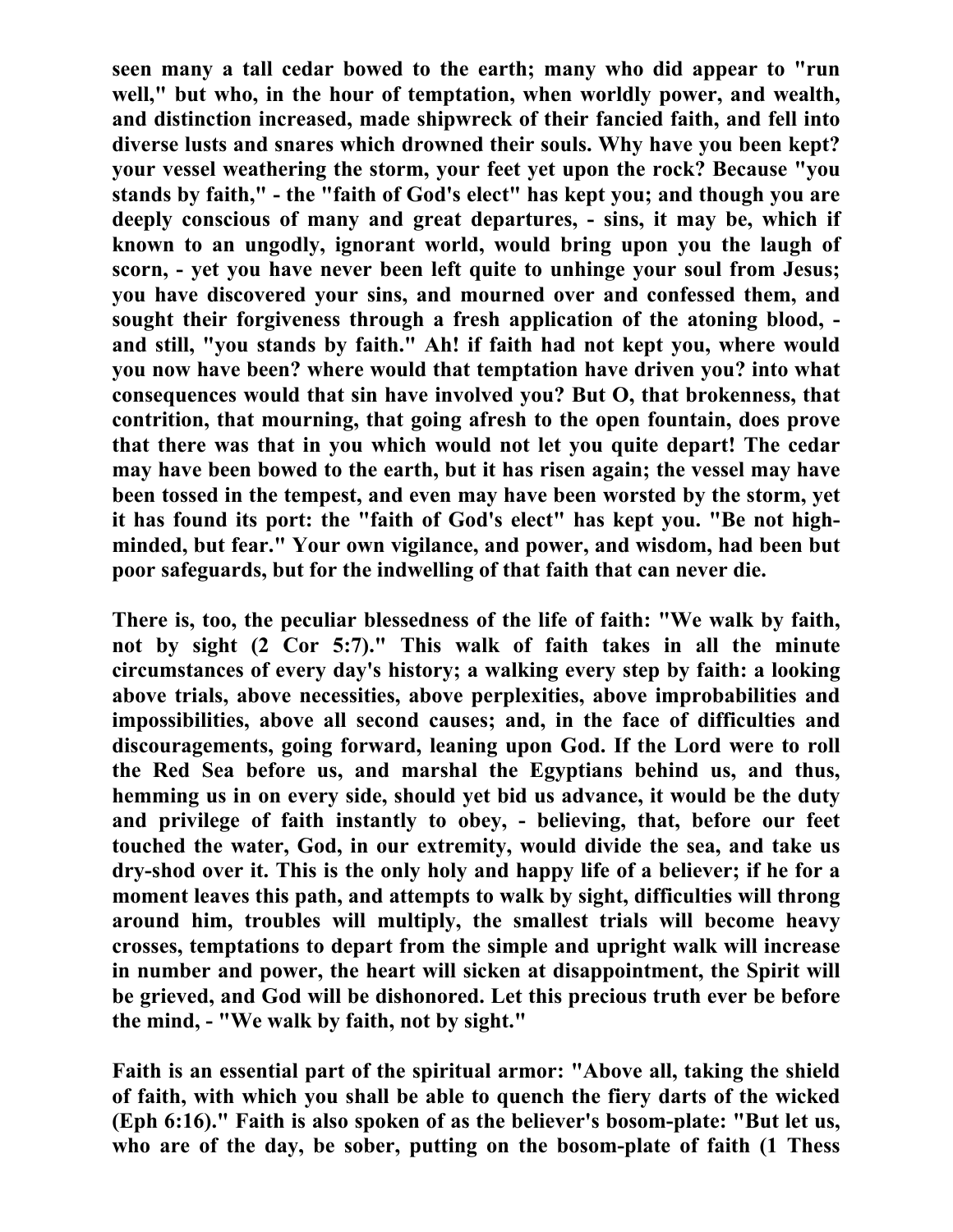**5:8)." There is not a moment, even the holiest, but we are exposed to the "fiery darts" of the adversary. The onset, too, is often at a moment when we least suspect its approach; seasons of peculiar nearness to God, of hallowed enjoyment, - "for we wrestle not against flesh and blood, but against principalities, against powers, against the rulers of the darkness of this world, against spiritual wickedness in high places (marg. "heavenly places")," - are frequently selected as the occasion of attack. But, clad in this armor, - the shield and the bosom-plate of faith, - no weapon formed against us shall prosper; the "fiery dart" shall be quenched, and the enemy shall be put to flight. Faith in a crucified, living Head, - faith eyeing future glory, the crown glittering, and the palm waving in its view, is the faith that overcomes and triumphs. Faith dealing constantly and simply with Jesus, - flying to his atoning blood, drawing from his fullness, and at all times and under all circumstances looking unto him, will ever bring a conflicting soul off more than conqueror: "This is the victory that overcomes the world, even our faith. Who is he who overcomes the world, but he who believes that Jesus is the Son of God?"** 

**Faith is a purifying grace: "Purifying their hearts by faith (Acts 15:9)," "Sanctified by faith that is in me (26:18)." It is a principle holy in its nature and tendency; he is most holy who has most faith; he who has least faith is most exposed to the assaults of his inbred corruptions. If there is in any child of God a desire for Divine conformity, for more of the spirit of Christ, more weanedness, and crucifixion, and daily dying, this should be his ceaseless prayer, - "Lord, increase my faith." Faith in Jesus checks the power of sin, slays the hidden corruption, and enables the believer to "endure as seeing him who is invisible."** 

**This, too, is the grace that smooths the rugged way, lightens the daily burden, "glorifies God in the fire;" is "the substance of things hoped for, the evidence of things not seen;" rests upon God's word because he has said it; and keeps the soul, through all its conflicts and trials, safe unto eternal glory: "Kept by the power of God, through faith, unto salvation." But we have mainly to do with the declension of this precious grace.** 

**We have already remarked, that there is nothing essentially omnipotent in any single grace of the Spirit; to suppose this, would be to deify that grace: that, although regeneration is a spiritual work, and all the graces implanted in the soul are the product of the Spirit, and must necessarily be in their nature spiritual and indestructible, yet they may so decline in their power, become so enfeebled and impaired in their vigor and tendency, as to be classed among the "things that are ready to die." It is pre-eminently so with faith; perhaps there is no part of the Spirit's work more constantly and severely assailed, and consequently more exposed to declension, than this. Shall we look at the**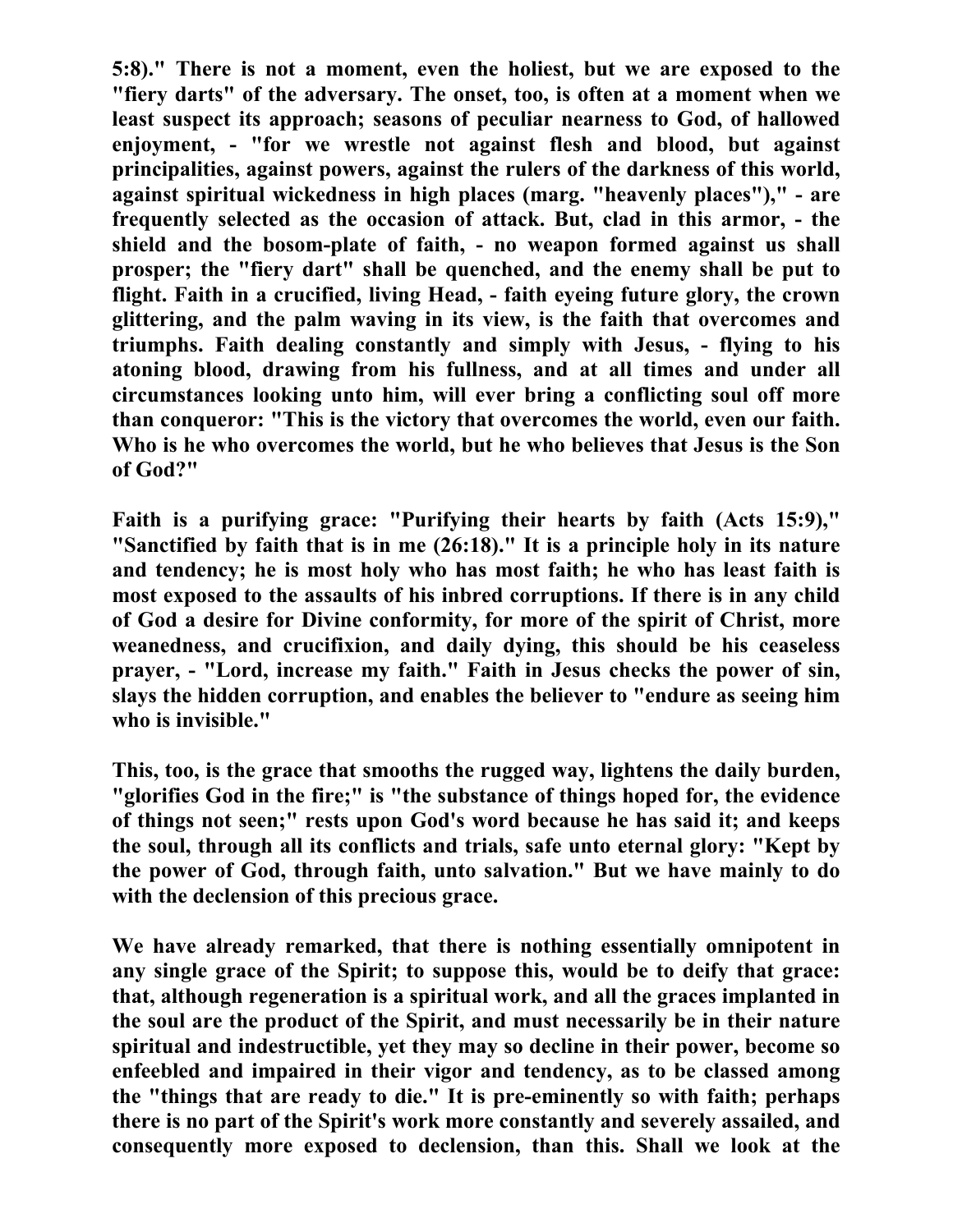**examples in God's word? We cite the case of Abraham, the father of the faithful; beholding him, at God's command, binding his son upon the altar, and raising the knife for the sacrifice, we unhesitatingly exclaim, - "Surely never was faith like this! Here is faith of a giant character; faith, whose sinews no trial can ever relax, whose luster no temptation can ever dim." And yet, tracing the history of the patriarch still further, we find that very giant faith now trembling, and yielding under a trial far less acute and severe; he, who could surrender the life of his promised son - that son, through whose lineal descent Jesus was to come - into the hands of God, could not entrust that same God with his own. We look at Job: in the commencement of his deep trial we find him justifying God; messenger follows messenger with tidings of yet deeper woe, but not a murmur is breathed; and as the cup, now full to the brim, is placed to his lips, how sweetly sounds the voice of holy resignation, - "The Lord gave, and the Lord has taken away; blessed be the name of the Lord;" "In all this did not Job sin with his lips:" and yet the very faith, which thus bowed in meekness to the rod, so declined, as to lead him to curse the day of his birth! We see David, whose faith could at one time lead him out to battle with Goliath, now fleeing from a shadow, and exclaiming, - "I shall one day perish by the hand of Saul!" And mark how the energy of Peter's faith declined, who at one period could walk boldly upon the tempestuous sea, and yet at another could deny his Lord, panic-struck at the voice of a little maid. Who will say that the faith of the holiest man of God may not at one time greatly and sadly decline?** 

**But we need not travel out of ourselves for the evidence and the illustration of the affecting truth we are upon: let every believer turn in upon himself. What, reader, is the real state of your faith? is it as lively, vigorous, and active, as it was when you first believed? Has it undergone no declension? Is the Object of faith as glorious in your eye as he then was? Are you not now looking at second causes in God's dealings with you, instead of lifting your eye and fixing it on him alone? What is your faith in prayer? - do you come boldly to the throne of grace, asking, nothing doubting? Do you take all your trials, your wants, your infirmities, to God! What is your realization of eternal things, - is faith here in constant, holy exercise? Are you living as a pilgrim and a sojourner, "choosing rather to suffer affliction with the people of God," than float along on the summer-sea of this world's enjoyments? What is the crucifying power of your faith? - does it deaden you to sin, and wean you from the world, and constrain you to walk humbly with God and near to Jesus? And when the Lord brings the cross, and says, "Bear this for me," does your faith promptly and cheerfully acquiesce, "any cross, any suffering, any sacrifice for you, dear Lord?" Thus may you try the nature and the degree of your faith; bring it to the touchstone of God's truth, and ascertain what its character is, and how far it has suffered declension. Permit us to adduce a few causes to which a feeble and declining faith may frequently be traced.**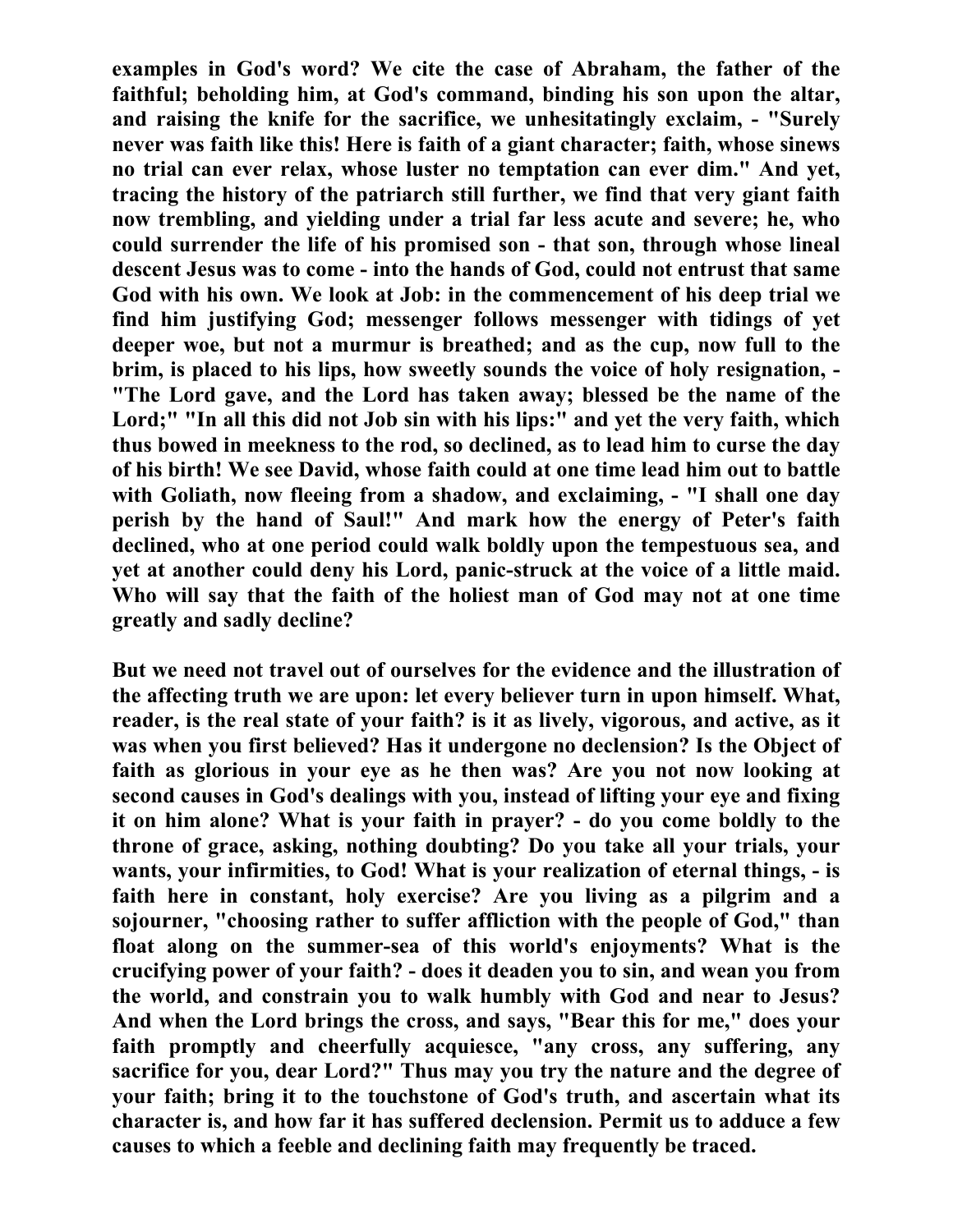**When a believer's visits to his closet grow less frequent and spiritual, faith will assuredly decline. Prayer is the channel that supplies faith with its nourishment and vigor. As well might we cut off all the rills and streams which flow down the mountain's side, and expect that the valleys beneath will present their enameled and verdant aspect, as to close up the channel of prayer, and then look for a healthy, vigorous, and growing faith. There is a beautiful connection between faith and prayer, - their influence is reciprocal: constant and ardent prayer strengthens faith, and faith, brought into exercise, stimulates to prayer. A praying man will be a believing man, and a man of faith will be a man of prayer. Mary Queen of Scotland is said to have expressed a greater dread of the prayers of John Knox the Reformer, than of all the armies leagued against her. But what infused such power into the prayers of Knox, rendering them "terrible as an army with banners?" - it was his mighty faith; and his mighty faith rendered him mighty in prayer. Here, then, we have one cause, and a most fruitful one, of the weak and powerless faith of many professors: they live at a distance from God, and the consequence is, faith receives no nourishment; there is but little going to Jesus, but little dealing with his blood, but little drawing from his fullness; forgetting that, as he is the Author, so is he the Sustainer of faith, and that the soul only lives, as it lives "by the faith of the Son of God." Reader, is your faith in a feeble, sickly, declining state? Look well to your closet: see if you can not trace the cause there. What is your accustomed habit of prayer? How much time of twelve hours is spent with God? What! do your business, your family, your worldly engagements, consume all your time? What! but little time for prayer? - but few stolen moments for God? - no hours redeemed from secular pursuits, and devoted to holy communion and filial fellowship with your Father in secret? It is well near all consumed upon yourself, in worldly care, confusion, and excitement? Wonder not that your faith is feeble, drooping, and ready to die: the greatest wonder is, that you are not quite dead: that the feeble, flickering spark is not entirely extinguished. Rouse you from your fearful slumber! Your situation, drowsy professor, is perilous in the extreme; you are sleeping on enchanted ground; your shield and your bosomplate lying unbuckled at your side, and all your enemies gathering in fearful numbers around you! - a return to prayer is your only safety.** 

**Dealing much with a life of sense, is a most influential cause of declension in faith. If we desire to see our way every step of our homeward path, we must abandon the more difficult, though more blessed ascent of faith; it is impossible to walk by sight and by faith at the same time; the two paths run in opposite directions. If the Lord were to reveal the why and the wherefore of all his dealings; if we were only to advance as we saw the spot on which we were to place our foot, or only to go out as we knew the place where we were going, it were then no longer a life of faith that we lived, but of sight. We**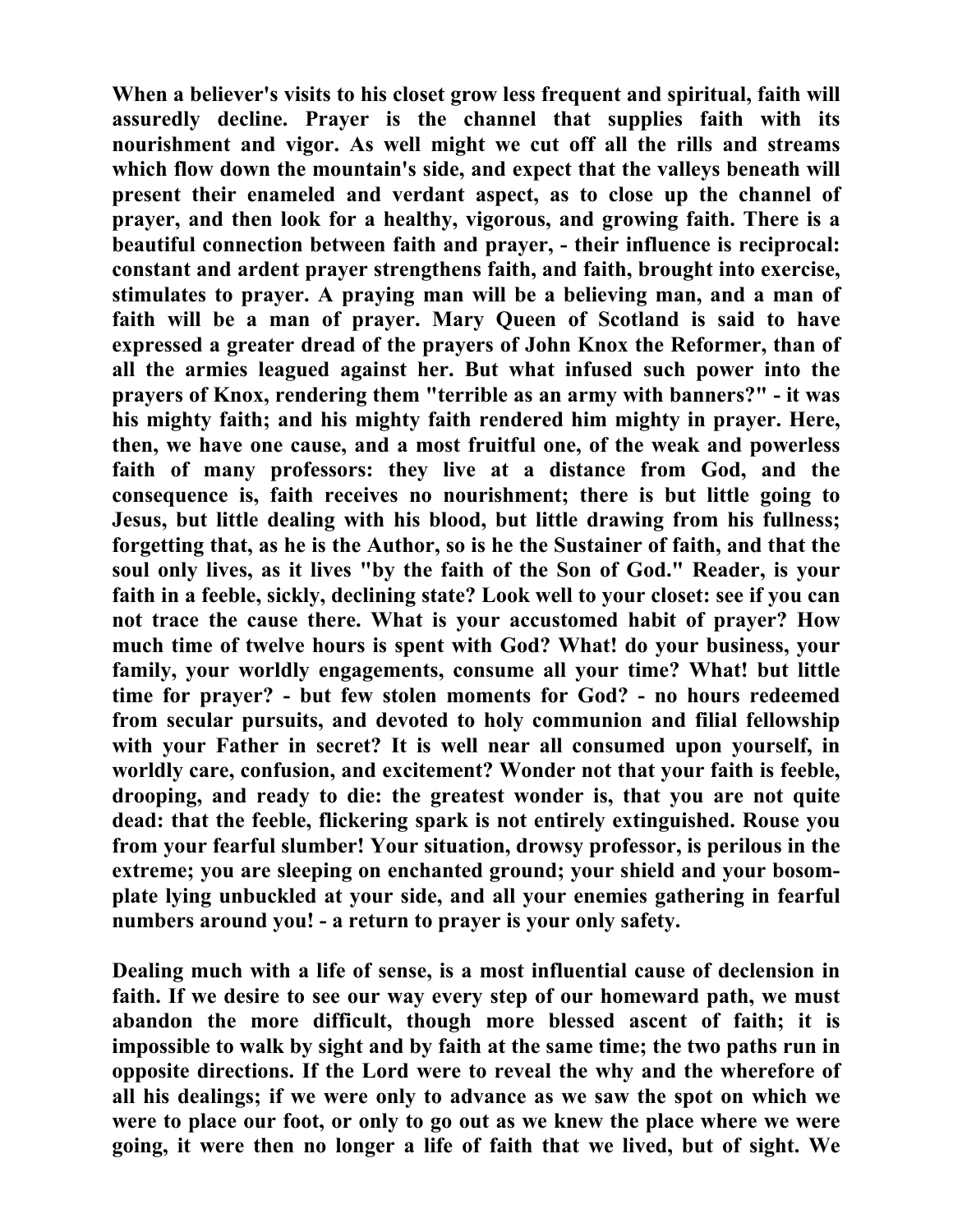**should have exchanged the life which glorifies, for the life which dishonors God. When God, about to deliver the Israelites from the power of Pharaoh, commanded them to advance, it was before he revealed the way by which he was about to rescue them. The Red Sea rolled its deep and frowning waves at their feet; they saw not a spot of dry ground on which they could tread; and yet, this was the command to Moses, - "Speak unto the children of Israel that they go forward." They were to "walk by faith, not by sight." It had been no exercise of faith in God, no confidence in his promise, no resting in his faithfulness, and no "magnifying of his word above all his name," had they halted until the waters cleaved asunder, and a dry passage opened to their view. But like the patriarchs, they "staggered not at the promise, of God through unbelief; but were strong in faith, giving glory to God." Have little to do with sense, if you would have much to do with faith. Expect not always to see the way. God may call you to go into a place, not making known to you where you go; but it is your duty, like Abraham, to obey. All that you ever have to do is go forward, leaving all consequences and results to God: it is enough for you that the Lord by this providence says, "Go forward!" This is all you may hear; it is your duty instantly to respond, "Lord, I go at your bidding; bid me come to you, though it be upon the stormy water."** 

**Faith unexercised in dark and afflictive providences, leads greatly to its declension. The exercise of faith strengthens, as the neglect of exercise weakens it. It is the constant play of the arm that brings out its muscular power in all its fullness; were that arm allowed to hang by our side, still and motionless, how soon would its sinews contract, and its energy waste away! So it is with faith, the right arm of a believer's strength; the more it is exercised, the mightier it becomes; neglect to use it, allow it to remain inert and inoperative, and the effect will be a withering up of its power. Now when gloomy providences, and sharp trials and temptations, thicken around a poor believing soul, then is it the time for faith to put on its strength, and come forth to the battle. God never places his child in any difficulties, or throws upon him any cross, but it is a call to exercise faith; and if the opportunity of its exercise passes away without improvement, the effect will be, a weakening of the principle, and a feeble putting forth of its power in the succeeding trial. Do not forget, that the more faith is brought into play, the more it increases; the more it is exercised, the stronger it becomes; the reverse of this is frequently the cause of its sad declension.** 

**The habitual, or even the occasional, doubtful apprehension indulged in of his interest in Christ, will tend materially to the enfeebling and decay of a believer's faith: no cause can be more certain in its effects than this. If it be true, as we have shown, that the exercise of faith develops its strength, it is equally true, that the perpetual indulgence of doubtful apprehensions of pardon and acceptance, must necessarily eat as a cankerworm at the root of**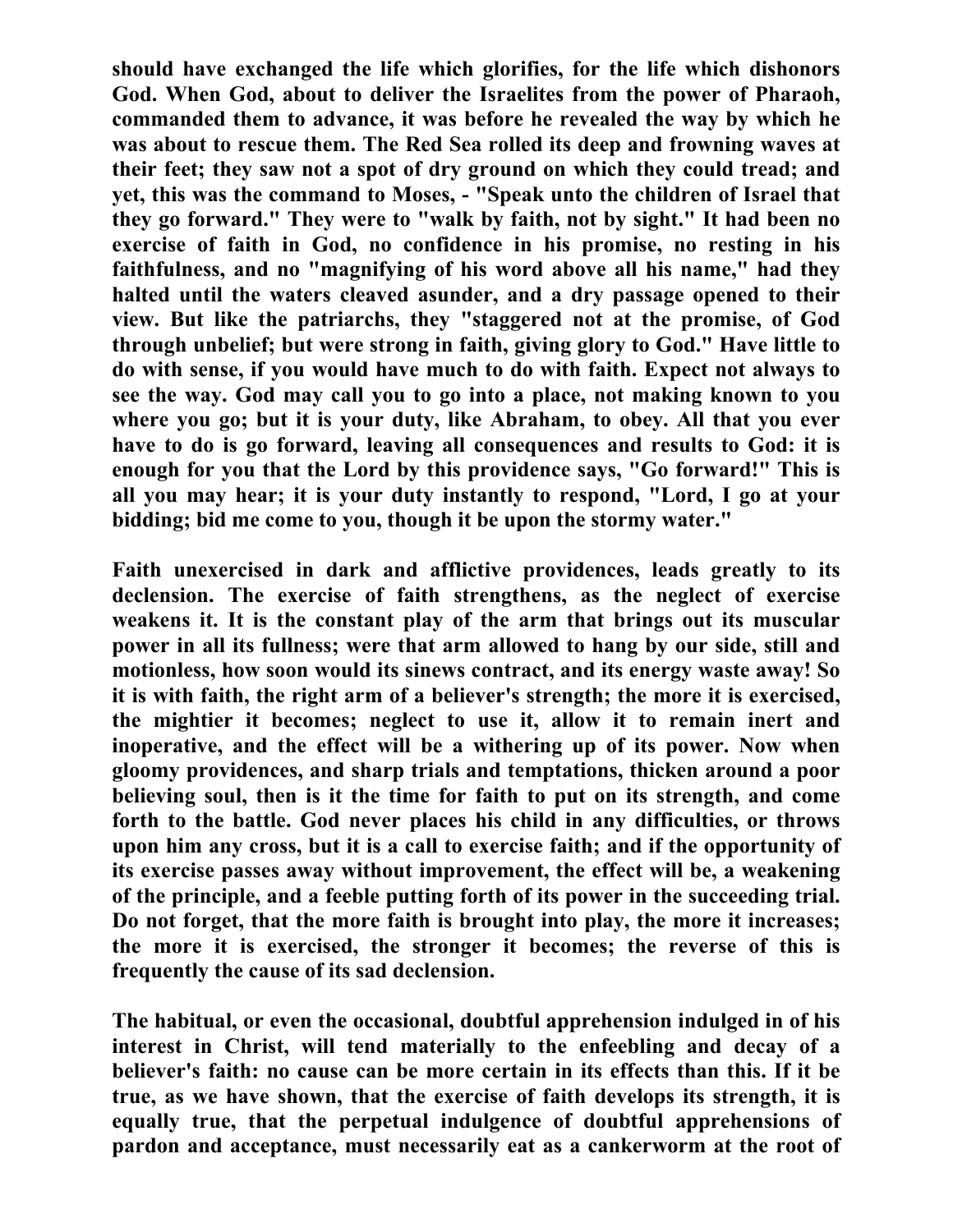**faith. Every misgiving felt, every doubt cherished, ever fear yielded to, every dark providence brooded over, tends to unhinge the soul from God, and dims its near and loving view of Jesus. To doubt the love, the wisdom, and the faithfulness of God; to doubt the perfection of the work of Christ; to doubt the operation of the Spirit on the heart, - what can tend more to the weakening and decay of this precious and costly grace? Every time the soul sinks under the pressure of a doubt of its interest in Christ, the effect must be a weakening of the soul's view of the glory, perfection, and all-sufficiency of Christ's work. But imperfectly may the doubting Christian be aware what dishonor is done to Jesus, what reflection is cast upon his great work, by every unbelieving fear he cherishes. It is a secret wounding of Jesus, however the soul may shrink from such an inference; it is a lowering, an undervaluing of Christ's obedience and death, - that glorious work of salvation with which the Father has declared himself well pleased, - that work with which Divine justice has confessed itself satisfied, - that work on the basis of which every poor, convinced sinner is saved, and on the ground of which millions of redeemed and glorified spirits are now bowing around the throne, - that work, we say, is dishonored, undervalued, and slighted by every doubt and fear secretly harbored, or openly expressed by a child of God. The moment a believer looks at his unworthiness more than at the righteousness of Christ, - supposes that there is not a sufficiency of merit in Jesus to supply the absence of all merit in himself before God, what is it but a setting up his sinfulness and unworthiness above the infinite worth, fullness, and sufficiency of Christ's atonement and righteousness? There is much spurious humility among many of the dear saints of God. It is thought by some, that to be always doubting one's pardon and acceptance, is the evidence of a lowly spirit. It is, allow us to say, the mark of the very opposite of a lowly and humble mind. That is true humility that credits the testimony of God, - that believes because he has spoken it, - that rests in the blood, and righteousness, and all-sufficiency of Jesus, because he has declared that "whoever believes in him shall be saved." This is genuine lowliness, - the blessed product of the Eternal Spirit. To go to Jesus just as I am, a poor, lost, helpless sinner, - to go without previous preparation, - to go glorying in my weakness, infirmity, and poverty, that the free grace and sovereign pleasure, and infinite merit of Christ, may be seen in my full pardon, justification, and eternal glory. There is more of unmortified pride, of self-righteousness, of that principle that would make God a debtor to the creature, in the refusal of a soul fully to accept of Jesus, than is suspected. There is more real, profound humility in a simple, believing venture upon Christ, as a ruined sinner, taking him as all its righteousness, all its pardon, all its glory, than it is possible for any mortal mind to fathom. Doubt is ever the offspring of pride: humility is ever the handmaid of faith.** 

**Nor must we forbear to specify, as among the most fruitful causes of a declension of faith, the power of unsubdued sin in the heart: nothing, perhaps,**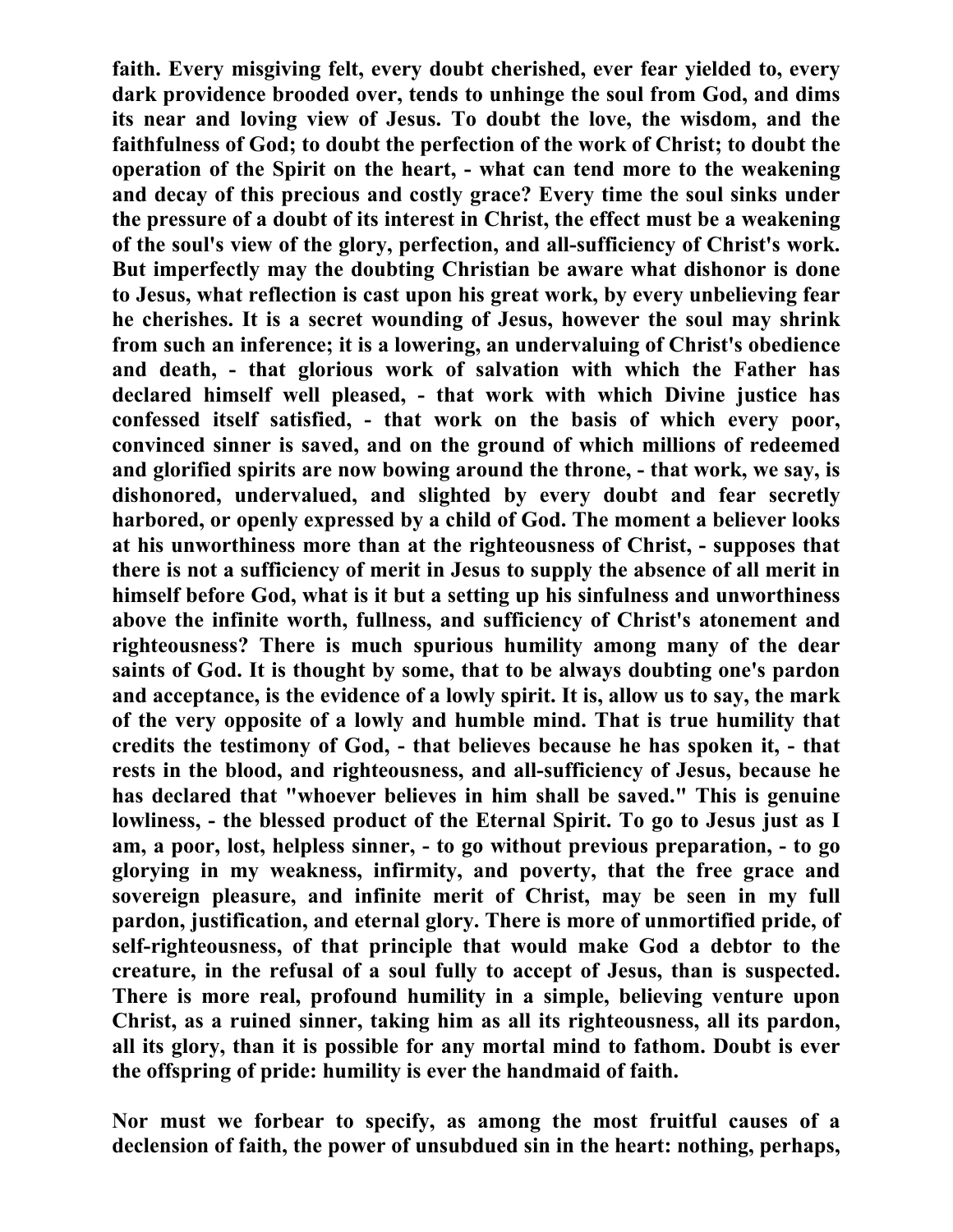**more secretly and effectually militates against the vigor of a life of faith than this. Faith, as we have seen, is a holy, indwelling principle; it has its root in the renewed, sanctified heart; and its growth and fruitful-ness depend much upon the progressive richness of the soil in which it is embedded: if the noxious weeds of the natural soil are allowed to grow and occupy the heart, and gain the ascendancy, this celestial plant will necessarily droop and decay. In order to form some conception of the utter incongruity of a life of faith with the existence and power of un-mortified sin in the heart, we have but to imagine the case of a believer living in the practice of unsubdued sin. What is the real power of faith in him? where is its strength? where are its glorious achievements? where the trophies it has won in the field of battle ?** 

**We look for the fruit of faith, - the lowly, humble, contrite spirit - the tender conscience - the traveling daily to the atoning blood - the living upon the grace that is in Christ Jesus - the carrying out of Christian principle - crucifixion to the world - patient submission to a life of suffering - meek resignation to a Father's discipline - a living as beholding Him who is invisible - a constant and vivid realization of eternal realities, - we look for these fruits of faith; but we find them not. And why ? because there is the worm of unmortified sin feeding at the root; and until that is slain, faith will always be sickly, unfruitful, and "ready to die." "Therefore, brethren, we are debtors, not to the flesh to live after the flesh. For if you live after the flesh, you shall die; but if you through the Spirit do mortify the deeds of the body, you shall live."** 

**A looking off of Christ will tend greatly to the weakening and unfruitfulness of faith. It is said, that the eagle's eye becomes strong through the early discipline of the parent; placed in such a position when young, as to fix the gaze intently upon the sun, the power of vision gradually becomes so great, as to enable it in time to look at its meridian splendor without uneasiness, and to observe the remotest object without difficulty. The same spiritual discipline strengthens the eye of faith; the eye grows vigorous by looking much at the Sun of righteousness. The more constantly it gazes upon Jesus, the stronger it grows; and the stronger it grows, the more glory it discovers in him, the more beauty in his person, and perfection in his work. Thus strengthened, it can see things that are afar off, - the promises of a covenant-keeping God, the hope of eternal life, the crown of glory - these it can look upon and almost touch: "Faith is the substance of things hoped for, the evidence of things not seen." And of the Old Testament worthies it is recorded by the same Spirit: " These all died in faith, not having received the promises, but having seen them afar off, and were persuaded of them, and embraced them, and confessed that they were strangers and pilgrims on the earth." O precious, costly grace of the Eternal Spirit! who would not possess you? who would not mortify everything that would wound, enfeeble, and cause you to decay in the soul ?**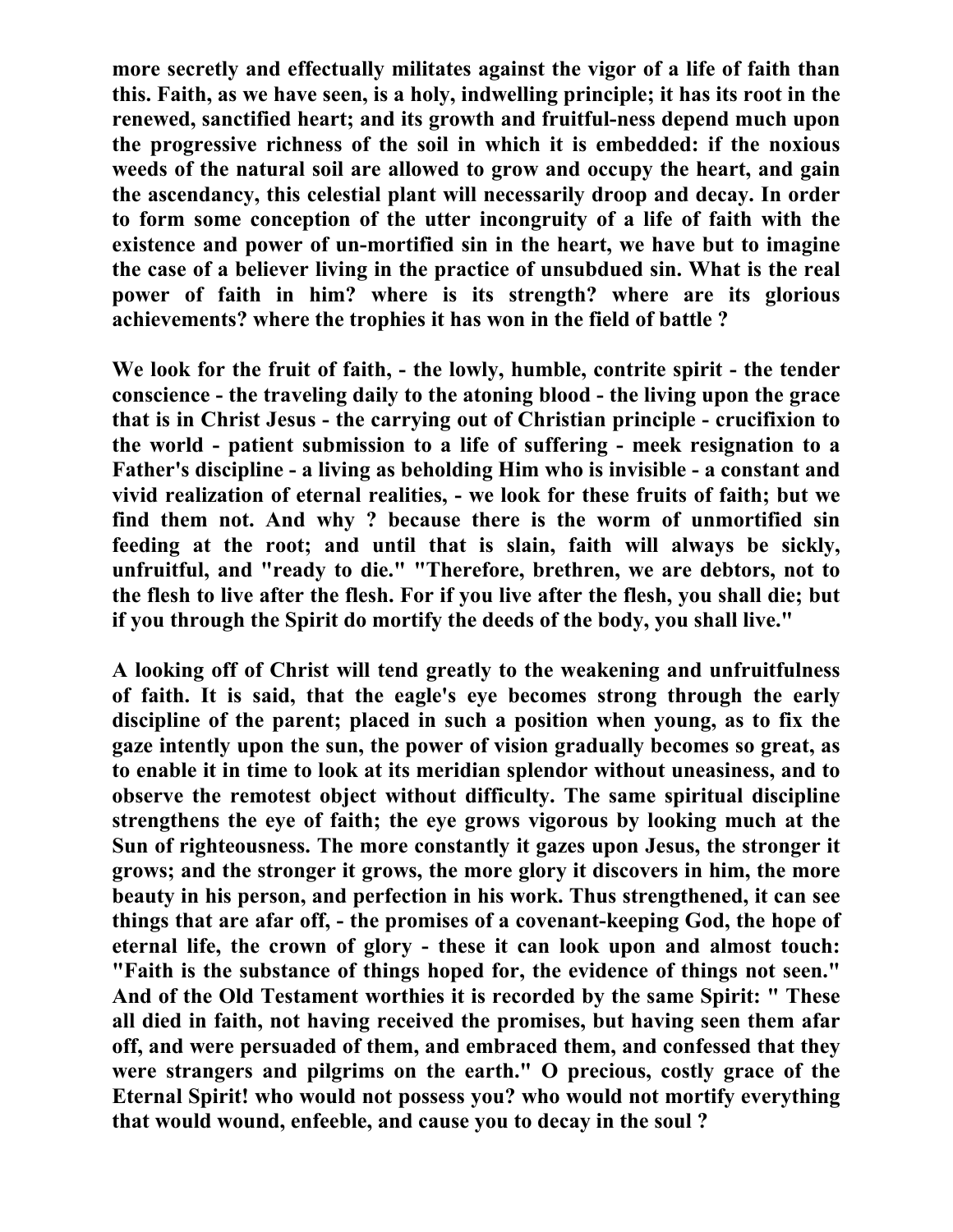**It only remains for us to show in what way the Holy Spirit revives, strengthens, and increases the declining grace of faith. And this he does, in the first place, by discovering to the believer the cause of its declension, and setting him upon, and strengthening him in, the work of its removal. The Spirit leads the declining believer to the spiritual duty of self-examination. When any grace of the Spirit is in a sickly and declining state, an effect so painful must originate in a cause that needs to be searched out: the great difficulty in a backsliding soul, is, to bring it to the spiritual and needed duty of self-scrutiny: There is something so humiliating, so foreign to the natural inclination of the heart, and withal, to which the very declension of the soul is so strongly opposed, that it requires no little putting forth of the Spirit's grace, to bring the believer honestly and fully into it. Just as the merchant, conscious of the embarrassed state of his affairs, shrinks from a thorough investigation of his books, so does the conscious backslider turn from the honest examination of his wandering heart. But as the cure of any disease, or the correction of any evil, depends upon the knowledge of its cause, so does the revival of a declining believer closely connect itself with the discovery and removal of that which led to his declension. Declining believer, what is the cause of your weak faith ? Why is this lovely, precious, and fruitful flower drooping, and ready to die? What has dimmed the eye, and paralyzed the hand, and enfeebled the walk of faith? Perhaps it is the neglect of prayer: you have lived, it may be, days, and weeks, and months, without communion with God; there have been no constant and precious visits to your closet; no wrestling with God; no fellowship with your Father. Marvel not, beloved, that your faith languishes, droops, and fades. The greater marvel is, that you have any faith at all; that it is not quite dead, plucked up by the root; and but for the mighty power of God, and the constant intercession of Jesus at his right hand, it would long since have ceased to be. But what will revive it ? - An immediate return to prayer; revisit your closet; rebuild the broken altar; rekindle the expiring flame; seek your forsaken God. O how can faith be revived, and how can it grow, in the neglect of daily, secret, and wrestling prayer with God? The Eternal Spirit laying this upon your heart, showing you your awful neglect, and breathing into you afresh the spirit of grace and supplication, will impart a new and blessed impulse to faith.** 

**Perhaps you have been misinterpreting the Lord's providential dealings with you; you have been indulging in unbelieving, unkind, unfilial views of your trials, bereavements, and disappointments; you have said, " Can I be a child, yet be afflicted thus? can he love me, yet deal with me so?" O that thought! O that surmise! Could you have looked into the heart of your God when he sent that trial, caused that bereavement, blew upon that flower, and blasted that fair design, you would never have murmured more: so much love, so much tenderness, so much faithfulness, so much wisdom would you have seen as to have laid your mouth silent in the dust before him. Wonder not that,**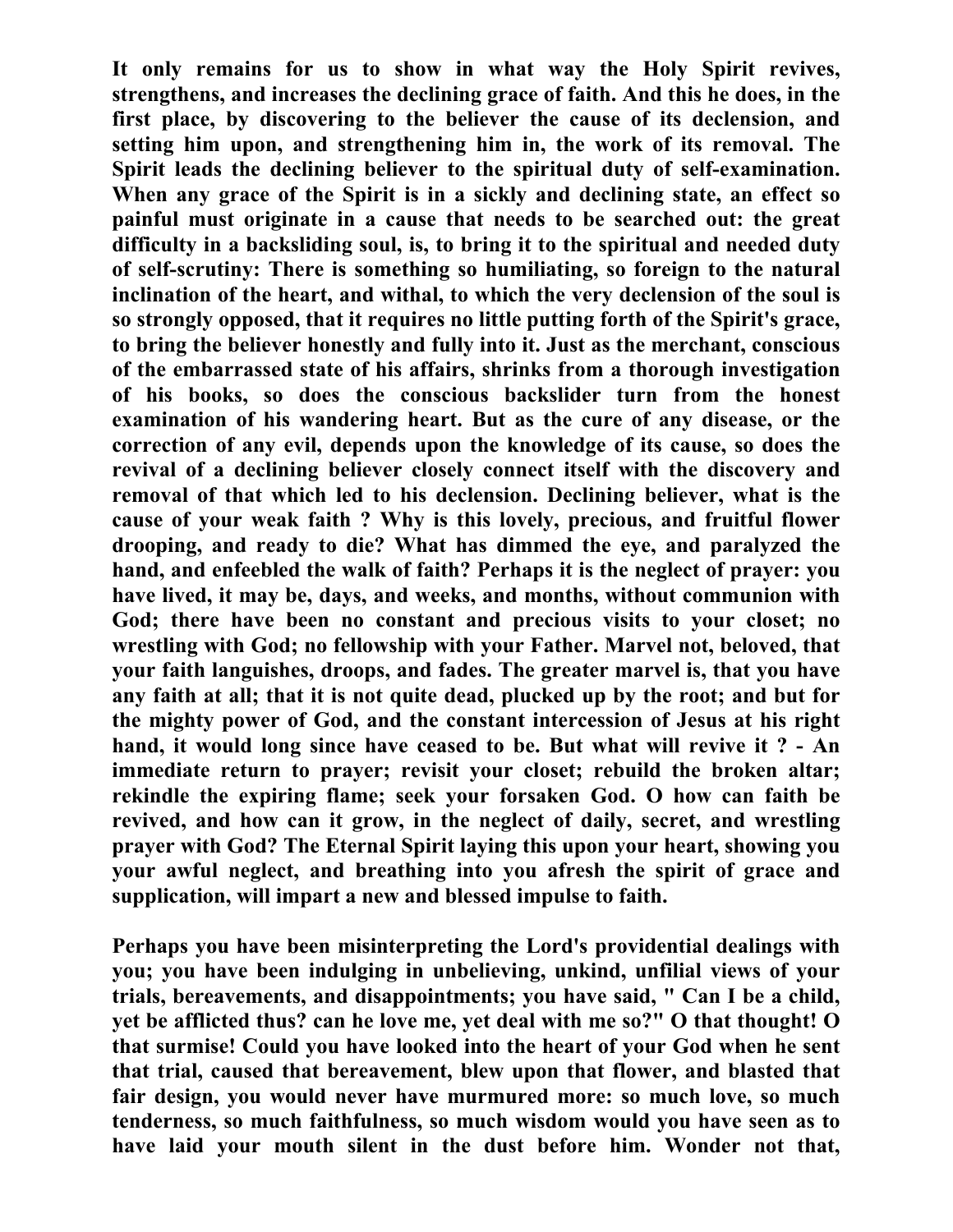**indulging in such misgivings, interpreting the covenant dealings of a God of love in such a light, your faith has received a wound. Nothing perhaps more tends to unhinge the soul from God, engender distrust, hard thoughts, and rebellious feelings, than thus to doubt his loving-kindness and faithfulness in the discipline he is pleased to send. But faith, looking through the dark cloud, rising on the mountain wave, and anchoring itself on the Divine veracity, and the unchangeable love of God, is sure to strengthen and increase by every storm that beats upon it.** 

**Is it the enchantment of the world that has seized upon your faith? has it stolen upon you, beguiled you, caught you with its glitter, fascinated you with its siren song, overwhelmed you with its crushing cares?—Come out from it, and be separate; resign its hollow friendship, its temporizing policy, its carnal enjoyments, its fleshly wisdom, its sinful conformity. All these becloud the vision, and enfeeble the grasp of faith. The world, and the love of it, and conformity to it, may please and assist the life of sense, but it is opposed to, and will retard, the life of faith. Not more opposed in their natures are the flesh and the Spirit, darkness and light, sin and holiness, than are a vigorous life of faith and a sinful love of the world. Professor of the Gospel! guard against the world; it is your great bane: watch against conformity to it in your dress, in your mode of living, in the education of your children, in the principles, and motives, and policy, that govern you. We would say to every professing Christian, be a non-conformist here; separate yourselves from the world, - that world that crucified your Lord and Master, and would crucify his faith that is in you; touch not the unclean thing, for, "you are a chosen generation, a royal priesthood, an holy nation, a peculiar people; that you should show forth the praises of him who has called you out of darkness into his marvelous light." Would you be " strong in faith, giving glory to God?" then yield obedience to the voice which, with an unearthly tongue, exclaims to every professing child of God, " be not conformed to this world, but be transformed by the renewing of your mind, that you may prove what is that good, and acceptable, and perfect will of God!"** 

**Is it unmortified sin that feeds at the root of faith ? Bring it to the cross of Christ, - condemn it there, nail it there, and leave it not until you are enabled to exclaim, " Thanks be unto God, who always causes me to triumph through Christ Jesus!"** 

**Is it the indulgence of unbelieving and dishonoring fears touching your interest in Christ? Yield them, and let the wind scatter them; there is no ground for the doubts and unbelief of a child of God; there may be much in himself to cast him down, but nothing in the truth which he professes to believe; there is nothing in the subject-matter of faith, nothing in Christ, nothing in the work of Christ, nothing in the word of God, calculated to beget**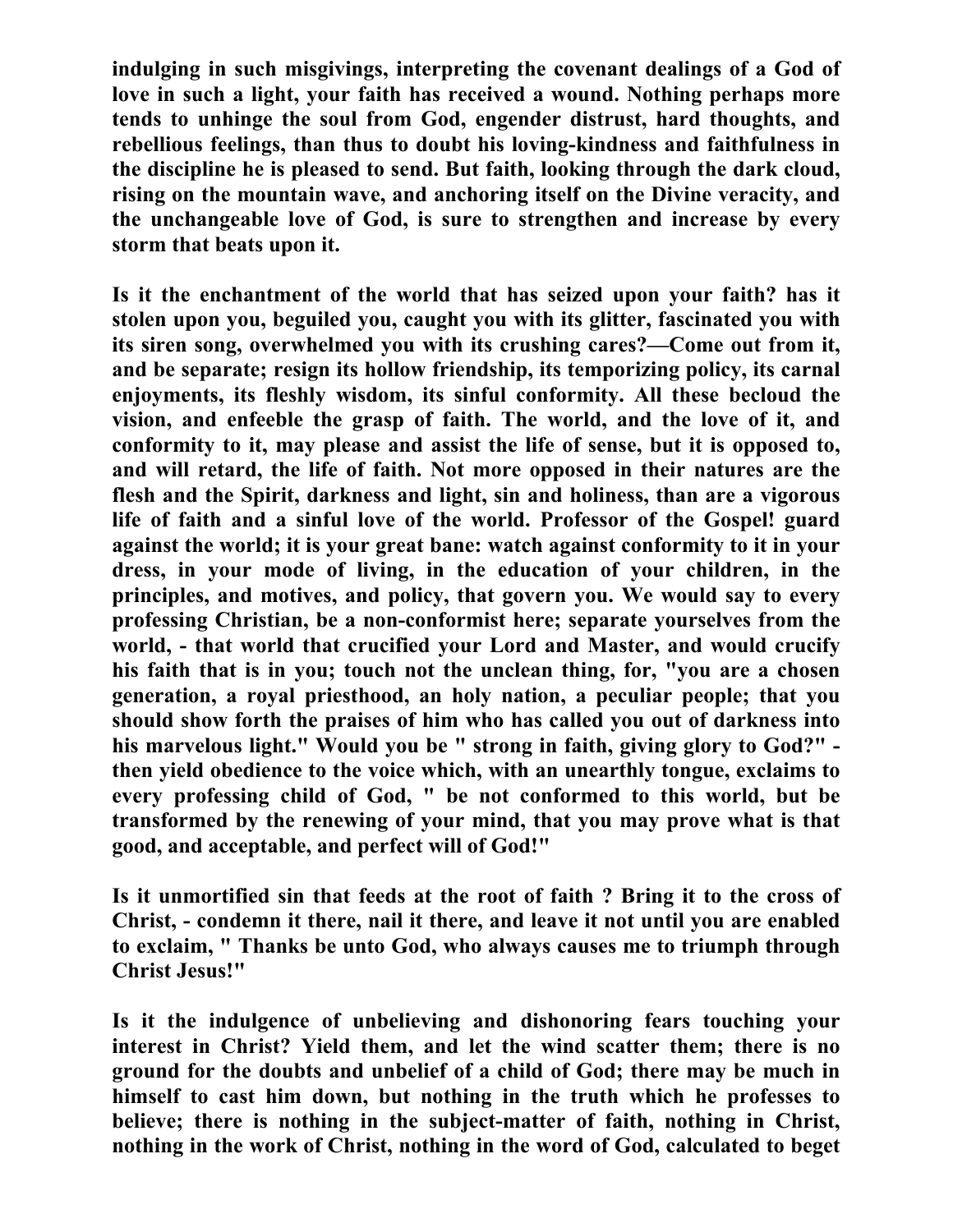**a doubt or a fear in the heart of a poor sinner. On the contrary, everything to inspire confidence, strengthen faith, and encourage hope. Does his sin plead loud for his condemnation? - the voice of Immanuel's blood pleads louder for his pardon; does his own righteousness condemn ? - the righteousness of Christ acquits. Thus there is nothing in Christ to engender an unbelieving doubt in a poor convinced sinner. Himself he may doubt, - he may doubt his ability to save himself, - he may doubt his power to better his condition, to make himself more worthy and acceptable, but never let him doubt that Christ is all that a poor, lost, convinced sinner wants. Let him not doubt that Jesus is the Friend of sinners, the Savior of sinners, and that he was never known to cast out one who in lowliness and brokenness of heart, sought his compassionate grace. O seek, reader, more simple views of Jesus; clearer views of his great and finished work; take every doubt as it is suggested, every fear as it rises, to him; and remember that whatever of vileness you discover in yourself that has a tendency to lay you low, there is everything in Jesus calculated to lift you from the ash-heap, and place you among the princes. Discovering to the backsliding believer these points, - making known to him which it is that causes the declension of his faith, the Eternal Spirit of God takes the first step in the great and precious work of revival.** 

**A further step by which the Holy Spirit revives the decaying faith of the believer is, by leading him to rest more simply on the faithfulness of God. What a restorative to drooping faith are these declarations of the Divine word, which represent God as infinitely unchangeable and faithful: " I am the Lord, I change not": " Every good gift and every perfect gift is from above, and comes down from the Father of lights, with whom is no variableness, neither shadow of turning ": " I will betroth you unto me in faithfulness " : " Righteousness shall be the belt of his loins, and faithfulness the belt of his thoughts ": " Nor will I suffer my faithfulness to fail": " Great is your faithfulness": " Faithful is he who promised!" And then to remember, that the unbelief of the believer never affects the faithfulness of God! " If we believe not, yet he abides faithful; he cannot deny himself." This is the only true and secure anchorage-ground for a poor soul, tossed amid the waves of doubt and perplexity; - to know that God cannot alter his word, - that it is impossible that he should lie, that were he to deviate from his infinite perfection, he would cease to be a perfect Being, and consequently would cease to be God: to know, too, that he is faithful in the midst of the unfaithfulness and perpetual startings aside of his child, - faithful in the depth of the deepest affliction, - faithful when earthly hopes wither, and human cisterns are broken, and when the soul is led to exclaim, "His faithfulness has failed!" O what a spring to a tried and drooping faith, is this view which God himself has given of his own glorious and perfect character! It is no small triumph of faith to walk with God, when all is darkness with the soul, and there is no light; to feel amid the roaring of the waves that still he is faithful;**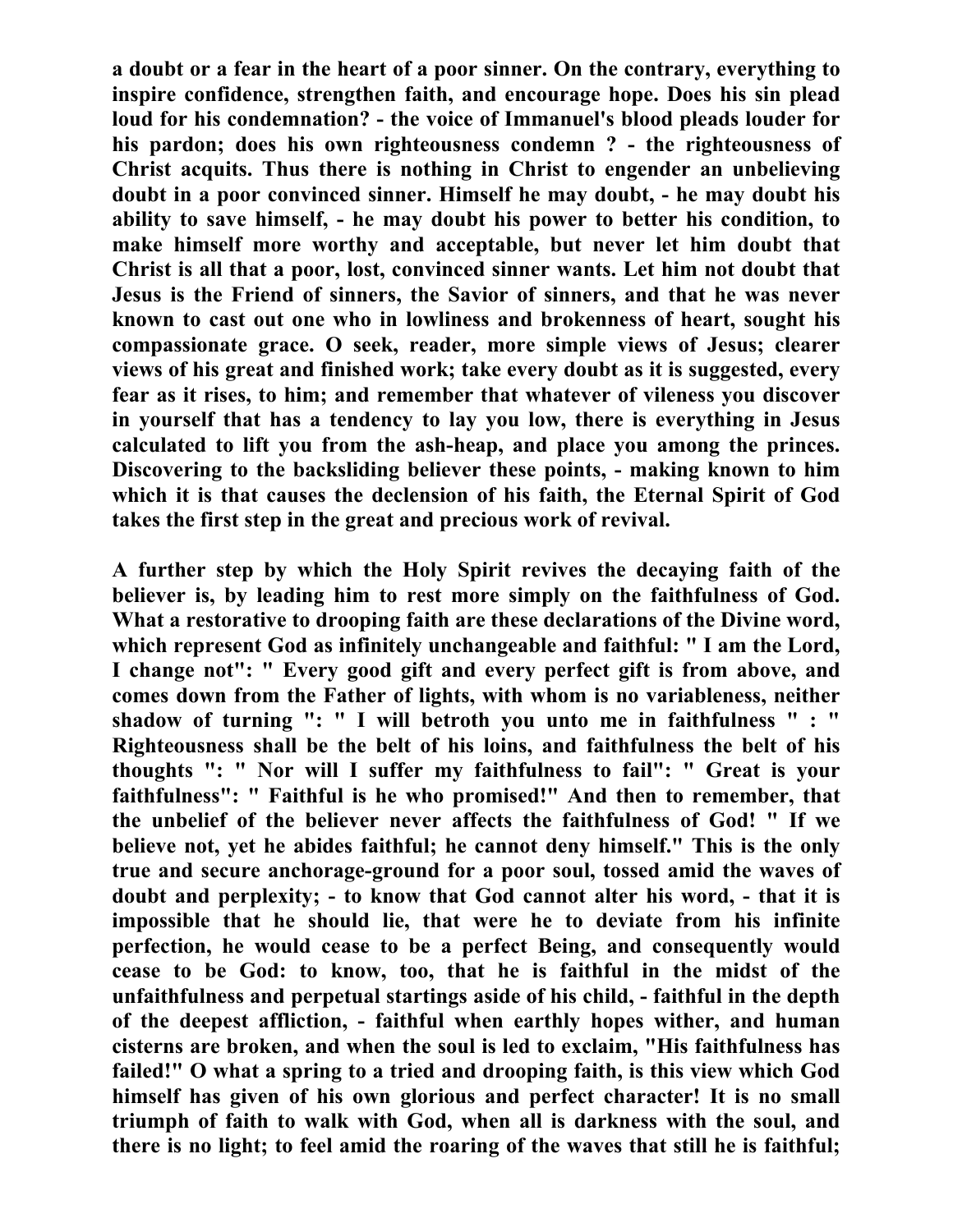**that though he slay, yet the soul can trust him; that though he were to take all else away, he would never remove himself from his people. O glorious triumph of faith! " Who is among you that fears the Lord, that obeys the voice of his servant, that walks in darkness, and has no light? let him trust in the name of the Lord, and stay upon his God."** 

**It will tend much to the revival of a tried and drooping faith to remember, that when the Lord is about to impart any peculiar mercy, there is always a travail of faith for that mercy. Some of the choicest mercies of the covenant brought into the experience of the believer, come by a travail of faith: it may be a tedious and painful process; faith may be long and sharply tried, yet the blessing it will bring forth will more than repay for all the weeping, and suffering, and crying, it has occasioned. Be not surprised, then, at any severe trial of faith; be sure that when it is thus tried, God is about to bring your soul into the possession of some great, and perhaps, hitherto unexperienced mercy. It may be a travail of faith for spiritual blessing; and the result may be a deepening of the work in your heart, increase of spirituality, more weanedness from creature-trust, and more child-like leaning upon the Lord; more simple, close, and sanctifying knowledge of the Lord Jesus. Or, it may be a travail of faith for temporal mercy, for the supply of some want, the rescue from some embarrassment, the deliverance out of some peculiar and trying difficulty; but, whatever the character of the trial of faith be, the issue is always certain and glorious. The Lord may bring his child into difficult and strait paths, he may hedge him about with thorns so that he cannot get out, but it is only to draw the soul more simply to repose in himself; that, in the extremity, when no creature would or could help, when refuge failed and no man cared for his soul, that then faith should go out and rest itself in Him who never disowns his own work, but always honors the feeblest exhibition, and turns his ear to the faintest cry. " Out of the depths have I cried unto you, O Lord. Lord, hear my voice: let your ears be attentive to the voice of my supplication." " In my distress I called upon the Lord, and cried unto my God: he heard my voice out of his temple, and my cry came before him, even into his ears." "O magnify the Lord with me, and let us exalt his name together. I sought the Lord, and he heard me, and delivered me from all my fears." " This poor man cried, and the Lord heard him; and saved him out of all his troubles." Here was the severe travail of faith, and here we see the blessed result. Thus true is God's word, which declares that "weeping may endure for a night, but joy comes in the morning." " He who goes forth and weeps, bearing precious seed, shall doubtless come again with rejoicing, bringing his sheaves with him."** 

**But more, - the trial of faith is a test of its degree. We know not what faith we possess, until the Lord calls it into exercise; we may be greatly deceived as to its nature and degree; to walk upon the stormy water, may be thought by us an easy thing; to witness for Christ, no hard matter: but the Lord brings our**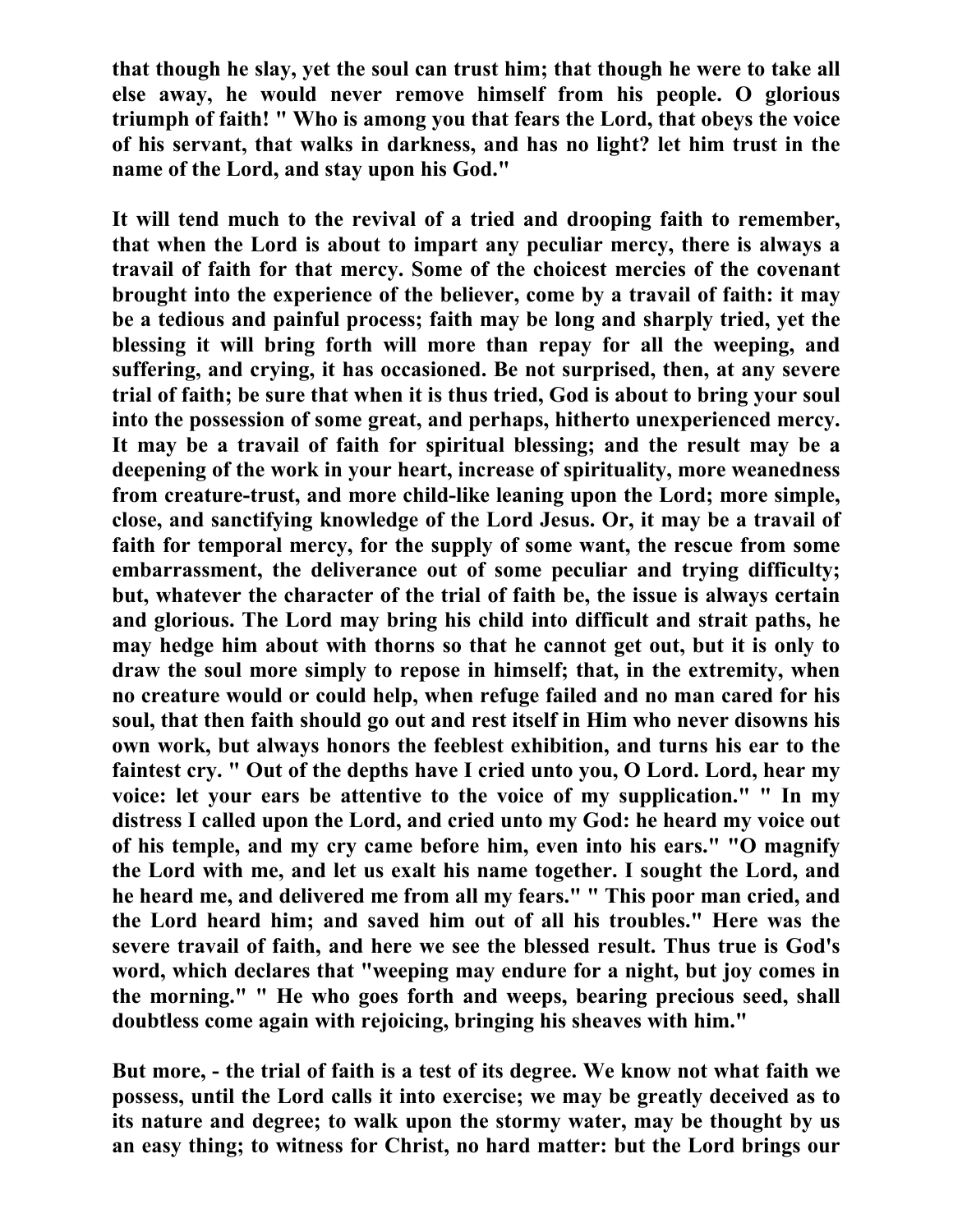**faith to the test. He bids us come to him upon the water, and then we begin to sink; he suffers us to be assailed by our enemies, and we shrink from the cross; he puts our faith to the trial, and then we learn how little we possess.** 

**The trial of faith is also a test of its character; it is the furnace that tries the ore, of what kind it is: it may be brass, or iron, or clay, or perhaps precious gold; but the crucible will test it. There is much that passes for real faith,**  which is no faith; there is much spurious, counterfeit metal; it is the trial that **brings out its real character. The true character of Judas was not known until his covetousness was tempted; Simon Magus was not discovered to possess a spurious faith, until he thought to purchase the gift of God with money; Demas did not forsake the apostle, until the world drew him away. Thus solemnly has our Lord unfolded this truth, - "He who received the seed into stony places, the same is he who hears the word, and anon with joy receives it; yet has he not root in himself, but endures for a while: for when tribulation or persecution arises because of the word, by-and-by he is offended. He also that received seed among the thorns is he who hears the word; and the care of this world, and the deceitfulness of riches, choke the word, and he becomes unfruitful." But true faith stands the trial; where there is a real work of grace in the heart, no tribulation, or persecution, or power of this world, will ever be able to expel it thence: but if all is chaff, the wind will scatter it: if all is but dross and tinsel, the fire will consume it. Let the humble and tried believer, then, thank God for every test that brings out the real character of his faith, and proves it to be " the faith of God's elect." God will try his own work in the gracious soul; every grace of his own Spirit he will at one time or another place in the crucible; but never will he remove his eye from off it; he will " sit as a refiner," and watch that not a grain of the precious metal is consumed; he will be with his child in all and every affliction; not for one moment will he leave him. Let gratitude rather than murmuring, joy rather than sorrow, attend every test which a loving and faithful Father brings to his own gracious work, - " that the trial of your faith being much more precious than of gold that perishes, though it be tried with fire, might be found unto praise, and honor, and glory, at the appearing of Jesus Christ."** 

**Be careful of not making a Savior of faith. There is a danger - and it cannot be too vigilantly guarded against - of substituting the work of the Spirit for the work of Christ; this mistake it is that leads so many of God's saints to look within, instead of without, themselves for the evidences of their calling and acceptance; and thus, too, so many are kept all their spiritual course walking in a state of bondage and fear, the great question never fully and fairly settled, or, in other words, never quite sure of their sonship. The work of Christ is a great and finished work; it is so glorious that it can admit of no comparison, so complete that it can allow of no addition, and so essential that it can give place to no substitution. Precious as is the work of the Holy Spirit in the heart, and essential as it is to the salvation of the soul, yet he who places it where the**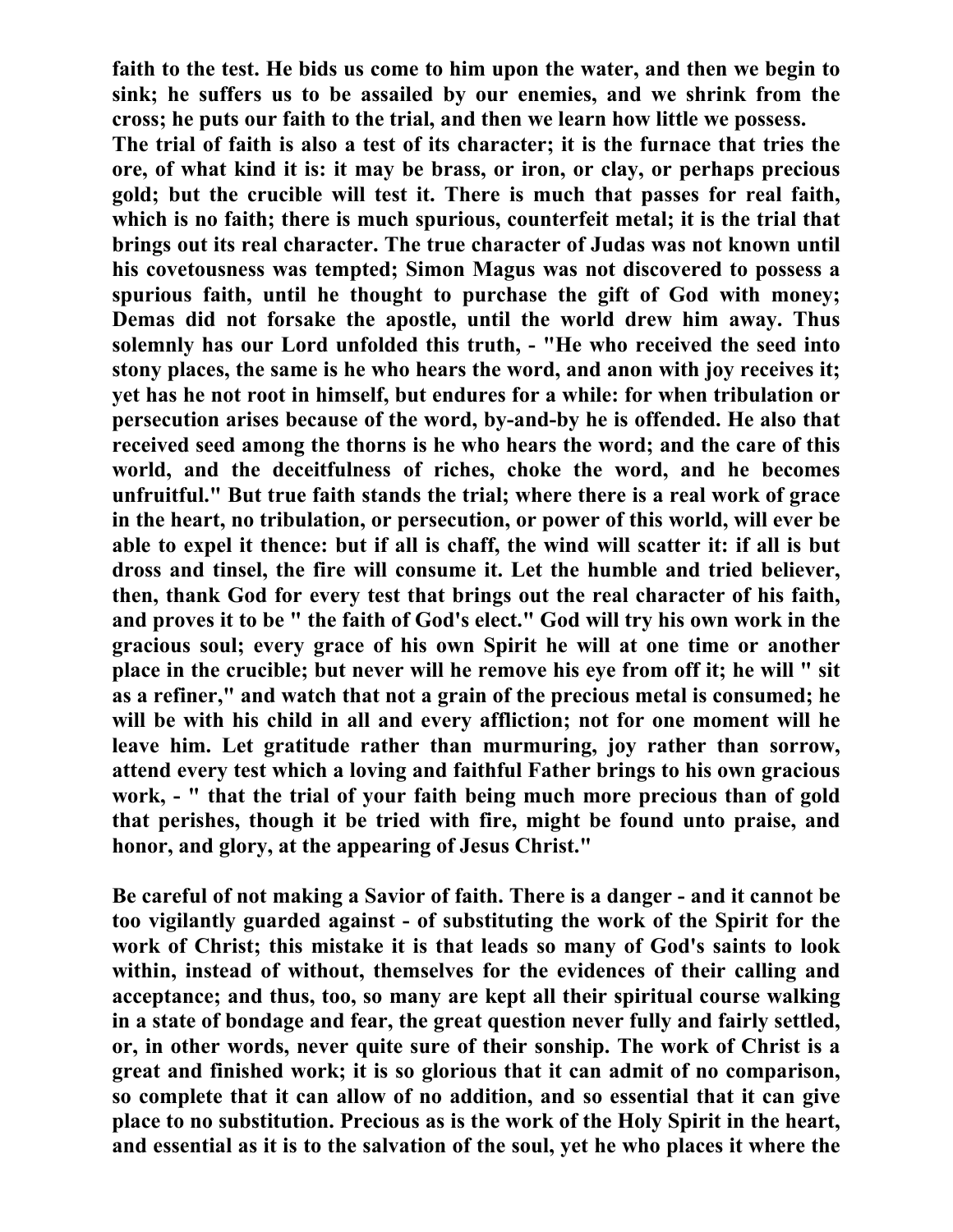**work of Jesus ought only to be, deranges the order of the covenant, closes up the legitimate source of evidence, and will assuredly bring distress and uncertainty into his soul. " Righteousness, peace, and joy," are the fruit of a full belief in the Lord Jesus Christ; and he who looks for them away from the cross, will meet with disappointment: but they are found in Jesus. He who looks away from himself, from his vileness, guiltiness, emptiness, and poverty, fully and believingly unto Jesus, shall know what the forgiveness of sin is, and shall experience the love of God shed abroad in his heart.** 

**If, then, your faith is feeble and tried, be not cast down; faith does not save you. Though it be an instrument of salvation, and as such, is of vast importance, it is but the instrument; the finished work of Immanuel is the ground of your salvation, yes, it is your salvation itself. Then make not a Savior of your faith; despise it not if it is feeble, exult not in it if it is strong, trample not on it if it is small, deify it not if it is great; such are the extremes to which every believer is exposed. If your faith is feeble and sharply tried, it is no evidence that you are not a believer; but the evidence of your acceptance in the Beloved, is to arise from Jesus alone; then let your constant motto be, "looking unto Jesus"; looking to him just as you are; looking unto him when faith is feeble; looking unto him when faith is tried; looking unto him when faith is declining, yes, looking unto him when you fear you have no faith. Look up, tried and tempted soul! Jesus is the Author, the Sustainer, and he will become the Finisher of your faith. All you want is in him. One glimpse, dim though it be, of his cross, - one touch, trembling though it be, of his garment, will lift you from your lowest depths, lighten your heaviest burden, gild your darkest prospect, and when you arrive at Jordan's brink, will bear you safely through its swellings, and land you on the sunny and verdant shores of Canaan. Let this be your prayer, urged unceasingly at the throne of grace until it is answered - "Lord, increase my faith "; and then, with holy Paul, you too shall be enabled with humble assurance to exclaim, " I know in whom I have believed, and am persuaded that he is able to keep that which I have committed unto him against that day!"**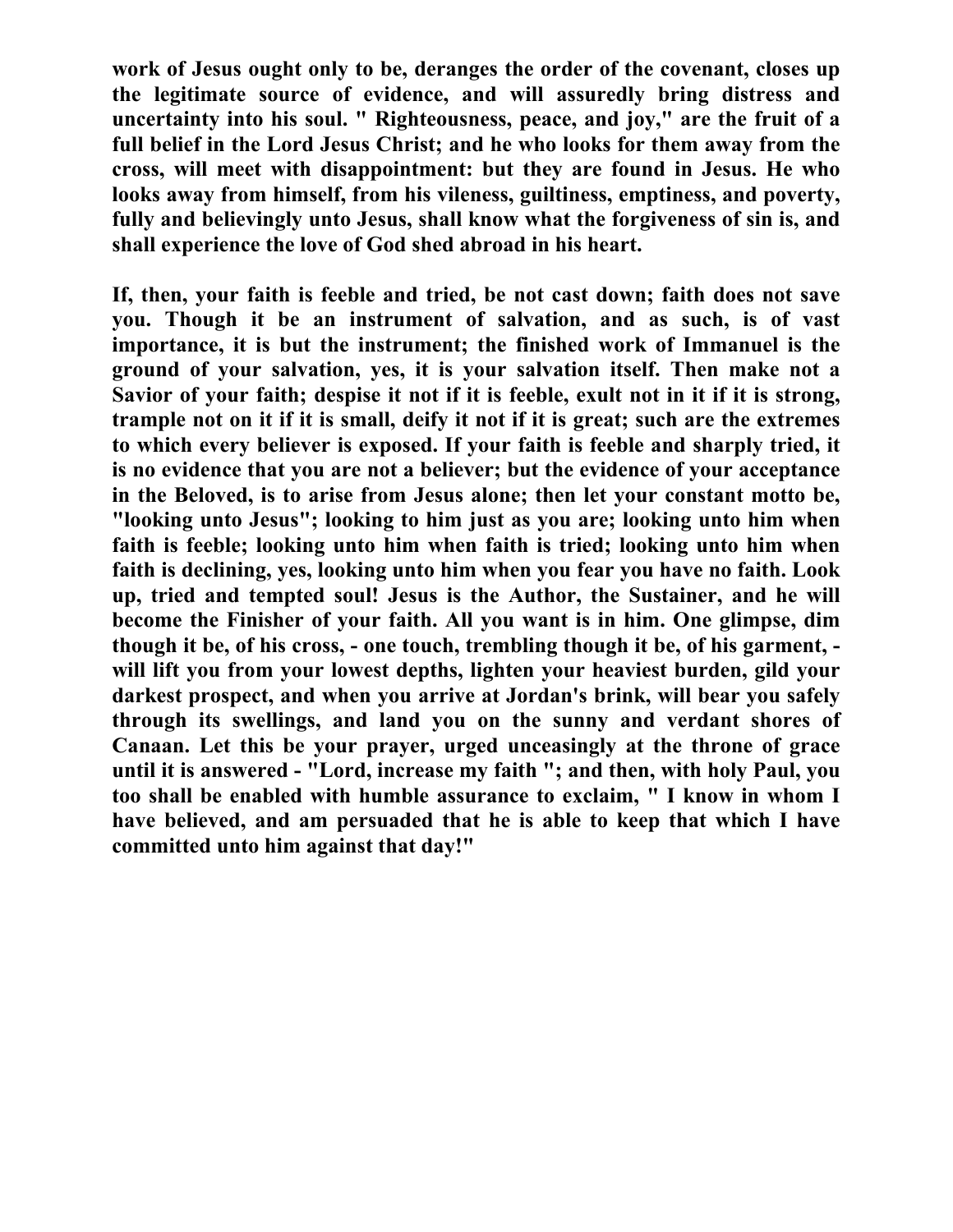## **Chapter 4: Declension in PRAYER**

**"You restrain prayer before God." (Job 15:4)** 

**Were we to select a single characteristic of personal declension more marked than another, we should feel no hesitation in adopting the decay of the spirit of prayer as that feature. As prayer is the first evidence of spiritual life in the soul, and its growth in spirituality and vigor marks the healthy and advancing state of that life, so the declension of prayer in its spirit, exercise, and enjoyment, is strongly indicative of the decay of real grace in a child of God. We address ourselves to the unfolding of this subject under the solemn conviction, that it is of more general application to professing believers that upon first reflection some would, perhaps, be ready to admit; and that it involves more serious consequences to the spiritual interests of the soul, than any branch of personal declension we have yet considered.** 

**In opening to the reader the nature of true prayer, - which seems proper before we consider its declension, - we remark, there are many solemn and affecting things connected with it, which present it as a subject of vast importance. What is prayer? It is the communion of the spiritual life in the soul of man with its Divine Author; it is a breathing back the Divine life into the bosom of God from whence it came; it is holy, spiritual, humble converse with God. ' That was a beautiful remark of a converted heathen, - " I open my Bible, and God talks with me; I close my Bible, and then I talk with God." Striking definition of true prayer! It is a talking with God as a child talks with his father, as a friend converses with his friend: " And the Lord talked with Moses." Let it be remembered, then, that true prayer is the aspiration of a renewed soul towards God; it is the breathing of the Divine life, sometimes in the accents of sorrow, sometimes as the expression of want, and always as the acknowledgment of dependence; it is the looking up of a renewed, afflicted, necessitous, and dependent child to its own loving Father, in all the consciousness of utter weakness, and in all the sweetness of filial trust.** 

**Who is the object of prayer? Jehovah, the Lord of heaven and earth; to him, as the Three in One, does true prayer only address itself. He only has an ear to hear our tale of sorrow, an arm that can support in time of need, and a heart that can sympathize with our deep necessity. The high and lofty One that inhabits eternity, whose name is Holy, who is the Creator and Governor of all worlds, who bears up the pillars of the universe, to whom all the powers in heaven, in earth, and in hell, are subject, he is the glorious Object to whom we address ourselves in prayer.**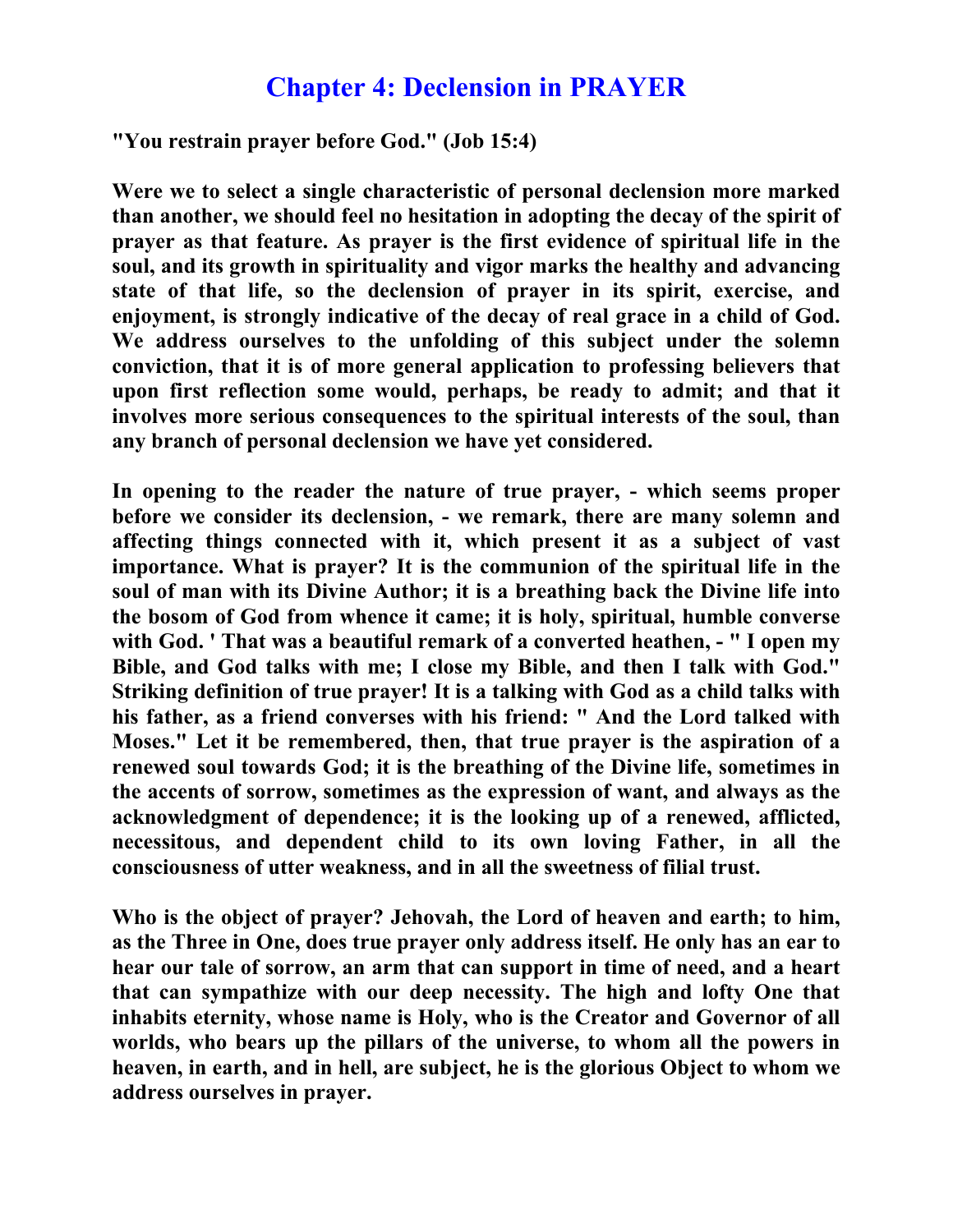**Not less amazing is the medium of prayer; what is it? Not a creature, dependent as ourselves; but the Lord Jesus Christ, the Son of God, equal in might, majesty, and dominion with the Father, and yet the Elder Brother, the Slain Lamb, the Mediator and Surety, the High Priest of his people. Prayer finds acceptance within the veil, only as it is presented in the name of Jesus. The voice that speaks there, in behalf of the lowly suppliant, is the voice of Immanuel's blood; this is the " new and living way," this is the plea that prevails, - this is the argument that moves Omnipotence itself. He who pleads the blood of Jesus in prayer, may have ten thousand tongues all pleading against him, but " the blood of Jesus speaks better things," and drowns their every voice. O precious, costly medium of prayer** 

**Marvelous, too, is the Author of prayer; who is he ? The apostle informs us: " Likewise the Spirit also helps our infirmities; for we know not what we should pray for as we ought; but the Spirit itself makes intercession for us, with groanings which cannot be uttered." Thus it is the Holy Spirit who begets the desire, indites the petition, and breathes it forth in prayer through Christ to God. What a sublime exercise, then, is prayer! The outgoing of the Divine life in the soul is its nature, - Jehovah its object, - the Lord Jesus its medium, and the Holy Spirit its author. Thus, the blessed Trinity in Unity is engaged in the great work of a sinner's approach unto God.** 

**Touching the absolute necessity of prayer need we enlarge? And yet it must be admitted, that the believer requires constant exhortation to the exercise of this duty. Do we want any stronger evidence of the perpetual tendency to spiritual declension than this, - that the child of God requires repeated stimulus to the sweet and precious privilege of communion with his heavenly Father? - that he needs to be urged by the strongest arguments and the most persuasive motives to avail himself of the most costly and glorious privilege this side of glory? Does it not seem like pleading with a man to live? - reminding him that he must breath if he would maintain life ? Without the exercise of prayer, we tell a child of God, he cannot live; that this is the drawing in of the Divine life, and the breathing of it forth again; that the spiritual nature requires constant supplies of spiritual nourishment; and that the only evidence of its healthy existence is, its constant rising towards God. We tell him, cease to pray, and all your grace withers, all your vigor decays, and all your comfort dies.** 

**But observe how prayer, as a duty, is enjoined in God's word: "Call upon me in the day of trouble, I will deliver you, and you shall glorify me." Psalm 1. 15. As though the Lord had said, " Call upon me when all is dark, when all is against you; I speak not now of the day of prosperity, of the sunny hour, when your soul prospers, when your business prospers, when all things go smooth with you, and the sky above you is cloudless, and the sea beneath you is unruffled; but call upon me in the day of trouble, the day of want, the day of**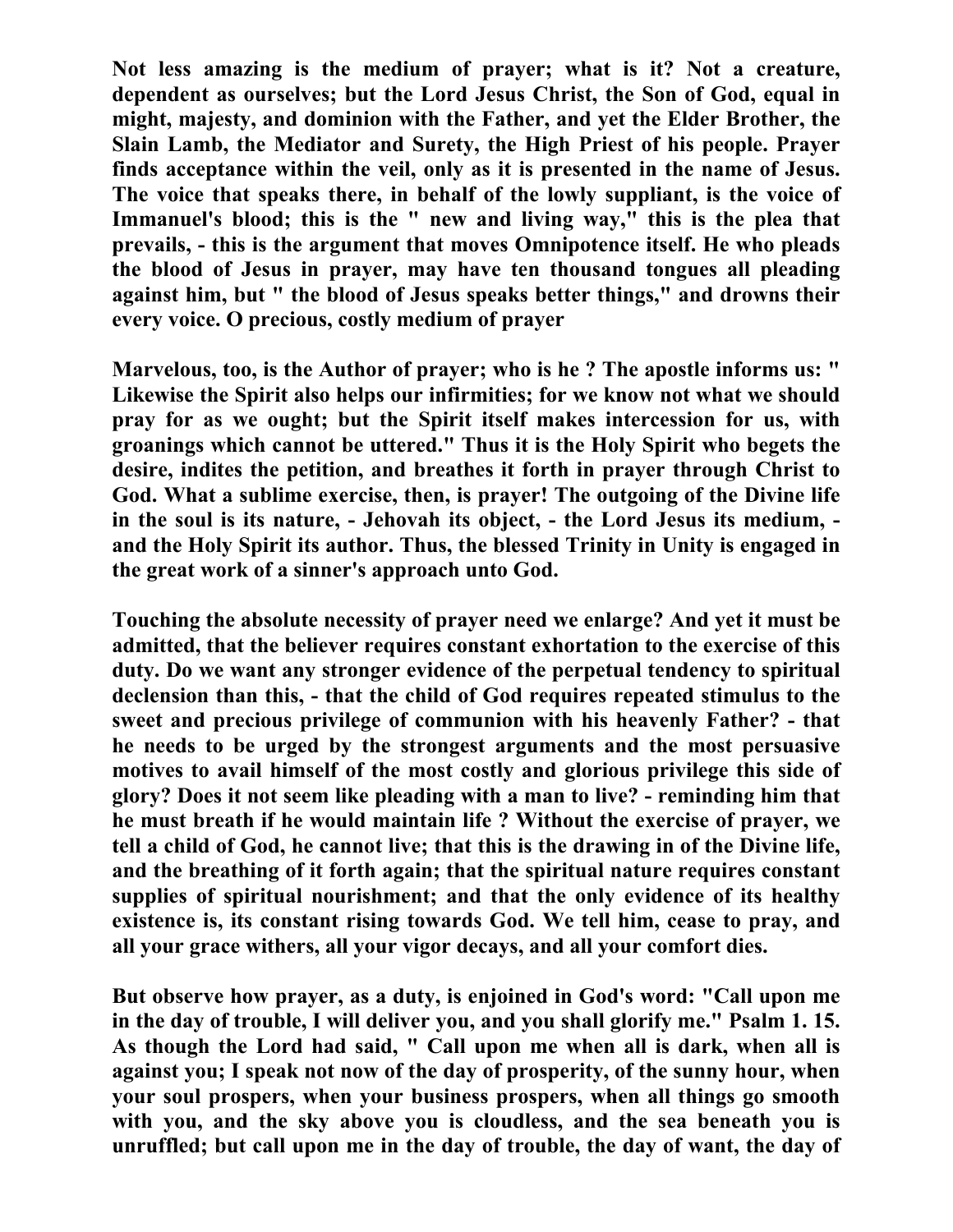**adversity, the day of disappointment and of rebuke, the day when friends forsake and the world frowns upon you, the day of broken cisterns and withered gourds. - Call upon me in the day of trouble, and I will deliver you." Observe, too, how our dear Lord enjoined this precious duty upon his disciples: " You, when you pray, enter into your closet, and, when you have shut your door, pray to your Father which is in secret." Matt. vi. 6. And observe how he also encouraged it: " Verily, verily, I say unto you, whatever you shall ask the Father in my name, he will give it you." John xvi. 23. In harmony with this, is the sweet exhortation of the apostle: " Be careful for nothing; but in everything by prayer and supplication with thanksgiving let your requests be made known unto God." Phil. iv. 6. And what a striking unfolding of the true nature of prayer does the same writer give us in Eph. vi. 18: " Praying always with all prayer and supplication in the Spirit, and watching thereunto with all perseverance and supplication for all saints." The apostle James bears the same testimony: " If any of you lack wisdom, let him ask of God, that gives to all men liberally, and upbraids not, and it shall be given him."** 

**But we take higher ground than this; we urge the exercise of prayer, not merely as a solemn duty to be observed, but also as a precious privilege to be enjoyed. Happy is that believer, when duties come to be viewed as privileges. What! is it no privilege to have a door of access ever open to God? Is it no privilege when the burden crushes, to cast it upon One who has promised to sustain? When the corruptions of an unsanctified nature are strong, and temptations thicken, is prayer no privilege then ? And when perplexed to know the path of duty, and longing to walk complete in all the will of God, and, as a child, fearing to offend a loving Father, is it then no privilege to have a throne of grace, an open door of hope? When the world is slowly stealing upon the heart, or when that heart is wounded through the unkindness of friends, or is bleeding under severe bereavement, is it then no privilege to go and tell Jesus? Say, you poor, you needy, you tried, you tempted souls I say, if prayer is not the most precious, balmy and costly privilege this side heaven. And yet, how much infidelity still lingers in the heart of a renewed soul, touching this solemn duty and immense privilege ! That is infidelity that takes a believer in the hour of his need first to the arm of flesh, rather than in prayer to God. To go to the creature first, is to " go down into Egypt" for help, - a sin which God has signalized with his severest displeasure.** 

**But true prayer may greatly decline; and to the consideration of this point, in connection with the means of its revival, we now proceed to direct the serious attention of the reader.** 

**Prayer is the spiritual pulse of the renewed soul; its beat indicates the healthy or unhealthy state of the believer. Just as the physician would decide upon the**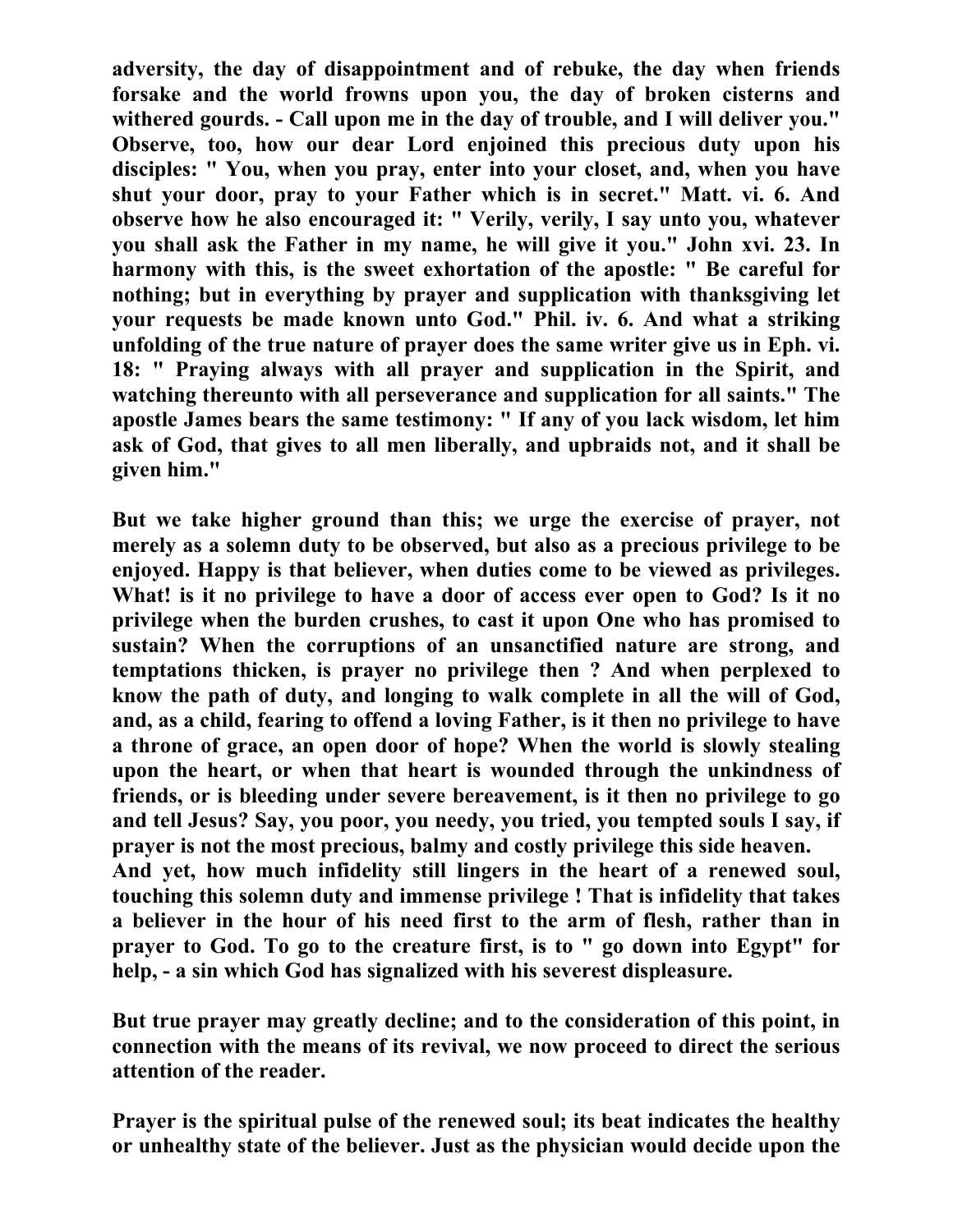**health of the body from the action of the pulse, so would we decide upon the spiritual health of the soul before God, by the estimation in which prayer is held by the believer. If the soul is in a spiritually healthy, growing state, prayer will be vigorous, lively, spiritual, and constant; if, on the contrary, an incipient process of declension is going forward in the soul - if the heart is wandering, and love waxes cold, and faith is decaying, the spirit and the habit of prayer will immediately betray it.** 

**In the first place, we remark, that the spirit of prayer may decline in the believer, and he may not at once be sensible of it. The form and the habit of prayer may for a while continue, the domestic altar sustained, and even the closet occasionally visited; - but the spirit of prayer has evaporated, and all is coldness and dullness, the very torpor and frigidity of death! But of what real worth is the habit of prayer apart from the spirit of prayer? just what this planet would be without the sun, or the body without the living, animating, breathing soul, - what but a cold, lifeless form? Yes; and a believer may be beguiled into this lamentable state, and not a suspicion of its existence be awakened; he may observe his accustomed habit, and use his empty form, and not suspect that all is cold and breathless as death itself. O it is not the rigidlyobserved form that God looks at; nor is it great volubility, and eloquent fluency, and rich sentiment, and splendid imagery, and rounded periods, that God regards: far from this. A man may not be able to give expression to his deep emotion in prayer, his thoughts may find no vehicle of utterance, language may entirely fail him; or, if he attempts the audible expression of his wants, there may be much that offends a refined taste, and that grates harshly upon a musical ear, and yet the spirit of prayer may glow in his bosom, - and this - the true language of prayer - finds its way to the ear and to the heart of God. Now it is manifest from observation, as it is from God's word, that the spirit of prayer may depart from a soul, and the gift of prayer and its form may remain. The form may be found easy, - words, and even thought, may flow freely, and yet, no warmth, no life, no spirituality, no power, no unction, attend the prayer; and this may long continue the state of a professing man. O guard against it, reader; look well to the state of your soul; examine your prayers; see that you have not substituted the cold form for the glowing spirit, the mere body for the soul. Real prayer is the breathing of God's own Spirit in the heart; have you this? It is communion and fellowship with God; know you what this is ? It is brokenness, contrition, confession, and that often springing from an overwhelming sense of his goodness and his love shed abroad in the heart; is this your experience? Again we repeat it, look well to your prayers; test them, not by the natural or acquired gift which you may possess, - this is nothing with God; in answer to all your forms, he may say, " I hear no prayer. To what purpose is the multitude of your sacrifices unto me, when you come to appear before me? who has required this at your hands to tread my courts? Bring no more vain oblations; incense is an abomination unto me. Your new**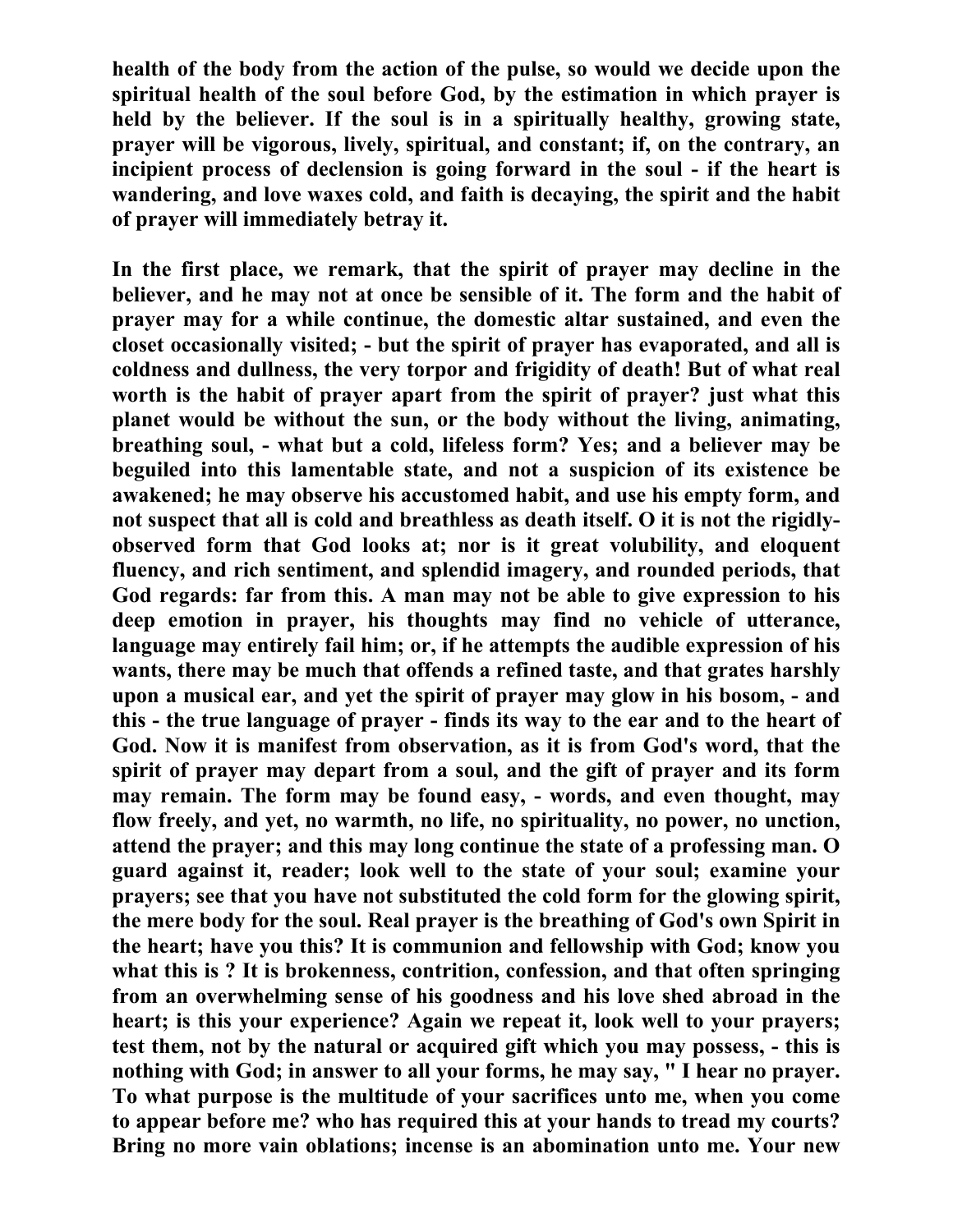**moons and your appointed feasts my soul hates; they are a trouble unto me, I am weary to bear them. And when you spread forth your hands, I will hide mine eyes from you: yes, when you make many prayers, I will not hear"; but test them by the real communion you have with God, - the returns they make to your soul.** 

**There is yet another state in which the habit of prayer does not even survive the declension of the spirit of prayer. There may be instances, in which, as we have just shown, the form may be rigidly sustained long after true prayer has departed from the soul; there may be too much light in the conscience, and too much strength in the force of habit, and something, too, in the appearance of the thing, that will not allow of a total abandonment of this. But, in most cases of actual backsliding, the habit declines with the spirit; the latter having gone, the former becomes insipid and tedious, and is at last thrown off as a thing irksome and painful to the mind. And yet even the relinquishment of the form is not always a sudden act: Satan is too subtle, and the heart too deceitful, to allow of this; there must be steps in the decline. The sudden breaking off from the accustomed habit of prayer might awaken alarm, and surprise, and thoughtfulness: "Has it come to this?" would be the exclamation of the startled soul. " Am I so far gone, as to abandon even my customary habit of prayer?" Such a pause and such an inquiry might possibly lead to selfexamination, contrition, and a return: but the declension is gradual. The first habit that is relinquished with the declension of the spirit of prayer, is that of closet prayer: this is the first exercise that loses its sweetness, and becomes tedious and insipid, because it is the most spiritual of all devotional exercises, and has most to do with the secret communion of the soul with God. And who can portray the loss? No more hallowed visits to the closet; no more turning aside from business, from care, and from the world, to be shut in with God; no more precious, heart-melting, spirit-humbling, heaven-reviving seasons of communion and fellowship with the Father who hears in secret; no more sweet visits of love from Jesus, nor breathing of the heart's sorrows and wants into his secret ear; - the closet is abandoned, and with it all pleasant, holy, and happy walk with God!** 

**The relinquishment of ejaculatory prayer then follows. That holy habit of a growing Christian, which, while in the world, and diligently engaged in its lawful calling, yet keeps him soaring above it; which sustains the wheels of the soul in easy and constant motion, preserves it in a holy, heavenly frame; fortifies it against the surprisals of the adversary, and strengthens it in every inward or outward conflict, - ejaculatory prayer, the " prayer without ceasing," is given up; and all seems a blank between the soul and God!** 

**Family prayer is, perhaps, the next devotional habit that is abandoned. That " border which keeps the web of daily life from unraveling "; that exercise**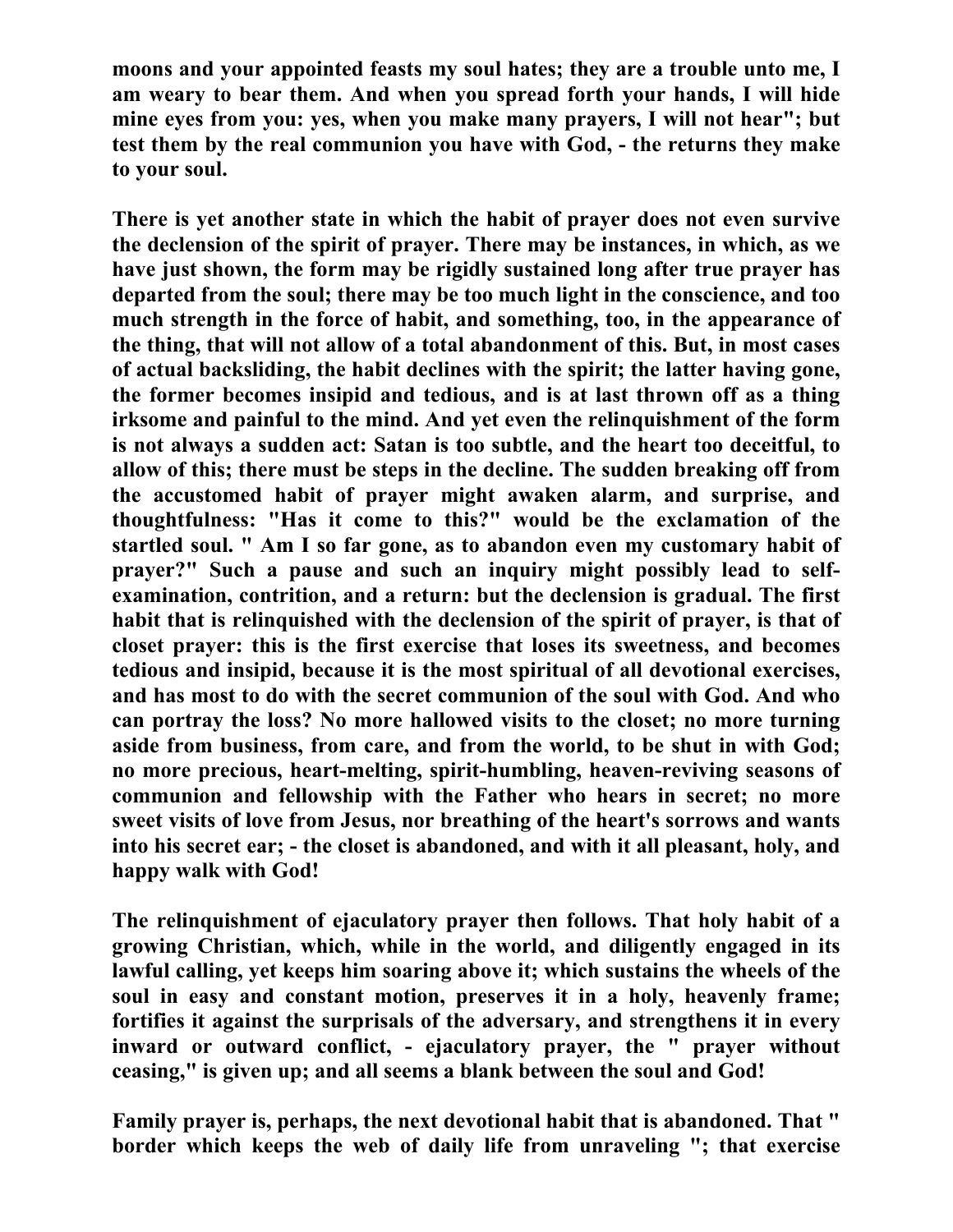**which throws so hallowing an influence around the domestic circle, cementing the hearts, awakening and concentrating the sympathies, fortifying the mind, and softening the cares and trials of each loved member, is now yielded: the family Bible, so regularly brought out, spread open, read, and expounded, is now laid aside; the altar around which clustered in devout and reverential silence the lowly group, and from which ascended the morning and the evening sacrifice, is thrown down; for he who officiated at its holy shrine, has declined in the spirit of prayer, and the effects of his declension are felt and traced by every member, and through every department of the domestic circle; the patriarch no more returns to bless his household!** 

**Social prayer is now relinquished without a sigh. That service that was once found so refreshing and exhilarating at the close of the day's cares; and which, amid its fatigues, anxieties, and disappointments, was so fondly anticipated and ardently longed for, comes and passes away unheeded and unregretted. The hour of prayer arrives, we look at the vacant place and we inquire, " where is he?" - away, amid the world's turmoil and ardent in its pursuit: " where is he ?" - gone, perhaps, to some scene of carnal amusement, folly, and sin; and he, who, when the season of social communion returned, was present to cheer and encourage with his prayers and exhortations the souls of the devout assembly, is now away " sowing to the flesh," and giving to the " things that are temporal," the time and the energies that belong to the " things that are eternal." This is the man in whom the spirit of prayer has declined! From one step of declension he has proceeded to another, until his soul has become, as to all grace and spirituality and love, like the barren heath of the desert, without a spot of verdure to cheer and enliven it. But there are yet other consequences of the soul's declension in the spirit and habit of prayer too solemn and serious to overlook: they are the following:- A distant walk from God will super-induce distant thoughts of God, and this is no light matter. If the simple axiom be true, that the more intimate we become with any object, the better we are prepared to judge of its nature and properties, we may apply it with peculiar appropriateness to our acquaintance with God. The encouraging invitation of his word, is, " Acquaint now yourself with God, and be at peace." Now, it is this acquaintance with God that brings us into the knowledge of his character as a holy, loving, and faithful God; and it is this knowledge of his character that begets love and confidence in the soul towards him. The more we know of God, the more we love him: the more we try him, the more we confide in him. Let the spiritual reader, then conceive what dire effects must result from a distant walk from God. The farther the soul gets from him, the more imperfect must be its knowledge of him. When he appears in his corrective dealings, how will those dealings be interpreted in the distant walk of the soul? As of a covenant God? as of a loving Father? No, far from it. They will receive a harsh and unkind interpretation, and this will neutralize their effect: for in order to reap the proper fruit of the Lord's dealings with**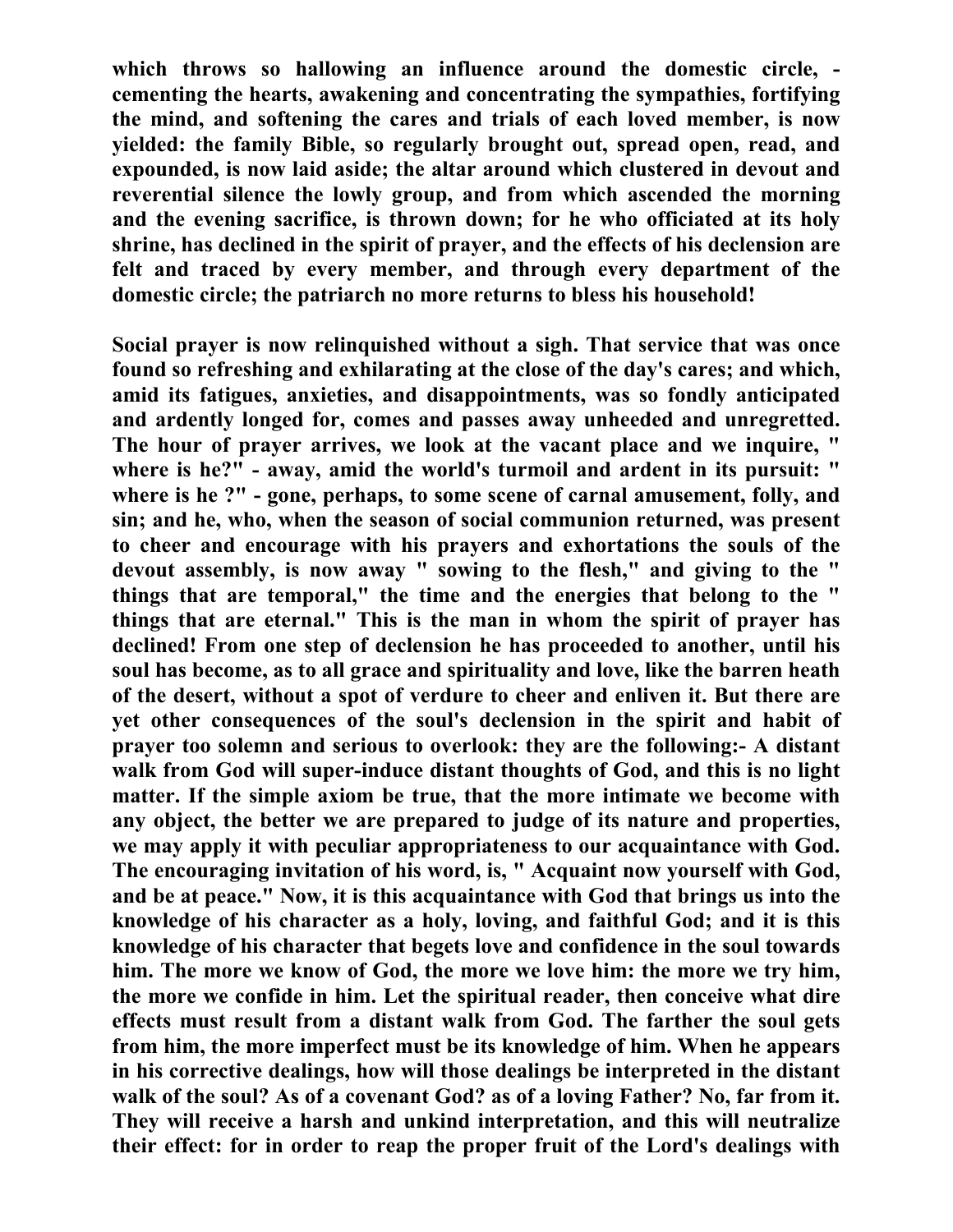**the soul, it is necessary that they should be viewed in the light of his faithfulness and love. The moment they are otherwise interpreted, the soul starts off from God, and wraps itself up in gloomy and repulsive views of his character, and government, and dealings. But this will assuredly follow from a distant walk. O guard against declension in prayer: let there be no distance between God and your soul.** 

**A change in the sweetness and enjoyment of spiritual duties, may be regarded as another and painful effect of a declension in this holy exercise: they will become less desired, and more irksome and insipid: will be regarded less as a privilege, more as a burden and a task. What is the spiritual duty? Is it meditation? The mind is not attuned to this. It demands a spiritual mind, one richly anointed of the Holy Spirit, and accustomed to close communion with God, rightly and profitably to enjoy it. Is it the communion of saints? This soon becomes irksome and insipid. The company of God's humble, brokenhearted people hungering and thirsting for holiness, and seeking crucifixion to the world; the word of God their study, the love of Christ their theme, and Divine conformity their aim, soon loses its attraction to a professing man walking at a distance from God. Yes, we might enumerate all the spiritual duties familiar to the child of God; and not one will be found to possess attraction or sweetness to that soul passing through a process of declension in prayer. Why is it, reader, that meditation, and the research of God's word, and holy communion with his saints, and praise, are privileges dry and tasteless to your soul? You can turn from them with loathing. Any engagements but these, - the calls of business, worldly company, the perusal of a novel, will satisfy you! Where are you? How have you declined! It was not once so. O how precious in the first love of your espousals were the moments of holy abstraction! - now eagerly sought, and richly enjoyed, was the communion of saints! - how sweet a privilege was praise, and how sacred a duty was prayer! Is it all gone? Is it all winter with you now? No verdant spot, no green pasture, no still waters? O return again to prayer! Your sad distance from God is the secret of your soul's leanness. The withering of the spirit of prayer has withered your grace, and with it all spiritual enjoyment of the means.** 

**A falling off in the external deportment of the believer, is a necessary and often a certain consequence of a declension of the spirit and habit of prayer. The lowliness, self-oblivion, softness of walk, and exemplary regard for the honor and glory of God, of the prayerful man, are often succeeded by loftiness of spirit and of mien, self-confidence, a readiness to sit in judgment upon the conduct and infirmities of others, a cold indifference to the increase of the kingdom of Christ and the conversion of sinners, and a carelessness hi the outward deportment of the prayerless man. All backsliding has its commencement in the declension of prayer: it may date its beginning at the**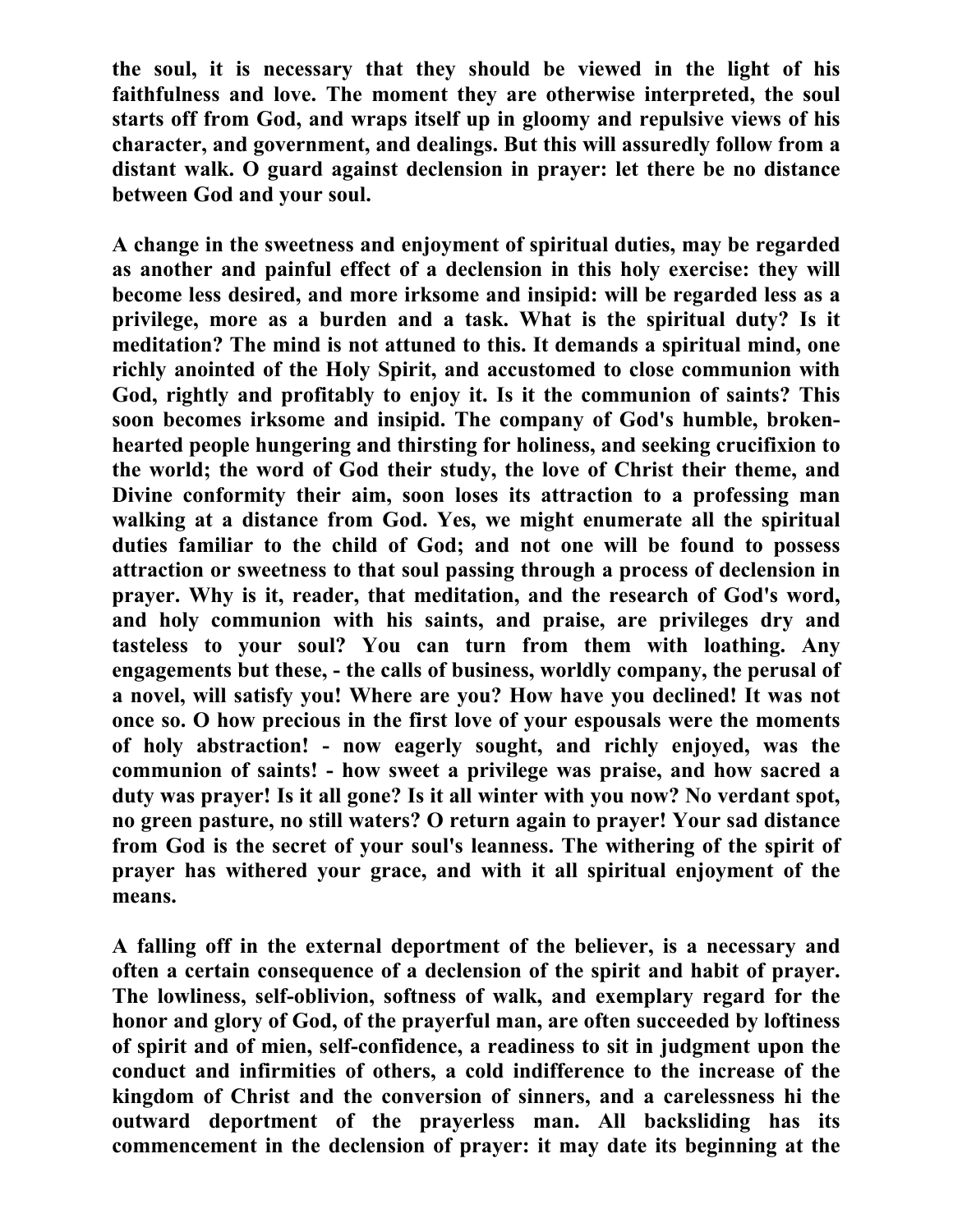**throne of grace. The restraining of prayer before God was the first step in departure; and the first step taken, and not immediately retraced, was quickly succeeded by others. The path of a backslider from God is always downward : the descent is easy and rapid: the velocity of the soul's departure increases with its progress; and when a professing man evinces an inclination and an evidence of spiritual declension, there are not wanting influences ready to assist him on in his departure. Satan, the subtle and sleepless foe of the soul, is prepared with a thousand enticements to smooth the downward path; the world appears with some new attraction; sin tastes less bitter, and appears less "exceeding sinful"; objects of sense become familiar, are looked at, admired, then embraced: and now the soul, but for preserving and restraining grace, has taken a farewell forever of God. Reader, do you tremble at the possibility of ever becoming a backslider? do you fear a fall ? do you dread the thought of wounding Jesus? then, restrain not prayer before God; vigilantly guard against the first symptom of declension in this holy exercise, or if that symptom has already appeared, haste you to the dear Physician, who alone has power to arrest its progress, and heal your soul.** 

**An accumulation of daily crosses, seldom fails to follow declension in prayer. The constant exercise of prayer makes light every burden, and smooths every rugged step of a child of God: it is this only that keeps down his trials; not that he is ever exempt from them, - no, it is " through much tribulation that he is to enter the kingdom "; - he is a disciple of the cross, his religion is that of the cross, he is a follower of Him who died upon the cross, and entire exemption from the cross he never expects until he passes to the possession of the crown. But he may pray down his crosses: prayer will lessen their number, and will mitigate their severity. The man whose walk is far from God, whose frame is cold, and worldly, and careless, if he be a true child of the covenant, one of the Lord's family, he may expect crosses and trials to increase upon every step he advances towards the kingdom. Ah! little do many of the tried, afflicted, and constantly disappointed believers think, how closely related are these very trials, and afflictions, and disappointments, to their restraining of prayer before God: every step seems attended with some new cross, - every scheme is blasted by some adverse wind, - every effort is foiled, - disappointment follows disappointment, wave attends upon wave, - nothing they attempt prospers, all they enter upon fails, - and everything seems against them. O! could we pass behind the scene, what should we discover? - & deserted throne of grace! Were we to divulge the secret, and place it in the form of a charge against the believer, what would it be? - "YOU HAVE RESTRAINED PRAYER BEFORE GOD!!" The scheme was framed without prayer, the enterprise was entered upon without prayer; the effort was made without prayer; - God has blown upon it, and all has come to nothing. No marvel; God was not consulted, - the Lord was not acknowledged, his permission was not asked, his wisdom was not sought, his blessing was not craved; and so he blew upon it**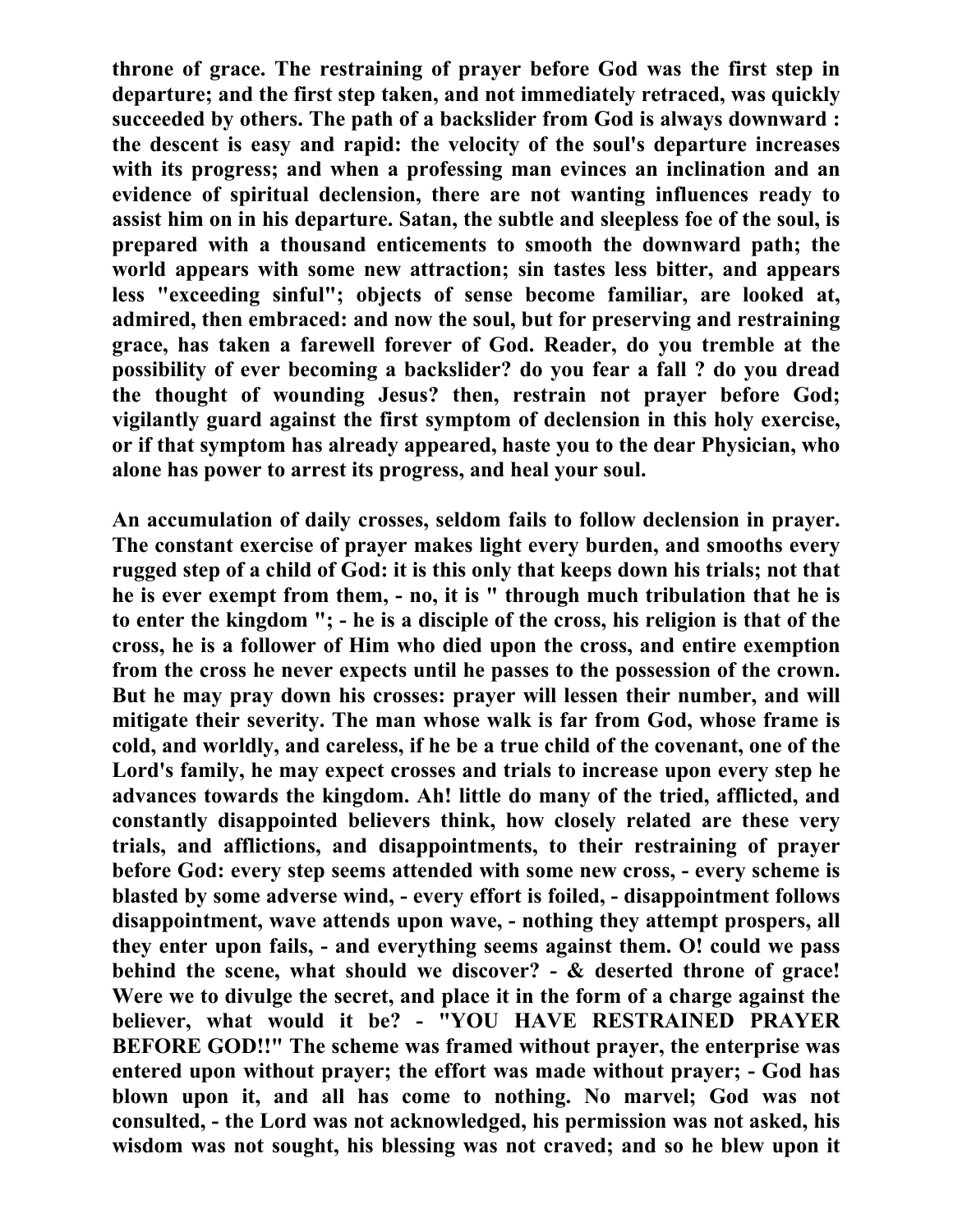**all! The precious injunction is, - " Trust in the Lord with all your heart, and lean not unto your own understanding. In all your ways acknowledge him, and he shall direct your paths." Where this is honored, there is the Divine blessing; where it is slighted, there is the Divine displeasure.** 

**But we need not enlarge; the evils resulting from a declension of prayer are sufficiently obvious. We have shown that the secret of a happy life, and the spring of a holy one, are in a close walk with God; that if a child of God restrains prayer, he opens the door for the departure of every grace, and to the admission of every sin: when these statements have been seriously and prayerfully pondered, let the reader follow us to the consideration of those means which the Lord has appointed and owned, for the revival of the spirit and exercise of prayer in the believer.** 

**The believer should correctly ascertain the true character of his prayers. Are they lively and spiritual? are they the exercises of the heart, or of the understanding merely? Are they the breathings of the indwelling Spirit, or the cold observance of a form without the power? Is it communion and fellowship? Is it the filial approach of a child, rushing with confidence and affection into the bosom of a Father, and sheltering itself there in every hour of need? It should be remembered by every professing man, that there is a great difference between prayer and praying; we mean, between the formal observance of the duty, and the spiritual character of the performance. All prayer is not communion; and here a man may be greatly and awfully deceived; he may repeat his visits to the throne of grace, and go and come without having exhaled a single breath of spiritual prayer; there may be no respiration in the soul; all is formal, cold, and lifeless. This, then, is the first step to a revival of true prayer in the soul. Examine the character of your devotions; are they such as will stand the test of God's word? will they compare with the holy breathings of David, and Job, and Solomon, and the New Testament saints? are they the breathings forth of the life of God within you? are they ever accompanied with filial broken-ness, lowliness of spirit, and humble and contrite confession of sin? See well to your prayers! be not content with halfhearted devotions; be not satisfied with cold, dull, formal petitions. Take care that your family prayers degenerate not Into this, - there is danger here; see that the flame bums brightly, and rises high on that sacred altar, - that your breathings to God are such as to carry conviction to the minds of your children, your domestics, and your friends, that the duty in which they are engaged is the most spiritual, holy, and solemn of all engagements; they will form their view of prayer by your performance of it at the domestic altar. Be cautious that you beget not in them a disgust for the exercise. If their minds are unregenerate, great wisdom and deep spirituality are needed to guard against this. Let them see that you attach a great and solemn importance to the duty; be not hurried in its performance; let it take**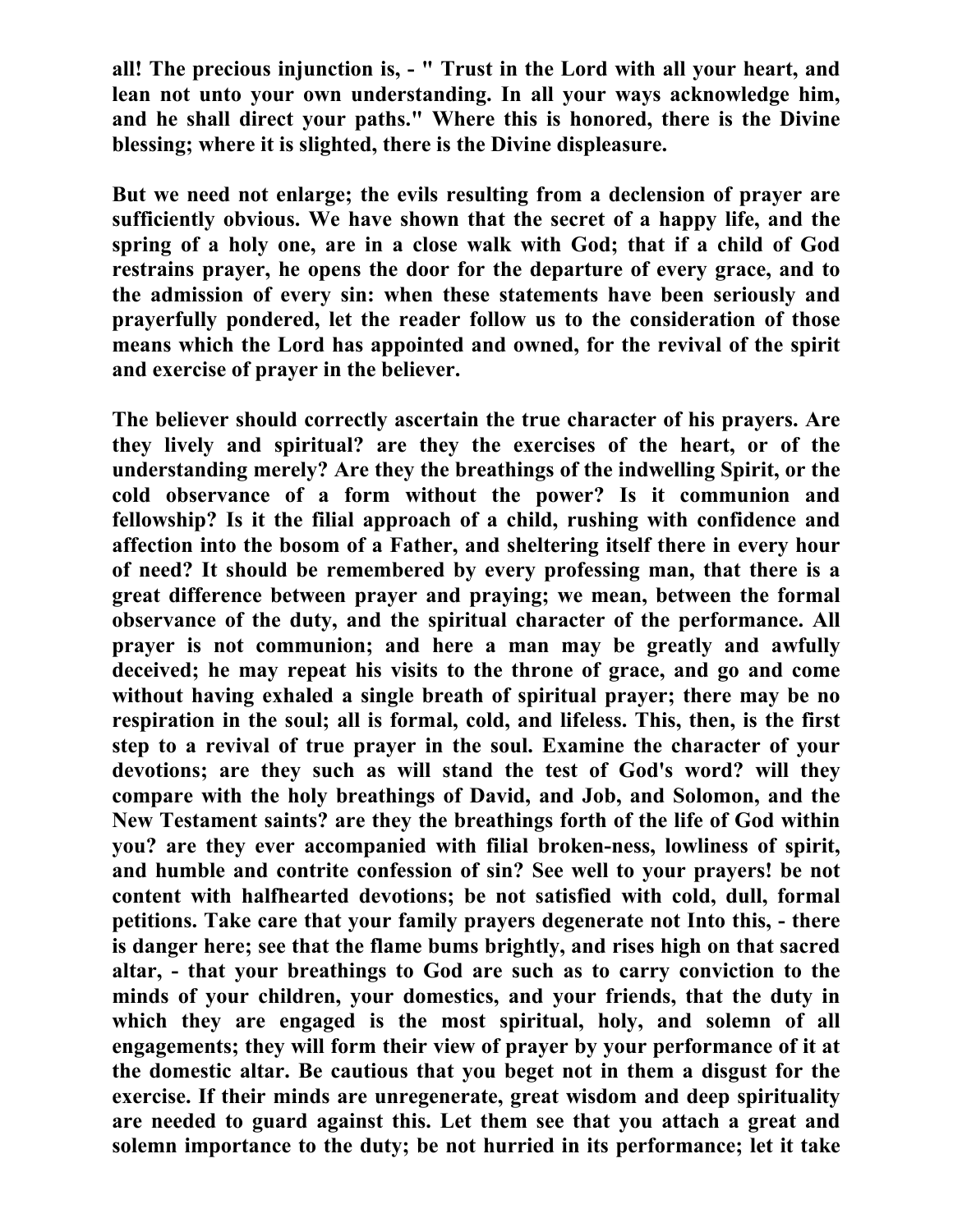**precedence of all other engagements; nothing should crowd upon it, and thus curtail the time sacred to it alone. If possible, it should always precede the morning and evening's meal; the mind is thus hallowed with solemn thought, and is better fitted for the varied engagements that follow. It has been found a beneficial practice, too, to supply each member of the domestic circle with a Bible, each in succession reading a verse of the chapter, or else following the individual conducting the devotional exercise. This will prevent the roving eye, and will check distraction of thought, by concentrating the mind upon the portion that is read. An occasional comment, explaining a term, or elucidating a truth, or reconciling an apparent discrepancy, will often impart increased interest and profit to the service. Should there be no godly father at the head of the family, let not the Christian mother shrink from the discharge of this engagement: the word of God is on her side - the grace of Christ Jesus is on her side - God himself is on her side; let her erect the family altar in the fear of God, and in the strength of Jesus, - around it let her gather her children and her domestics, and let her be the priestess that offers up the morning and the evening sacrifice: it is her solemn duty, - and for the discharge of every duty, the Lord has promised to impart all-sufficient grace. 2 Cor. xii. 9.** 

**A further step in the revival of true prayer is, to become more thoroughly acquainted with our many and varied necessities. It is the knowledge of his need that gives true eloquence to the petition of the beggar: a sense of destitution, of absolute want, of actual starvation, imparts energy to his plea, and perseverance in its attainment. His language is, " I must have bread, or I die." This is just what we want the child of God to feel. What is he but a pensioner on God's daily bounty? - what resources has he within himself? none whatever; and what is he without God ? - poor indeed. Now, in proportion as he becomes acquainted with his real case, his utter destitution, he will besiege the throne of grace, and take no denial. He must know his wants, he must know what grace he is deficient in, what easy besetting sin clings to him, what infirmities encompass him, what portion of the Spirit's work is declining in his soul, where he is the weakest and the most exposed to the attacks of the enemy, and what yet he lacks to perfect him in all the will of God; let him examine himself honestly, and know his real condition. This will endear the throne of grace, will stir up the slumbering spirit of prayer, will supply him with errands to God, and give argument, energy, and perseverance to his suit. It was his deep and pressing sense of need, that imparted such boldness and power to the wrestlings of Jacob: " I will not let you go, except you bless me "; and the Lord said, " Your name shall be called no more Jacob, but Israel; for as a prince have you power with God and with men, and have prevailed." Thus imitate the patriarch; begin the day with thinking over what you may possibly need before its close; whether any cross is anticipated, or any temptation is apprehended, or any danger to which you may be exposed; and then go and wrestle for the needed and the promised**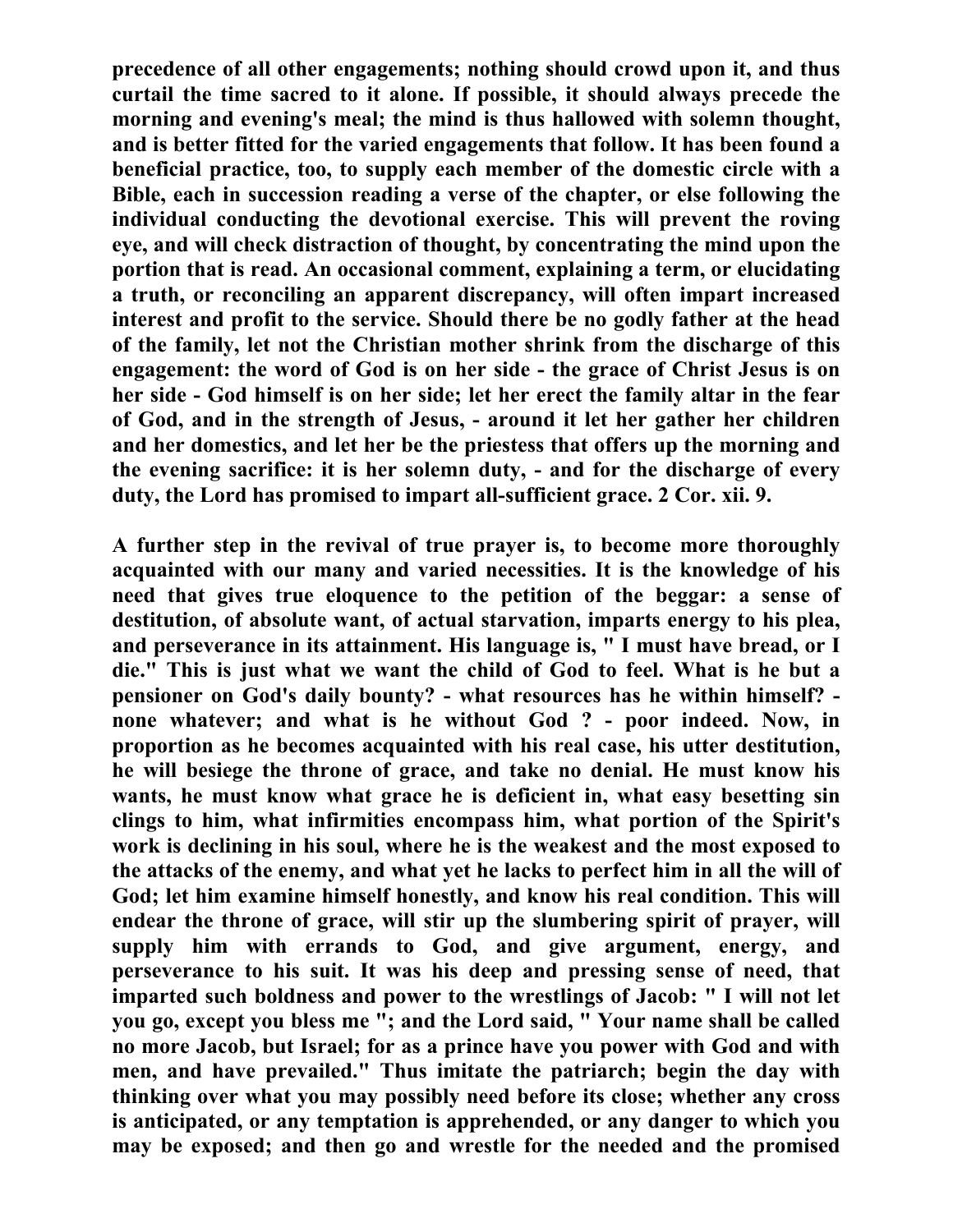**grace. O it is a great mercy to have an errand that sends us to God; and when we remember what a full heart of love he has, what a readiness to hear, what promptness in all his answers, what entering into the minutest circumstance of a believer's history, - how it chides the reluctance and rebukes the unbelief that we perpetually manifest in availing ourselves of this most costly, holy, and precious of all our privileges!** 

**There should be the searching out and the removal of that which hinders prayer. Many things weaken true prayer: unsubdued sin - unrepented sin unpardoned sin, we mean the secret sense of it upon the conscience - worldlymindedness - light and trifling conversation, vain disputations, much and frequent communion either with unconverted individuals or cold and formal professors; all these combined, or any single one, will, if suffered to prevail, unfit the mind for converse with God, and cause a decay of the spirit of prayer in the soul. Regard that as injurious which touches the devotional frame of your mind; which abridges the hour of prayer, and removes the fine edge of its holy enjoyment.** 

**But that for which we most earnestly plead, and which will tend more than all beside to the revival of true prayer in the believer, is, a more enlarged communication of the Holy Spirit's gracious influence. Here lies the grand source and secret of all true, spiritual, believing, persevering, and prevailing prayer; it is the lack of this that is the cause of the dulness, and formality, and reluctance, that so frequently mark the exercise. The saints of God honor not sufficiently the Spirit in this important part of his work; they too much lose sight of the truth, that of all true prayer he is the Author and the Sustainer; and the consequence is, and ever will be, self-sufficiency and cold formality in the discharge, and ultimate neglect of the duty altogether. But, let the promise be pleaded, " I will pour upon the house of David, and upon the inhabitants of Jerusalem, the Spirit of grace and of supplication "; let the Holy Spirit be acknowledged as the Author, and constantly sought as the Sustainer of this holy exercise; let the saint of God feel that he knows not what he should pray for as he ought, that the Spirit itself makes intercession for us with groanings which cannot be uttered, and that God knows the mind of the Spirit, because he makes intercession for the saints according to his will; and what an impulse will this give to prayer! what new life will it impart, what mighty energy, what unction, and what power with God! Seek, then, with all your blessings, this, the richest and the pledge of all, the baptism of the Spirit; rest not short of it; you are nothing as a professing man without it; your religion is lifeless, your devotion is formal, your spirit is unctionless; you have no moral power with God or with man, apart from the baptism of the Holy Spirit; seek it, wrestle for it, agonize for it, as transcendently more precious than every other mercy. Submerged in his quickening and reviving influences, what a different Christian will you be! how differently will you pray, how differently will you**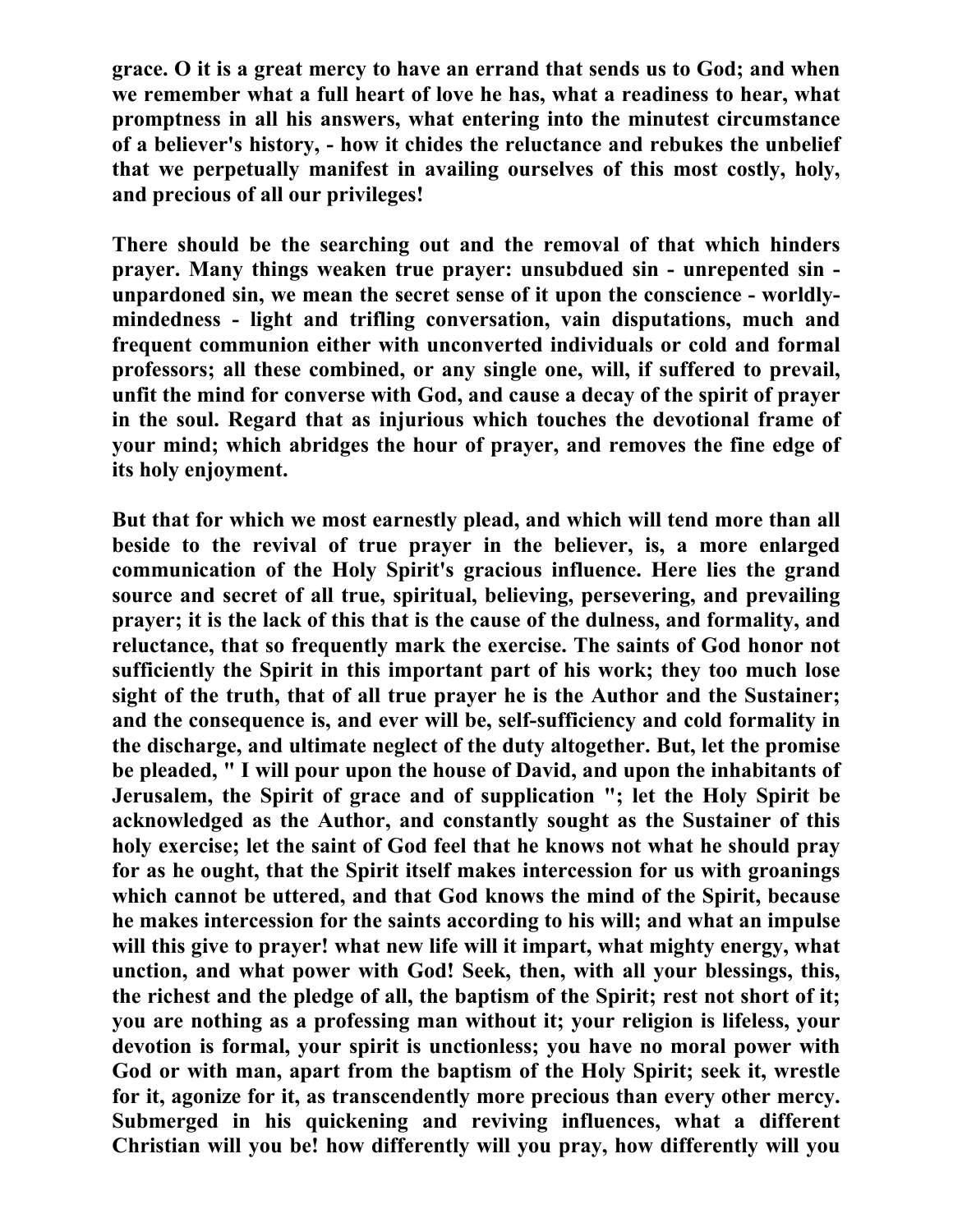**live, and how differently will you die! Is the spirit of prayer languishing? is its exercise becoming irksome? is closet devotion abandoned? is the duty in any form becoming a task? - O rouse you to the seeking of the baptism of the Spirit! this alone will stay the progress of your declension, this will revive the true spirit of prayer within you, and this will give to its exercise sweetness, pleasantness, and power. God has promised the bestowment of the blessing, and he will never disappoint the soul that seeks it.** 

**The outpouring of the Spirit of prayer, too, is needed to give frequency, and life, and directness, to our petitions on behalf of the church and the world. The word of God is explicit on this point. Thus for all classes and conditions of men: "I exhort, therefore, that first of all, supplications, prayers, intercessions, and giving of thanks, be made for all men; for kings, and for all that are in authority; that we may live a quiet and peaceable life in all godliness and honesty. For this is good and acceptable in the sight of God our Savior." i Tim. ii. 1-3. And thus, too, for the church of Christ: " Pray for the peace of Jerusalem: they shall prosper that love you." Psalm cxxii. 6. Intercessory prayer one for the other is urged: " Confess your faults one to another, and pray one for another, that you may be healed. The effectual fervent prayer of a righteous man avails much." James v. 16. And also for the ministers of the Gospel: "Brethren, pray for us." Heb. xiii. 18. These are solemn injunctions: who can read them without a secret consciousness of having slighted or overlooked them? But what is to give intensity, and power, and fixedness, and prevalency, to our prayers for the church of Christ, and in behalf of a world still under the dominion and supremacy of sin, but a large effusion of the Spirit of prayer? Contracted will be our sympathies, selfish our desires, and cold and general our petitions, if not baptized in the Spirit of prayer. The Holy Spirit, descending as on the day of Pentecost, filling, overwhelming, and saturating us with his influence, O how will the pressing necessities of the church and the moral claims of the world then rise before us in all their eloquent pleadings! We will close the present chapter with a few remarks of a practical tendency.** 

**In all true prayer, great stress should be laid on the blood of Jesus. Perhaps no evidence distinguishes a declension in the power and spirituality of prayer more strongly than an overlooking of this. Where the atoning blood is kept out of view; not recognized, not pleaded, not wrestled with, not made the grand plea, there is a deficiency of power in prayer. Words are nothing, fluency of expression nothing, niceties of language and brilliancy of thought nothing, and even apparent fervor nothing, where the blood of Christ, - the new and living way of access to God, the grand plea that moves Omnipotence, that gives admission within the holy of holies, - is slighted, undervalued, and not made the groundwork of every petition. Oh, how much is this overlooked in our prayers, - how is the atoning blood of Immanuel slighted! how little**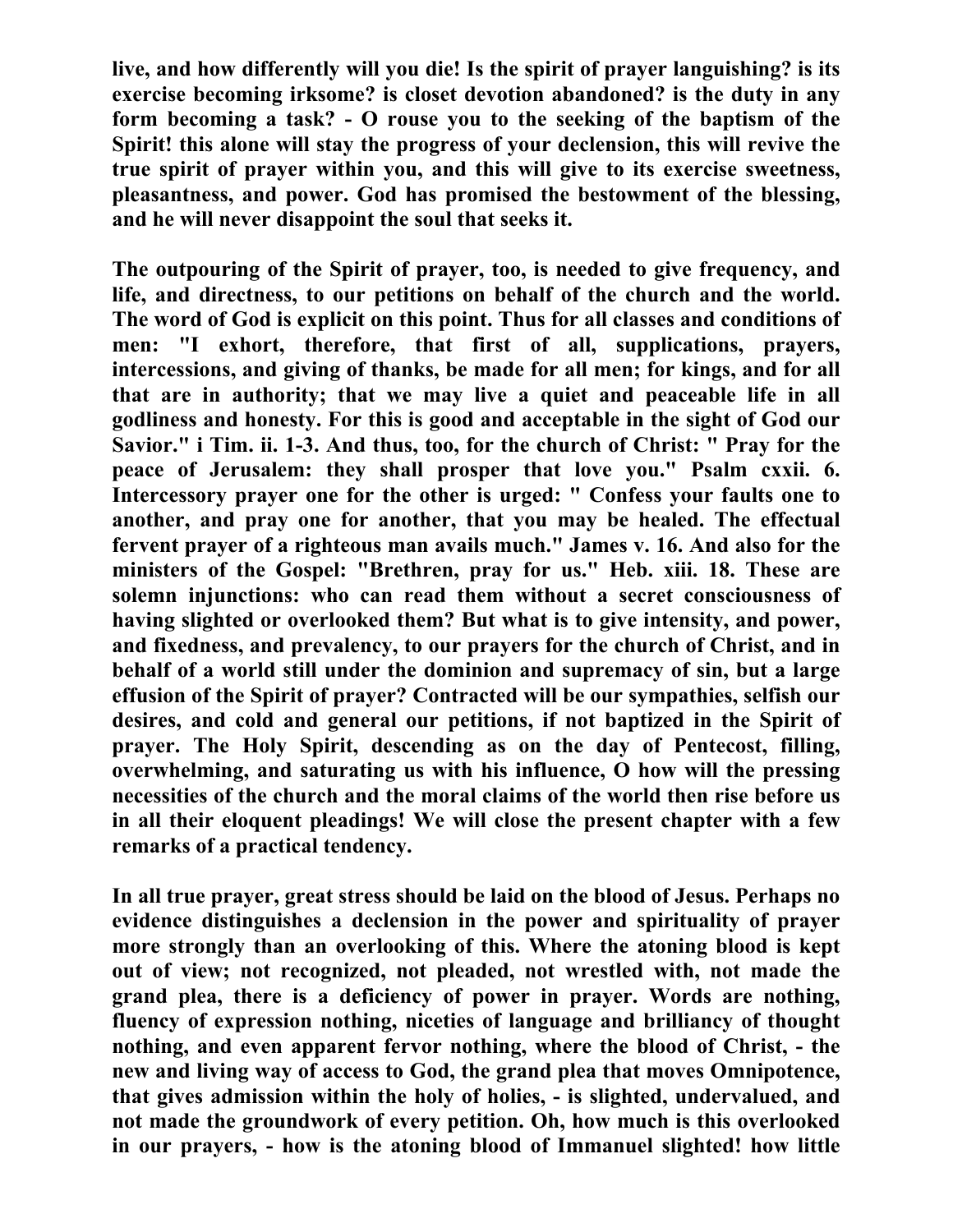**mention we hear of it in the sanctuary, in the pulpit, in the social circle; whereas it is this that makes prayer what it is with God! All prayer is acceptable with God, and only so, as it comes up perfumed with the blood of Christ; all prayer is answered as it urges the blood of Christ as its plea: it is the blood of Christ that satisfies justice, and meets all the demands of the law against us; it is the blood of Christ that purchases and brings down every blessing into the soul; it is the blood of Christ that sues for the fulfillment of his last will and testament, every precious legacy of which comes to us solely on account of his death. This it is, too, that gives us boldness at the throne of grace, - " Having boldness to enter into the holiest by the blood of Jesus." How can a poor sinner dare approach without this? how can he look up, how can he ask, how can he present himself before a holy God, but as he brings in the hand of faith the precious blood of Jesus? Out of Christ, God can hold no communication with us; all communion is suspended, every avenue of approach is closed, all blessing is withheld. God has crowned his dearly beloved Son, and he will have us crown him too; and never do we place a brighter crown upon his blessed head, than when we plead his finished righteousness as the ground of our acceptance, and his atoning blood as our great argument for the bestowment of all blessing with God. If, then, dear reader, you feel yourself to be a poor, vile, unholy sinner; if a backslider, whose feet have wandered from the Lord, in whose soul the spirit of prayer has declined, and yet still feel some secret longing to return, and dare not, because so vile, so unholy, so backsliding; yet you may return, " having boldness to enter into the holiest by the blood of Jesus." Come, for the blood of Christ pleads; return, for the blood of Christ gives you a welcome : " If any man sin, we have an advocate with the Father, Jesus Christ the righteous."** 

**Do not forget that the season of trial and of bereavement is often the sanctified occasion of a revival of prayer in the soul. The Lord has marked your wanderings: he has had his eye upon the declension of your soul. That voice, always so pleasant to his ear, has ceased to call upon him: and now he would recover you; he would hear that voice again. And how will he effect it? He causes you to "pass under the rod," sends some sore trial, lays on you some weighty cross, brings trouble and sorrow into your soul, and then you cry unto him, and do besiege the mercy-seat. O how eagerly is God sought, how attractive and how precious does the throne of grace become, when the soul is thus led into deep waters of trial! No longer silent, no longer dumb, the believer calls upon God, pleads with "strong crying and tears," wrestles and agonizes, and thus the slumbering spirit of prayer is stirred up and revived in the soul. O sweet affliction, O precious discipline, that brings back the wandering soul to a closer and a holier walk with God!** 

**Again we exhort the believer, guard against the least declension in prayer; let the first unfavorable symptom that appears alarm you; go to the Lord in your worst frames; stay not from him until you get a good one. Satan's grand**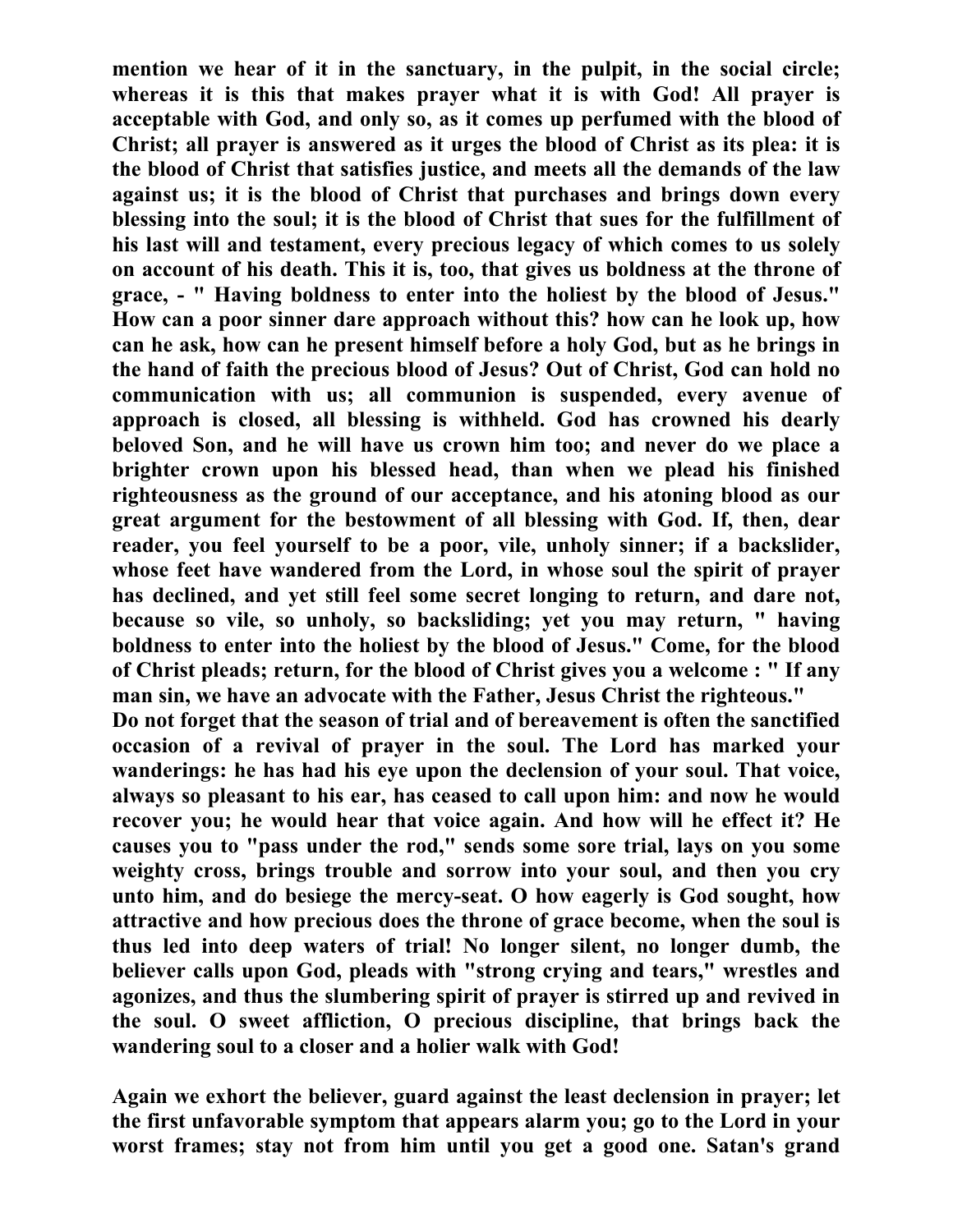**argument to keep a soul from prayer, is - " Go not with that cold and insensible frame; go not with that hard and sinful heart; stay until you are more fit to approach God." And listening to this specious reasoning, many poor, distressed, burdened, longing souls have been kept from the throne of grace, and consequently from all comfort and consolation. But the Gospel says, - "Go in your very worst frames"; Christ says, - "Come just as you are": and every promise and every example but encourages the soul to repair to the cross whatever be its frame or condition.**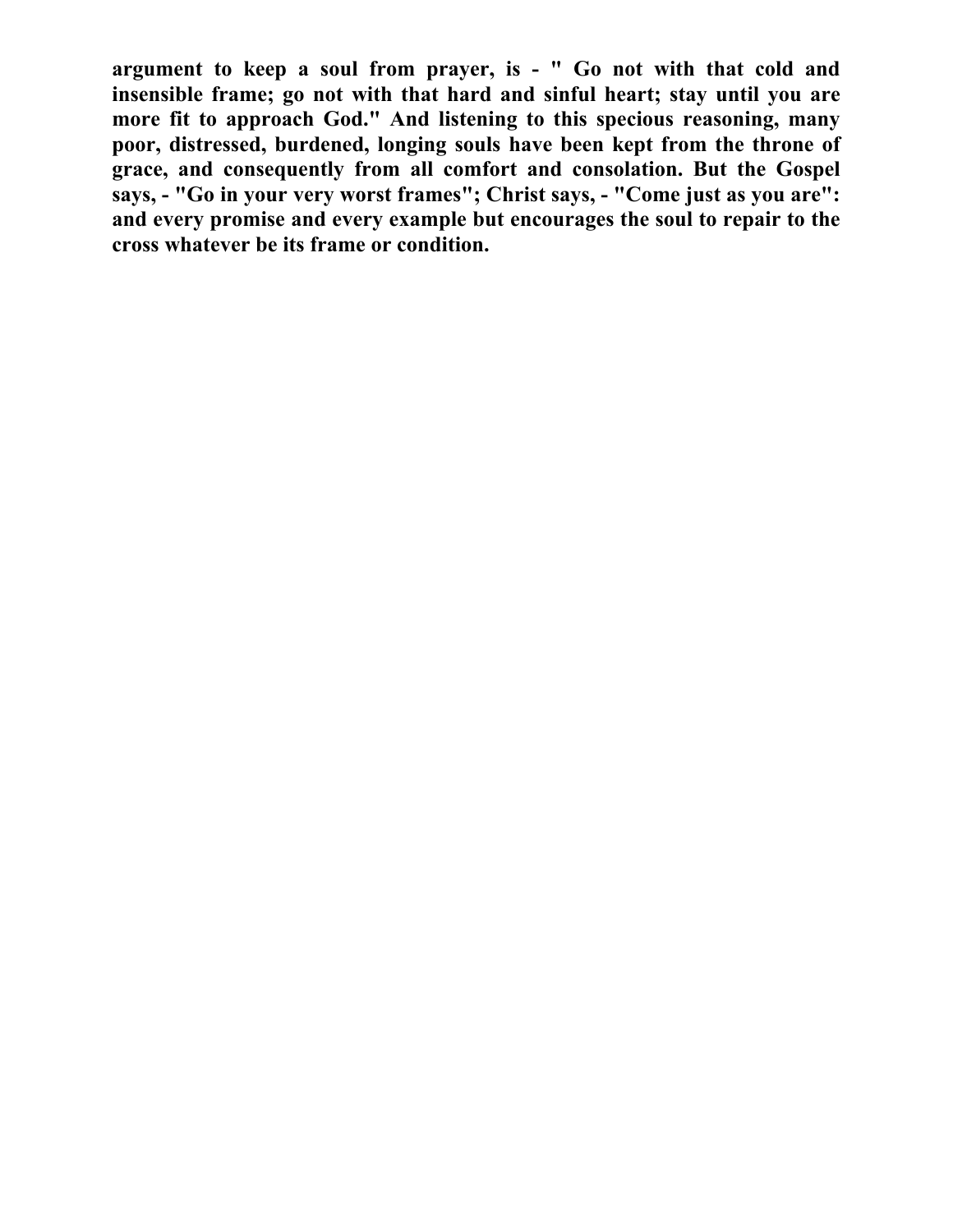## **Chapter 5: Declension in Connection with DOCTRINAL ERROR**

**"Sanctify them through your truth." (John 17:17)** 

**God has been graciously pleased to appoint his church the great conservator of his truth, and his truth the especial medium of sanctification to his church; there is a close and beautiful relation between the two. The church may be compared to the golden lamp which contains the sacred oil, which, in its turn, feeds the flame of its light and holiness. The church is to guard with a jealous and vigilant eye the purity of the truth, while the truth is to beautify and sanctify the ark which preserves it; compare i Tim. iii. 15; John xvii. 17. Thus there is a close relation, and a reciprocal influence constantly existing and exerted, between the church of Christ and the truth of God.** 

**To this thought add yet another: every individual believer in Jesus is himself a subject, and therefore a witness, of the truth; he has been quickened, called, renewed, and partially sanctified through the instrumentality of God's revealed truth: " Of his own will begat he us with the word of truth." James i. 18. "For the truth's sake which dwells in us." 2 John 2. " You are my witnesses, says the Lord." Here is unfolded one of the most solemn and affecting truths touching the character and individual responsibility of a child of God. He is a subject of truth, he is a repository of the truth, and he is a witness for the truth; yes, he is the only living witness to the truth which God has on earth. The world he lives in is a dark, polluted, God-blaspheming, Christ-denying, truth-despising world. The saints who have been called out of it according to his eternal purpose and love, and by his sovereign, distinguishing, and free grace, are the only lights and the only salt in the midst of this moral darkness and corruption. Here and there a light glimmers, irradiating the gloomy sphere in which it moves; here and there a spot of verdure appears, relieving the arid and barren desolation by which it is surrounded. These are the saints of the Most High, the witnesses of the Divine character, the omnipotent power, and the holy tendency of God's blessed truth. Let the saints of God, then, solemnly weigh this affecting fact, that though the written word and the accompanying Spirit are God's witnesses in the world, yet they are the only living exemplifications of the power of the truth, and, as such, are earnestly exhorted to be " blameless and harmless, the sons of God without rebuke, in the midst of a crooked and perverse nation, among whom you shine as lights in the world." Phil. ii. 15.** 

**The first point on which it is our duty to touch in opening the subject of this chapter, is the holy tendency of Divine truth, or the intimate relation between truth and holiness. There are two admitted axioms in every department of**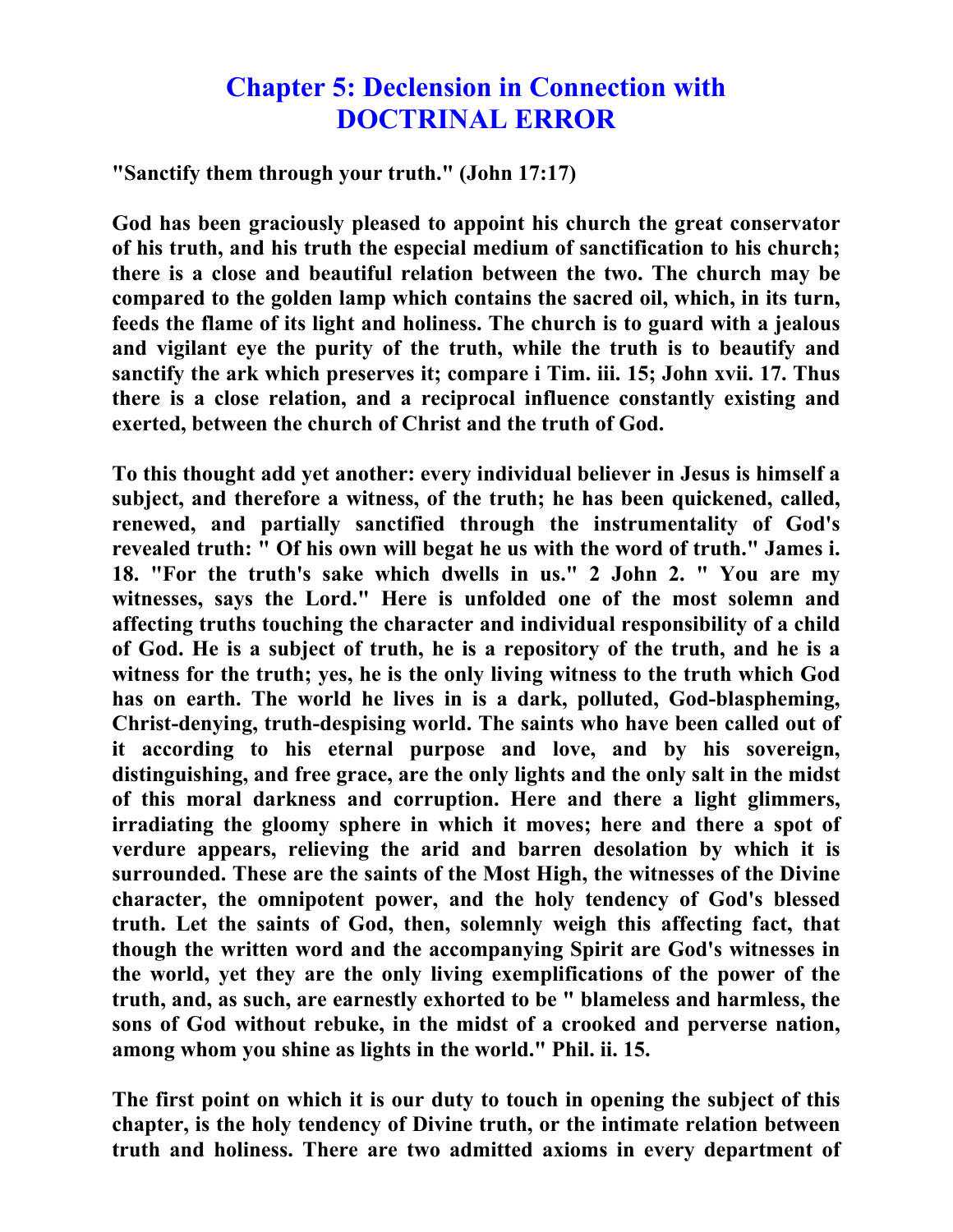**human science, which will apply with equal force to the matter before us; that is, that an effect cannot exist without a cause, and that a cause does not operate without the use of means. Let these admitted propositions form the basis of our reasoning upon this important subject. God has designed the sanctification of his people; he has appointed his truth as the great instrument of effecting their sanctification; and in order to accomplish this, he has declared, that his truth must dwell in the heart in the same richness, fullness, and purity with which it is revealed in his word.** 

**In sustaining our proposition, that the truths of the Gospel are the grand means which God employs for the sanctification of his people, let us be distinctly understood in the outset, as disclaiming all belief in the mere power of the truth itself to produce holiness. This is one of the grand errors of modern divinity from which we unhesitatingly dissent, and which we sternly repudiate. The mere presentation of truth to the un-renewed mind, either in the form of threatening, or promise, or motive, can never produce any saving or sanctifying effect. The soul of man in its unrenewed state, is represented as spiritually dead; insensible to all holy, spiritual motion. Now upon such a mind, what impression is to be produced by the mere holding up of truth before its eye? What life, what emotion, what effect will be accomplished? As well might we spread out the pictured canvas before the glazed eye of a corpse, and expect that by the beauty of the design, and the brilliancy of the coloring, and the genius of the execution, we would animate the body with life, and heave the bosom with emotion, and cause the eye to swim with delight, as to look for similar moral effects to result from the mere holding up to view Divine truth before a carnal mind, " dead in trespasses and sins." And yet there are those who maintain the doctrine, that Divine truth, unaccompanied by any extraneous power, can effect all these wonders! Against such a theory we would simply place one passage from the sacred Word: " Except a man be born again, he cannot see the kingdom of God."** 

**But the power of the truth for which we plead, is that which results from the attending energy and demonstration of the Holy Spirit. The sacred Word, inspired though it be, ii but a dead letter, unclothed with the life-giving power of the Holy Spirit. Awful as are the truths it unfolds, solemn as are the revelations it discloses, touching as are the scenes it portrays, and persuasive as are the motives it supplies, yet, when left to its own unaided operation, Divine truth is utterly impotent to the production of spiritual life, love, and holiness in the soul of man. Its influence must necessarily be passive, possessing as it does no actual power of its own, and depending upon a Divine influence extraneous from itself, to render its teaching efficacious. The three thousand who were converted on the day of Pentecost, were doubtless awakened under one sermon, and some would declare it was the power of the truth which wrought those wonders of grace. With this we perfectly agree,**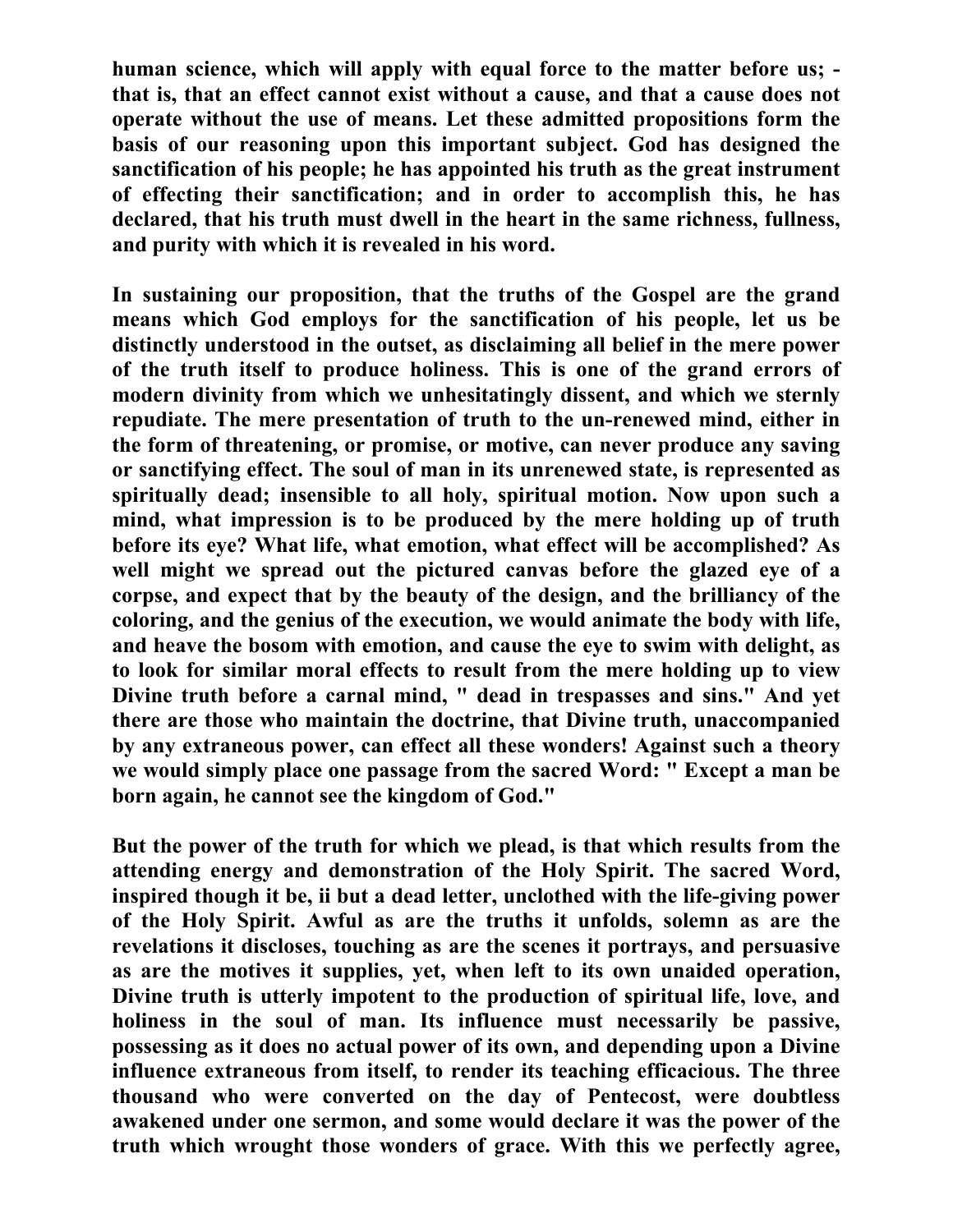**only adding, that it was truth in the mighty hand of God which pierced them to the heart, and wrung from them the cry, " Men and brethren, what shall we do?" The Eternal Spirit was the efficient cause, and the preached truth but the instrument employed, to produce the effect; but for his accompanying and effectual power, they would, as multitudes do now, have turned their backs upon the sermon of Peter, though it was full of Christ crucified, deriding the truth, and rejecting the Savior of whom it spoke. But it pleased God, in the sovereignty of his will, to call them by his grace, and this he did by the effectual, omnipotent power of the Holy Spirit, through the instrumentality of a preached gospel.** 

**Thus, then, we plead for a personal experimental acquaintance with, and reception of, the truth, before it can produce anything like holiness in the soul. That it has found an entrance to the judgment merely, will not do; advancing not further, - arresting not the will, touching not the heart, renewing not the whole soul, - it can never erect the empire of holiness in man; the reign of sanctification cannot have commenced. The mental eye may be clear, the moral eye closed; the mind all light, the heart all dark; the creed orthodox, and the whole life at variance with the creed. Such is the discordant effect of Divine truth, simply settled in the human understanding, unaccompanied by the power of the Holy Spirit in the heart. But let a man receive the truth in his heart by the power of God himself; let it enter there, disarming and dethroning the strong man; let Jesus enter, and the Holy Spirit take possession, renewing, sealing, and sanctifying the soul; and then we may look for the " fruits of holiness which are unto eternal life."** 

**Now that it is the natural tendency of Divine truth thus received into the heart, to produce holiness, a moment's reference to the word of God will show. The design of the whole plan of redemption, was to secure the highest holiness and happiness of the creature; and when the gospel comes with the power of God unto the salvation of the soul, this end is pre-eminently secured. The renewed man is a pardoned man; the pardoned man becomes a holy man; and the holy man is a happy man. Look, then, at God's word, and trace the tendency of every doctrine, precept, promise, and threatening, and mark the holy influence of each. To select, for example, a few of the distinguishing doctrines of grace. Take the doctrine of God's everlasting love to his people, as seen in their election to eternal life. How holy is the tendency of this truth! "Blessed be the God and Father of our Lord Jesus Christ, who has blessed us with all spiritual blessings in heavenly places in Christ: according as he has chosen us in him before the foundation of the world, that we should be holy and without blame before him in love." Eph. i. 3,4. Let not my reader turn from this glorious doctrine, because he may find it irreconcilable with others that he may hold, or because the mists of prejudice may long have veiled it from his mind; it is a revealed doctrine, and therefore to be fully received; it is**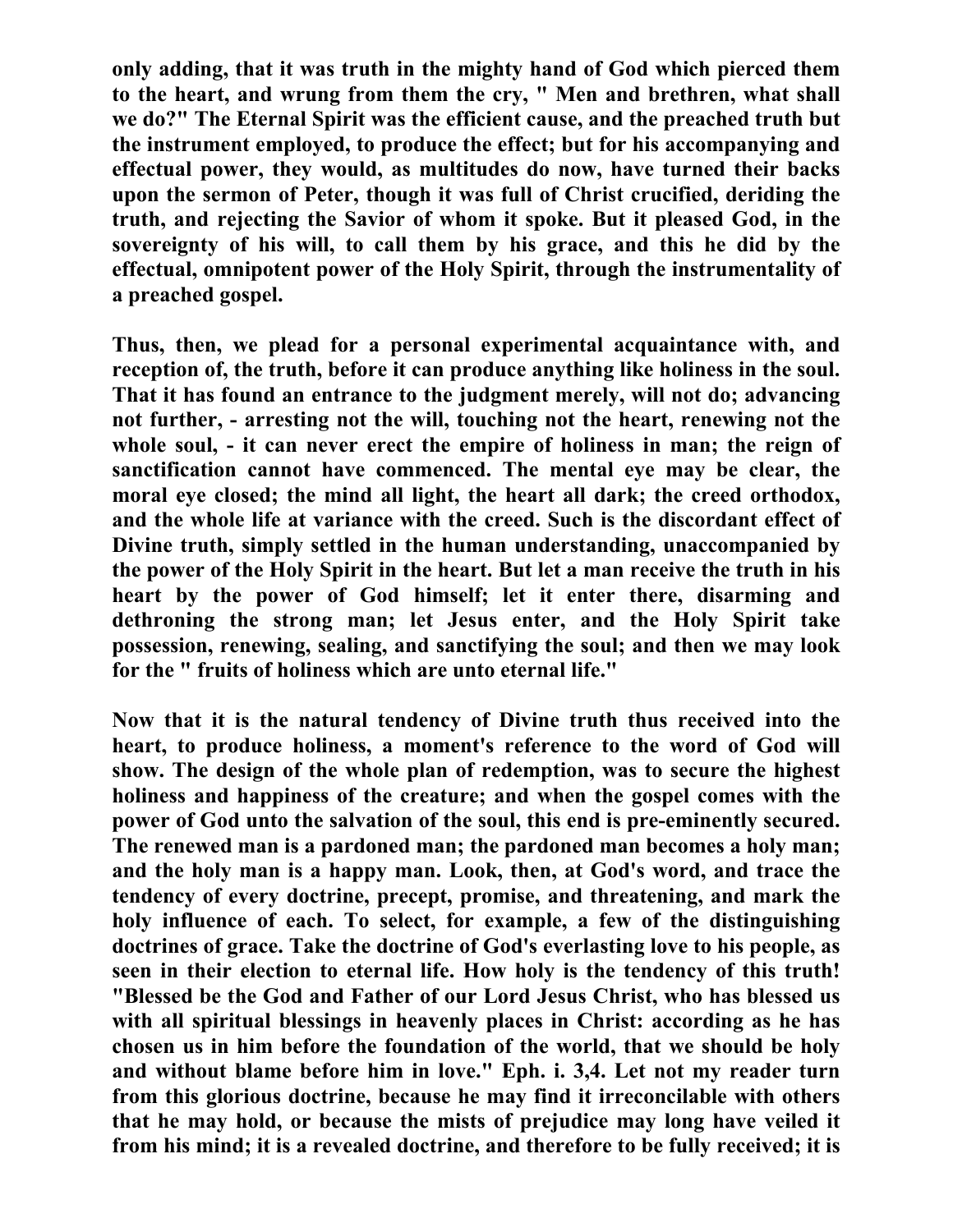**a holy doctrine, and therefore to be ardently loved. Received in the heart by the teaching of the Holy Spirit, it lays the pride of man in the dust, knocks from beneath the soul all ground for self-glorying, and expands the mind with the most exalted views of the glory, grace, and love of Jehovah. He who receives the doctrine of electing love in his heart by the power of the Spirit, bears about with him the material of a holy walk; its tendency is to humble, abase, and sanctify the man.** 

**Thus holy, too, is the revealed doctrine of God's free, sovereign, and distinguishing grace. The tendency of this truth is most sanctifying: for a man to feel that God alone has made him to differ from another - that what he has he has received - that by the free, distinguishing grace of God, he is what he is, - is a truth, when experienced in the heart, surely of the most holy influence. How it lays the axe at the root of self! how it stains the pride of human glory, and hushes the whispers of vain boasting! It lays the renewed sinner, where he ought ever to lie, in the dust; and places the crown, where it alone ought to shine, bright and glorious, upon the head of sovereign mercy. " Lord, why me ? I was far from you by wicked works; I was the least of my Father's house, and of all, the most unworthy and unlikely object of your love: and yet your mercy sought me, - your grace selected me out of all the rest, and made me a miracle of its omnipotent power. Lord, to what can I refer this, but to your mere mercy, your sovereign and free grace, entirely apart from all worth or worthiness that you did see in me? Take, therefore, my body, soul, and spirit, and let them be, in time and through eternity, a holy temple to your glory." Thus "the grace of God, that brings salvation, has appeared to all men, teaching us, that, denying ungodliness and worldly lusts, we should live soberly, righteously, and godly in this present evil world." And so might we pass on through all the kindred doctrines of grace, were it necessary, showing that the sanctification of the believer is their great end and tendency.** 

**All the precepts, too, are on the side of holiness. " If you love me, keep my commandments"; "Love not the world, nor the things of the world "; " Come out of the world, and be you separate, and touch not the unclean thing "; " Watch and pray "; " Pray without ceasing "; " Love as brethren "; " Be you holy, for I am holy "; " God has not called us unto uncleanness, but unto holiness "; " That you might walk worthy of the Lord unto all pleasing, being fruitful in every good work, and increasing in the knowledge of God." Holy precepts! May the Eternal Spirit engrave them deep upon our hearts!** 

**Not less sanctifying in their tendency are those "exceeding great and precious promises " which the word of truth contains. " Having, therefore, these promises, dearly beloved, let us cleanse ourselves from all filthiness of the flesh and spirit, perfecting holiness in the fear of God."**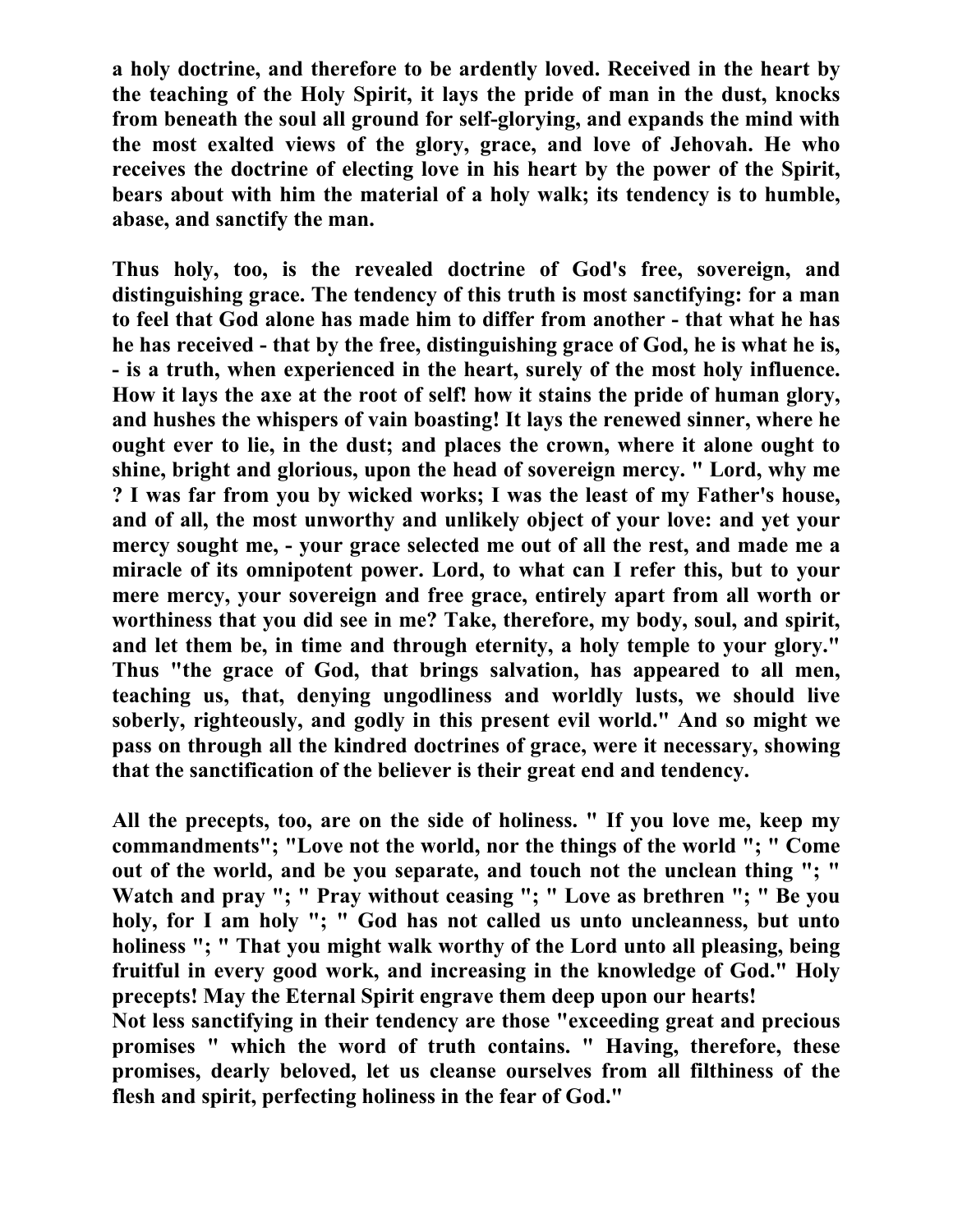**Equally holy is the tendency of the Divine threatenings. " The day of the Lord will come as a thief in the night; in the which the heavens shall pass away with a great noise, and the elements shall melt with fervent heat, the earth also and the works that are therein shall be burned up. Seeing, then, that all these things shall be dissolved, what manner of persons ought you to be in all holy conversation and godliness! Nevertheless we, according to his promise, look for new heavens and a new earth, wherein dwells righteousness. Wherefore, beloved, seeing that you look for such things, be diligent that you may be found of him in peace, without spot, and blameless." Thus holy and sanctifying are the nature and the effect of Divine truth. It is in its nature and properties most holy; it comes from a holy God; and whenever and wherever it is received in the heart, as the good and incorruptible seed of the kingdom, it produces that which is in accordance with its own nature, - holiness. As is the tree, so are the fruits; as is the cause, so are the effects. It brings down and lays low the high thoughts of man, by revealing to him the character of God; it convinces him of his deep guilt and awful condemnation, by exhibiting the Divine law; it unfolds to him God's hatred of sin, his justice in punishing and his mercy in pardoning it, by unfolding to his view the cross of Christ; and taking entire possession of the soul, it implants new principles, supplies new motives, gives a new end, begets new joys, and inspires new hopes, - in a word, diffuses itself through the whole moral man, changes it into the same image, and transforms it into " an habitation of God through the Spirit."** 

**Now it will require no labored or lengthened discussion to show, that the nature and tendency of error must be opposite to that of truth; for it is impossible that two things so different in their natures should be capable of producing the same effects. If the nature and the tendency of truth are to promote holiness, it must be the nature and tendency of error to promote unholiness: if the one tends to humble the pride of man, to diminish him in his own eyes, to correct the evils of his fallen nature, to break the power of corruption, and to introduce him into the holy liberty of the child of God, - for " if the truth makes him free, then is he free indeed," - surely the other tends to foster his proud conceit of himself, to beget a lofty view of his own gifts and attainments, to lessen his views of sin's exceeding sinfulness, and, lowering the motive and weakening the power of holiness, gives the unchecked rein to all the corrupt propensities of a fallen nature.** 

**It is the tendency of false doctrine to divert the mind that cherishes it into a wrong channel: it leads the soul away from God. As truth experimentally received draws the heart to God, so error cherished in the mind leads the heart from God. It imparts distorted views of the Divine character, gives low conceptions of the Divine law, beclouds the finished work of Christ, weakens the power of moral obligation, and, from step to step, leads the soul entirely, and, if grace do not interfere, forever, from God.**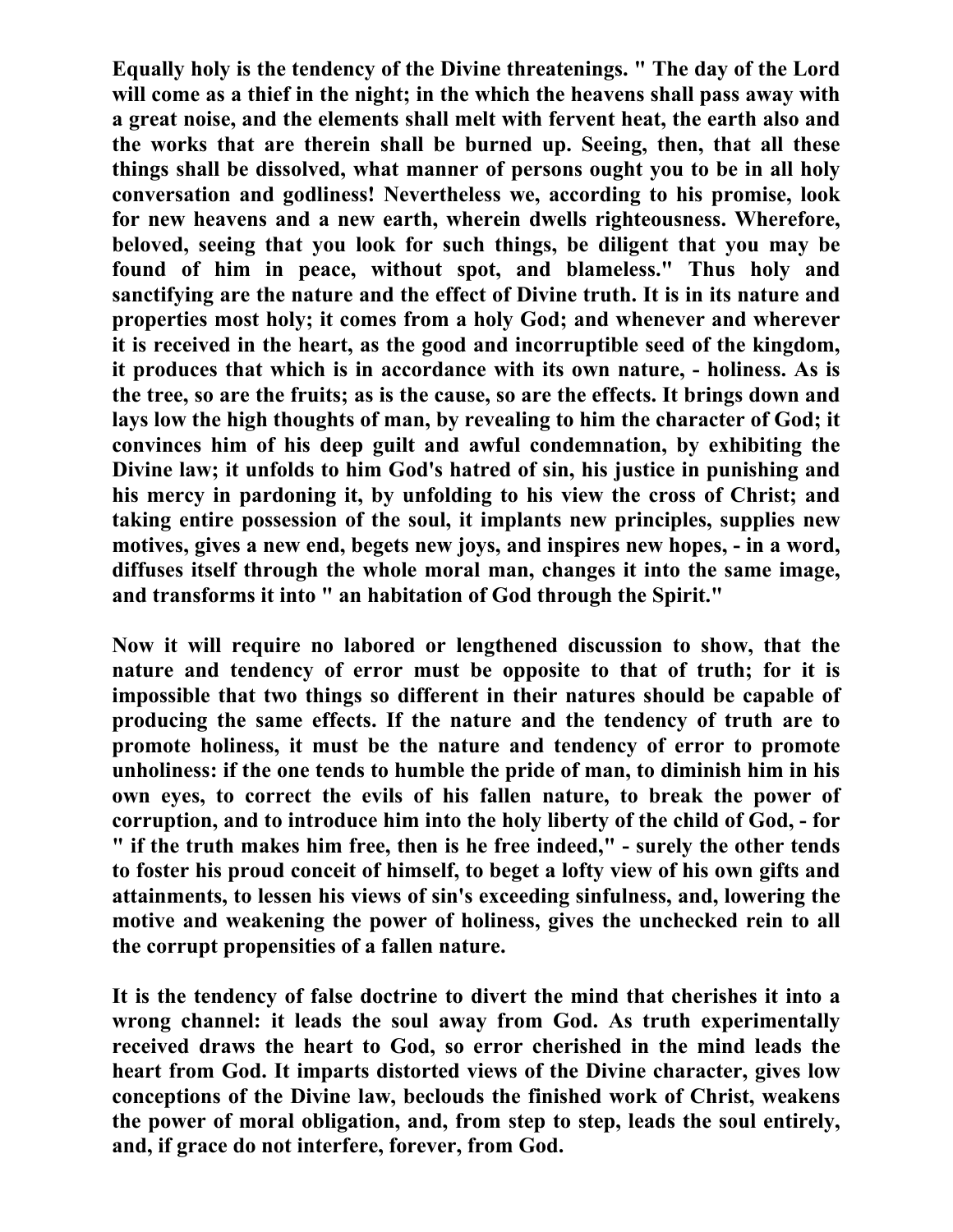**That the connection between spiritual and personal declension and false doctrine is close and inseparable, and the results always the most painful and disastrous, cannot be questioned. The moment a private Christian, or a public teacher, or an associated body, becomes infected with false doctrine, departs from the word of God, and sets up doctrines, and commandments, and ordinances, at variance with the revealed word, that moment finds him or them deteriorating in spirituality and declining in holiness; and from a career of spiritual prosperity, perhaps the most unexampled, relapsing into a state of formality, deadness, and unfruitfulness, from which nothing seems fully and permanently to recover them.** 

**Select an individual believer, a minister, or the case of a church, which has departed from the "faith once delivered unto the saints," and has relinquished some of the fundamental doctrines of the Gospel, and how marked and painful are the results!** 

**Take, for example, the case of an individual believer. Has he abandoned the ancient landmark of truth? Has he lost a reverence for its character, a sense of its value, a relish for its sweetness ? Trace the sad effects in his uneven walk, his careless spirit, his low-toned spirituality, his hardened conscience, his insensible heart, his neglect of means - in a word, the apparent withering up of all his grace. What a change has passed over the man! what a distant spirit now marks him whose walk was once so close with God! what exhibitions of self in him who was once so humble and so retiring, whose carriage did seem to speak the inward consciousness of the soul " less than the least of all saints!" what a turning of the back upon the means of grace by him to whom they were once so highly prized, so eagerly sought, so richly enjoyed, amid which he walked as through green pastures, and by the side of still waters! what unkindness, what haughty bearing, what frigid distance, now marks his conduct towards the saints of God, once so dear to his heart, his chosen and beloved companions, with whom he desired to live and to die! He has departed from the faith, and these are some of the dire effects!** 

**Take the still more affecting case of a professed minister of the Gospel. Has any change taken place in his views of the Christian system? has he relinquished any fundamental doctrine of the Gospel? has he abandoned any essential element of revealed truth? Perhaps he has given up the Godhead of Christ, the sacrificial character of his death; or, it may be, he denies the Deity and Personality of the Spirit; or else his views touching the obligation of the believer to holiness have undergone a painful alteration. But, whatever be the error he has imbibed, whether doctrinal or preceptive, a fearful blight has in consequence fallen upon the man. How changed the spiritual frame of his mind! - no more zeal, tenderness, or solemnity marks him. How altered the**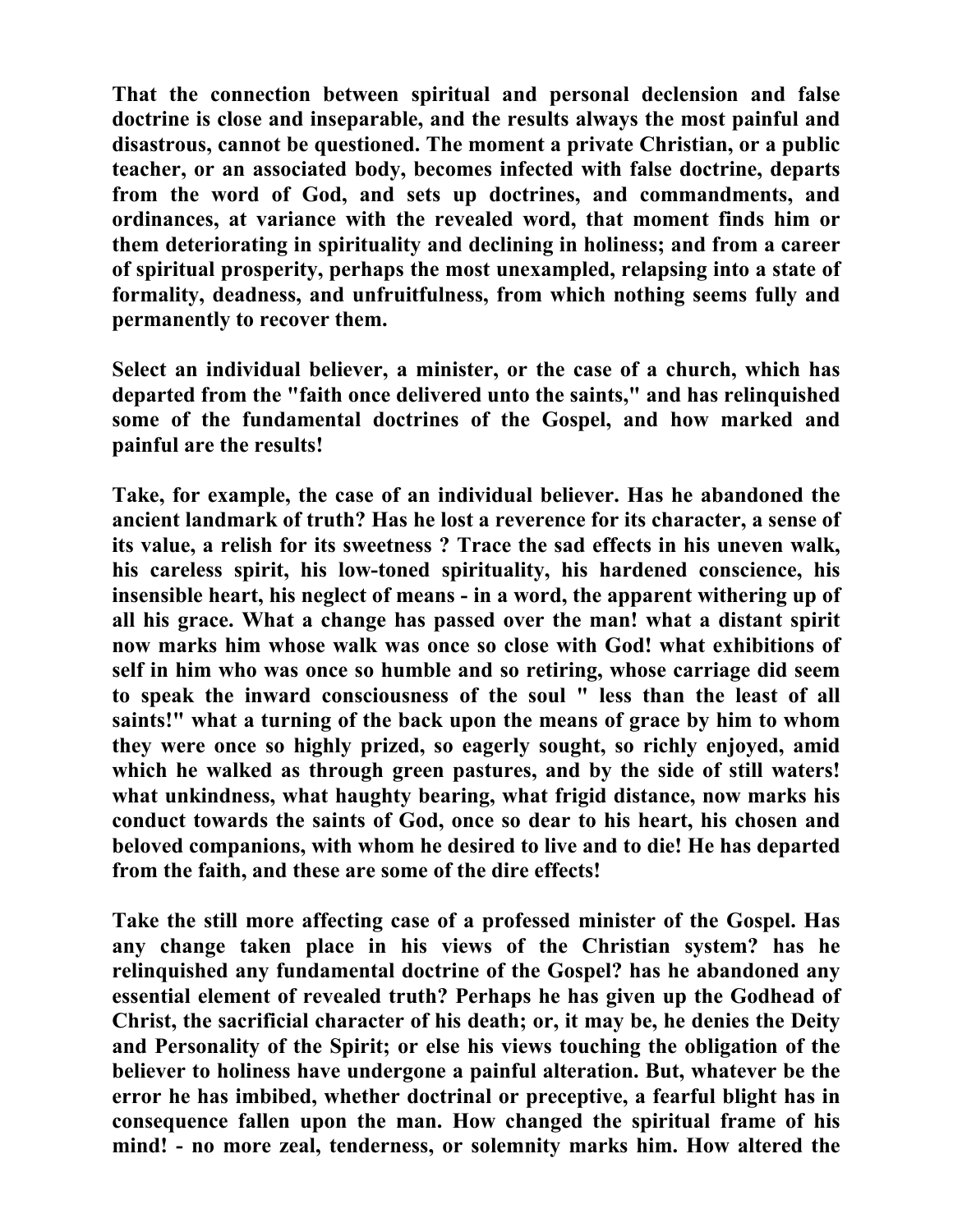**character of his ministry! - no more power, earnestness, or spirituality, clothes it. How different its results! - no more conversions, and no more edification, comfort, and establishing of the saints, follow it. How differently he prays, - no more unction, life, and power breathe in his petitions. He has imbibed error, he has turned his back upon God's truth, and God has turned his back upon him.** 

**We might go on to trace the same or similar effects, showing the close connection between false doctrine and spiritual declension, in the history of a church which has departed from the purity of the faith; but sufficient has been advanced, we believe, to illustrate the awful consequences of tampering with God's word, and of relinquishing our hold upon a single truth which he has revealed for the sanctification and salvation of the soul.** 

**The inquiry appropriately suggests itself here, - how far may the prevailing deficiency in spirituality be traced to the influence of lax views of Divine truth among professedly orthodox Christians, and to the existence of alarming errors, which, like a flood, threaten to sweep away the ancient landmarks of Gospel truth? That such a dearth of spirituality does exist, - traced in the pulpit, on the platform, from the press, and in the social communion of Christians, cannot be doubted: the only question is, To what are we to refer it as a cause? We unhesitatingly reply, To a defective theology, to false doctrine, to low and lax views of God's revealed truth. Declension in spirituality has ever followed a departure from the purity of the faith. Look at the reformed churches on the continent of Europe; they departed from the pure doctrines of the Reformation, and what and where are they now? Scattered, many of them, to the winds, - torn up by the roots; while those that remain have sunk into a state of the deepest declension, abandoned to the withering influence of an infidel neology, and a mystic transcendentalism. It is true, the sun of the Reformation appears in some parts of the land of Calvin and Luther to be emerging from its long and deep obscuration, inspiring hopes of the revival of a more pure and spiritual Christianity. And to what are these favorable symptoms to be traced, save to a return of some of the churches and pastors to the pure doctrines of the Reformation? - doctrines which Luther boldly preached, on which Calvin powerfully wrote, and for which Latimer, Ridley, and Cranmer went fearlessly to the stake. It is much to be feared, that if the reformed churches of England and of America return not soon to a purer and a more spiritual theology, they will smite upon the rocks on which the continental churches have so sadly made shipwreck of faith. To descend to particulars:** 

**Is there not in the present day a criminal keeping back by some, and a painful undervaluing by others, of the scriptural and holy doctrines of grace? - The doctrines which unfold the eternity of God's love to his people - the**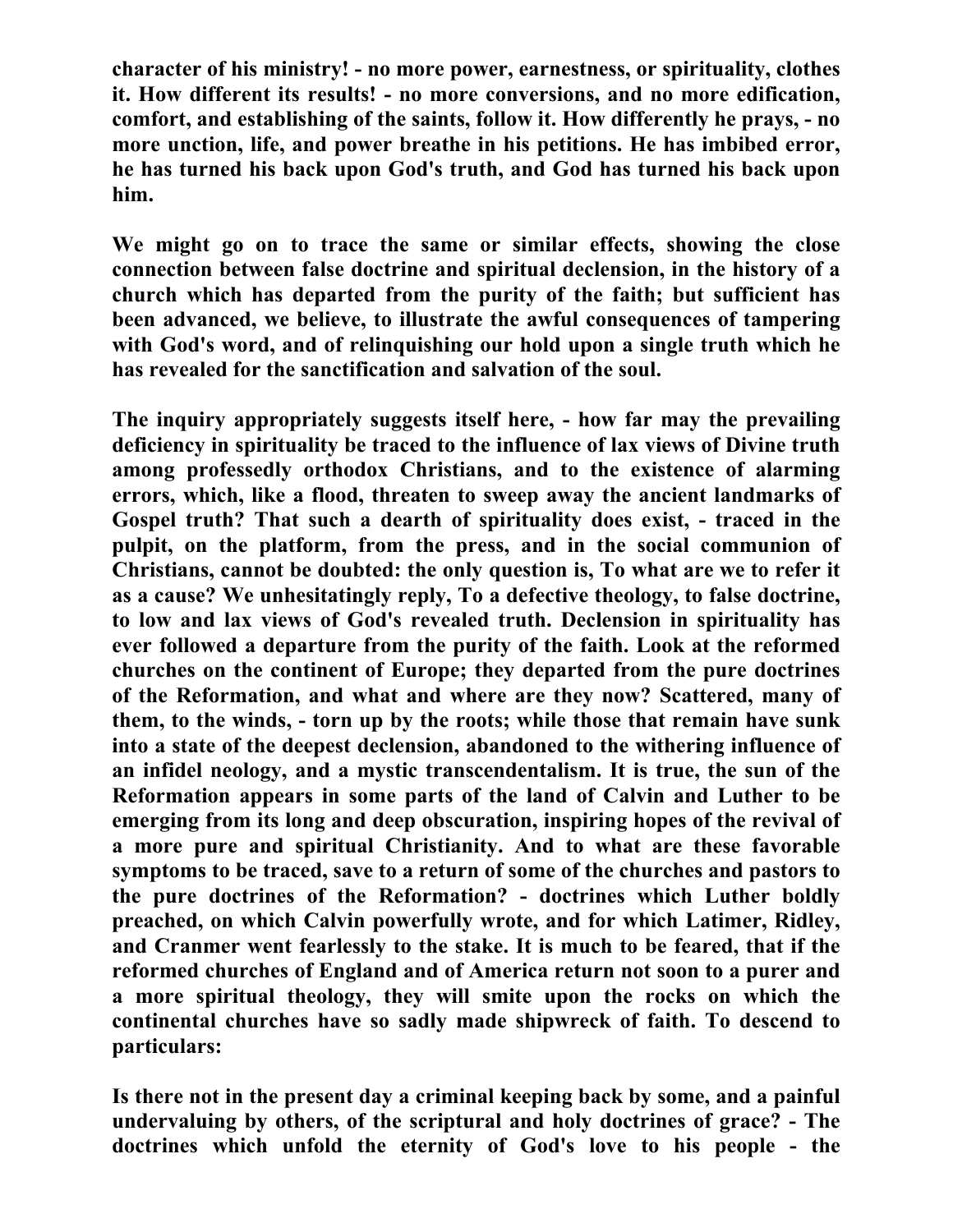**sovereignty of his grace in their election - the effectual power of the Spirit in their calling - the free justification of their persons through the imputed righteousness of Christ, and the entire putting away of their sins by his atoning blood - the solemn obligation to " live soberly, righteously, and godly in this present evil world," and the certainty of their final glorification in the world to come, - are not these Divinely-revealed truths, at the present moment, and by the great mass of Christian professors and preachers, excluded from our pulpits and exiled from our land? are they not considered mean and unfashionable? and, having lost their savor with the many, are they not cast out and trodden under foot of men? We verily and solemnly believe that it is so. By some they are professedly received, but criminally held back; by others they are professedly preached, but with such timidity and obscurity, as to render them of none effect: and by the many they are disbelieved altogether, and therefore openly and boldly denied! And yet, these are the doctrines which shine so luminously in every page of the apostle's writings, these are the doctrines which formed the grand themes of Christ's ministration, - and these are the doctrines, to the preaching of which by the reformers, we owe all the civil and religious liberty which, as a nation, we now possess. We hesitate not, then, to say that, along with the denial or the undervaluing of these doctrines of grace, there will go forth an influence that will wither the spirituality and obstruct the prosperity of the churches of our land. It is true, an outward appearance of fruitfulness may follow the exhibition of opposite and conflicting doctrines, - crowds may flock to their standard, and multitudes seem converted by their influence, - but soon these delusive appearances are seen to pass away. The time of trial and of sifting comes, and then it is found - when, alas! too late to close the floodgate against the overwhelming evils which the preaching of error has produced - that the truth, and the truth only, in the hands of the Eternal Spirit of God, can really enlighten the dark mind, regenerate the lifeless soul, and subdue and sanctify the rebellious heart: it is then discovered, that the true prosperity of a church, its stability, its spirituality, its vigor, and its holy influence, are essentially, and therefore inseparably, connected with a fearless and holy maintenance of the doctrines of grace; that where they are denied, or held back, or in any way obscured, there may indeed exist the form of godliness, but the power - the glorious, Divine, and sanctifying power - is wanting. The preaching of false doctrine may build up a church composed of "wood, hay, stubble," but the preaching of truth alone can rear a church composed of "gold, silver, precious stones." And the day is approaching, when " every man's work shall be made manifest; for the day shall declare it, because it shall be revealed by fire; and the fire shall try every man's work of what sort it is." i Cor. iii. 13.** 

**Do we long, and pray, and labor for a true revival of the Lord's work? - What is more calculated to bring down the Holy Spirit of God upon us in all the plenitude of his awakening influence, - arousing the careless, convincing the**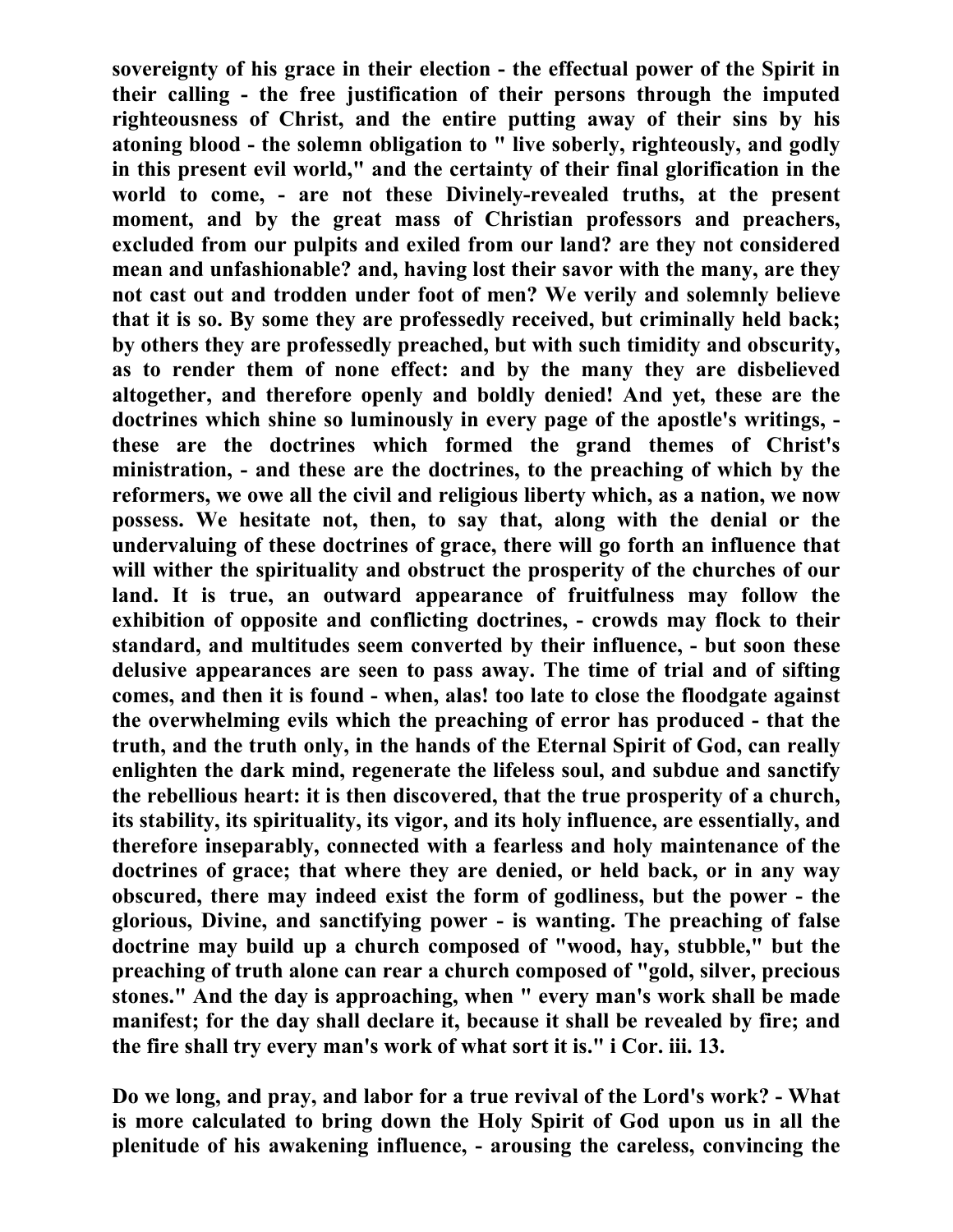**impenitent and unbelieving of sin, annihilating the self-righteousness, prostrating the high thoughts, and slaying the pride of the human heart, than a clear, pointed, and faithful exhibition of God's own revealed truth? Has not the great experiment been tried, and the question set at rest? - It has. President Edwards, in his Narrative of Surprising Conversions, bears this testimony: - "I think I have found," says he, "that no discourses have been more remarkably blessed than those in which the doctrine of God's absolute sovereignty with regard to the salvation of sinners, and his just liberty with regard to his answering the prayers, or succeeding the pains of mere natural men, continuing such, have been insisted on. I never found so much immediate saving fruit, in any measure, of any discourses I have offered to my congregation, as some from those words, ' That every mouth may be stopped Rom. iii. 19; endeavoring from thence to show, that it would be just with God forever to reject and cast off mere natural men."** 

**And to go still further back in search of a stronger testimony; what was the great revival at Jerusalem on the day of Pentecost the result of, but a faithful exhibition of the truth, brought to bear upon the consciences and the hearts of three thousand rebellious sinners, by the bold apostle Peter? The doctrines he then proclaimed, were the now despised and slighted doctrines of grace; the truths he then thundered forth, were the most humbling to human pride, and the most offensive to the natural heart, and yet the most calculated, in the hands of the Eternal Spirit, to awaken the deepest emotion, and to produce the most anxious inquiry:- "Him, being delivered by the determinate counsel and foreknowledge of God, you have taken, and by wicked hands have crucified and slain." " Now, when they heard this, they were pierced in their heart, and said unto Peter and the rest of the apostles. Men and brethren, what shall we do?" This was the result of a simple preaching of the truth, - a faithful exhibition of the doctrines of grace. The stout-hearted Jews listened with awe: the men who had witnessed the awful scene of Calvary without emotion, now quailed, trembled, turned pale, and smote on their breasts, in all the anguish of a deep, pungent conviction of sin. How soon did their proud natures bend, their hard hearts melt; the strong fortress of their prejudices yield before the simplicity and the majesty of the truth! It was the naked " sword of the Spirit" which Peter wielded, and this, at one blow, smote to the earth three thousand of the most hopeless, impenitent sinners; it was a crucified Savior that he held up, which, by the power of the Holy Spirit, wrought the wonders of the day of Pentecost. " Is not my word," says God, " like as a fire, and like a hammer that breaks the rock in pieces?" " Your arrows are sharp in the hearts of the king's enemies, whereby the people fall under you." Is it unreasonable, then, to expect, that the same Spirit will honor with similar tokens of his power, the preaching of the same truths in our day ? " Thus says the Lord, Stand you in the ways and see, and ask for the old**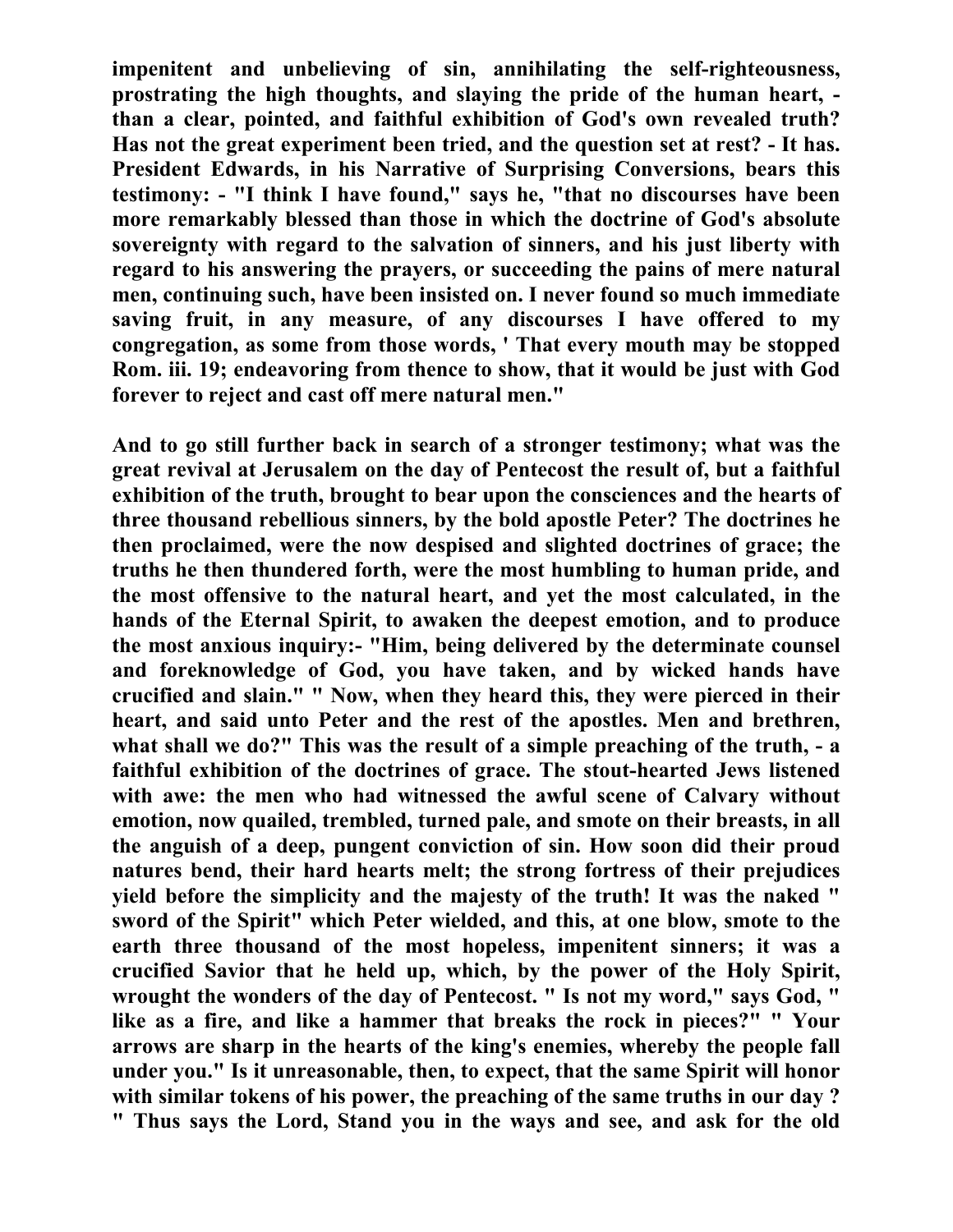**paths, where is the good way, and walk therein, and you shall find rest for your souls." Jer. vi. 16.** 

**We would also inquire, is there not in the present day a sad declension in the setting forth of the Lord Jesus Christ? Have we not cause to sound the note of alarm touching this most important point? We verily and solemnly believe that the pulpits of our land are awfully guilty here; that the modern preaching of the Gospel is not formed on the model of the apostles', which was - Christ crucified: " I determined not to know (or to make known) anything among you, save Jesus Christ, and him crucified." Is not Jesus kept in the background ? Is not his cross hidden, and much of his glory veiled, as if ashamed to bring him fully forward? Are the glory, the majesty, and the beauty of his Divine and human nature, his wondrous person, clearly set forth ? Are the nature, necessity, and perfection of his great work, fully and fearlessly unfolded? Are his precious blood, his imputed righteousness, his mediatorial fullness, his exaltation and intercession at the right hand of God, truths prominently exhibited and fervently preached? On the contrary, are not human knowledge, and splendid talents, and brilliant eloquence, and moral suasion, greatly substituted for the preaching of the cross? That there should be a sad declension of vital piety, of real spirituality, and of active exertion, where Christ is not fully preached, is not to be wondered at. The cross of Jesus is the very soul of Christianity; all is death where Jesus is not. Grace decays, piety languishes, and formality takes the place of the power of the Gospel, where the person and the work of Christ are slighted, undervalued, or denied. How we should pray that the Lord Jesus Christ, the Lamb slain, who is "worthy to receive power, and riches, and wisdom, and strength, and honor, and glory, and blessing," should be more fully and simply preached through the length and breadth of our land; that the church and the pulpit should more manifestly crown him Lord of all!** 

**Once more: Is not the doctrine of the Holy Spirit held slightly? Is he not denied in his person, dishonored in his work, wounded and grieved in his influence ? Is there not a more marked dependence on creature power than upon the power of the Spirit? Do not sermons, and books, and reports sadly forget to recognize and honor him as the grand source of all blessing? Are his power, grace, and love, in the great work of conversion, distinctly acknowledged and duly honored? That there should be no precious gales of grace, no revival of the Lord's work, no true spiritual prosperity where the Holy Spirit is not glorified, we cannot marvel. All must be cold, formal, and lifeless - that church a stagnant pool, and that ministry a powerless instrument, where the Spirit of God is slighted, wounded, or absolutely denied.**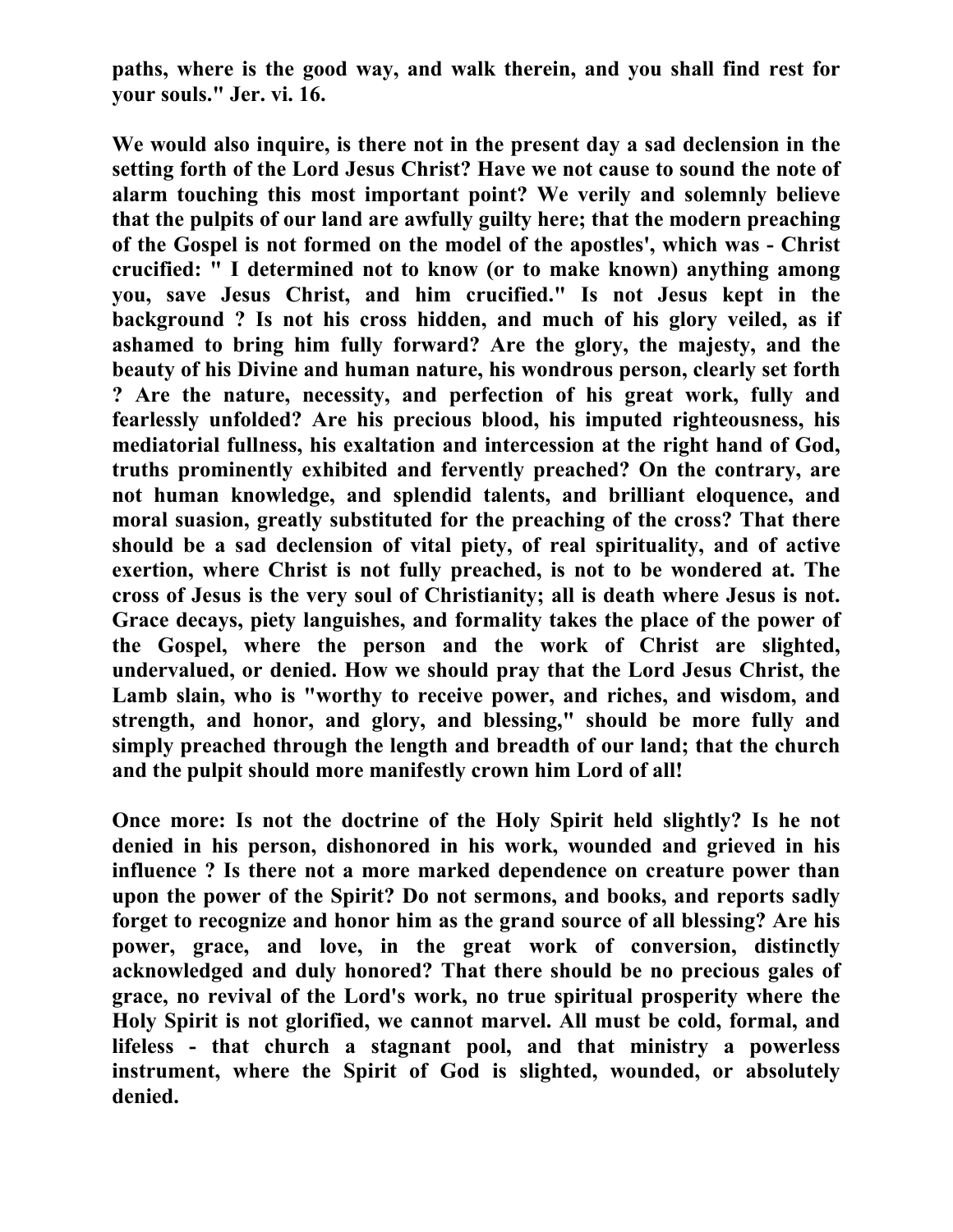**In closing, let us remark, that, living as we do in a day of abounding error, it solemnly behooves those who believe the truth, fearlessly to maintain it. Let there be no compromise, no barter of the truth; buy it at any sacrifice of human opinion, sell it at no price whatever. " Buy the truth, and sell it not." Stand up a witness of the truth, humbly, boldly, and in the strength of the Lord, wherever his providence may place you. O consider the honor of being permitted to testify to the truth as it is in Jesus! You may be a lone, a solitary witness, yet fear not; he who is " the truth " itself says to you, as he did to the church in Philadelphia, - "You have a little strength, and have kept my word, and have not denied my name. Because you have kept the word of my patience, I also will keep you from the hour of temptation, which shall come upon all the world, to try them that dwell upon the earth. Behold, I come quickly; hold that fast which you have, that no man take your crown." Rev. iii. 10, 11** 

**Let those who hold the truth, be careful to maintain good works, and so walk in all the holiness of the truth they profess; let them see that by no carelessness of deportment, by no want of integrity, by no neglect of the means of grace, by no exhibitions of unholy temper, by no worldly conformity, yes, by no inconsistency whatever, they bring a slur upon the holy doctrines they avowedly maintain and love; let them not be satisfied with maintaining a string of doctrines, unaccompanied with their sanctifying power: but let them see that with the truth in their judgments, they possess grace in the heart, and unspotted holiness in the life. " Then said Jesus to those Jews which believed on him, If you continue in my word, then are you my disciples indeed; and you shall know the truth, and the truth shall make you free." John viii 31, 32.**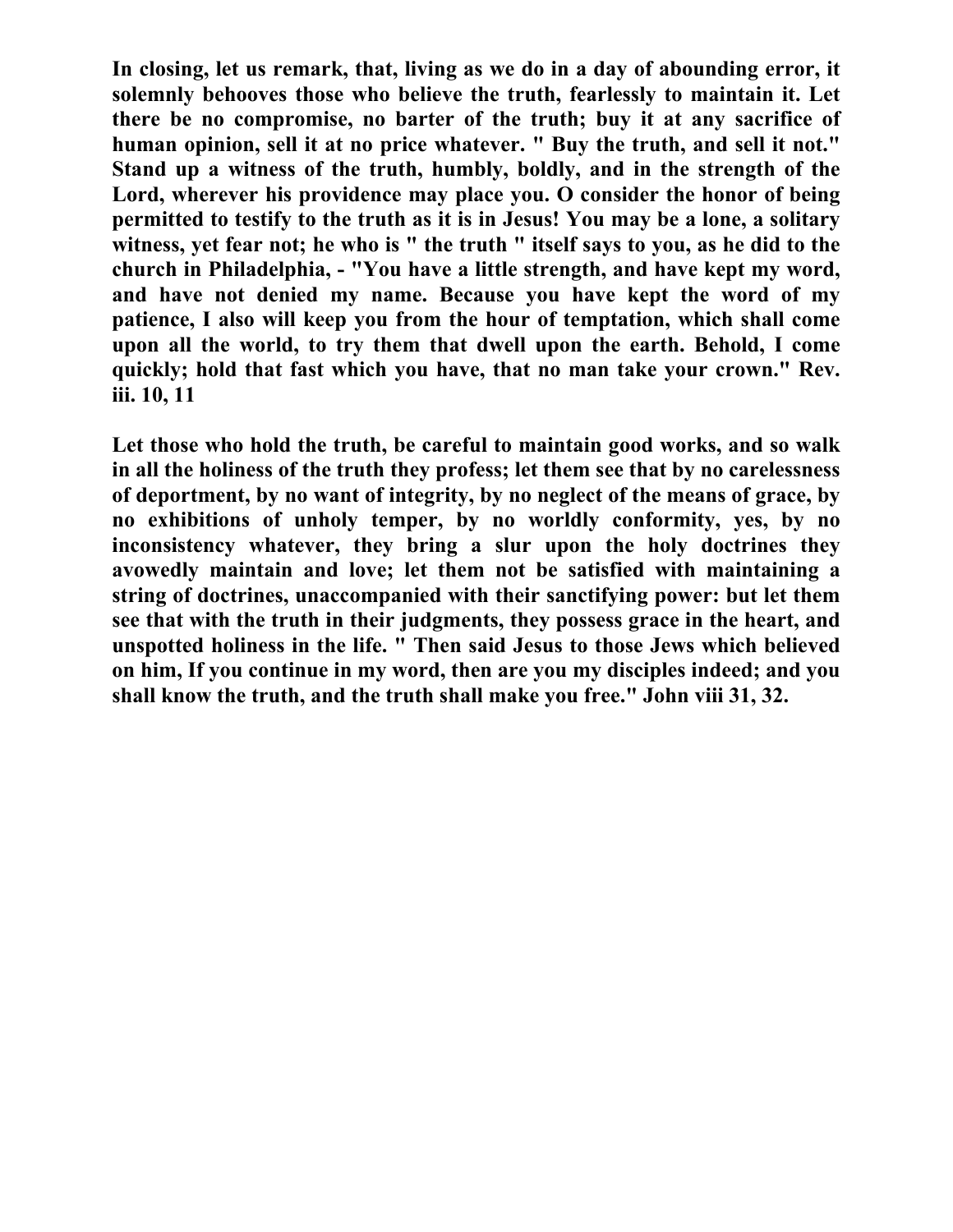## **Chapter 6: On Grieving the Spirit**

**"Grieve not the Holy Spirit of God." (Ephesians 4:30)** 

**This subject stands in close and solemn relation to the spiritual and personal declension of the believer: his decay in grace necessarily and painfully involves it. Of all that has been wrought in the believer in the way of conviction, repentance, faith, joy, holiness, etc., the blessed and Eternal Spirit is the sole Author. Great and glorious is his work: yes, but for it, the redemption accomplished by our Lord Jesus Christ, as to any saving effects, would have availed nothing. The "Sun of righteousness" might have risen upon the world in all his peerless splendor; but until the mental eye had been opened by the Holy Spirit, not a beam had found its way into the dark chambers of the understanding and the heart. The Gospel "supper" might have been prepared, the Lamb slain, and the invitation issued; but without a supernatural power working upon the will, the desires, and the affections of man, all would have "made light of it, and have gone their ways, one to his farm, another to his merchandise." "It is expedient for you that I go away," said Jesus, "for if I go not away, the Comforter will not come unto you; but if I depart, I will send him unto you. And when he is come, he will reprove the world of sin, and of righteousness, and of judgment." Our views of the work of the Spirit cannot be too spiritual, nor can our estimate of its value be too high. The great danger to which we are exposed, is, not in overrating, but in undervaluing the office-work of the Spirit; not in thinking too high, but in thinking too low of it: and that anything tends more to wound, grieve, and chase from us his sensible presence, than a known and permitted declension of his work, we cannot imagine. This is the solemn and important point, to which the consideration of the reader is now to be directed.** 

**The phrases, "vexing the Spirit," "grieving the Spirit," " quenching the Spirit," " resisting the Spirit," &c., though metaphorical, are nevertheless highly significant and solemn in their meaning. Grief is not a passion in the Holy Spirit, as it is in us, any more than "anger," " wrath," " revenge," are unholy emotions in God, though ascribed to him. In condescension to our weakness, these expressions are employed to set forth God's extreme hatred of sin, and the holy sensitiveness of the Eternal Spirit to any neglect, undervaluing, or declension of his most gracious work and influence in the soul. Properly, the Spirit cannot be grieved, cannot be quenched, cannot be resisted; because he is not a creature, though a person. To believe the contrary, would be to invest the Holy Spirit of God with such attributes as would be incompatible with his Divine glory and infinite perfections, - such as belong only to a weak, sinful, finite creature. But, metaphorically, to " grieve the Spirit" is to disregard his voice, oppose his influence, and slight his kind,**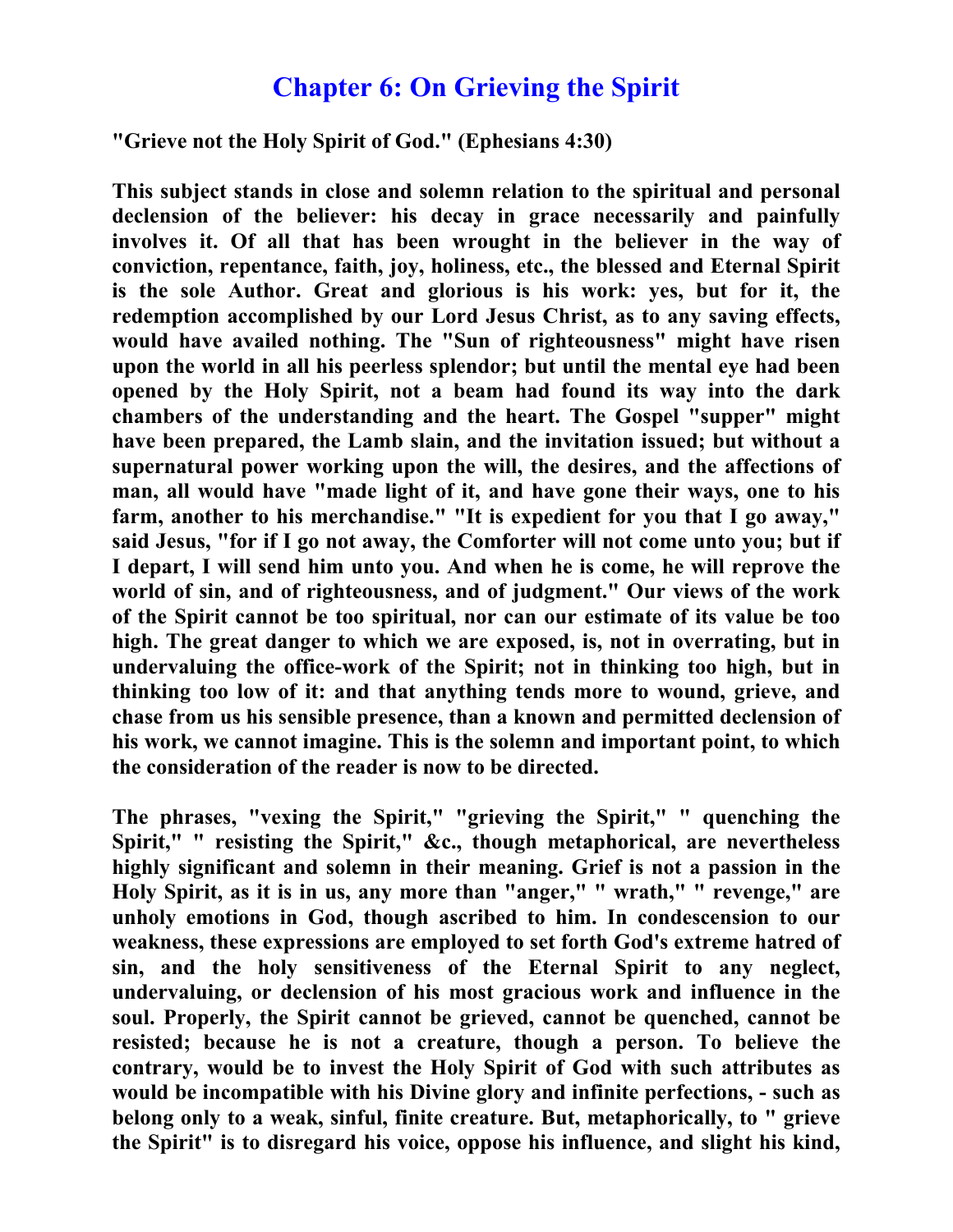**loving, and tender nature; and thus cause a withdrawment from the soul - in some cases temporary, in others eternal - of his presence, influence, and blessing. In the case of the regenerate, the withdrawment of the Spirit on being grieved, is for a season only; in that of the finally impenitent and unbelieving, the hushing of his voice, speaking to them in conscience, in providence, and in his word, is the giving of them up for ever. But these are points that will appear in a more advanced elucidation of our subject. Let our attention now be directed to the way in which the Holy of God may be grieved, and then to the consideration of some of the certain and mournful consequences.** 

**I am supposed to address myself to those who admit, in its unlimited meaning, the scriptural doctrine of the Divine Personality of the Holy Spirit: else it might be proper to show, that a denial of this truth involves an absolute denial of the Spirit, - his personal glory and official work, - and charges home upon the conscience of the rejecter, a sin of the most malignant character, and of the most fatal tendency. It surely needs not the reasoning of a moment to prove that any existing doubt, any latent suspicion, as to the Spirit's right to Divine homage, must involve the sin of grieving the Spirit in the highest degree. Let the spiritual coldness, sterility, lethargy, which are the legitimate and certain results, prove the truth of what we affirm. The moment a man entertains views of the Spirit derogatory from his personal dignity, that moment he seems like one abandoned of the Spirit to the fearful and ruinous consequences of his sin: his spirituality withers, his grace decays, the spirit of devotion languishes, and at length expires. If he ministers in the pastoral office, all power and unction in his ministrations evaporate; or if he moves in a private walk, all zeal, and ardor, and devotedness in the cause of Christ become stagnant, and the curse and the reproach of barrenness fall like a blight upon the once fertile and flourishing soul. These dire effects may be traced to low views of the personal dignity and official work of the Holy Spirit. But I now particularly address myself to those Christians who acknowledge the deity of the Spirit, and his distinct personality in the Godhead, and who humbly hope they are the subjects of his renewing grace, and thus are acquainted with the power and glory of his work. That even such may sadly grieve the Holy Spirit of God, and in consequence be great spiritual losers, we think the following considerations, deduced from the inspired word, will clearly show.** 

**We commence with that which bears most directly upon the subject of the present volume, the declension of the Spirit's work of grace in the soul of a child of God. What can grieve the Spirit more than this ? It is a dreadful slight cast upon the most glorious and stupendous production of his power: nowhere has he erected a temple so glorious, and nowhere has he put forth energy so mighty, and in nothing has he imprinted so deeply the outline of his own holy**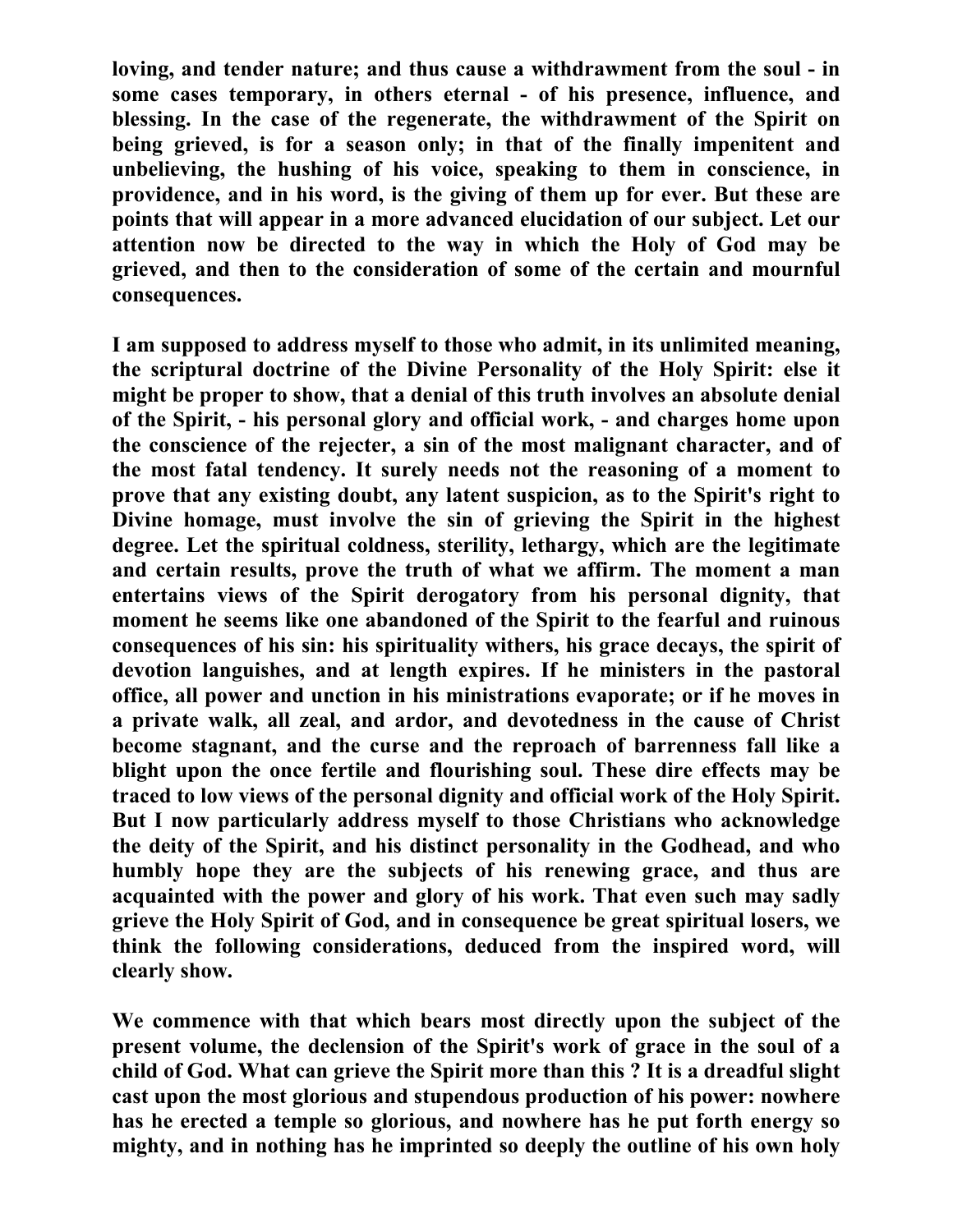**character, as in the work of grace which he has commenced, and carries on in the heart of man. Now, to witness any decay, declension, or languor in this work; to mark the loss of vigor, healthfulness, or fruitfulness, in any single grace; to see those whose souls he had quickened, whose minds he had illumined, whose affections he had detached from earthly things and centered in God, who did seem to " run well" and promised much fruit, and " an abundant entrance into the everlasting kingdom," now slacken their pace, grow weary of the way, fold their arms again in slumber, grow earthly, sensual, and groveling; the temple neglected, its gates unwatched, and other guests admitted; holy motives losing their power, love ceasing to constrain, spiritual things no longer attracting, delighting, and satisfying the soul, - oh! can we imagine the loving, faithful, tender heart of the Spirit more sensibly touched with grief by anything than this ? Well might he exclaim, "What could I have done more for my vineyard than I have done ? Why, then, when I looked for grapes, did it bring forth wild grapes ?" " O Ephraim, what shall I do unto you? O Judah, what shall I do unto you ? for your goodness is as a morning cloud, and as the early dew it goes away."** 

**Of all spiritual states, lukewarmness is most abhorrent to God, and grieving to the Holy Spirit. " I know your works, that you are neither cold nor hot: I would you were cold or hot. So then because you are lukewarm, and neither cold nor hot, I will spue you out of my mouth." Thus has God declared his utter detestation of this state. And yet, who contemplates it in this awful light; who pauses to examine himself, to ascertain what real progress his soul is making, - what grace is enfeebled, - what part of the Spirit's work is decayed, - what spot of his soul is barren and unfruitful, and how far he is secretly and effectually grieving the Holy Spirit, by a known, allowed, and cherished state of spiritual declension? If, after all his skill, it must be affecting to the architect to witness the decay of his building; if so to the parent, after his costly expenditure of means in education, to witness the fond hopes he cherished of his child blasted, how infinitely more is the Spirit affected and grieved to behold the temple he has erected at such a cost, f ailing to decay; the soul he had taught with such care and solicitude, receding into a state of coldness and formality in its spiritual duties and affections! "The heart of the Spirit," beautifully remarks Dr. Owen, " is infinitely more tender towards us, than that of the most affectionate parent can be towards an only child. And when he with cost and care has nourished and brought us up into some growth and progress in spiritual affections, wherein all his concerns in us do lie, for us to grow cold, dull, earthly-minded, to cleave unto the pleasures and lusts of this world, how is he grieved, how is he provoked!" See, then, that your spiritual state is such as occasions joy rather than grief to the Holy Spirit of God. Nothing can fill his loving heart with greater and more holy delight, than to witness the deepening character and expanding influence of his own work in the believer. To behold the glimmering light which he created, "**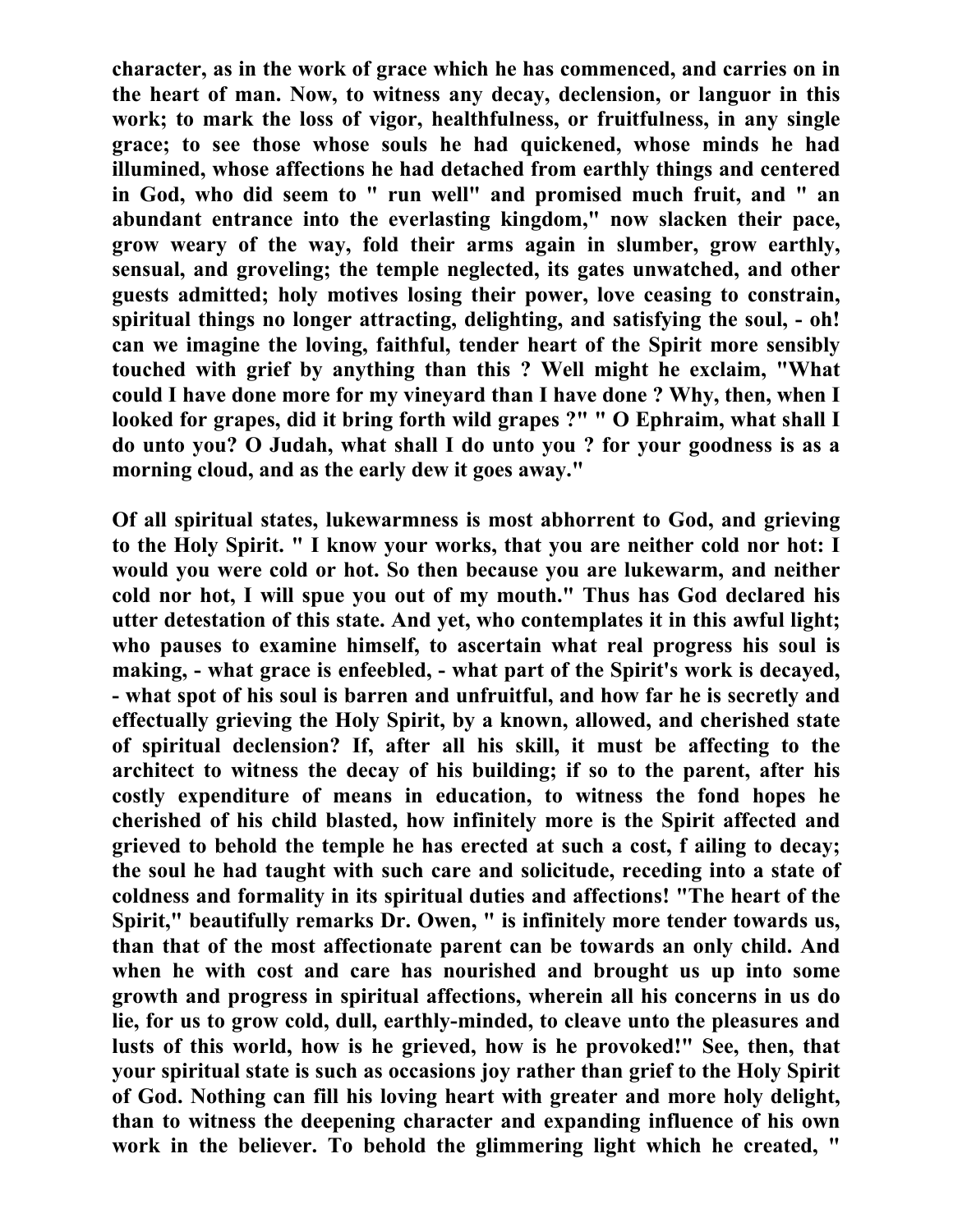**shining more and more," - the gentle plant emitting its fragrance and putting forth its fruit, - the well-spring in the heart rising heavenward, Godwards, such a picture must be grateful to the Spirit. If the enthroned Redeemer looks down with satisfaction upon the travail of his soul in the calling in of his redeemed, equally joyous must it be to the Eternal Spirit, to behold the widening of his kingdom in the saints, - the maturing of the soul for the inheritance and the companionship of " just men made perfect." To mark a growing conformity to the image of Christ - holiness expanding its root - each grace in active exercise - every weight cast aside - every sin mortified, and the whole body, soul, and spirit, a rising temple to God, must indeed fill all heaven with joy. Christian reader, see well to your state, that the Holy Spirit of God is not grieved at any known and cherished declension of his work in your soul.** 

**The Spirit is grieved by a denial, or undervaluing of his gracious work in the heart. It is a circumstance worthy of remark, and important in the instruction**  which it conveys, that, among all the examples of deep humility, self**abasement, consciousness and confession of sin recorded of the saints in the word, not one appears to afford an instance of a denial or undervaluing of the Spirit's work in the heart. Keen as appears to have been the sense of unworthiness felt by Jacob, David, Job, Isaiah, Peter, Paul, and others; deep as was their conviction, and humiliating as were their confessions of sin's exceeding sinfulness, not one expression seems to betray a denial of the work of the Holy Spirit in their souls: they felt, and mourned, and wept, and confessed as men called of God, pardoned, justified, adopted, not as men who had never tasted that the Lord was gracious, and who therefore were utter strangers to the operation of the Spirit upon their hearts: they acknowledged their sinfulness and their backslidings as converted men, always ready and forward to crown the Spirit in his work. But what can grieve the tender, loving heart of the Spirit more deeply than a denial of his work in the soul? And yet there is a perpetual tendency to this, in the unbelieving doubts, legal fears, and gloomy forebodings which those saints yield to, who, at every discovery of the sin that dwells in them, resign themselves to the painful conviction, that they have been given over of God to believe a lie! To such we would earnestly say. Grieve not thus the Holy Spirit of God. Deep selfabasement, the consciousness of utter worthlessness, need not necessarily involve a denial of indwelling grace in the heart; yes, this blessed state is perfectly consistent with the most elevated hope of eternal life. He who can confess himself the " chief of sinners " and " the least of saints," is most likely to acknowledge, " I know in whom I have believed," - "He has loved me, and given himself for me." What! is it all fabulous that you have believed? is it all a delusion that you have experienced? have you been grasping at a shadow, believing a lie, and fighting as one that beats the air? are you willing to yield your hope and cast away your confidence? What! have you never known the plague of your own heart, the sweetness of godly sorrow at the foot of the**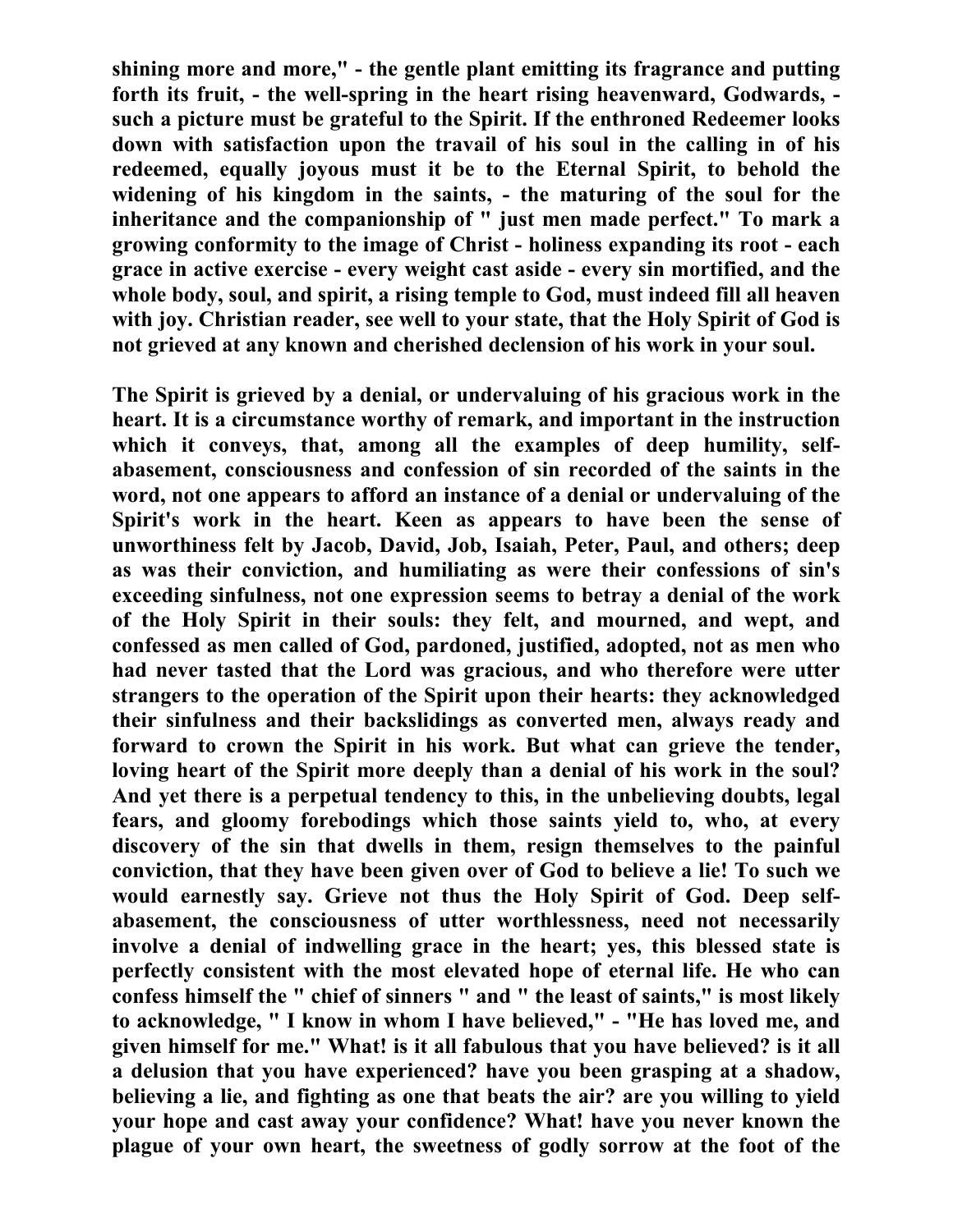**cross? have you never felt your heart beat one throb of love to Jesus? has his dear name never broken in sweet cadence on your ear? are you willing to admit that all the grief you have felt, and all the joy you have experienced, and all the blessed anticipations you have known, were but as a " cunningly devised fable," a device of the wicked one, a moral hallucination of the mind?** 

**O grieve not thus the Holy Spirit of God! deny not, undervalue not, his blessed work within you! What if you have been led into deeper discoveries of your fallen nature, your unworthiness, vileness, insufficiency, declensions, and backsliding from God, we ask, Whose work is this? whose, but that same blessed, loving Spirit whom thus you are wounding, quenching, grieving, denying? On this point the writer feels acutely; when he remembers how many whose eye may trace this page, are in this very state, - not merely writing hard and bitter things against themselves, but also against the blessed, loving, faithful Spirit of God, - calling grace nature, denying his work in them, and, in a sense most painful to his tender heart, " speaking words against the Holy Spirit" he cannot but feel. There is much spurious humility among many saints of God, and this is one of its common forms. It is not pride gratefully to acknowledge what great things the Lord has done for us, - it is pride that refuses to acknowledge them; it is not true humility to doubt, and underrate, until it becomes easy to deny altogether the work of the Holy Spirit within us, - it is true humility and lowliness to confess his work, bear testimony to his operation, and ascribe to him all the power, praise, and glory. See then, dear reader, that you cherish not this false humility, which is but another name for deep, unmortified pride of heart; remember that as Satan may transform himself into an angel of light, so may his agencies assume the disguise of the most holy and lovely graces; thus pride, one of his master agents of evil in the heart, may appear in the shape of the profoundest humility. And I would have you bear in mind, too, that though the work of the Spirit in your heart may, to your imperfect knowledge and dim eye, be feeble - the outline scarcely visible amid so much indwelling sin - the spark almost hid amid so much abounding corruption, yet, to the Spirit" s eye, that work appears in all its distinctness and glory. "The Lord knows them that are his." This declaration will apply with equal truth to the knowledge which the Holy Spirit has of his own work in the believer; his eye is upon the gentlest buddings of indwelling grace the faintest spark of love - the softest whisper of holy desire - the most feeble yearnings of the heart towards Jesus, - all, all is known to, and loved by, the Spirit; it is his own work, and strange should he not recognize it. Suffer this consideration to have its proper weight in hushing those murmurings, and soothing those fears, and neutralizing those doubts that so deeply grieve the Holy Spirit of God: yield yourself up unto him; humbly acknowledge what he has done in you; follow the little light he has given you, call into constant and active exercise the small degree of grace and faith which he has imparted, and**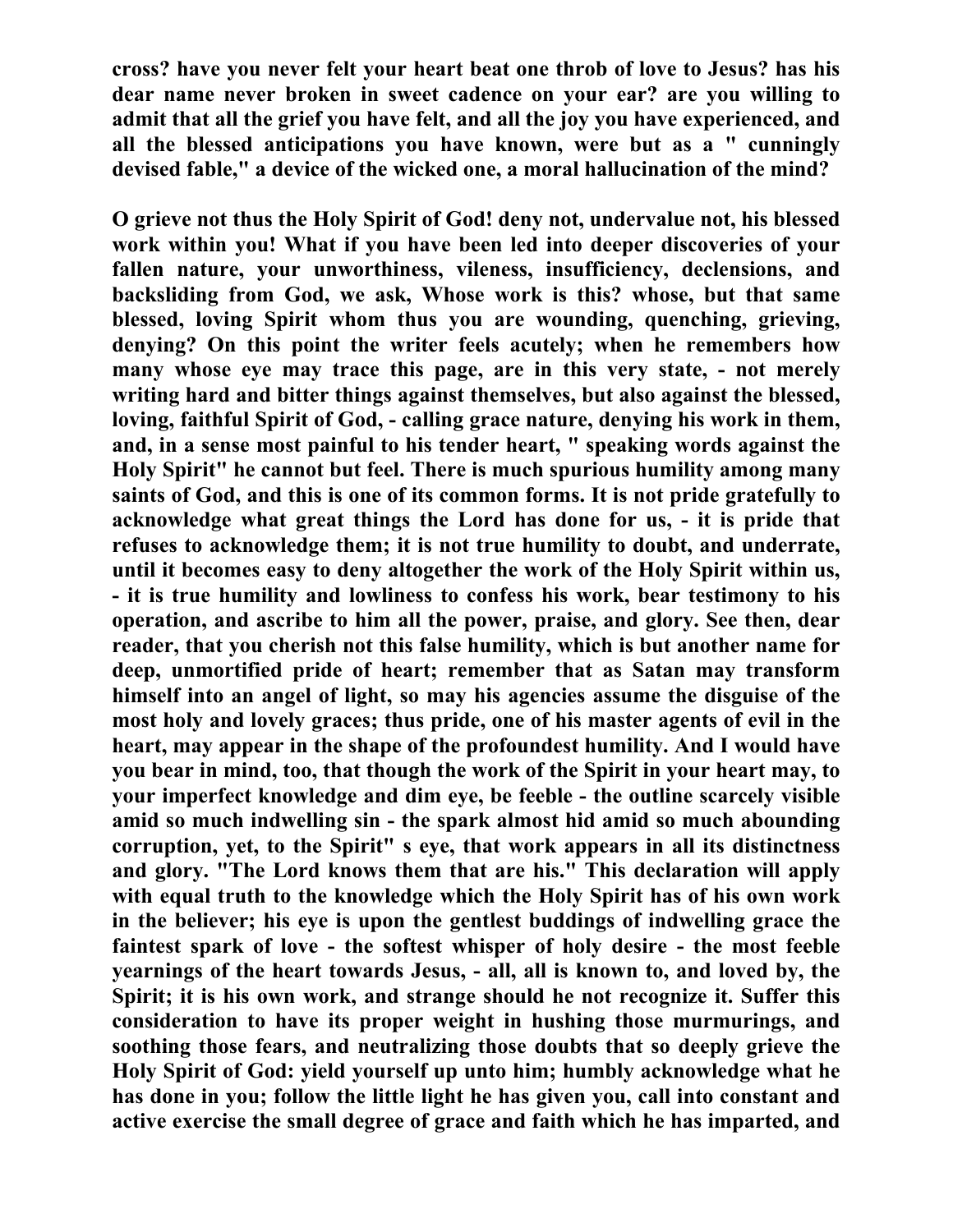**seek " with all prayer and supplication " an enlarged degree of his holy, anointing, sanctifying, and sealing influence.** 

**A substitution of his own work in the soul for the atoning and finished work of Jesus, greatly grieves the Holy Spirit of God. One essential and important office of the Spirit is to glorify Christ: " He (the Spirit) shall glorify me," said Jesus; " He shall testify of me "; "He shall take of mine, and shall show it unto you." This being his work in reference to Christ, it must be, of course, the great delight of the Spirit ever and at all times to lift up Jesus and glorify him. And how does the Spirit most glorify Christ, but by exalting his atoning work, - giving to it the pre-eminence, the importance, and the glory it demands, leading the sinner, whom he has first convinced of sin, to accept of Jesus as a willing, an all-sufficient Savior, - to cast away all trust in self, all reliance upon a covenant of works, which is but a covenant of death, and thus going entirely out of himself, to take up his rest in the blood and righteousness of Immanuel, the God-man Mediator. Oh, what sweet, holy delight must it be to the Spirit of God, when a poor sinner in all his conscious nothingness is led to build upon Jesus, the "tried stone, the precious corner-stone, the sure foundation!"** 

**Let the reader, then, imagine how grieving it must be to the Spirit, when there is any resting in his work in the soul, either for acceptance, or for comfort, or for peace, or for strength, or even for evidence of a state of grace, and not solely and entirely in the atoning work which Jesus has wrought out for the redemption of sinners. The work of the Spirit and the work of Christ, though they form parts of one glorious whole, are yet distinct, and to be distinguished in the economy of grace, and in the salvation of a sinner. It is the work of Jesus alone, his perfect obedience to the broken law of God, and his sacrificial death as a satisfaction of Divine justice, that form the ground of a sinner's acceptance with God, - the source of his pardon, justification, and peace. The work of the Spirit is, not to atone, but to reveal the atonement; not to obey, but to make known the obedience; not to pardon and justify, but to bring the convinced, awakened, penitent soul to receive the pardon and embrace the justification already provided in the work of Jesus. Now, if there is any substitution of the Spirit's work for Christ's work, - any undue, unauthorized leaning upon the work within, instead of the work without, the believer, there is a dishonor done to Christ, and a consequent grieving of the Holy Spirit of God. It cannot be pleasing to the Spirit to find himself a substitute for Christ; and yet this is the sin which so many are constantly falling into. If I look to convictions of sin within me, to any motion of the indwelling Spirit, to any part of his work, as the legitimate source of healing, of comfort, or of evidence, I turn my back upon Christ, I remove my eye from the cross, and slight his great atoning work; I make a Christ of the Spirit! I make a Savior of the Holy Spirit! I convert his work into an atoning work, and draw the evidence and the consolation of my pardon and acceptance from what he has**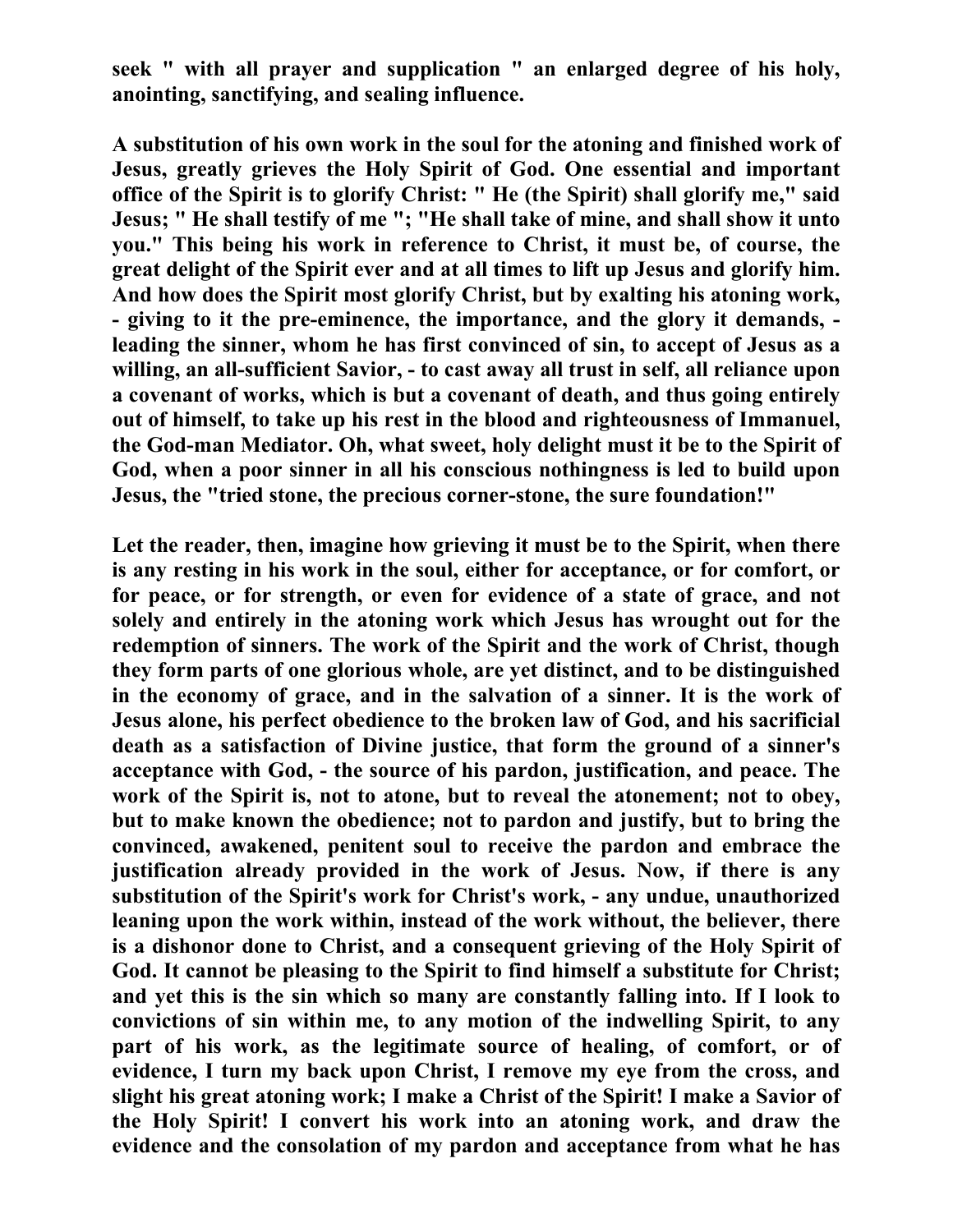**done, and not from what Jesus has done! O, is not this, again we ask, dishonoring to Christ, and grieving to the Holy Spirit of God? Do not think that we undervalue the Spirit's work: great and precious is it. Viewed as a Quickener, John vi. 63 - as an Indweller, 1 Cor. vi. 19 - as a Sanctifier, 2 Thess. ii. 13 - as a Sealer, Eph. 1. 13 - as a Witness, 1 John v. 10 - as a Comforter, John xiv. 26 - as the Author of Prayer, Rom. viii. 26, - his person cannot be too ardently loved, nor can his work be too highly prized: but the love we bear him, and the honor we give him, must not be at the expense of the honor and glory and love due to the Lord Jesus Christ, whom it is his office and his delight to glorify. The crown of redemption must be placed upon the head of Jesus; he alone is worthy to wear it, - he alone has a right to wear it. "You have redeemed us by your blood," is the song they sing in glory, and " You shall wear the crown," should be the song echoed back from the redeemed on earth. See, then, that you grieve not the Spirit, either by misplacing or by undervaluing the atoning work of Jesus. His blood, applied by the Spirit, pardons; his righteousness, received by faith, justifies you; and " the peace of God which passes all understanding," is the certain and blessed fruit of both. The constant evidence of a pardoned and justified state, must spring from a constant dealing with, and looking to, the Lord Jesus; it is " in his light that we are to see light"; he is the Sun that shines upon the work within us. The eye of the soul withdrawn from his cross, and fixed in intense gaze upon itself, will soon be lost amid shadows and gloom. Inward joys may be lived upon, until the spring of joy ceases to flow; evidences may be looked to, until they melt away into darkness. What, under these circumstances, is the poor, distressed, alarmed soul to do, but to fly afresh to the cross? Where is it to look, but again unto Jesus? What is to speak a sense of pardon, but the atoning blood; and what is to assure of " perfect peace," but the justifying righteousness of the Son of God ? O that there were a more simple and direct looking out of, and away from, self, to the atoning Savior! Then would the precept be sweet, then would obedience be easy, then would the cross be light, and then, too, would peace flow as a river, and righteousness roll in as the waves of the sea.** 

**And yet, there is a sense in which the Spirit's own work may be so slighted, as deeply to grieve his heart. There is a proneness to extreme points even in the child of God: he may either overrate, or he may underrate a thing; he may place an unwarrantable dependence upon that which, at another period, he may be found painfully and sinfully to slight. Thus, in reference to the afflictions of the believer, the word of God exhorts him on the one hand not to despise them, and tenderly admonishes him on the other hand not to faint under them. Heb. xii. 5. We may either think too much or too little of God's covenant chastenings. What need of the teachings of the Spirit every moment of one's life! how important to be found constantly distrusting and leaning off of self, and trusting to, and leaning upon Jesus! The prayer of a child of God**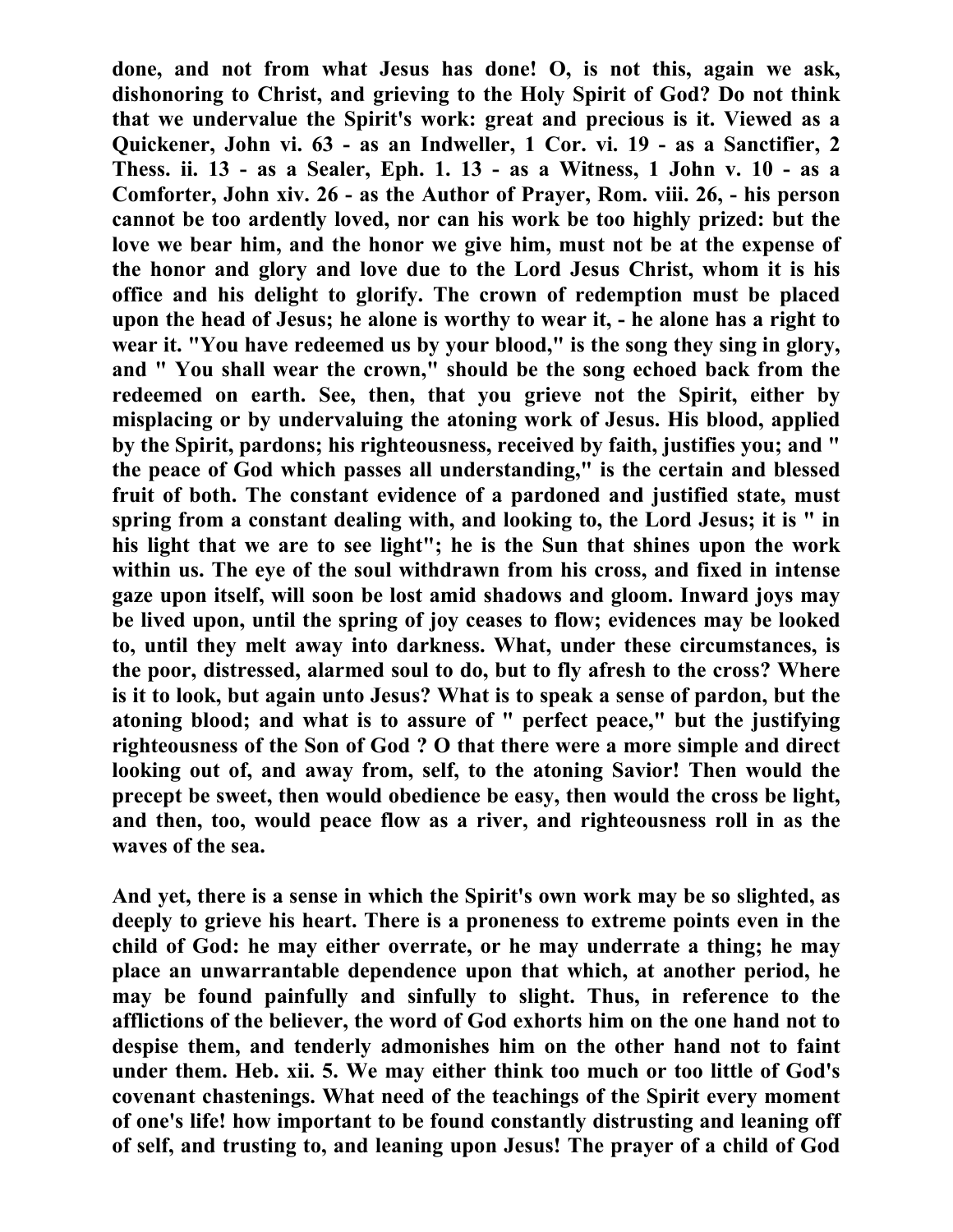**should unceasingly be, that the Lord would keep him from himself; that the posture of his mind might be low at the feet of Jesus, each moment learning of, and living to him. But how may the Spirit's work be slighted by the believer? In various ways.** 

**He may cherish an imperfect consciousness of the indwelling of the Spirit in his heart. To show any indifference to the presence of a guest, to manifest any want of marked and proper attention, is a slight of no ordinary nature: in this sense may the Holy Spirit of God be grieved. For the Holy Spirit effectually to call, renew, sanctify, and take possession of the soul - make it his temple, his permanent dwelling-place; and yet, for that soul to entertain inadequate views of this great truth, forget who is dwelling with and in him, slight his heavenly guest, and go out and come in, and live and act as if he were not a temple of the Holy Spirit, - what can be more dishonoring to the Blessed and Eternal Spirit! Oh that this momentous truth should even for a single moment be lost sight of by the believer! That he should be the dwelling-place of the Most High, the ' High and Lofty One that inhabits eternity, whose name is Holy,' the residence of the Holy Spirit, and yet entertain a feeling or a thought not in perfect harmony with so great a fact, does indeed show the necessity of the apostolic admonition, ' Grieve not the Holy Spirit of God.'** 

**When, too, his still small voice is unheeded, and his gentle constraints are not yielded to, there is a slight put upon his work of a very grievous nature. The abiding Indweller of the saint of God, the Spirit, is perpetually speaking to, admonishing, leading, drawing, and constraining the soul; his great work there is to teach, to sanctify, to shield, to check, and to comfort the believer. Every holy shrinking from sin, every firm resistance of its power, every victory achieved over its motions, every aspiration after holiness, and every feeble desire to walk in the way of filial obedience to, and sweet communion with God, is the fruit of the indwelling Spirit in the heart. How grieving, then, to that Spirit, when this loving voice of his, and these gentle constraints of his, are overlooked, stifled, disregarded, and slighted by the soul he so tenderly loves, and so faithfully watches over! Grieve not thus the Holy Spirit of God. In all his dealings with you, he seeks but your real good; he aims to deepen his own work in your hearts; he seeks but to promote your holiness, and to mature your soul for the joys and the companionship of the saints in light. Yet more; he desires your true happiness, - he would draw you off from carnal things, he would allure you from objects of sense and sin, and open to you springs of higher and purer enjoyment, and lead you into fairer and greener pastures: this would he do, by unfolding to you what you possess in Jesus, in the covenant of grace, and in a covenant God. Let your ear, then, be open to the gentle voice of the Spirit, and follow promptly and implicitly his secret and gentle leadings.**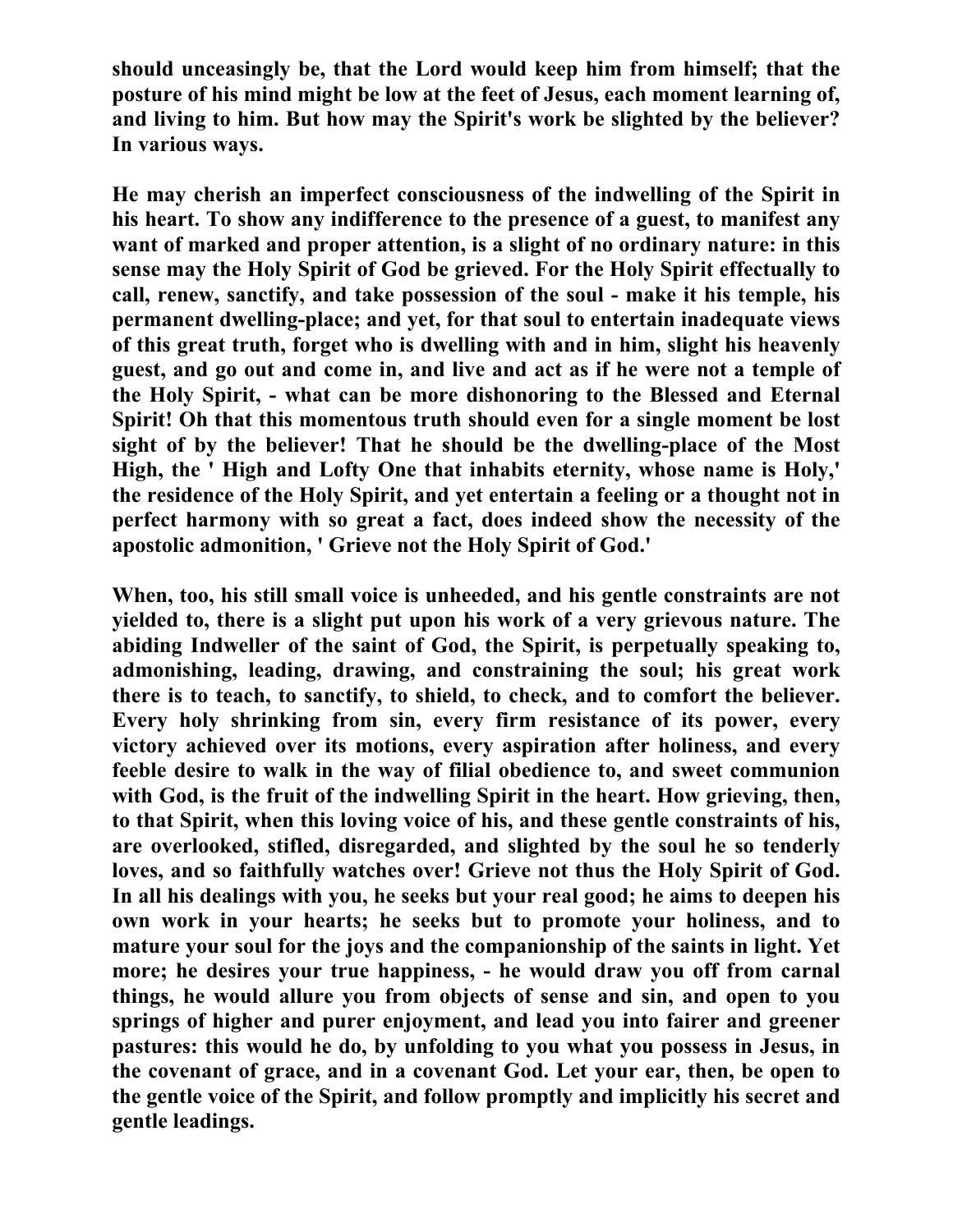**Inconsistency in the Christian profession must be highly grieving to the Holy Spirit of God. To mark a want of harmony between the professed principles and the habit of life in one avowedly his temple; to trace a love of the world, a panting for its fame, a grasping for its wealth, an adoption of its policy, a conforming to its maxims, its pursuits, its pleasures, and its religion, cannot fail to wound the sacred guest, the indwelling Spirit. And yet this worldly spirit, this painful inconsistency of avowed Christian principle, how many professors does it mark! What numbers there are professing and calling themselves Christians, the disciples of the Lord, the followers of the meek and lowly Lamb of God, who think lightly of putting on gay, worldly attire, - of frequenting balls, of moving in the dance, of joining in carnal music, - of attending plays, and reading novels and romances, - all of which are at variance with the Christian character, are violations of the Christian rule, are dishonoring to the name of Christ, and are deeply grieving to the Holy Spirit of God. You are professedly a temple to the Holy Spirit. What! shall you adorn that temple with earthly splendor, after the fashion of this world? What says the Holy Spirit by his servant? - " In like manner also, that women adorn themselves in modest apparel, with shamefacedness and sobriety; not with braided hair, or gold, or pearls, or costly array; but (which be-comes women professing godliness) with good works." i Tim. ii. 9, 10. Again, - " Whose adorning let it not be that outward adorning of plaiting the hair, and of wearing of gold, or of putting on of apparel; but let it be the hidden man of the heart, in that which is not corruptible, even the ornament of a meek and quiet spirit, which is in the sight of God of great price. For after this manner in the old time the holy women also, who trusted in God, adorned themselves." i Peter iii. 3-5. Do, then, the extravagance, the costliness, the worldliness, the studied attention to taste, that mark the outward adornment of so many professing Christians, comport with the spirit and the precept of the Gospel; rather, are they not such indulgences as the Gospel clearly interdicts, and on which Christianity severely frowns ?** 

**Again: Shall the believer, the professed temple of the Holy Spirit, be found mingling with the world, taking pleasure in its amusements, courting its society, working upon its principles, and adopting its policy ? Ought this to be the line of conduct pursued by a professing Christian? Is this the way to illustrate the holy power of the truth, to recommend the Gospel of Jesus Christ, to rebuke the sin, and folly, and rebellion of the world, and to win it over to the obedience of the faith? Assuredly not!** 

**And how can the Divine life in the soul be fed and sustained from such a source ? What nourishment does it derive from the light and frothy readings of the day, - from the pages of a sickly romance, a frivolous novel, a tale of fiction ? What food can the unhallowed, unsanctified imagination of men,**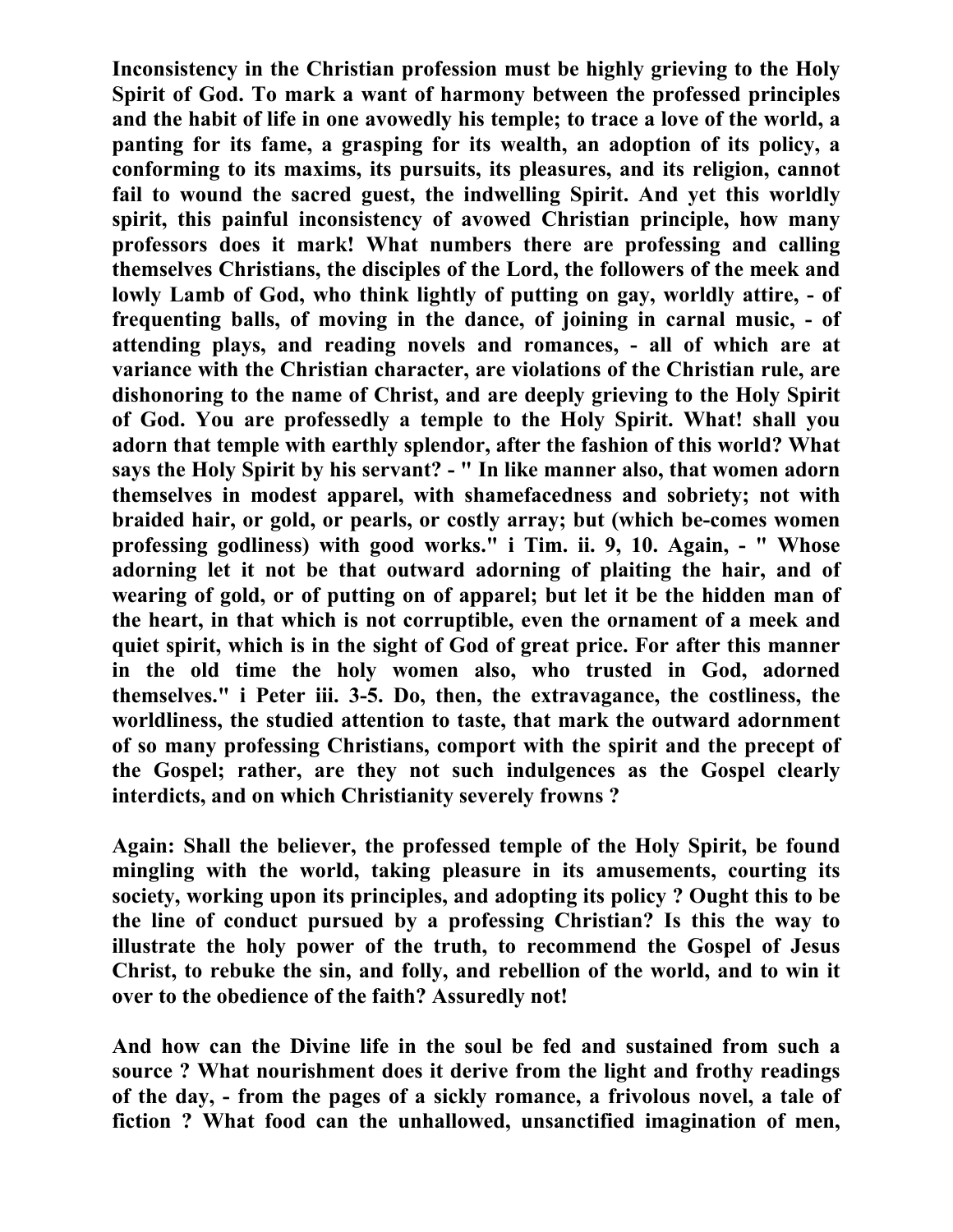**prepare for the strengthening, supporting, and expanding of this Divine principle in the soul ? Surely none.** 

**And what a fitness for prayer, for communion with God, for the reading of his sacred word, can a believer find in the giddy dance, in carnal song, in the immoral novel? What preparation of mind do these pursuits afford for approaching to God, for the proper discharge of Christian duties, for sober reflection, for the hour of death, and for the day of judgment? Oh! the awful inconsistencies that mark the profession of some, who can find a near and an easy path from the sanctuary, the communion table, and the closet, to the evening party, the ball-room, the mazy dance, the empty novel, the very heart of a gay and giddy world! Is this true Christianity? is this like Christ? is it after his command, his precept, and his example ? Judge you.** 

**But what is the line of duty marked out for the walk of a professing believer? It is as clear in the word of God, as the meridian sun. Thus is it laid down: " Be not conformed to this world: but be you transformed by the renewing of your mind, that you may prove what is that good, and acceptable, and perfect will of God." Rom. xii. 2. "Come out from among them, and be you separate, says the Lord, and touch not the unclean thing; and I will receive you, and will be a Father unto you, and you shall be my sons and daughters, says the Lord Almighty." 2 Cor. vi. 17, 18. "Love not the world, neither the things that are in the world. If any man love the world, the love of the Father is not in him. For all that is in the world, the lust of the flesh, and the lust of the eye, and the pride of life, is not of the Father, but is of the world." i John ii. 15, 16. " You adulterers and adulteresses, know you not that the friendship of the world is enmity with God? whoever therefore will be a friend of the world, is the enemy of God." James iv. 4. " Pure religion and undefiled before God and the Father, is this - to visit the fatherless and widows in their affliction, and to keep himself unspotted from the world." i, 27. Thus implicitly and clearly is the line of Christian duty, in reference to a believer's connection with the world, laid down by the Holy Spirit; he cannot depart from it without grieving the Spirit, wounding his own soul, and compromising his Christian profession. Grieve not, then, the Holy Spirit of God by any known inconsistency of conduct, any sinful conformity to the world, any inordinate pursuit of its wealth, its honors, its pleasures, its friendships, and its great things. Pray against the sin of covetousness, that canker-worm that feeds at the root of so many souls; pray against a love of dress, that sin that diverts the mind of so many professors from the simplicity of Christ, and takes the eye off from the true adornment; - pray against a thirst for light and trifling reading, that strange and sinful inconsistency of so many, the certain tendency of which is, to starve the life of God in the soul, to engender a distaste for spiritual nourishment, for the word of God, for holy meditation, and for Divine communion and fellowship; - yes, pray against the spirit of worldly, sinful**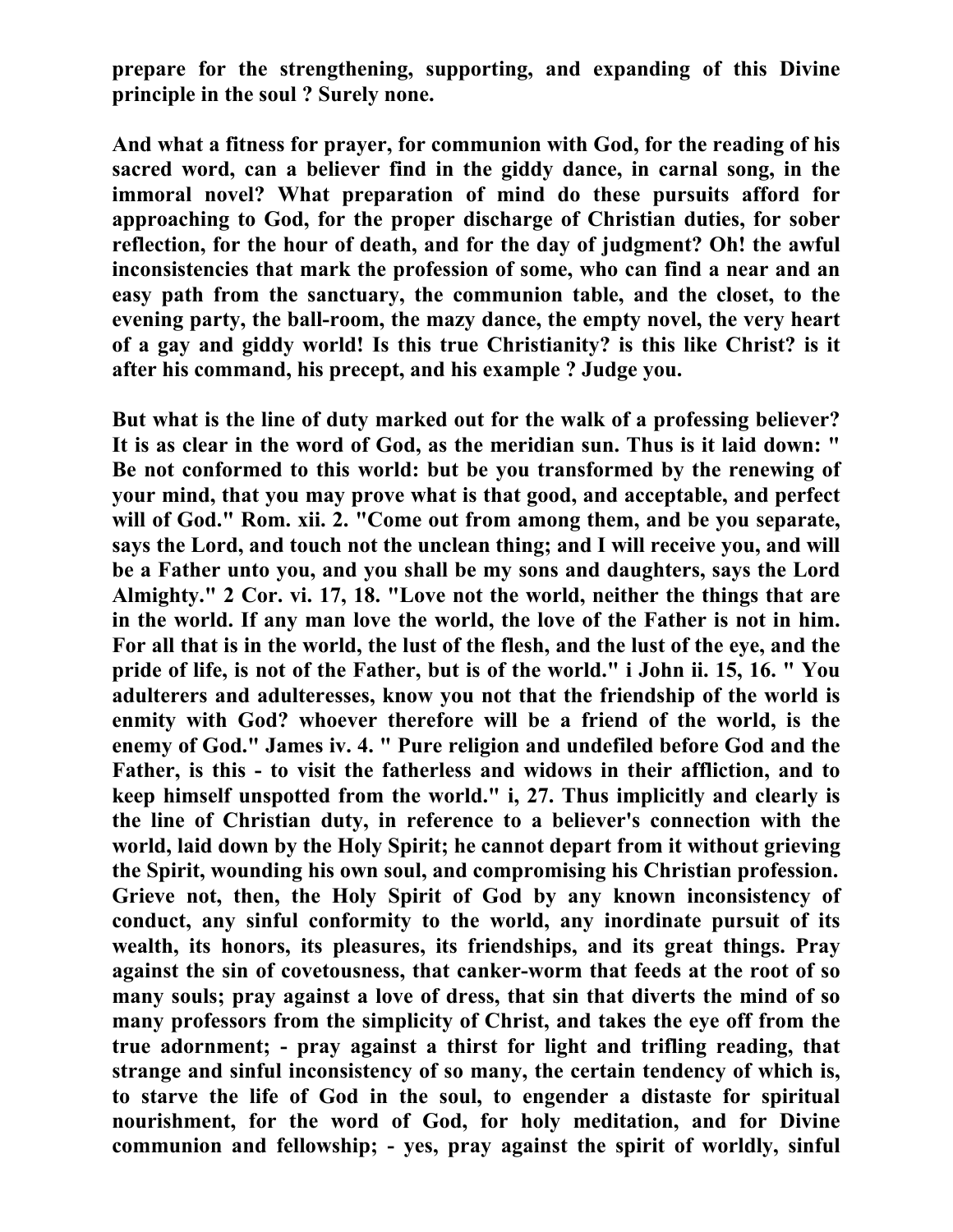**conformity in everything, that the Holy Spirit be not grieved, and that Christ be not dishonored and crucified afresh in and through you. It is to be feared that much of the professed Christianity of the day is of a compromising character. The spirit that marks so many is, " What will you give me, and I will deliver him unto you?" There is a betraying of Christ before the world - a bartering of Christianity for its good opinion, its places of honor, and influence, and emolument. The world, the flesh, and Satan, are ever on the alert to frame a bargain with a Christian professor for his religion. "What will you give me in return?" is the eager inquiry of many. Oh, awful state! oh, fearful deception! oh, fatal delusion! Reader! are you a professing Christian? Then guard against the least compromise of your principles, the least betrayal of Jesus, the first step in an inconsistency of walk: above all, pray and watch against a worldly Christianity, a Christianity that wears a fair exterior, so far as it is composed of attendance upon sanctuary services, and sacraments, and religious institutions, but which excludes from it the cross of the meek and lowly Lamb of God, - a Christianity which loves the world and the things of the world, " makes a fair show in the flesh," speaks well of Christ, and yet betrays him with a kiss.** 

**But let not this be the model of your religion. You are not of the world, even as Christ was not of the world; if the world hate you, it hated him also before it hated you: if you were of the world, the world would love you. Marvel not at this! Do not expect more from the world than your Master received. The world that crowned your Lord with thorns, will never, if you " live godly in Christ Jesus," crown you with garlands: the world that crucified him, will never, if you are his consistent disciple, enthrone you. The world is the sworn enemy of your Savior, let it not be your friend. No! come out of it, and be you separate. Let your whole life be a solemn rebuke of it: let your integrity rebuke its want of principle, - your sobriety rebuke its frivolousness, - your upright sincerity rebuke its heartlessness, - your crucifixion to it rebuke its emptiness, folly, and sinfulness, - let your dress, your spirit, your whole conversation evince what a splendid nothing is all its pomp, and glory, and pretension: so shall you resemble your Lord and Master, - he who loved you unto the death, whose glory was in his humiliation, whose path was humble, lowly, and obscure, and whose death was the ignominious and accursed death of the cross: thus, too, you shall resemble his beloved apostle, who, taking his place by the cross, and looking down upon the world from the holy elevation where he stood, could exclaim, "God forbid that I should glory, save in the cross of our Lord Jesus Christ, by whom the world is crucified unto me, and I unto the world."** 

**The Spirit may be grieved by a slight put upon the means of grace: these are his channels for the conveyance of his covenant blessings into the soul. He works not by miracles now, but by instrumentalities, by various agencies and**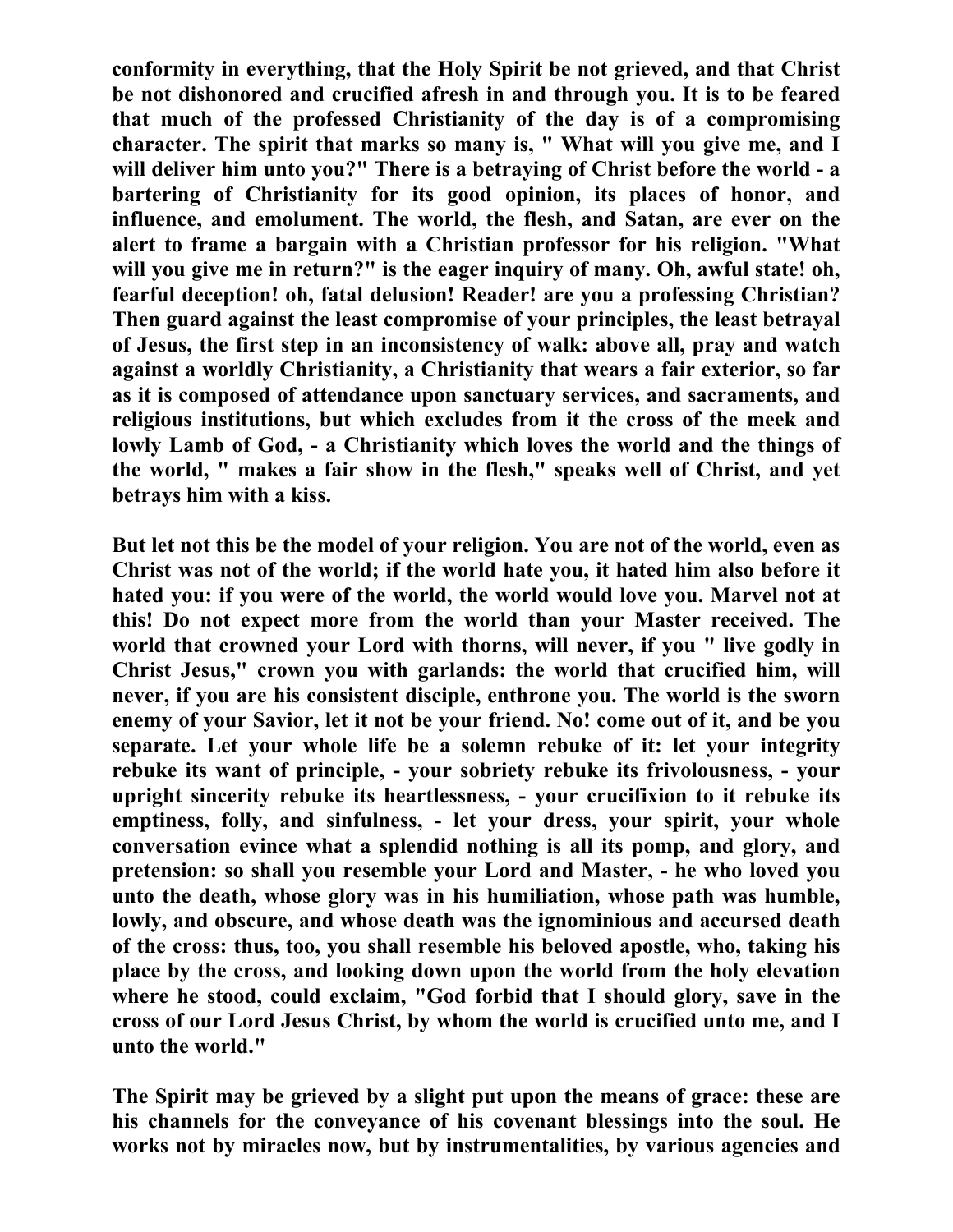**means: he communicates his blessing and transmits his voice through the word, the ministry, the mercy-seat, and various other channels which he has graciously provided for the spiritual nourishment of the Divine life in the soul. Slight them not, undervalue them not, neglect them not. Look not for his blessing, nor expect to hear his voice, save as you are found walking in his own appointed way; you will grieve him, and cause him to withdraw his sensible presence, if any mean of grace is wilfully undervalued and neglected by you. These are the green pastures, where the shepherd causes his flock to rest at noon; these are the "still waters," where he leads their souls: and if the back is turned slightingly upon them, leanness and barrenness, coldness and death, must ensue. "Those who wait upon the Lord shall renew their strength; they shall mount up with wings as eagles; they shall run and not be weary, and they shall walk and not faint."** 

**In a word; the Spirit is grieved by any deviation from the strict and holy walk of a child of God - by any sense of guilt retained upon the conscience - any sin unconfessed, unrepented, and unforsaken - any known defilement of the temple he inhabits - any slight put upon Jesus - any neglect of the atoning blood - any light and trifling deportment - any uncharitable walk towards other Christians - any taking of the judgment-seat against them - all these must be grieving to the Holy Spirit of God.**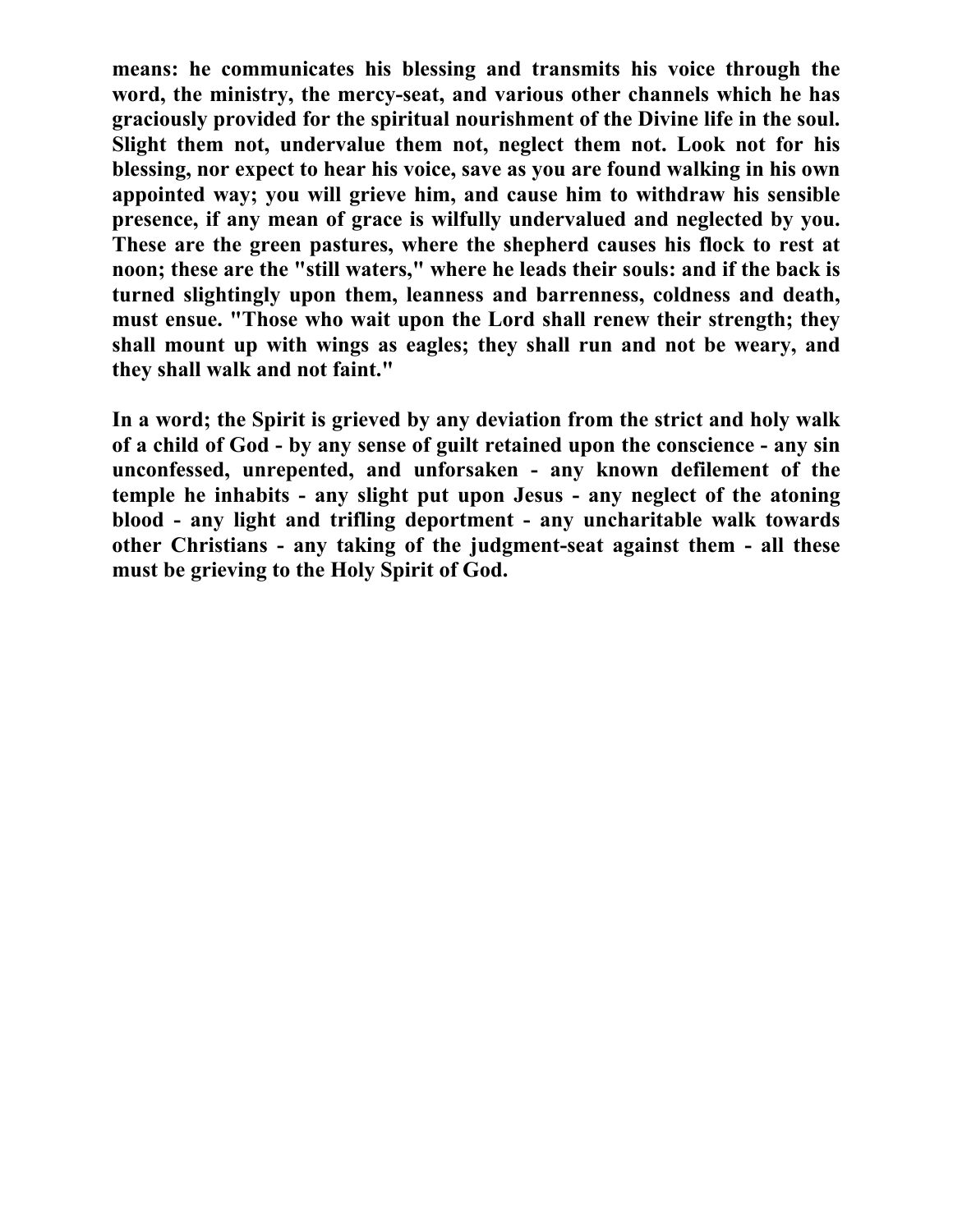## **Chapter 7: The Fruitless and the Fruitful Professor**

**"Every branch in me that bears not fruit, he takes away; and every branch that bears fruit, he purges it, that it may bring forth more fruit." (John 15:2)** 

**If there were any one feature in our Lord's ministrations more peculiarly impressive than another, it was the discriminating character that marked them. No one, on hearing him, could retire without the deep conviction that he was the man whose moral image Jesus had been drawing, and in such true and vivid resemblance, as to compel him to acknowledge the faithfulness of the portrait. There was no personality, no harshness, no unnecessary keenness in his reproof, no exaggeration of coloring, nothing overdrawn; but such a simple, faithful, scriptural dealing with human conscience, as either compelled his hearers to submit to his authority, and rank themselves among his followers, or to retire, silenced, self-accused, and self-condemned. Thus it is recorded at the conclusion of one of his discourses, - " And when the chief priests and Pharisees had heard his parables, they perceived that he spoke of them." Matt. xxi. 45; and on another occasion we read, as the result of one of his peculiar and emphatic modes of teaching, - " And they which heard it, being convicted by their own conscience, went out one by one, beginning at the eldest, even unto the last." John viii. 9.** 

**In the parable of the vine and the branch, we have, perhaps, one of the most striking specimens of our Lord's analytical style of instruction. He who formed the heart, and knew, in consequence of its apostasy, how deeply it was tainted with evil, was not ignorant how far a man could go in an outward profession of his name, and yet live and die destitute of regenerating grace. In the parable, therefore, to which we have alluded, he goes into a faithful and searching discrimination of character, lays bare the evil to which men were exposed, warns them of the danger of self-deception, distinguishes between the true and the false professor, and describes, in striking and affecting terms, the final state of both: "I am the true vine, and my Father is the husbandman. Every branch in me that bears not fruit he takes away: and every branch that bears fruit, he purges it, that it may bring forth more fruit." In these words of our dear Lord, we have first, a solemn description of a fruitless professor; he then directs us to the pruning of the fruitful branch, and he assigns a reason why he prunes it - " that it may bring forth more fruit." Let us, in the present chapter, take the description of the fruitless professor as the basis of our first reflections.** 

**That there can exist such a state as a fruitless professor of the Gospel, is, perhaps, one of the most indubitable evidences of the deep degeneracy of the human heart, and its natural tendency to self-deception, that exists. " The**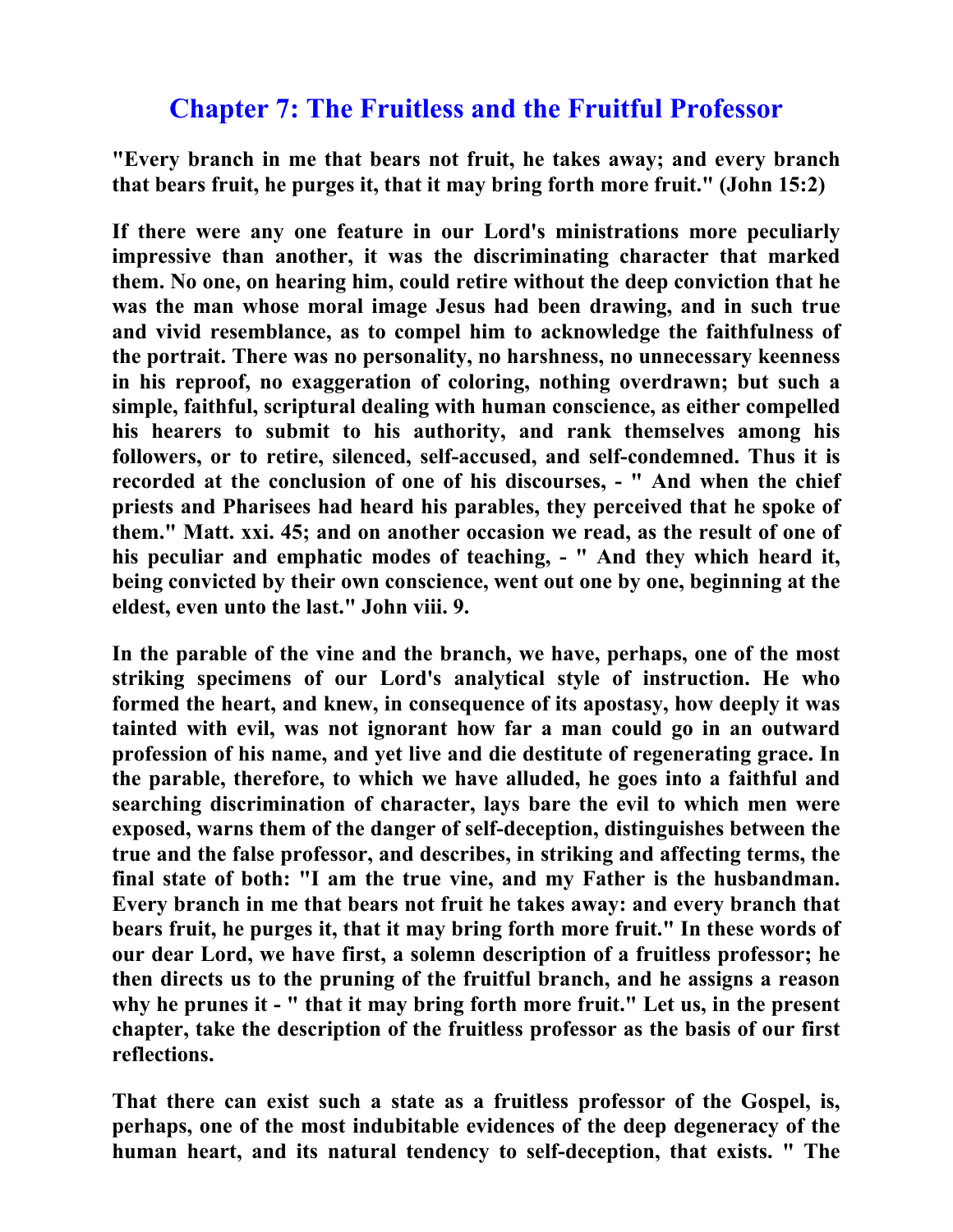**heart is deceitful above all things, and desperately wicked ": and here is the proof, if all other were wanting, that an individual may approach so near in his external resemblance to a child of God, may look so like a believer in Jesus, may appear to be united to him, and still remain among the dead. Of all states this side of eternity, this is the most awful: and yet it is to be feared, if we are to judge of the tree by its fruits, and not by its leaves, that this is the state of thousands at the present moment. How important, may we not pause to remark, that the ministers of the Gospel - those who stand between the living and the dead - should model their ministry, as closely as they can, after their blessed Lord's; that they should be careful how they preach - that their preaching should be discriminating without being harsh, pointed without being personal, searching without being caustic; that no hearer should go away from beneath their ministrations, without a faithful delineation of his own character, the voice sounding in his conscience, and following him amid all his windings and his wanderings, " You are the man."** 

**An expression of our Lord's may need a moment's explanation: he speaks of the fruitless branch as united to himself, - " Every branch in me that bears not fruit." We are not to understand this of a vital union, a spiritual grafting into Christ; the analogy of truth is opposed to such an interpretation. The word of God invariably maintains the influential character of a living faith, that it is ever productive of the fruits of holiness, - that a union to Christ will always result in a living to God: to suppose, therefore, that a dead and fruitless branch could be vitally in Christ, is to suppose that the word of God was against itself, which it can never be. But we are to understand our Lord as referring to an external union, to an outward profession only. There is such a thing as being externally in Christ; in him by an avowal of attachment to his cross, by a profession of his name, by adherence to his cause, by an apparent zeal for his glory: all this may exist, and in thousands does exist, without one particle of real, spiritual, life-deriving union to Christ. We may repair to a nursery, and may lop off a branch from a dead tree, and simply tie it to a living tree, and to all appearance it may resemble a true vital graft. A casual observer may be deceived; but time proves its false appearance: we come and look for fruit, the natural result of true grafting, and we find nothing save a lifeless, sapless, barren branch, externally united to the living tree. Look at such a professor! Where is the fruit? where is the real severing from the wild olive-tree? where is the great separation between himself and his own righteousness? where is the breaking up of the fallow ground of a hard, corrupt, stony heart? where is the humble, lowly, contrite spirit? where is the self-loathing, self-abhorrence, self-accusing, self-condemnation? Hear we the cry, " God be merciful to me a sinner?" Mark we the low posture in the dust, the smiting upon the bosom, the standing afar off, the eye not lifted even towards the dwelling-place of a holy God? Where, too, is a living faith in Christ, a living upon Christ, and a living to Christ? Where is conformity to**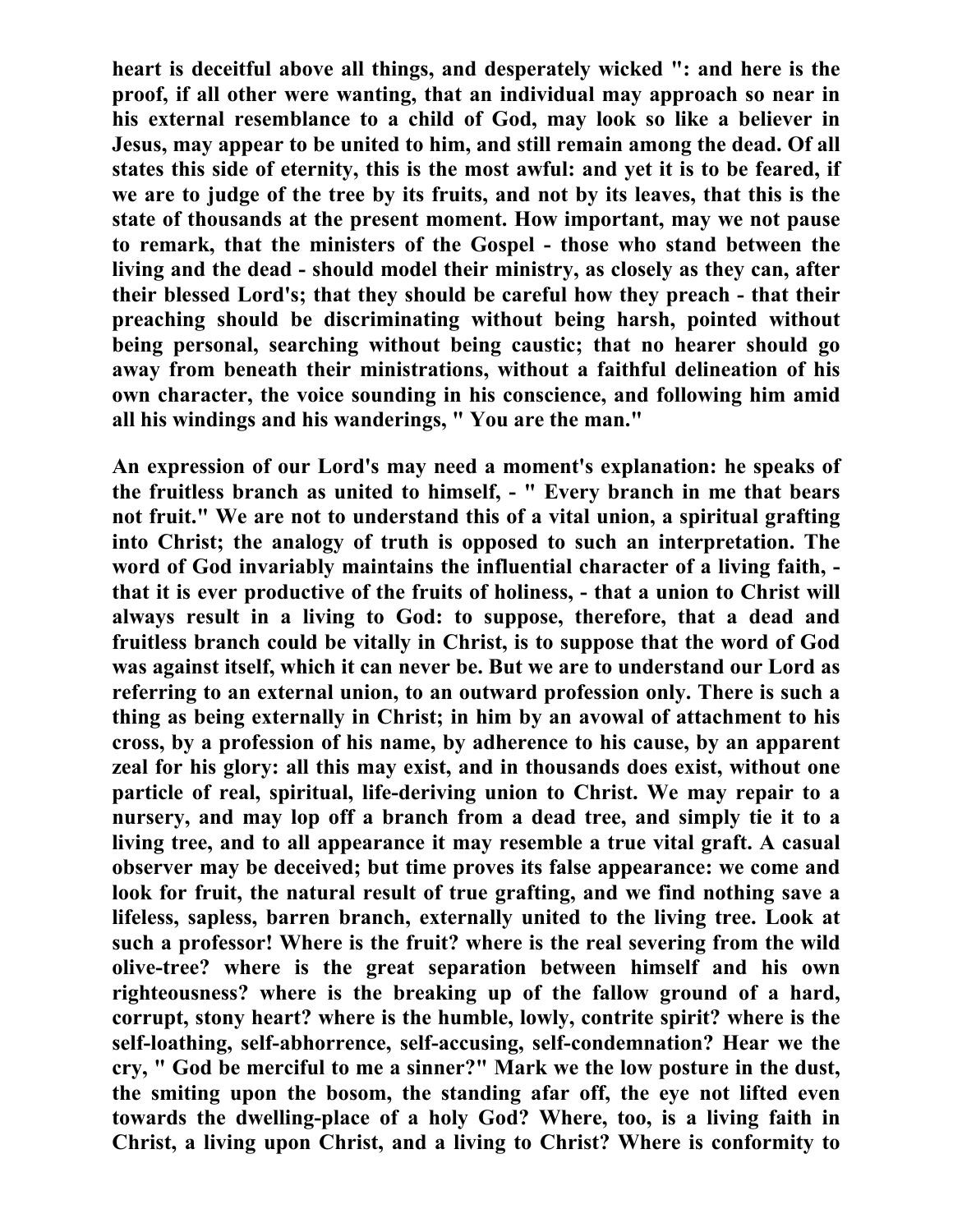**the Divine image? Where the fruits of holiness increasing and abounding? What of the spirit, the meekness, the lowliness, the gentleness, the sanctity of Jesus, do we discover? What self-denial, bearing of the cross, crucifixion to sin, deadness to the world, and living for eternity, do we trace? Alas! alas! we have mistaken the external profession for a vital, spiritual union to Christ! And is it any marvel, that when we came seeking fruit from such a branch, we should have found none?** 

**But look at the profession of our day. If to put on the Lord Jesus by an outward avowal of his religion, - if to profess and call themselves Christians, if to bow the knee at the mention of his name, - if to partake of the outward symbols of his body and his blood, - if to speak well of Jesus, - assent and consent to his doctrine, approve of his Gospel, follow his ministers, crowd his temple, contribute liberally to his cause, - if these constitute the sole and essential elements of real spiritual union to Christ, then may we not exclaim, - "The millennium has broken upon us in noontide splendor!" We speak of no single sect, we speak of all religious sects, for among all are to be found the lifeless, fruitless professor. Was it not so in the days of our Lord, and during the searching ministry of his apostles? Discriminating in his preaching as he was, and vigilant as they were in their oversight of the flock, false professors abounded in their time, and even rose to places of distinction in the church. Look at the case of Simon Magus; he was but a fruitless professor; concerning whom it is recorded, that he had " neither part nor lot in the matter - that his heart was not right in the sight of God - that he was in the gall of bitterness, and in the bond of iniquity." Look at the case of Demas; he was but a fruitless professor. " Demas has forsaken me," writes the apostle, "having loved this present world." And look at that eminent and awful instance of a mere external union to Christ - a fruitless profession of his name - Judas Iscariot; in reference to whom, Jesus prays to his Father, "those that you gave me I have kept, and none of them is lost, but the son of perdition." And to those whose union to himself was but external, and where life was fruitless, our Lord alludes in these solemn words, " Strive to enter in at the strait gate: for many, I say unto you, will seek to enter in, and shall not be able. When once the master of the house is risen up, and has shut the door, and you begin to stand without, and to knock at the door, saying, Lord, Lord, open to us; and he shall answer and say unto you, I know you not whence you are. Then shall you begin to say, We have eaten and drunk in your presence, and you have taught in our streets. But he shall say, I tell you, I know you not whence you are; depart from me, all you workers of iniquity. There shall be weeping and gnashing of teeth, when you shall see Abraham, and Isaac, and Jacob, and all the prophets, in the kingdom of God, and you yourselves thrust out." Luke xiii. 24-28. If possible, in yet more awful terms does the word of God unfold the final doom of the Christless, fruitless professor. " Every tree which brings not forth good fruit, is hewn down and cast into the fire." " Whose fan is in**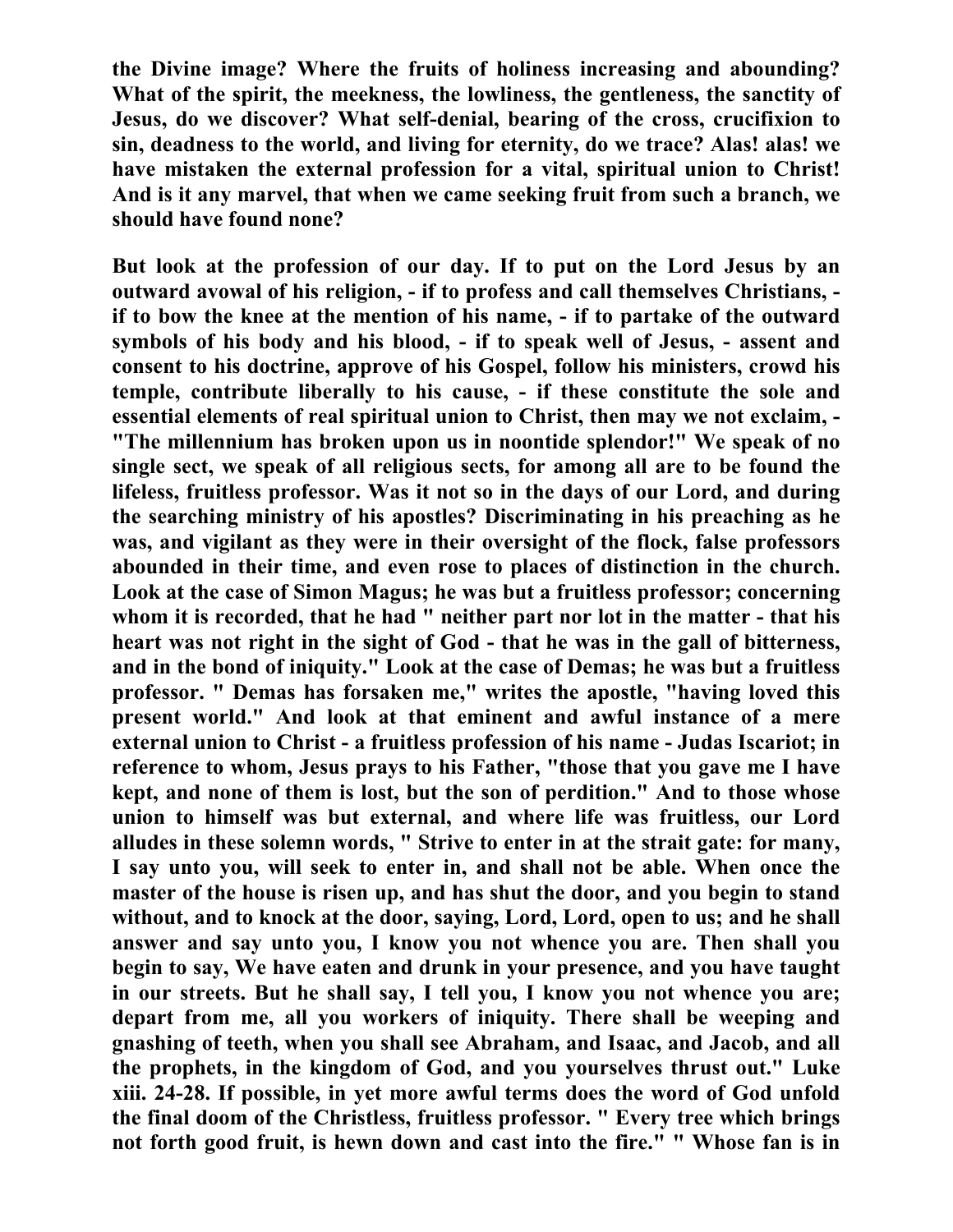**his hand, and he will thoroughly purge his floor, and gather his wheat into his garner; but he will burn up the chaff with unquenchable fire." Matt. iii. 10,12.** 

**But it is not often the case that the fruitless professor clings even to his bare profession, until his doom arrives. There are many, who, long before the awful note of approaching judgment falls on their ear, throw off the outward garb, and stand forth in their true character. Our Lord seems to intimate this in various parts of his word; especially in his explanation of the parable of the sower, does he refer to it in clear and affecting terms, - "Those by the way side are those who hear; then comes the devil, and takes away the word out of their hearts, lest they should believe it and be saved. They on the rock are they, which, when they hear, receive the word with joy; and these have no root, which for a while believe, and in time of temptation fall away. And that which fell among thorns are they, which, when they have heard, go forth, and are choked with cares and riches and pleasures of this life, and bring no fruit to perfection." Luke viii. 12-14. These are they whom the spiritual Husbandman "takes away." The season of temptation, the time of persecution, the accumulation of worldly cares, the increase and glitter of riches, are periods and occasions that place a man's religion in the crucible, that bring it to the test. The bare professor cannot stand it. The wind sweeps over the tree, and all its leaves are scattered. The fire kindles around the ore, and proves it to be base metal. But let us not be misunderstood. We dare not affirm of all mere profession of the Gospel, that its false character soon discovers itself. There are thousands who make mammon their trust, "whose god is their belly, whose glory is their shame, who mind earthly things "; and**  whose " end." if they are not brought to true repentance, will be " destruction **": who yet, in the midst of it all, rigidly maintain the form of godliness, and who would regard it as the greatest offence, were their Christianity for a moment doubted. Oh, the heart is deep and treacherous as the sea; and they who trust it will be fearfully and eternally ruined! A man may be a lover of pleasure, and a lover of the world, and a lover of sin, - his heart may go after covetousness, and his mind may be immersed in worldly cares, and all the while be a rigid formalist, and a proud Pharisee, and a noisy disputant, and even suffer persecution for conscience' sake, rather than yield a principle bearing upon some lesser matter of the law. But we would now turn the reader's attention to the PRUNING OF THE FRUITFUL BRANCH.** 

**Our dear Lord's words are deep and rich in meaning: " Every branch that bears fruit, he purges it." Here is life, here is true union; it is a fruitful branch, deriving its fruitful-ness from its vital union to the Lord Jesus Christ. It will be observed, that this fruit-bearing branch is in Christ; grafted upon him, united to him, and dwelling in him, as the branch is one with the vine. The union of the believer with Jesus, and the consequent fruitfulness, is a glorious truth: the Holy Spirit, in his word, has laid great stress upon it. It is**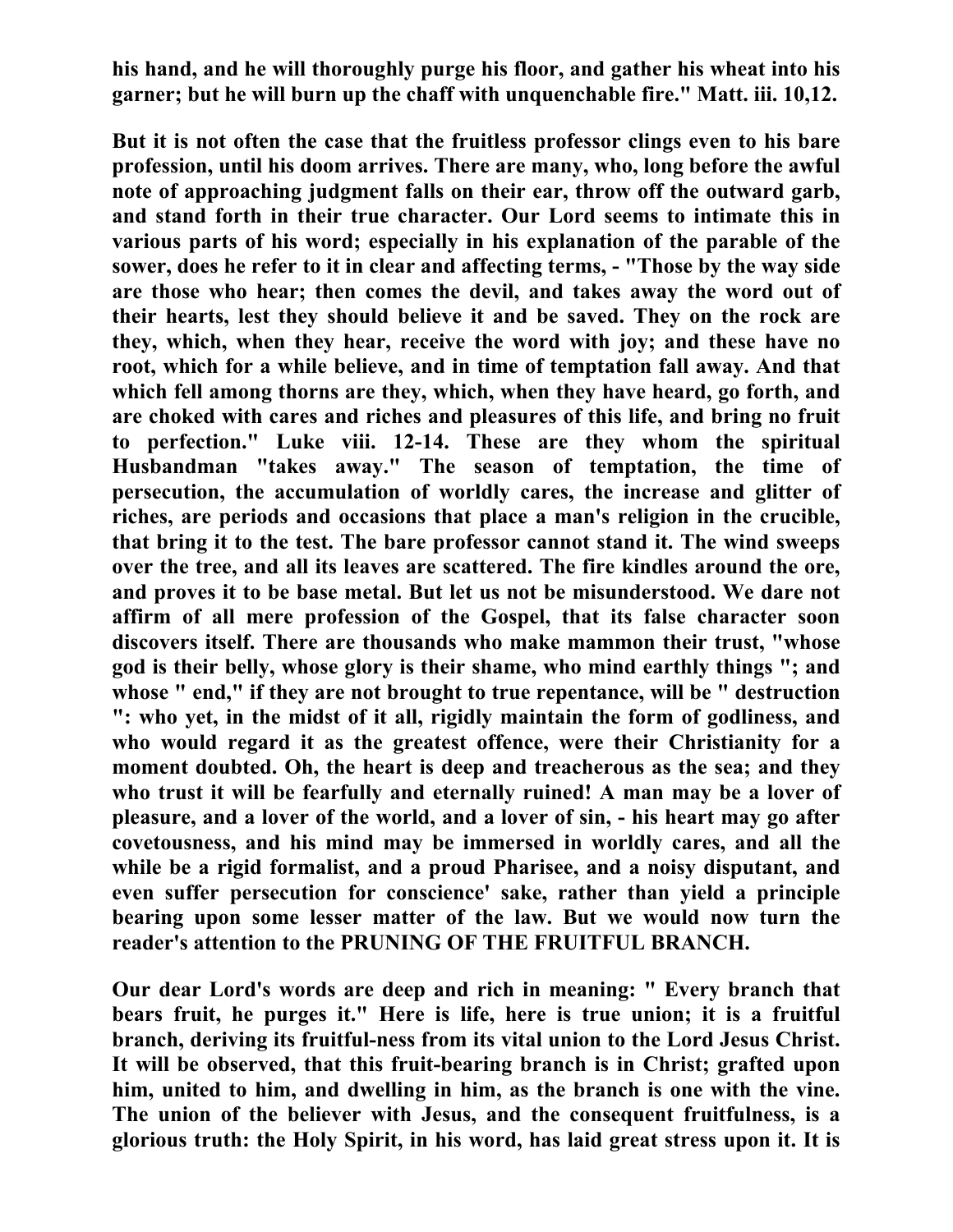**spoken of as a being in Christ: " Every branch in me "; " If any man be in Christ, he is a new creature"; " So we, being many, are one body in Christ"; " Those who are fallen asleep in Christ." But in what sense are we to understand this being " in Christ" ? We have shown how a fruitless professor may be externally united to Christ, there being no Divine life in the soul, no true faith, and consequently no spiritual fruitfulness: he is " dead while he lives." But to be in Christ truly, spiritually, vitally, is more than this; it is to be in that eternal covenant of grace made with Christ, as the Surety and Mediator of his people; one of the number spoken of as the Lord's " peculiar treasure," - " For the Lord has chosen Jacob unto himself, and Israel for his peculiar treasure," Psalm cxxxv. 4; and concerning whom the Holy Spirit declares that they are elected in Christ, - " Blessed be the God and Father of our Lord Jesus Christ, who has blessed us with all spiritual blessings in heavenly things in Christ: according as he has chosen us in him before the foundation of the world, that we should be holy and without blame before him in love." Eph. i. 3, 4. To be " in Christ" truly, is to stand accepted in his righteousness, to be justified by him freely from all things; it is to be brought to the knowledge of our own vileness, insufficiency, and guilt; to be made to cast aside all self-dependence, that is, all works of human merit, and to come as the thief on the cross came, without any allowed confidence in anything of self, but as a poor, helpless, ruined, condemned sinner, all whose hope of pardon and acceptance is through the free mercy of God in Christ Jesus. To be " in Christ," is to be the subject of a living, holy, influential principle of faith; it is to be brought into the blessed state thus described by the apostle as his own: " I am crucified with Christ: nevertheless I live; yet not I, but Christ lives in me; and the life which I now live in the flesh I live by the faith of the Son of God, who loved me, and gave himself for me." Gal. ii. 20. To be " in Christ," is to be one with him; it is to be a member of his mystical body, of which he is the spiritual head; and the head and the members are one. It is to have Christ dwelling in the heart: " Christ in you the hope of glory " - " Know you not that Christ dwells in you, except you be reprobates?" - "I in them." Yes, it is to dwell in the heart of Christ; it is to rest there in the very pavilion of his love, to dwell there every moment, to be sheltered there from all evil, and to be soothed there under all sorrow. Oh blessed state of being "in Christ!" Who would not experience it? who would not enjoy it? " There is therefore now no condemnation to them that are in Christ Jesus, who walk not after the flesh, but after the Spirit." Rom. viii. 1.** 

**These are the living branches, united to the true Vine, which bear fruit. From their union to the living Vine their fruit comes: " From me is your fruit found "; " As the branch cannot bear fruit of itself, except it abide in the vine, no more can you, except you abide in me." And oh what precious fruit does such a living branch bear! the broken heart - the contrite spirit - the mourning over sin - the low, abasing, humbling views of self - the venturing by faith on a**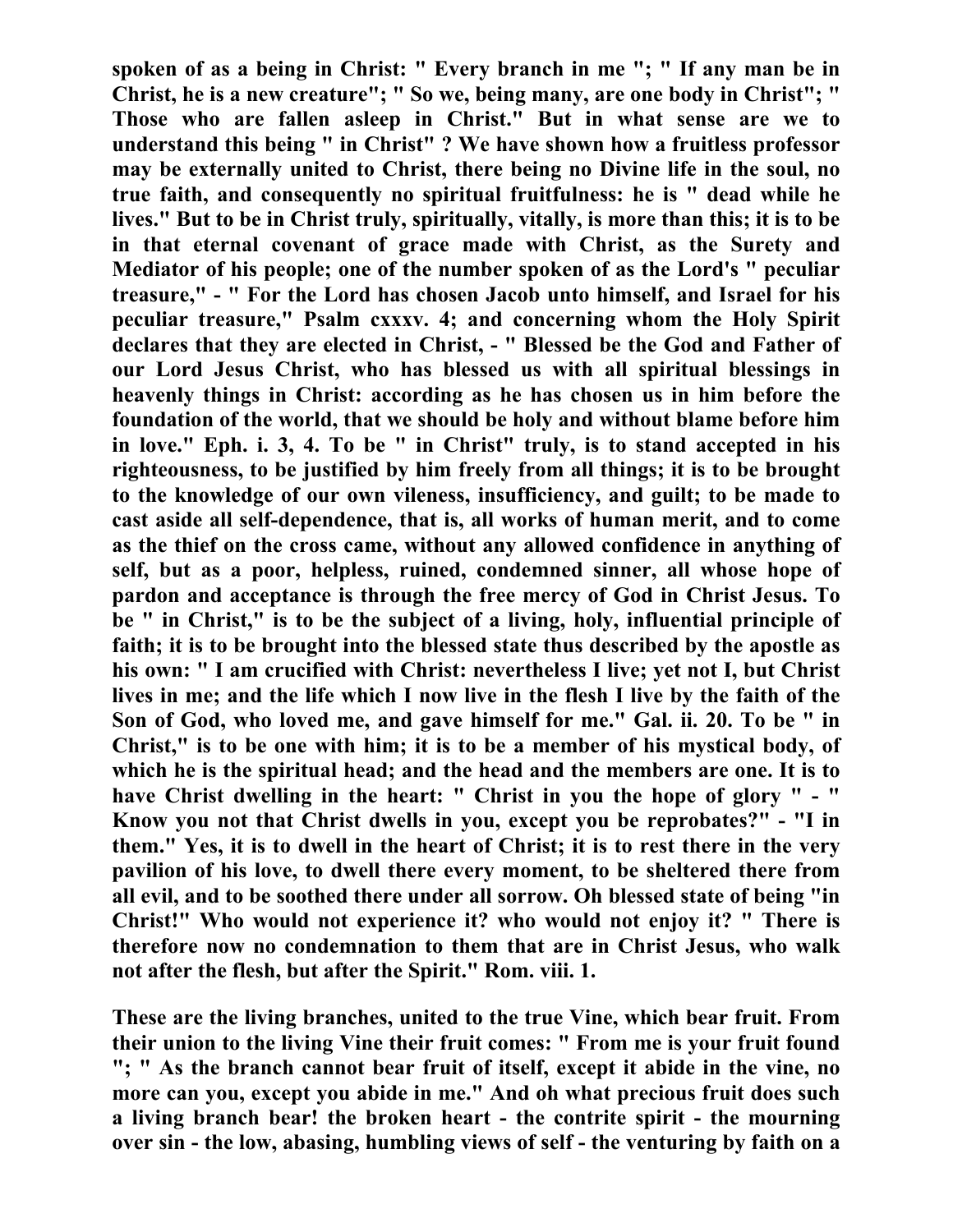**full, mighty, willing Savior - the going out of self, and resting in his all-atoning work and all-satisfying righteousness. This is followed by a progressive advance in all holiness and godliness, the fruits of faith which are by Jesus Christ, abounding in the life, and proving the reality of the wondrous change, - the close walk with God, - the submission of the will in all things to his, - the conformity of the life to the example of Jesus, - the "power of his resurrection" felt - the "fellowship of his sufferings " known - and " conformity to his death " marking the entire man. Phil. iii. 10.** 

**These are some of the fruits of a truly regenerate soul. The Holy Spirit testifies, that the "fruit of the Spirit is in all goodness, and righteousness, and truth"; and still more minutely as consisting of " love, joy, peace, longsuffering, gentleness, goodness, faith, meekness, temperance."** 

**Now observe, it is the fruitful branch only that the Husbandman prunes: "every branch that bears fruit, he purges it." If it be asked - why ? the answer is, because it is only the fruitful branch that bears the pruning. He prunes it, because it is fruitful, because it has life from, and union with, the Vine. This purging, or pruning of the fruitful believer by the Lord, is the trial of his own work. The very discipline which a covenant God employs with his child, proves the existence and reality of grace in the soul. It is not the lifeless branch that he prunes, it is not the spurious ore that he puts in the furnace. When he takes his child in hand to deal with him, it is with a view of drawing forth the grace which he has first implanted in the soul. The very trial of faith supposes the existence of faith; and the trial of any one grace of the Spirit, supposes the previous indwelling of that grace in the believer. No man goes to a dry well to draw water from it; no man goes to a bank in which he has made no previous deposit, to draw money from it. When God, - the spiritual Husbandman of the church, - comes into his garden, and walks amid the " trees of righteousness," and in his sovereignty marks one here and another there for discipline, for pruning, whom does he select for this blessed purpose, but the trees which he has himself planted? Jesus, the Vine, has declared, that "every plant which his heavenly Father has not planted, shall be rooted up." And have we not often seen the solemn fulfillment of this threatening in the case of graceless professors? - the first blast of temptation has carried them away, root and branch. God, perhaps, has brought them into deep trial; the storm of adversity has fallen upon them; death has snatched away the " desire of their eyes with a stroke"; riches have taken wings and flown away; character has been assailed; temptations have overtaken them; and what has been their end? We look for their religion, - it has fled away like the chaff of the threshing-floor before the sweeping hurricane; their profession, - it is all gone; their prayers, - they have evaporated into empty air. The solemn " place of the holy " that knew them, knows them no more. And so it will prove with every plant that our heavenly Father has not planted; and so with all the**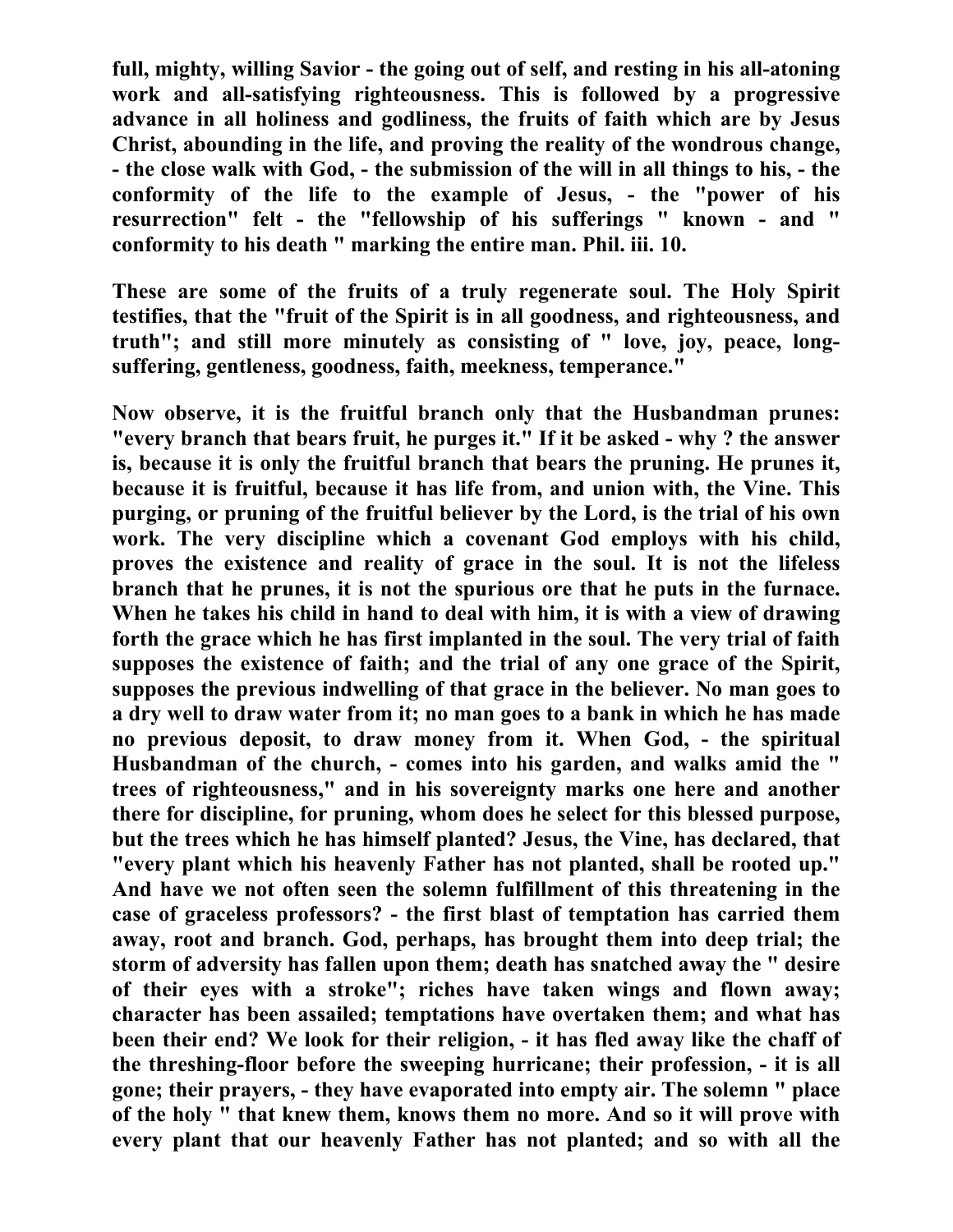**wood, hay, and stubble, built upon an outward acknowledgment and profession of Christ. And oh their end! 'For if after they have escaped the pollutions of the world through the knowledge (not an experimental or saving knowledge is here meant) of the Lord and Savior Jesus Christ, they are again entangled therein, and overcome, the latter end is worse with them than the beginning. For it had been better for them not to have known the way of righteousness, than, after they have known it, to turn from the holy commandment delivered unto them. But it is happened unto them according to the true proverb, " The dog is turned to his own vomit again; and the sow that was washed to her wallowing in the mire."' 2 Pet. ii. 20-22.** 

**But the true child of the covenant, the Lord tries; the living, fruitful branch, the Husbandman prunes. There is that in every believer, yes, the most eminent child of God, - eminent for his holy and close walk, - that needs pruning. We cannot always see the necessity of the discipline; we wonder, often, why such a believer is so constantly, and, in a sense, so severely dealt with. We look at his godly conversation in all things; we mark his holy deportment, his consistent walk, his lowly spirit, his spiritual gifts and graces, his devotedness and zeal in the cause of the Lord, and we exclaim, " Lord, make me like him, as he is like you!" And when we see the cedar in Lebanon bend before the sweeping tempest - when we mark how the man of God becomes the subject of the most overwhelming afflictions, how wave follows wave, and messenger after messenger comes with tidings of evil still more bitter than the last, - when we see this mercy blasted, that comfort removed, here a check, and there a disappointment, and he whom we gazed upon as one in whom the Lord had deposited great grace, and favored with peculiar nearness and conformity to himself, thus deeply afflicted, - we marvel that the dear Husbandman should prune him as he does. But what says the Husbandman? - " I, the Lord, search the heart." Here is the secret revealed; the hidden evil of that holy man of God we could not discover. The powerful corruptions that dwelt in his heart, - which he, in a degree, knew, and mourned over and confessed daily before the Lord, - were concealed from our eye; and while we were judging from outward appearance, - and, it may be, judging correctly too, for by their fruits we are to know the true and the false professors, - the Lord was probing and searching the heart, and for the subjugation of the evil that he discovered there, was thus disciplining, and pruning, and purging his beloved child.** 

**Dear reader, if you are experimentally acquainted with the truth as it is in Jesus, if you are a living branch of the true Vine, it will be nothing new for you to be informed, that the Canaanites still dwell in the land. You will recollect, that when the children of Israel took possession of Canaan, although they conquered its inhabitants, and took supreme possession and government of the country, yet the former occupants of the soil they could not entirely**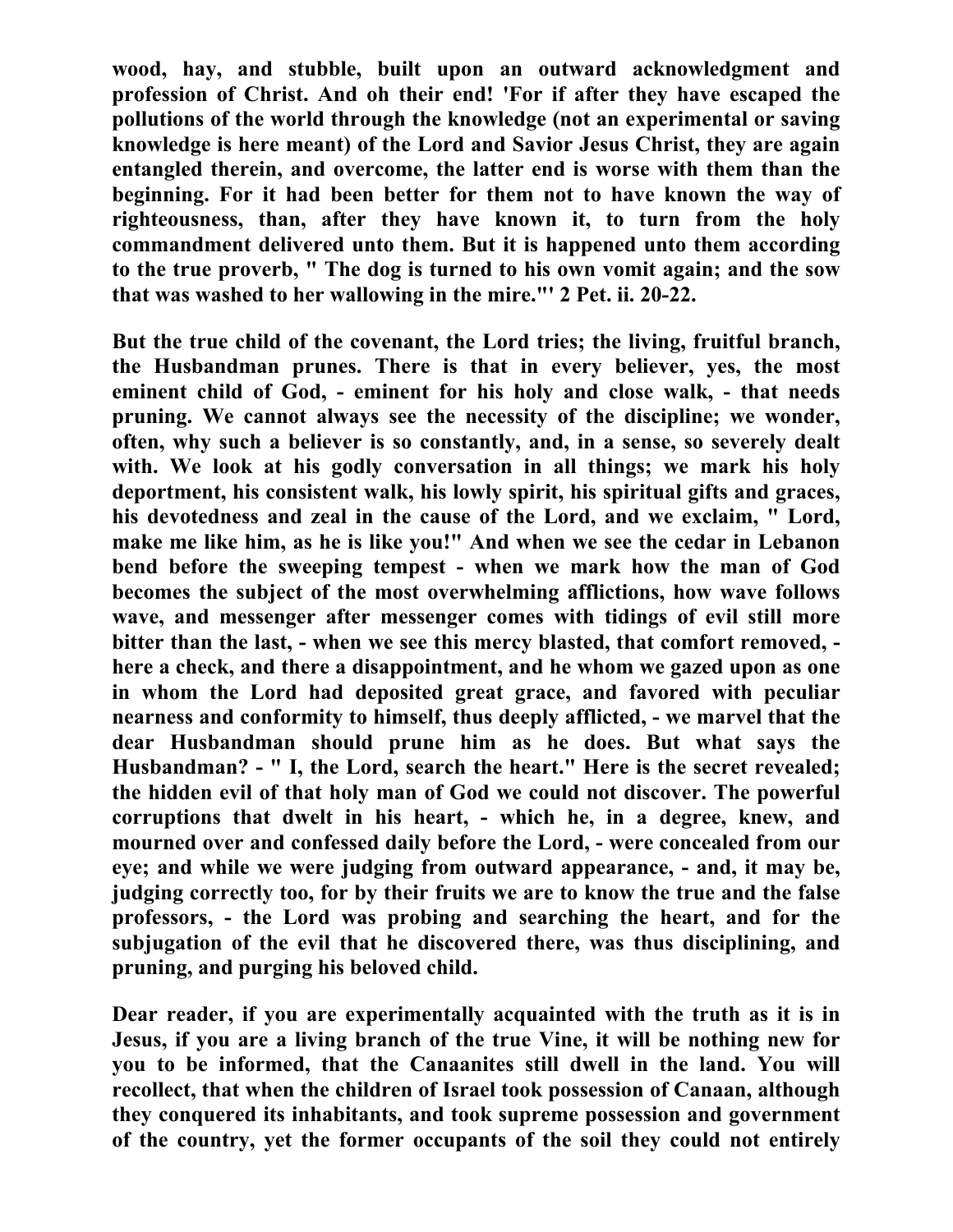**dispossess. The circumstance is thus recorded: " The children of Manasseh could not drive out the inhabitants of those cities; but the Canaanites would dwell in that land." Josh xvii. 12. Now what these Canaanites, these heathenish idolaters, were to the children of Israel, the natural corruptions of the heart are to the called children of God. After all that Divine and sovereign mercy has done for the soul, - though the inhabitants of the land have been conquered, and the heart has yielded to the power of omnipotent grace, and the "strong man armed " has been deposed, and Jesus has taken the throne, yet the Canaanites will dwell in the land, and we cannot expel them thence. These are the natural corruptions of our fallen nature, the evils of a heart that is but partially renewed, the heathenish lusts, and passions, and infirmities that formerly were the sole occupants of the soil, and still dwell there, and which we shall never, in the present state, entirely dispossess. But what did the children of Israel do to these Canaanites, whom they could not drive out of the cities, but who would dwell in the land? We read in the 13th verse: "Yet it came to pass, when the children of Israel were waxing strong, that they put the Canaanites to tribute: but did not utterly drive them out." Now this is what the children of God must do with the spiritual Canaanites that yet dwell in the renewed heart: they cannot be driven out, but they may be put to tribute; they cannot be entirely extirpated, yet they may be brought into complete subjection, and even made to contribute to the spiritual advance of the soul, and to the glory of God. Yes, even these very indwelling and powerful Canaanites, these strong corruptions that war and fight in the renewed soul, may be made subservient to the spiritual benefit of a child of God. Will it not be so, if they lead him to put no confidence in himself, to draw largely from the fullness of grace in Jesus, to repair often to the throne of mercy, to deal much and closely with the atoning blood, to cultivate a watchful, prayerful, tender spirit and daily and hourly to rejoice in Christ Jesus, having no confidence in the flesh? And yet all this may be the result, when the believer has waxen strong in the Divine life, and has learned to put his indwelling corruptions to tribute, though he may not utterly expel them from his bosom. Thus " God turned the curse of Balaam into a blessing," Neh. xiii. 2; and thus, too, may the renewed soul, - often led to exclaim, " O wretched man that I am ? who shall deliver me from the body of this death?" - through a supply of the Spirit of Christ Jesus, and becoming more thoroughly versed in the are of the holy war, be able to turn the risings of his indwelling sins into occasions of more holy and humble walk with God. Happy believer, the tendency and real effect of whose indwelling infirmities of the flesh and the spirit are, to school the soul in the knowledge of its own nothingness, to constrain it to a soft and lowly walk, and to endear the blood, the mercy-seat, and the holy of holies, into which the most burdened, distressed, and humble soul may at all times enter!**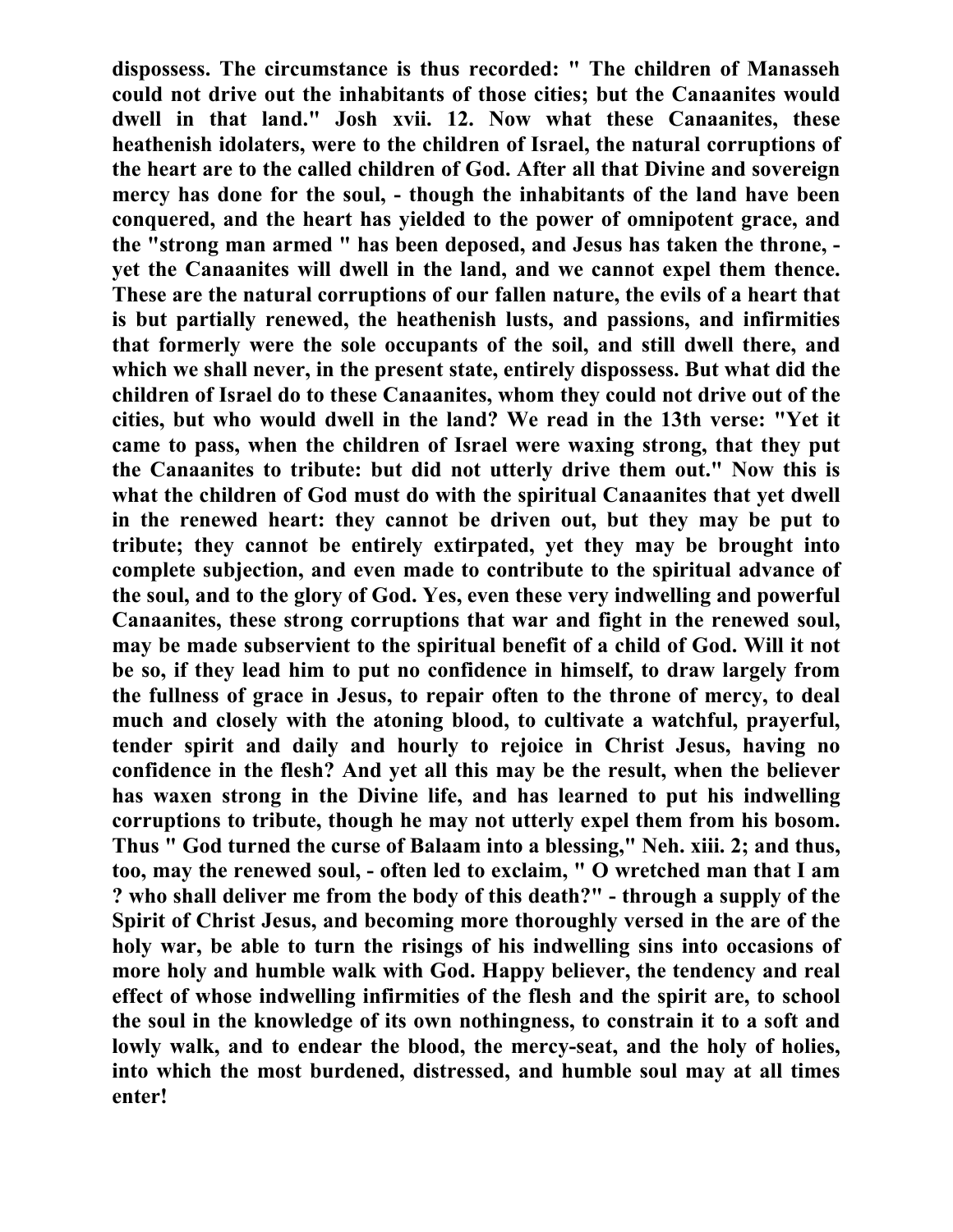**This pruning does not destroy or weaken the power of the Divine life in the soul. We may go to a tree of the forest, and prune it of every branch, yes, we may level it to the earth; and yet, - the principle of life still remaining, - the genial showers, and the warm sunshine, will cause it again to spring forth and bud, blossom and bear fruit. The Divine life in the soul of man is indestructible, - it cannot perish; the seed that grace has implanted in the heart is incorruptible, - it cannot be corrupted. So far from trials, and conflicts, and storms, and tempests, impairing the principle of holiness in the soul, they do but deepen and strengthen it, and tend greatly to its growth. We look at Job; who of mere man was ever more keenly tried, or more closely pruned than he? - and yet, so far from destroying, or even weakening, the Divine life within him, the severe discipline of the covenant through which he passed, did but deepen and expand the root, bringing forth in richer clusters the blessed fruits of holiness. Think you, dear reader, the Divine life in his soul had undergone any change for the worse, when, as the result of God's covenant dealings with him, as the effects of the severe pruning of the fruitful branch, he exclaimed, - " I have heard of you by the hearing of the ear, but now mine eye sees you: wherefore I abhor myself, and repent in dust and ashes?" No: the pruning of the fruitful branch impairs not, but rather strengthens and renders more fruitful the principle of holiness in the soul, as we now proceed to show. The pruning of the fruitful branch, our Lord declares, is with the view of its increased fruitfulness; " Every branch that bears fruit, he purges it, that it may bring forth more fruit."** 

**It is the will of God that his people should be a fruitful people. " This is the will of God, even your sanctification," - the sanctification of a believer including all fruitfulness. He will bring out his own work in the heart of his child; he will show that where grace dwells, it is productive of good fruit: and never does he take his child in hand with a view of dealing with him according to the tenor of the covenant of grace, but that dealing results in a greater degree of spiritual fruitfulness. Now, when the Lord afflicts, and the Holy Spirit sanctifies the affliction of the believer, are not these among the costly fruit of that discipline? In the first place, self has become more hateful. This, God declared, should be the result of his dealings with his ancient people Israel, for their idolatry, - " They shall loathe themselves for the evils which they have committed in all their abominations." And again, - "Then shall you remember your ways, and all your doings wherein you have been defiled: and you shall loathe yourselves in your own sight, for all your evils that you have committed," And when the Divine compassion was drawn forth, this is described as having been the state of his beloved people, - "None eye pitied you, to do any of these unto you, to have compassion upon you; but you were cast out in the open field to the loathing of your person." And this is no small fruit, the result of God's covenant dealings with the soul: it is one of the useless branches which he prunes away. To loathe self on account of its**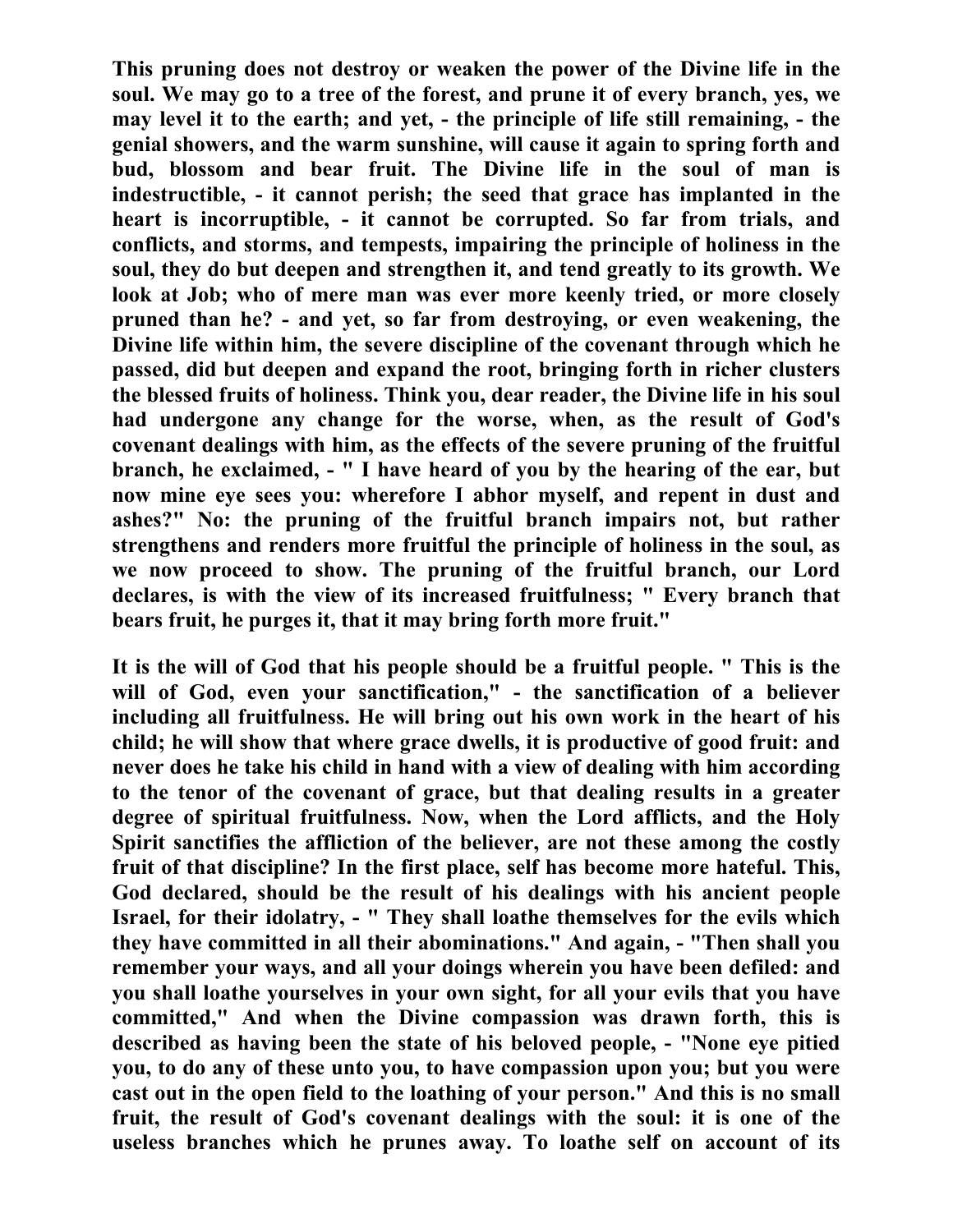**sinfulness, to mortify it in all its forms, and to bring it entirely into subjection to the Spirit of holiness, is indeed no small triumph of Divine grace in the soul, and no mean effect of the sanctified use of the Lord's dispensations. That must ever be considered a costly mean that accomplishes this blessed end. This unmortified self in the believer, is one of the most deadly enemies of his soul; it shows itself in a thousand ways, and wearing a thousand disguises. It is often difficult to detect the under-current working of the principle; for, frequently, where suspicion of its existence is most lulled to rest, there is it most rife and powerful. Self-confidence as in Peter, self-boasting as in Hezekiah, self-righteousness as in Job, self-deception as in Balaam, - in how many numberless ways may this hateful, ruinous principle discover itself! and how much " deceivableness of unrighteousness " is in it - is only fully known to him who solemnly declares, " I, the Lord, search the heart." Beloved reader, in your heart and in mine, the principle of this sin exists; and who can search it out, and root it out, but the Lord the Spirit? " If we through the Spirit mortify the deeds of the body, we shall live." Is your covenant God and Father dealing with you now?. Pray that this may be one blessed result, the abasement of self within you, the discovering of it to you in all its modifications and deformity, and its entire subjection to the cross of Jesus. Blessed pruning, if the tendency and the effect are, to lay you in the dust before the Lord, to cause you to loathe yourself, and to go softly and lowlily all your days!** 

**Another holy tendency of the pruning of the fruitful branch, is, to endear the Lord Jesus in his person, work, and offices. Jesus, the " Branch," the " Plant of Renown," grows only upon the living and the pruned heart. There are many professors in whose hearts there is not room for Christ: the world, unmortified sin, take up all the space, occupy all the affections; and while his name is outwardly professed, His cross is inwardly despised. Oh, what emptying, what humbling, what pruning, are necessary, in order to make room for the lowly Lamb of God in the heart of a poor believing sinner! And for years after the first reception of Jesus, is this emptying and pruning needed. If it were not so, would our dear Lord discipline as he does? Would he sever this and that limb; would he cut off this and that dependence; would he take us off of creature trust, and that sometimes in the most painful way? Oh no! by these means he seeks to establish himself in our affections, - he would have our whole hearts, he would make us fruitful. And when thus unhinged from earthly trust, when emptied of confidence in self, when pruned of earthly comforts, - oh how unutterably precious does Jesus become! Then do we see him to be just the Jesus that we want, just the Savior that we need: we find in him all that we ever found in the creature, and infinitely more - wisdom, strength, tenderness, and sympathy, surpassing all that men or angels ever felt, or could possibly feel, for us. Then it is, his blood and righteousness are endeared; then we fly to his fullness of all grace; and then the tender, bleeding**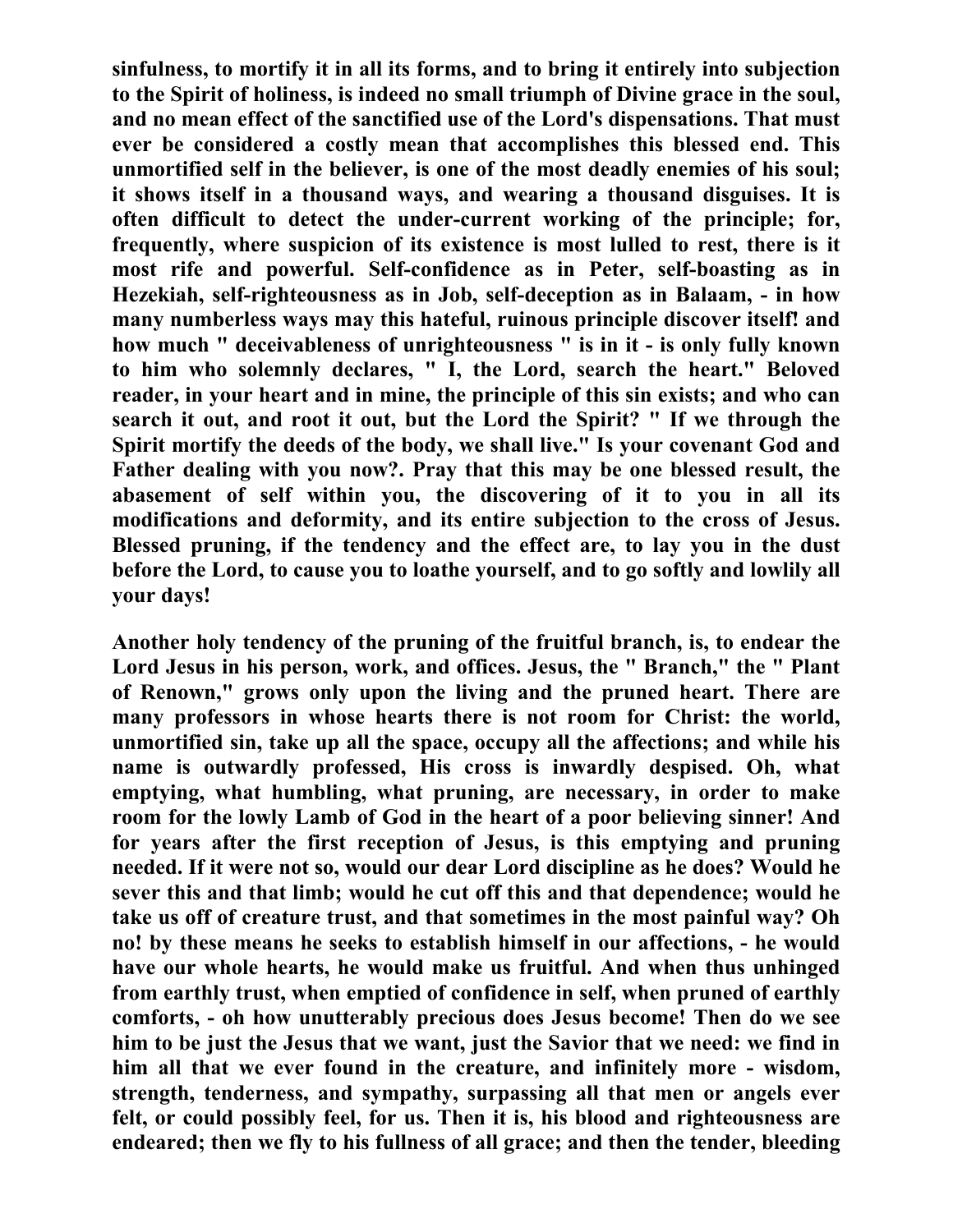**branch takes a firmer hold on its stem, and henceforth looks only to it for all its vigor, its nourishment, and its fruit. " As the branch cannot bear fruit of itself, except it abide in the vine, no more can you, except you abide in me." Ah! beloved reader, if you are his child, he will cause you to know it, and will endear himself to you as such. And this is seldom done, save in the way of severe pruning. Shrink not from it, then. All the good that the Lord ever takes from you, he returns ten thousand-fold more in giving himself. If you can say, "the Lord is my portion," then what more do you, can you want? And remember, too, the Lord will prune you of nothing that was for your real good. He is the Judge of what is best for you, not yourself: he will sever the useless tendrils only, the small branches that consume the sap, that absorb the nourishment, and are productive of unfruitfulness. We are but imperfect judges of what tends best to our spiritual or temporal benefit. That which we may deem absolutely essential to both, the Lord in his wisdom and love may see proper to remove; and as frequently, that for the removal of which we had often besought the Lord, he may see fit to retain. Thrice Paul prayed for the removal of his infirmity, and thrice the Lord denied his request: but the denial was accompanied by a promise, calculated to soothe into sweet acquiescence every feeling of the apostle - " My grace," said the Lord, " is sufficient for you." Let it ever be remembered by the tried believer, that supporting grace, in the season of trial, is a greater mercy than the removal of the trial itself. The Lord Jesus did seem to say to his servant, " I see not that it would be for your good to grant your prayer, but I will enable you to bear the infirmity without a murmur: I will so support you, so manifest my strength in your weakness, my all-sufficiency in your nothingness, that you shall not desire its removal." " Lord," he might have replied, " this is all that I desire. If you in your wisdom and love do see fit still to prune me, I am in your hands to do with me as seems good in your sight. The continuance of the trial will but prove the strength of your grace, and the tenderness and sympathy of your heart." After this, we hear no more of Paul's thorn in the flesh: the grace of his Lord, doubtless, proved all-sufficient for him.** 

**There are one or two points of caution and encouragement upon which we would touch before closing the chapter.** 

**Let the believer beware, how be despises what little fruitfulness the Lord the Spirit may have given him: there is danger of this. Many who read this chapter, may close it with deep mourning over their barrenness; they may think their fruit nothing but leaves, their religion nothing but profession. But stay, dear reader: it is a mercy for you to know that the Lord does not regard your estimate of a fruitful state; else, were the Lord to judge and condemn us as we do ourselves, were he to despise his own work as we too frequently do, it would indeed go hard with us. But he does not: that which we have often thought unworthy of his notice, he has looked down upon with the fondest**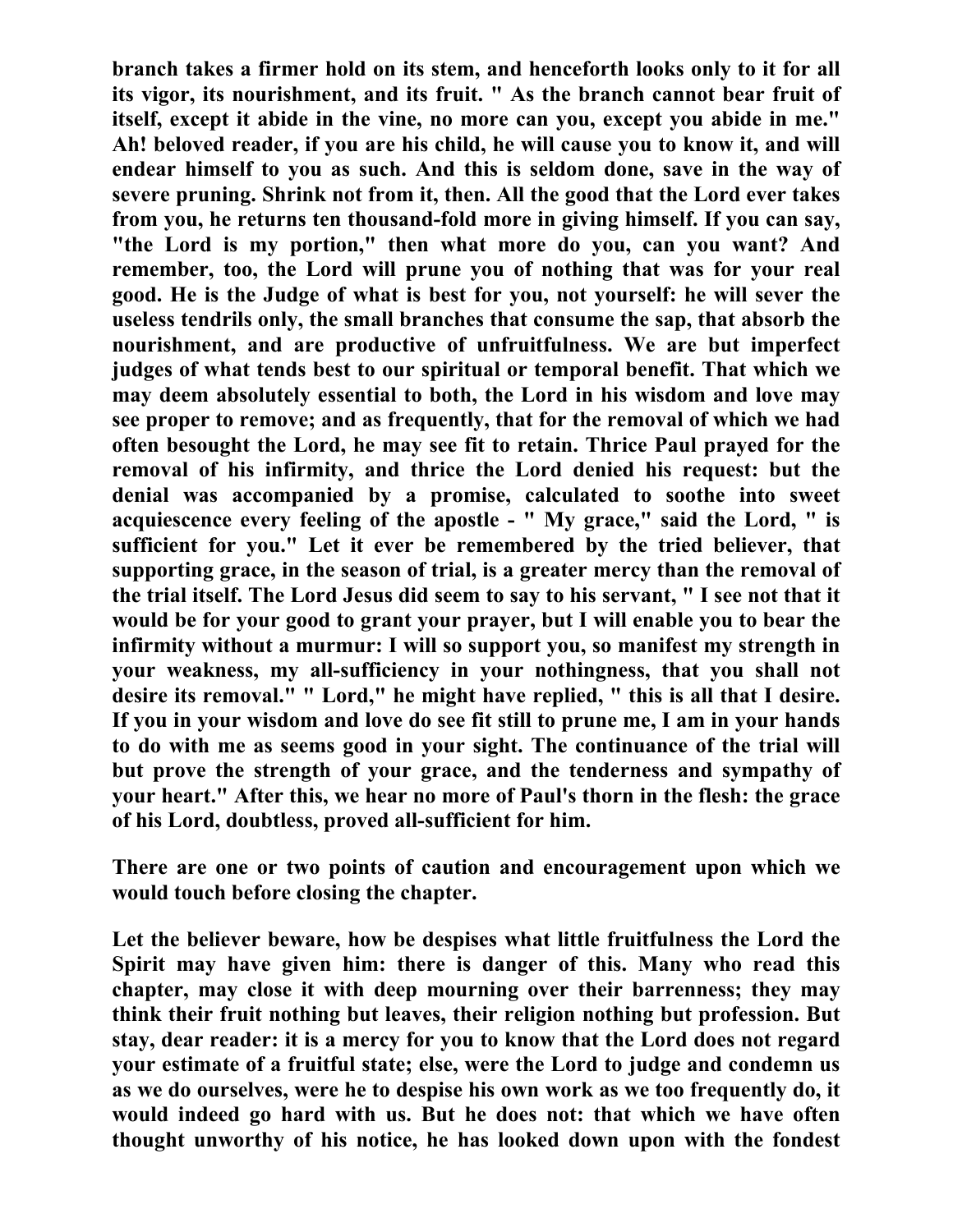**complacency and delight. And when at the close of a sermon, or the reading of a book, or on retiring from the throne of grace, we have hung our heads, and blushed to lift our faces towards him, exclaiming, - " Lord, I am vile; look not on me, for I am black," he has beheld the fruit of his own Spirit, costly, fragrant, and precious in his sight. See, then, that you despise not what the Lord has wrought for you. Any desire of the heart for Christ, any secret brokenness, any godly sorrow over indwelling sin, any feeble going out of self and leaning on Jesus, is the gracious work of the Holy Spirit in the soul, and must not be undervalued or unacknowledged. A truly humble view of self, is one of the most precious fruits of the Spirit: it indicates more real fruitfulness, perhaps, than any other state of mind. That ear of corn which is the most full of grain, hangs the lowest; that bough which is the most heavily laden with fruit, bends the nearest to the ground. It is no unequivocal mark of great spiritual fruitfulness in a believer, when tenderness of conscience, contrition of spirit, low thoughts of self, and high thoughts of Jesus, mark the state of his soul. "Who has despised the day of small things?" - not Jesus.** 

**But, dear reader, rest not here; blessed as it is to know your barrenness, and to mourn over it, it is still more blessed to press forward towards a deeper and more spiritual acquaintance with Christ, the source of all real fruitfulness. Too many rest in a mere deploring of their barrenness; they will ingenuously acknowledge their state, freely confess it before God, and yet meet them when you will, this is always their posture, and this their confession. One seems to mark in them no advance, no striving after higher attainments, the crucifixion of known infirmities, the mortification of easy besetting sins, the surrender of that which feeds as a worm upon the root of their religion. There seems just life and consciousness enough to detect the secret declension of the soul, but not enough to arrest its progress.** 

**But, reader, that this should not be your case, seek an increasing knowledge of Christ; be assured of this, - here lies the grand secret of a growing, fruitbearing Christian. " As the branch cannot bear fruit of itself, except it abide in the vine; no more can you, except you abide in me." There is a perpetual proneness to seek our fruitfulness from anything save a close, spiritual, and constant dealing with the cross of Jesus: but as well might we expect the earth to clothe itself with verdure, or the tree to blossom, and the blossom ripen into fruit, without the sun's genial warmth, as to look for fruitfulness in a regenerate soul, without a constant dealing with the Lord Jesus Christ; for, just what the sun is to the kingdom of nature, Jesus the Sun of righteousness is to the kingdom of grace, - the blessed source of all its verdure, fragrance, and fruitfulness. Then, let all your expectations be centered here. No real good can come to you, no healing to your spirit, no fruitfulness to your soul, from a perpetual living upon convictions of sin, legal fears, or transient joys: the Divine life can derive no nourishment from these. But live upon the atoning**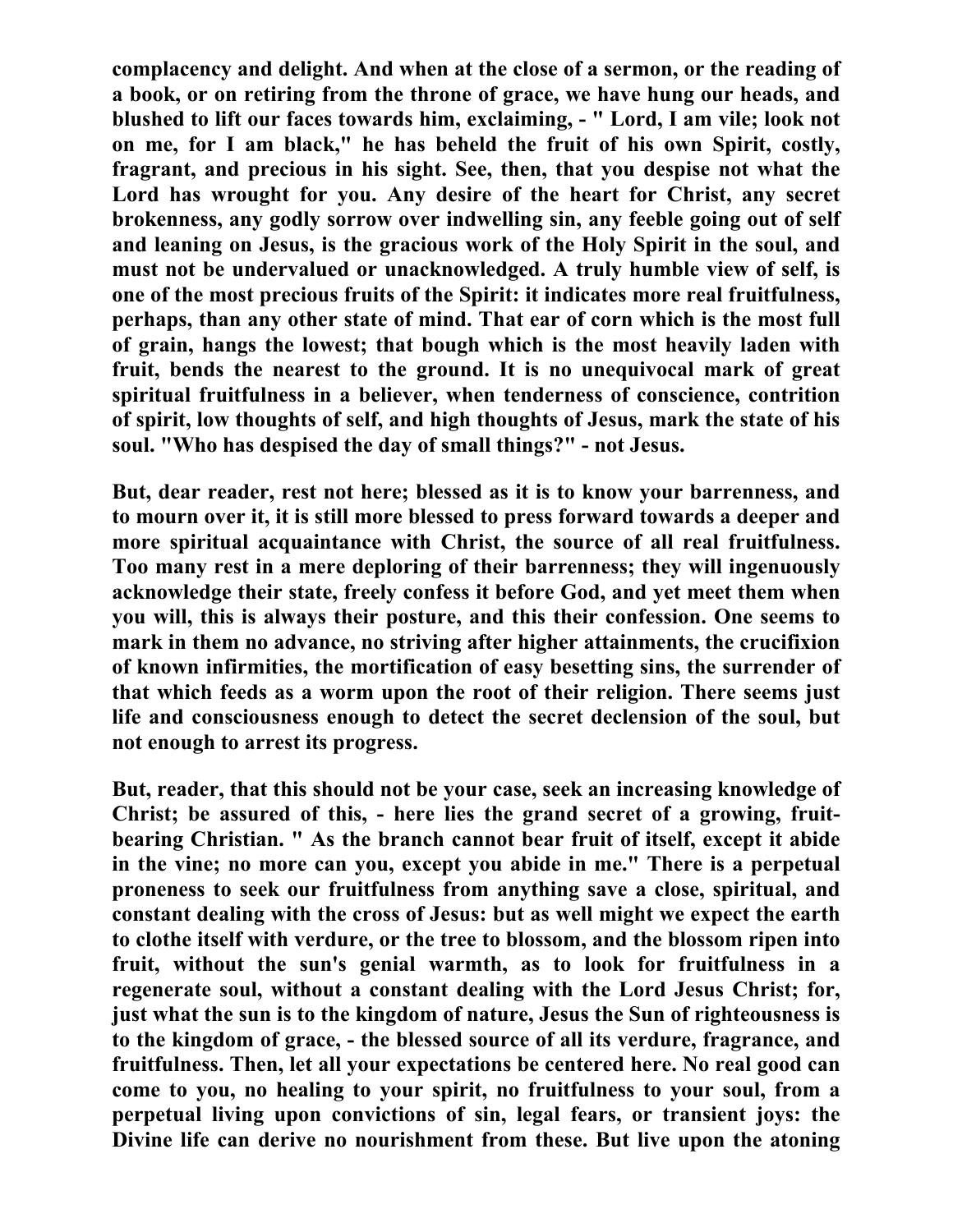**blood of Jesus. Here is the fatness of your soul found; this it is that heals the wound, wins the heart, and hushes to repose every fear of condemnation; this it is that enables a poor sinner to look full at God, feeling that justice, holiness, truth, and every Divine perfection are on his side. It is the blood of Jesus, applied by the Spirit, that moistens each fiber of the root of holiness in the soul, and is productive of its fruitfulness; this it is that sends the warm current of life through every part of the regenerate man, quickening the pulse of love, and imparting a healthy and vigorous power to every act of obedience. And when the spiritual seasons change, - for it is not always spring-time with the soul of a child of God, - when the summer's sun withers, or the autumnal blast scatters the leaves, and winter's fiercer storm beats upon the smitten bough, the blood and righteousness of Christ, lived upon, loved, and cherished, will yet sustain the Divine life in the soul, and in due season the spring blossom and the summer fruit shall again appear, proving that the Divine life of a believer is " hid with Christ in God." Then shall it be said of you, as was said of the church by her Beloved: " The winter is past, and the rain is over and gone; the flowers appear on the earth, the time of the singing of birds is come, and the voice of the turtle is heard in our land. The fig-tree puts forth her green figs, and the vines with the tender grape give a good smell. Arise, my love, my fair one, and come away." Sol. Song ii. 11-13. Then let your heart respond, " Awake, O north wind, and come, you south, blow upon my garden, that the spices thereof may flow out." Thus shall you be " filled with the fruits of righteousness, which are by Jesus Christ, unto the glory and praise of God."** 

**Afflicted believer, do not forget that it is the fruitful branch only that the Lord prunes: "Whom the Lord loves, he chastens ": and again, he declares, " Whom I love, I rebuke and chasten." Then, thank him for the pruning; bless him for the sanctified trial that weans you from earthly things, that deadens your heart to every rival of Christ, and that imparts an upward spring to faith, hope, and love. Not one unkind thought is there in the heart of the God that now chastens you. True, he may have severed from you branch after branch, he may cut off all your earthly springs, he may lead you down into the deep valley of abasement; yet still is he love, and nothing but love. Could you look into his heart, not a spring would be found dwelling, nor a pulse beating there that would not speak of love to you at this very moment. All that he seeks with regard to yourself, is your increased fruitfulness; and to promote your real sanctification, is to promote your real happiness. In all God's dealings with his covenant people, he seeks their greatest good, their highest happiness, and in nothing more manifestly than in this does he show the intense love which dwells in his heart towards them.** 

**Frequently call to mind our Lord's words: " Herein is my Father glorified, that you bear much fruit, so shall you be (manifestly) my disciples." This**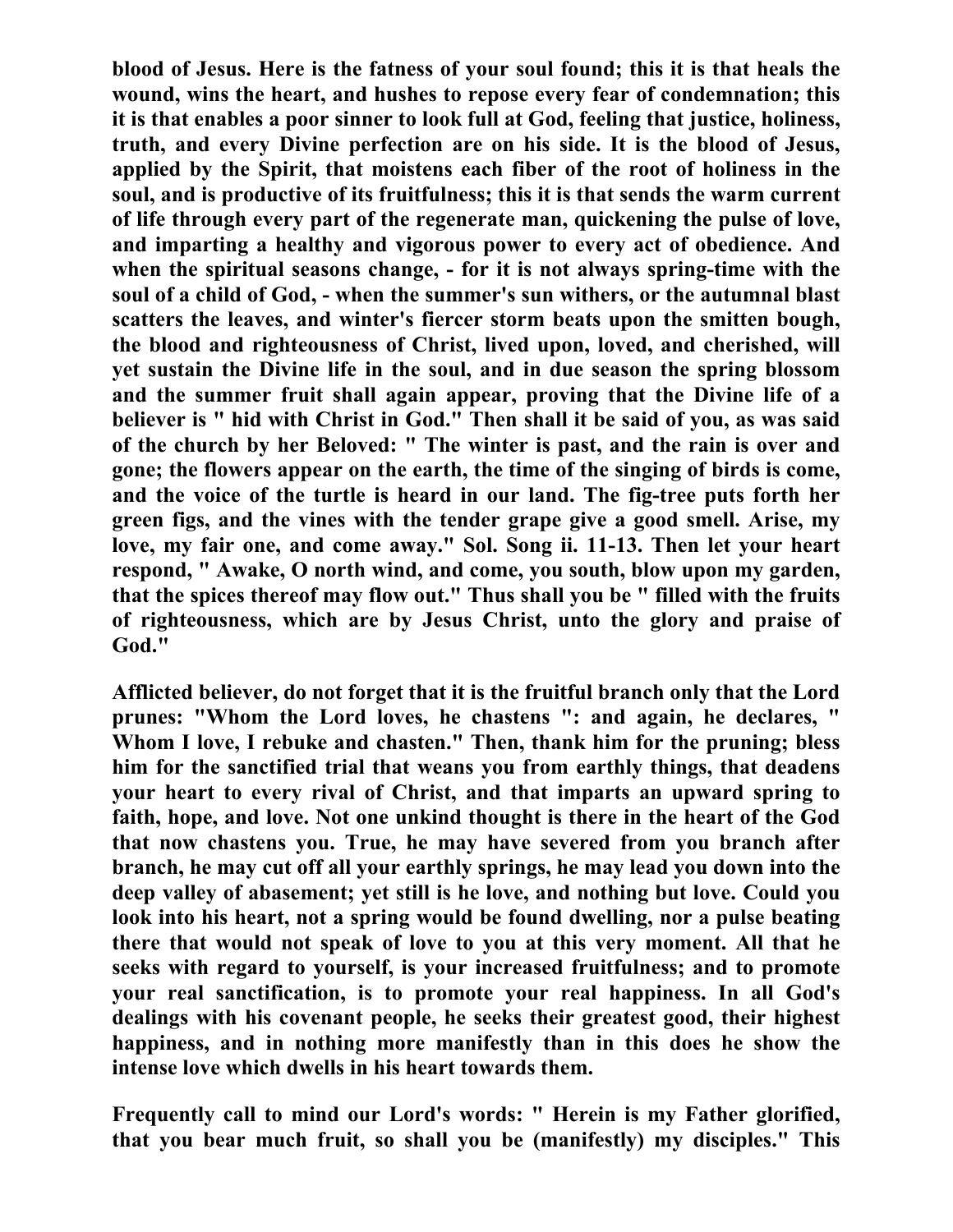**"much fruit" is often found mostly in those with whom the Lord mostly deals. He has created his people for his own glory, and this he will secure to himself in their abundant fruitfulness. This is why the most illustrious saints have ever been the most deeply tried, severely pruned: their great fruitfulness sprang from their great afflictions. And yet, beloved, the Lord deals with his saints according to his holy sovereignty; not by one line, or in one path, does he always conduct them. Is God smiling upon you? does the summer sun shine? is your sea smooth and flowing ? does the " south wind " blow upon you ? See, then, that you walk humbly with God; " Be not high-minded, but fear." If God in his providence has elevated you a little in the world, you have need to besiege his throne for great grace to keep your spirit low in the dust before him. Do your fellows admire your talents, extol your gifts, applaud your works, and court your society? Oh how closely and softly and humbly ought you now to walk with God! That breath of adulation that lighted upon you, will prove a blight upon your graces, if you go not upon your knees before God; that flattering word which fell upon your ear, will prove as the fly in the apothecary's ointment to your soul, if you get not closer down at the foot of the cross. Let every circumstance and state take you there; whether the north wind or the south wind blows, whether the dark cloud of adversity gathers over you, or the sunshine of prosperity beams upon you - still let your posture ever be low before the Savior's cross; nothing can harm you there. See that the season of outward prosperity is the season of your soul's fruitfulness; see that every mercy takes you to God; convert every new blessing into a fresh motive for living not unto yourself, but unto Him from whom the blessing came.** 

**And if you are constrained to take your worst frames to Christ, your sins as they rise, your weakness as you are conscious of it, your corruptions as they discover themselves, even so shall you be a fruitful branch of the true Vine. In the very act of going, just as he is, to Christ, the believer brings forth fruit. For what marks the frame of the soul thus traveling up to the cross, but selfdistrust, self-abasement, deep conceptions of its own nothingness, high views of Christ's sufficiency? And is not this precious and costly fruit? I know of none more so.** 

**And let the fruitful believer anticipate the approaching period of his translation to a more genial and healthy soil. In heaven, the home of the saints, there will be nothing to blight the flower of grace; no frosts of winter, no burning heat of summer, no crushing storms, no sweeping tempests; the former things will all have passed away, and a new heaven and a new earth, in which dwells righteousness, shall have succeeded them. Happy hour of this release! Here he is a " lily among thorns "; there he will be a tree of righteousness, on which the storm will never rise, on which the sun will never set.**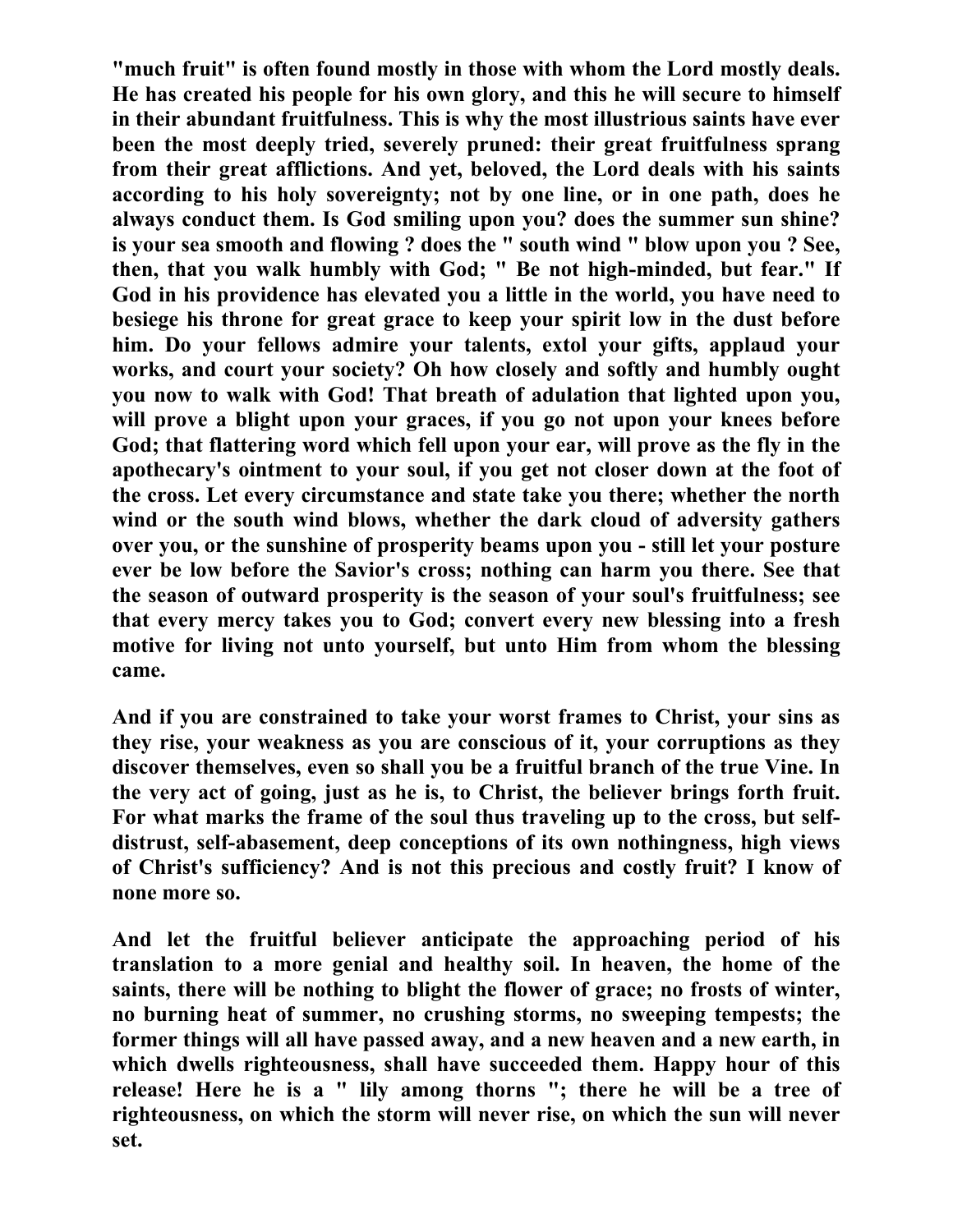**"Oh what a garden will be seen, When all the flowers of grace Appear in everlasting green, Before the Planter's face!** 

**"No more exposed to burning skies, Or winter's piercing cold; What never-dying sweet will rise From every op'ning fold!** 

**"No want of sun or showers above, To make the flowers decline; Fountains of life and beams of love, Forever spring and shine.** 

**"No more they need the quickening air, Or gently rising dew! Unspeakable their beauties are, And yet forever new.** 

**"Christ is their shade, and Christ their sun; Among them walks the King: Whose presence is eternal noon, His smile eternal spring."**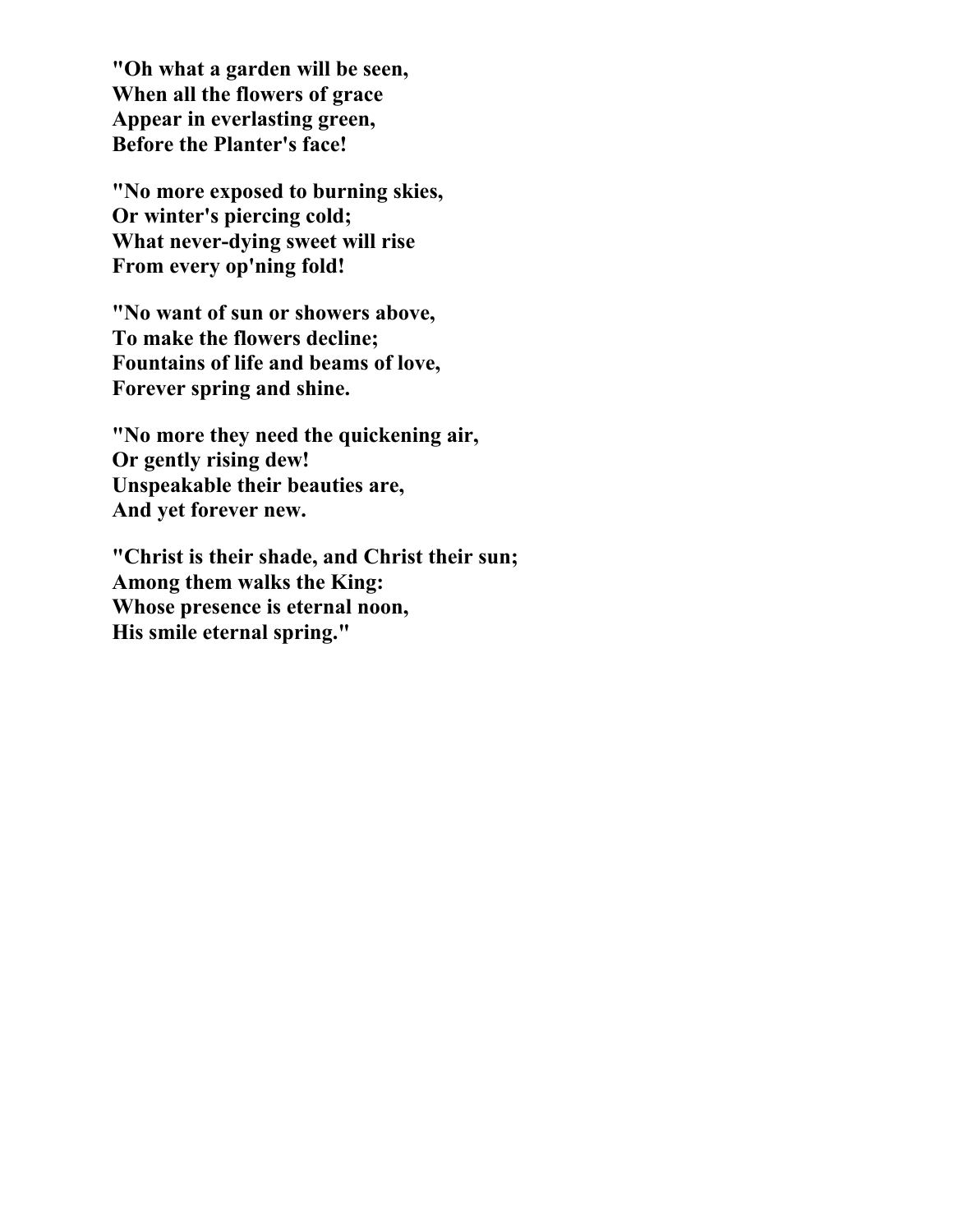## **Chapter 8: The Lord, the RESTORER of His People**

**"He restores my soul." (Psalm 23:3)** 

**Throughout the discussion of our subject, we have endeavored to keep distinctly and prominently before the mind of the reader, the indestructible nature of the Divine life in the soul, the stability of the covenant of grace, and the unchangeableness of God's love towards his people. The proper unfolding of our theme demanded more than a bare recognition of these glorious Gospel truths: apart from them, upon what an uncertain tenure would the final salvation of the believer rest! When we are led to consider the uncertainty of the creature, - when we take the history of a child of God, compressed within the short period of a single day, - mark what flaws, what imperfections, what fickleness, what startings aside, what dereliction in principle, what flaws in practice, what errors in judgment, and what wanderings of heart, make up that brief history, - how are we led to thank God for the stability of the covenant! that covenant which provides for the full redemption of all believers, - which from eternity secures the effectual calling, the perfect keeping, and the certain salvation of every chosen vessel of mercy. With what distinctness and sweetness is this truth thus unfolded by God himself: " If his children forsake my law, and walk not in my judgments; if they break my statutes, and keep not my commandments; then will I visit their transgression with the rod, and their iniquity with stripes. Nevertheless, my loving-kindness will I not utterly take from him, nor suffer my faithfulness to fail: my covenant will I not break, nor alter the thing that is gone out of my lips." Psalm lxxxix. 30-34.** 

**It will be seen, that two most solemn and affecting truths are recognized in this passage, - the backslidings of a child of the covenant, and the certainty of his restoration. It is more especially with the latter truth that we have to do in the present chapter.** 

**Of the necessity that exists for the restorings of the Lord, we need not here say much, the preceding pages having gone at some length into this point; and yet it forms the basis of our present subject, and is too important to be dismissed with a simple allusion. That there exists a necessity for the Divine restorings, who can doubt, that remembers that the Divine life of a believer has its residence in a heart but partially renewed and sanctified? In the case of Adam before he fell, this was not so; there was nothing in his heart opposed to the life of God within him. The mind, the will, the affections, yes, the whole soul, were one glorious orb of perfect light and holiness: not a shadow dimmed its luster, not a speck marred its beauty. Every faculty of the mind, every bias of**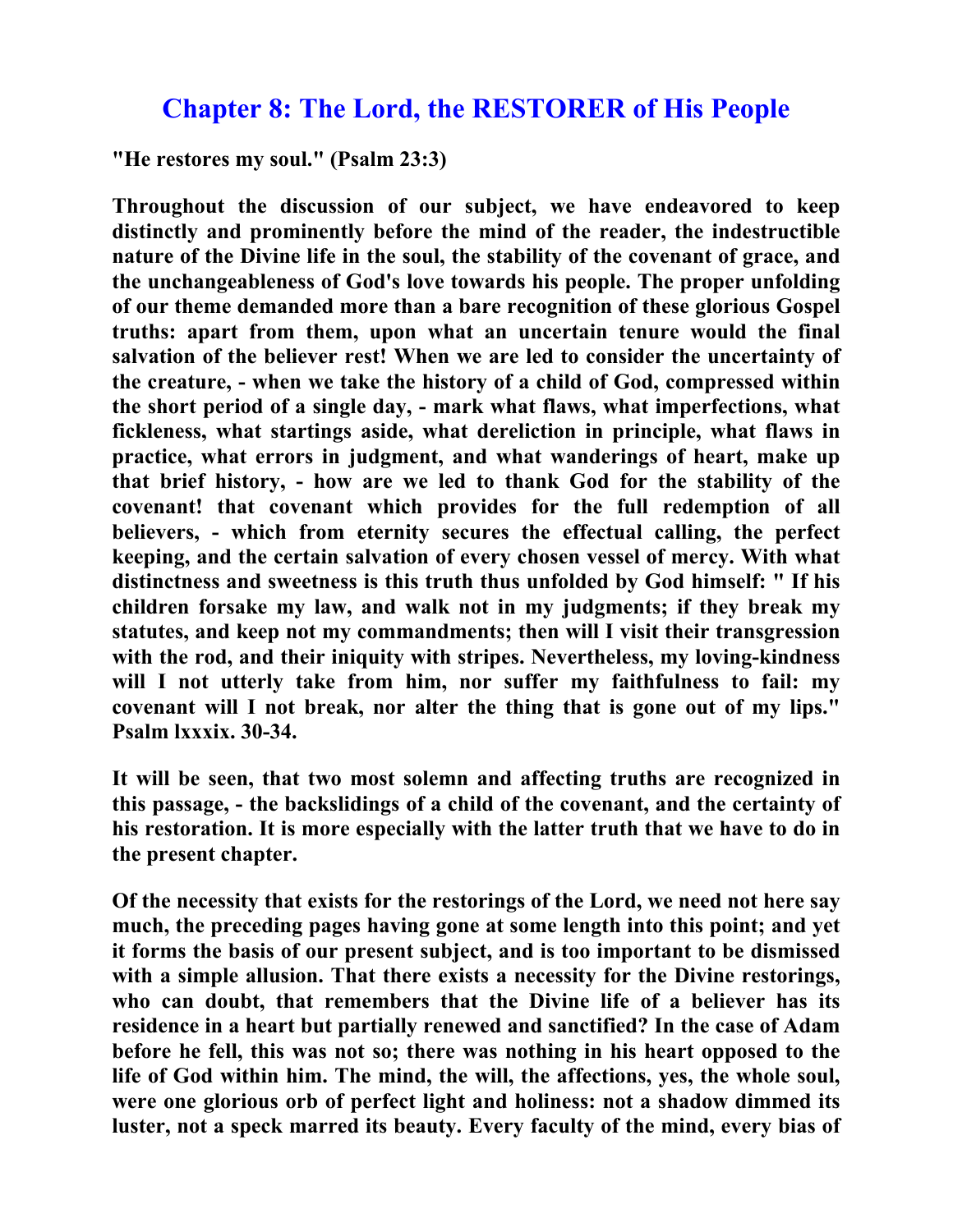**the will, every emotion of the heart, every breathing of desire, were in agreement with its nature, and were favorable to its growth.** 

**But not so is it now. Adam fell, and in his fall transmitted to his posterity a nature totally corrupt in every part; and although Divine and sovereign grace has undertaken to renew that nature, and does so in part, yet it is but in part renewed and restored to its original glory. The Divine life has its dwellingplace in a fallen, fleshly nature. One sentence of the apostle's explains and confirms this truth, - " The life which I now live in the flesh," Gal. ii. 20: the Divine life which he lived, was in the flesh. It was encompassed by all the corruptions, weaknesses, infirmities, and assaults of the flesh; there was not a moment that it was not exposed to assaults from within; there was not a natural faculty of the mind, or throb of the heart, that was favorable to its prosperity, but all were contrary to its nature, and hostile to its advance. Let every believer remember, that the Divine life which he lives, he lives in the flesh; and that there exists not a day that he stands not in need of the restorings of the Lord.** 

**Connect with this the many external influences which are hostile to the Divine life in the soul. As there is nothing internal that is favorable to a state of grace, so there is nothing external that assists it forward. It has its many and violent enemies: Satan is ever on the watch to assault it, - the world is ever presenting itself in some new form of fascination and power to weaken it, - a thousand temptations are perpetually striving to ensnare it; thus its internal and external enemies are leagued against it. Is it, then, any wonder that faith should sometimes tremble, that grace should sometimes decline, and that the pulse of the Divine life should often beat faintly and feebly ?** 

**The saints in every age have felt and lamented this. Hence the prayer of David, which is the prayer of all true believers: " Hold you me up, and I shall be safe "; implying the greatest weakness in himself, and his perpetual exposure to the greatest falls; " Hold you me up, for only as I am upheld by you, am I safe." Again he prays: " Keep back your servant also from presumptuous sins; let them not have dominion over me"; implying that a believer left to the tendencies of his fallen nature, might become a prey to the worst sins: " Keep back your servant also from presumptuous sins." In addressing himself to the converted Hebrews, the apostle seizes the occasion thus to exhort them: "Take heed, brethren, lest there be in any of you an evil heart of unbelief in departing from the living God." " In departing," implying a constant tendency to depart from God. And what does God himself say of his people ? " My people are bent to backsliding from me." And again, " Why is this people of Jerusalem slidden back by a perpetual backsliding?" Yes, it is a perpetual proneness to declension. The sun rises but to set, the clock is wound up but to run down; and not more natural is it for them thus to**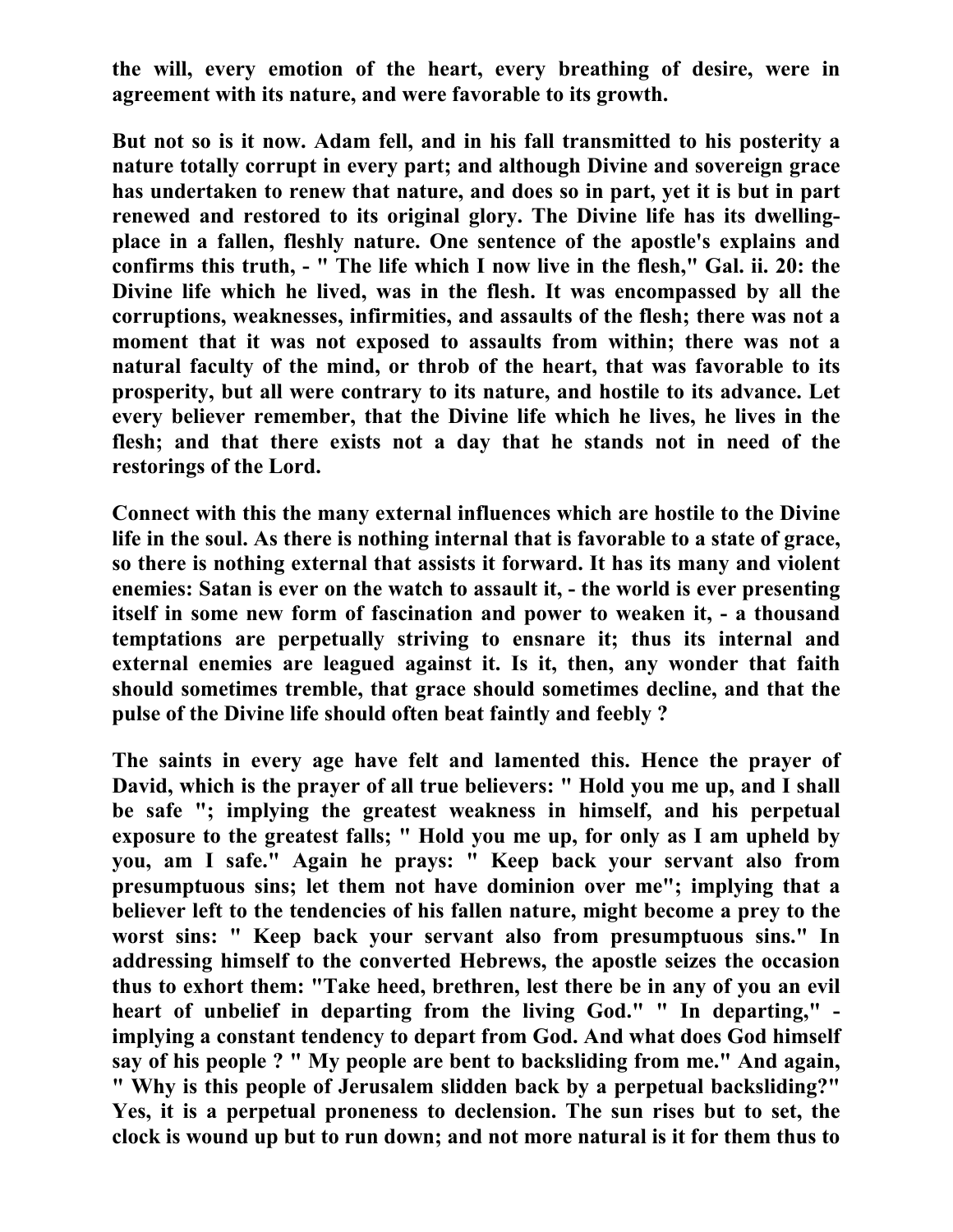**obey the laws that govern them, than for the heart of a child of God to follow the promptings of its corrupt and wayward nature.** 

**This leads us to touch upon the principle of all departure from God. We look at a believer's lax practice, we mourn and weep over it, and we do well; we trace our own, and still deeper shame and confusion of face cover us: but we forget that the cause of our bitterest sorrow and humiliation should be, the concealed principle of evil from whence springs this unholy practice. How few among the called of God, are found confessing and mourning over the sin of their nature - the impure fountain from whence flows the stream, the unmortified root from whence originates the branch, and from which both are fed and nourished! This is what God looks at, - the sin of our fallen, unsanctified nature, - and this is what we should look at, and mourn over. Indeed, true mortification of sin consists in a knowledge of our sinful nature, and its subjection to the power of Divine grace. The reason why so few believers " through the Spirit mortify the deeds of the body," is, a forgetfulness that the work has to do first and mainly with the root of sin in the soul: " Make the tree good, and the fruit will also be good "; purify the fountain, and the stream will be pure. Oh, were there a deeper acquaintance with the hidden iniquity of our fallen nature, - a more thorough learning out of the truth, - that " in our flesh there dwells no good thing," - a more heartfelt humiliation on account of it, and more frequent confession of it before God, - how much higher than they now are would be the attainments in holiness of many believers!** 

**There is, then, in every child of God, the innate principle of departure. Notwithstanding the wonders of grace God has wrought for the soul, - though he has elected, called, renewed, washed and clothed the believer; yet if he did not check and rein him in, he would depart, and that forever! - this unsanctified, unmortified principle would bear him away. Is there not in this aspect of our theme something truly heart-breaking? - the subject of a kind and benevolent government, and yet to be always rebelling against the Sovereign; dwelling under a kind and loving Father's roof, and yet to be perpetually grieving him, and departing from him; to have received so many costly proofs of his love, and yet rendering the most ungrateful returns, - oh, it is enough to sink the soul in the deepest self-abasement before God! Reader, what has the Lord been to you? Come, witness for him; has he ever been a wilderness to you, a dry and barren land? - has there been anything in his dealings, in his conduct, in his way with you, wherefore you should have turned your back upon him? - has there been any harshness in his rebukes, any unkind severity in his corrections, anything judicial and vindictive in his dealings? No, on the contrary, has he not been a fruitful garden, a pleasant land, a fountain of living waters to you? Has he not blended kindness with all his rebukes, tenderness with all his chastisements, love with all his dealings,**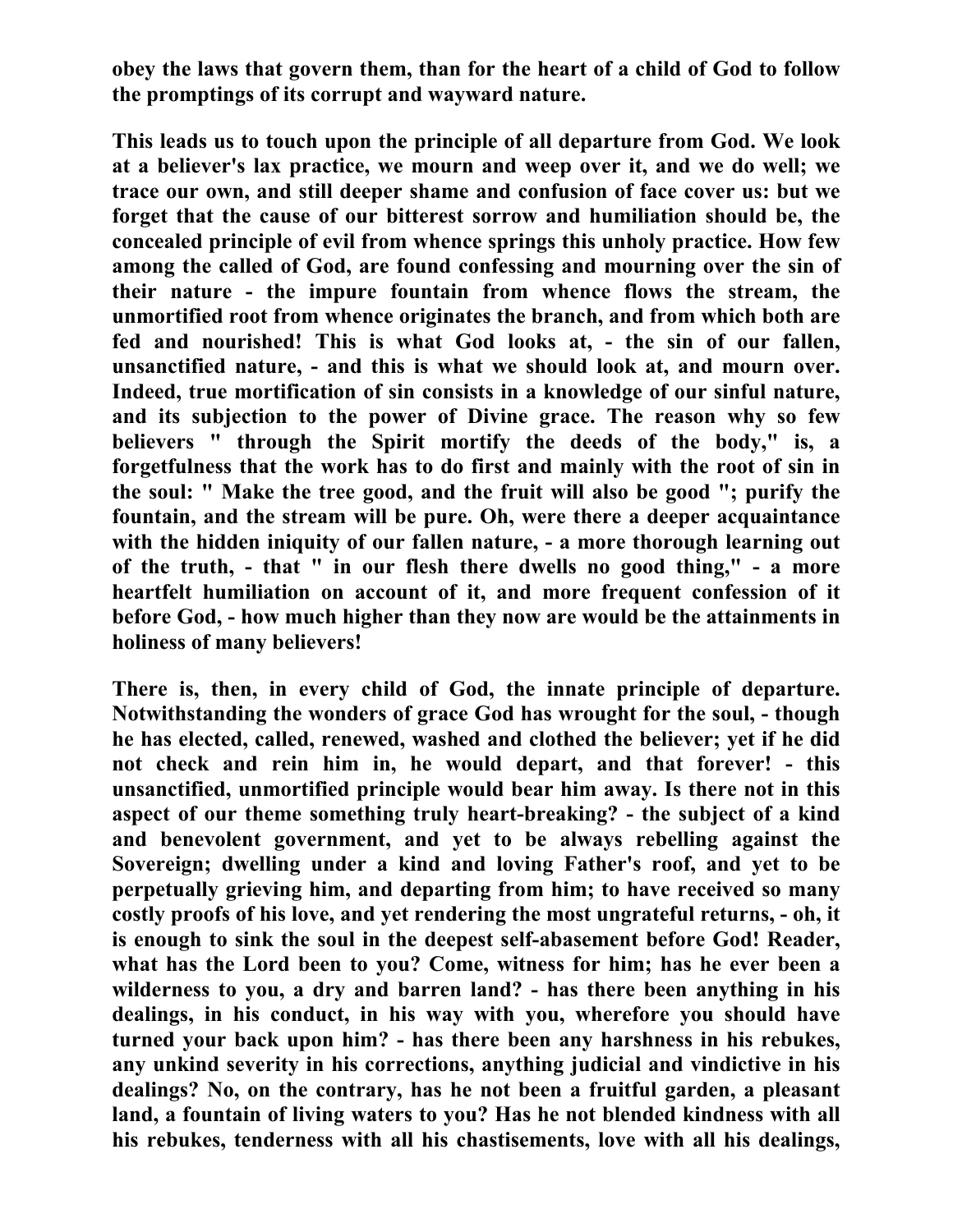**and has not his gentleness made you great? Then why have you departed from him? What is there in God that you should leave him, what in Jesus that you should wound him, what in the blessed Spirit that you should grieve him? Is not the cause of all your departure, declension, unkindness, unfruitfulness, in yourself, and in yourself alone? But if this has been your conduct towards God, not so has been his conduct towards you. This brings us to the consideration of his restoring mercy.** 

**The first point we would look at is, the love of the Lord Jesus in restoring a wandering believer. Nothing but the most infinite, tender, unchanging love, could prompt Him to such an act. There is so much of black ingratitude, so much of deep turpitude in the sin of a believer's departure from the Lord, that but for the nature of Christ's love, there could be no possible hope of his return. Now this costly love of Christ is principally seen in his taking the first step in the restoring of the soul: the first advance is on the part of the Lord. This is too important a truth to be lightly touched upon. There is no more selfrecovery after, than there is before, conversion; it is entirely the Lord's work. The same state of mind, the same principle that led to the first step in declension from God, leads on to each successive one: until, but for restraining and restoring grace, the soul would take an everlasting farewell of God. But mark the expression of David, - " He restores my soul." Who? He of whom he speaks in the first verse as his Shepherd, - " The Lord is my Shepherd." It is the Shepherd that takes the first step in the recovery of the wandering sheep. If there is one aspect in the view of this subject more touching than another, it is this, - that such should be the tender, unchanging love of Jesus towards his wandering child, he should take the first step in restoring him. Shall an offended, insulted Sovereign make the first move towards conciliating a rebellious people? - that Sovereign is Jesus: shall an outraged Father seek his wandering child, and restore him to his affections and his house? - that Father is God. Oh what love is that which leads Jesus in search of his wandering child: love that will not let him quite depart: love that yearns after him, and seeks after him, and follows after him through all his devious way, his intricate wanderings, and far-off departures; love that no unkindness has been able to cool, no forgetfulness has been able to weaken, no distance has been able to destroy!** 

**Not less conspicuous is the power of Jesus in the restoring of the soul: "He restores my soul," - he, the Omnipotent Shepherd. We want Omnipotence to bring us back when we have wandered; nothing less can accomplish it. We**  want the same power that converted, to re-convert; the power that created, to **re-create us. This power Jesus possesses. It was essential to the full salvation of his church that he should have it; therefore, when praying to his Father, he says, " As you have given him power over all flesh," - why this power? - " that he should give eternal life to as many as you have given him." It was necessary**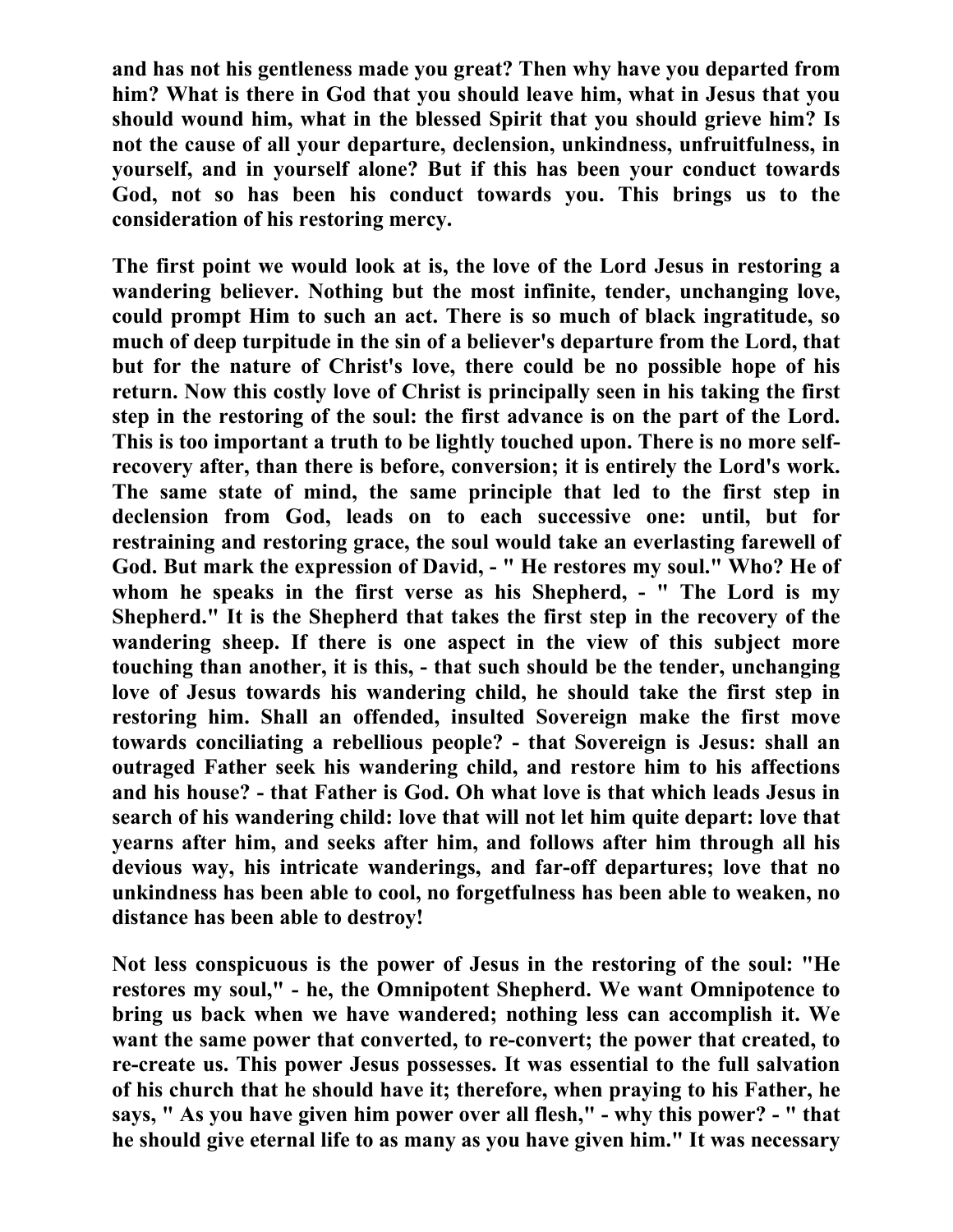**that he should have power over all flesh, yes, over all the powers leagued against the church, that he should bring to glory all that were given to him in the covenant of grace.** 

**Now this power is gloriously exerted in the restoring of the soul. Jesus works in the believer, in order to his recovery. He breaks down the hard heart, arrests the soul in its onward progress of departure, places upon it some powerful check, lays it low, humbles, abases it, and then draws from it the blessed acknowledgment, " Behold, I am vile; but, he restores my soul."** 

**There is infinite wisdom, too, in the Lord's restorings. This perfection of Jesus is clearly revealed here: in the way he adopts to restore, we see it. That he should make, as he frequently does, our very afflictions the means of restoration to our souls, unfolds the profound depth of his wisdom. This was David's prayer, - " Quicken me according to your judgments ": and this was his testimony, - " Before I was afflicted I went astray, but now have I kept your word"; - "Though I walk in the midst of trouble, you will revive me." The season of trial is not infrequently the sanctified season of revival. Who that has passed through the furnace has not found it so? Then the declension of the soul has been discovered, - then the hidden cause of that declension has been brought to light, - then the spirit has bowed in contrition before the Lord, - then grace has been stirred up in the heart, and a new sweetness has been given to prayer, and a new impulse to faith, and a new radiance to hope, and from the flame the gold and the silver have emerged, purified of their tin and dross. But for the production of effects like these, why the many peculiar and heavy afflictions that we sometimes see overtaking the child of God? Do not think that our heavenly Father takes pleasure in chastening us; do not think that it delights him to behold the writhings, the throes, and the anguish of a wounded spirit; do not think that he loves to see our tears, and hear our sighs and our groans under the pressure of keen and crushing trial. No: he is a tender, loving father; so tender and so loving, that not one stroke, nor one cross, nor one trial more does he lay upon us, than is absolutely needful for our good; - not a single ingredient does he put in our bitter cup, that is not essential to the perfection of the remedy. It is for our profit that he chastens, not for his pleasure; and that often to rouse us from our spiritual sleep, to recover us from our deep declension, and to impart new vigor, healthiness, and growth, to his own life in the soul.** 

**Nor must we overlook the gentleness of the Lord's restoring. We have a beautiful exhibition of this in the recovery of the stray sheep, as set forth by Jesus himself: " What man of you, having an hundred sheep, if he lose one of them, does not leave the ninety and nine in the wilderness, and go after that which is lost, until he find it? And when he has found it, he lays it on his shoulders, rejoicing." Luke xv. 4, 5. Here is the gentleness of the shepherd, - " he lays it on his shoulders." Too feeble itself to walk, too exhausted in its**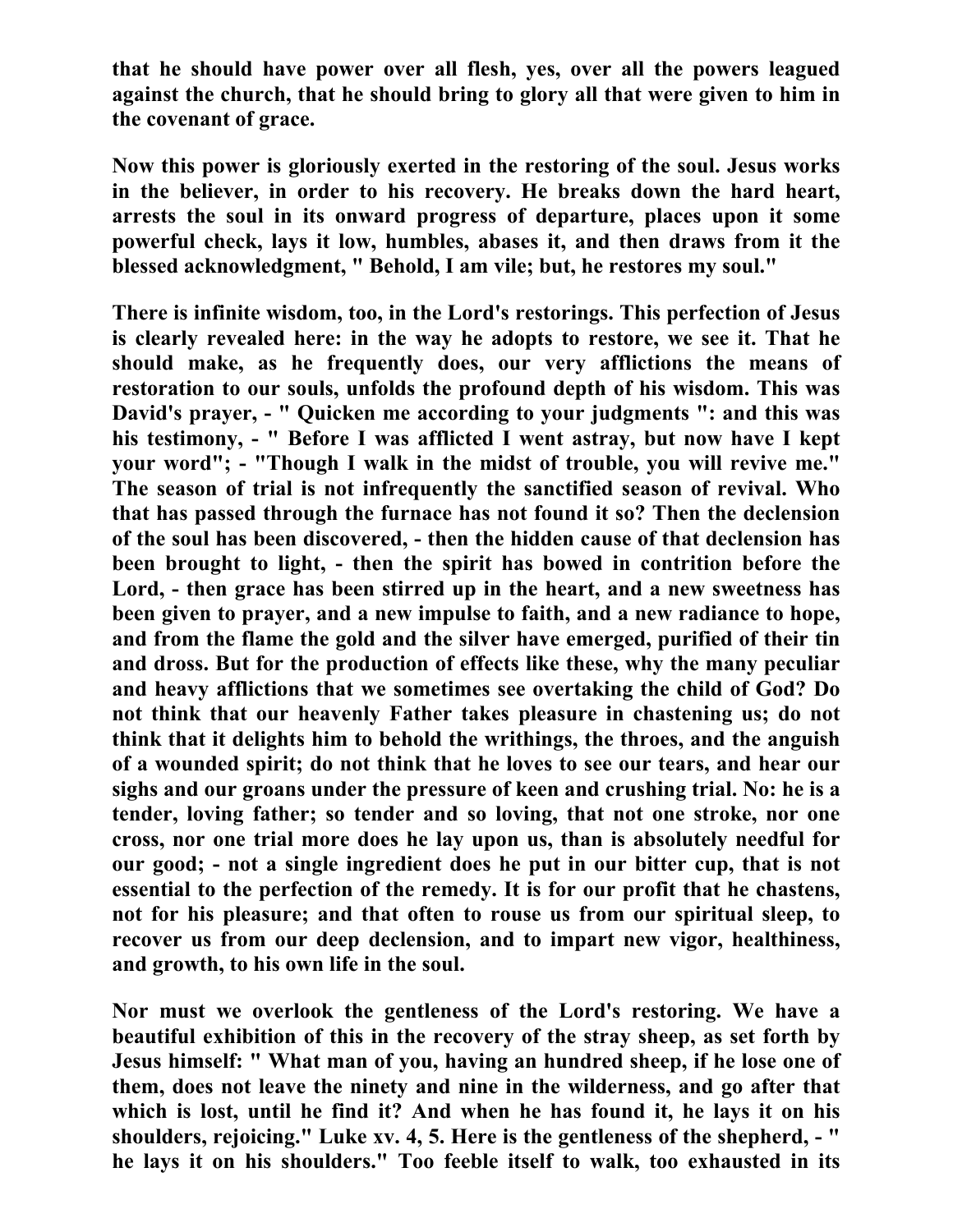**wanderings to return, the gentle shepherd having sought and found it, " lays it on his shoulders, rejoicing." Touching picture of the Savior's gentleness in restoring a backsliding soul! What but infinite gentleness is seen in the restoring of Peter? It was but a look; - not a word fell from the lips of the Savior - not an unkind rebuke, not a harsh upbraiding word did he breathe; yet that look - what artist's pencil has ever been able to imitate it; - that look so full of love, so full of gentleness, so full of forgiveness, did seem to say," I am going to die for you, Peter - all this and more I suffer for you; will you, can you deny me?" - that look, so touching, so melting, so eloquent, and so forgiving, reached the heart of the backsliding apostle, melted it, broke it, and sent him from the judgment-hall weeping bitterly. There was no expression in the look which Jesus bent upon Peter, but love. Let this truth be fixed in the heart of every backsliding believer. The Lord restores the soul gently. The moment he discovers to it its sin, he conveys some token of his pardoning mercy: the balm is applied the moment the wound is given, the remedy is at hand the moment the distemper is discovered. There is a tenderness, an unutterable tenderness, in the heart and hand, in the mercy and the method of the Lord's recovery of his child, which only he can feel. See it in the case of David. How did God bring his sin to remembrance? By the chastising rod? by heavy judgment? by severe expressions of displeasure? No; none of these were his messengers: but he sent a kind, tender, faithful prophet, to discover to him his awful backsliding; and the astounding words, " You are the man," had scarcely died away upon his ear, before he pours in this healing balm, "The Lord also has put away your sin; you shall not die." Oh, what gentleness, what tenderness, are thus shown in the Lord's restorings of his wandering child! From whom could this have been expected but from him whose nature and whose name is love, - from, whom, but him who could thus speak to his backsliding Ephraim: " Is Ephraim my dear son? is he a pleasant child? for since I spoke against him I do earnestly remember him still; therefore my affections are troubled for him: I will surely have mercy upon him, says the Lord." This is an outgushing of tenderness towards a poor, returning, backsliding soul, which could only have had its dwelling-place in the heart of Jehovah.** 

**But we have yet to speak of the way of a poor backslider's return to the Lord. May the Spirit impart wisdom and unction in unfolding this most important point! First, as touching the spirit with which he should return.** 

**Looking at the case of the backsliding church of Ephesus, we find the nature of her sin, and the mode of her recovery, thus set forth: " I have somewhat against you, because you have left your first love. Remember, therefore, from whence you are fallen, and repent and do the first works." The first exhortation addressed to her was, "Remember, therefore, from whence you**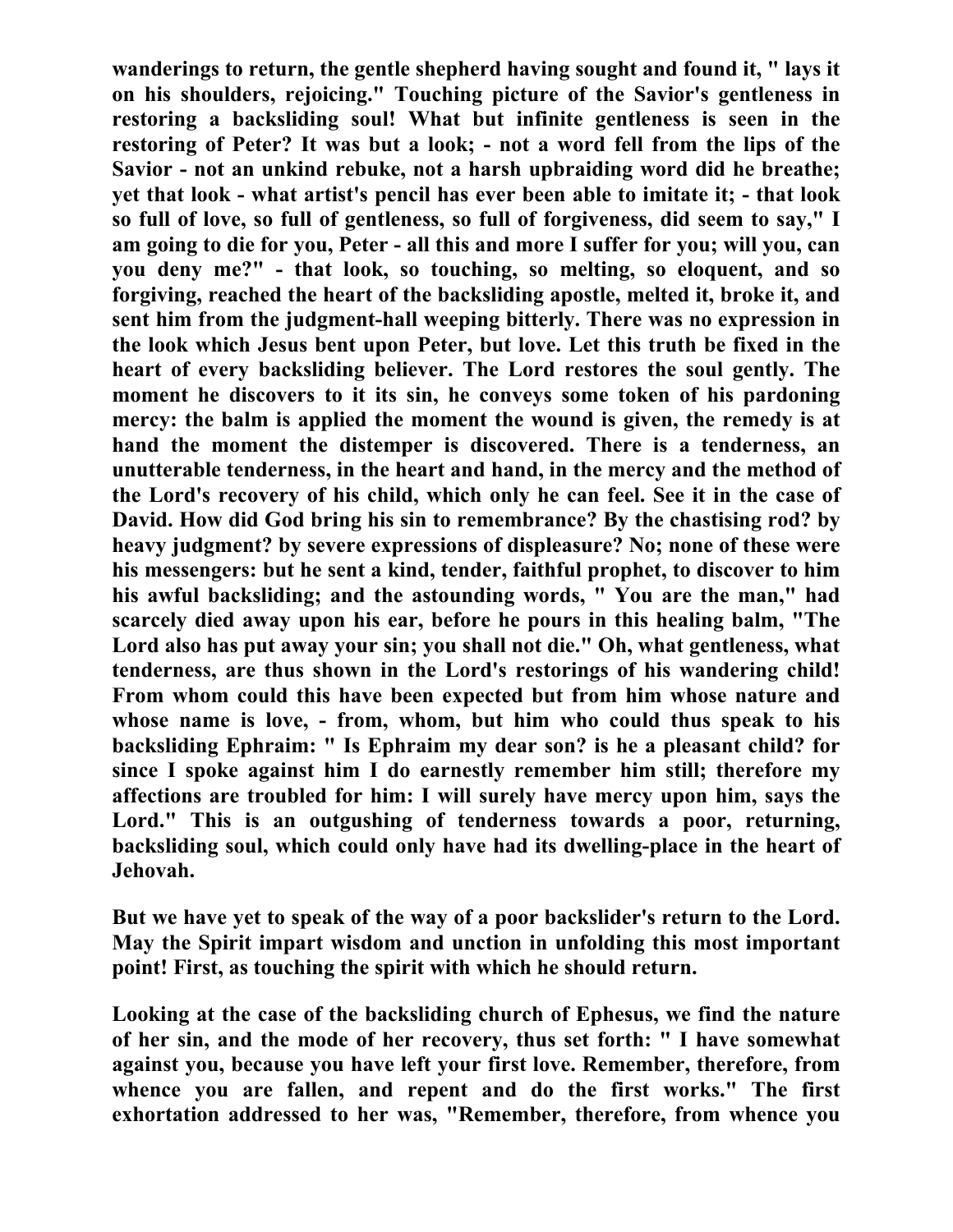**are fallen." She was first called to solemn reflection upon her former state of prosperity.** 

**Let the backsliding believer be brought to this first step, " Remember from whence you are fallen "; - revert to your past history, your former spiritual state; - remember your first sorrow for sin, the first joy of its pardon; remember the spring-tide of your first love - how precious Jesus was, how glorious was his person, how sweet was his cross, how fragrant was his name, how rich was his grace; - remember how dear to you was the throne of grace, how frequently you resorted to it, regarding it of all spots on earth the most blessed; - remember how, under the anointings of adopting love, you walked with God as with a Father - how filial, how close, how holy was your communion with him; - remember the seasons of refreshing in the sanctuary, in the social meeting, in the closet, how your soul did seem to dwell on the sunny sides of glory, and you longed for the wings of a dove that you might fly to your Lord: - remember how, publicly and before many witnesses, you put off sin and put on Christ, and turning your back upon the world, took your place among the followers of the Lamb; - remember how holy, and circumspect, and spotless was your walk, how tender was your conscience, how guileless was your spirit, how humble and lowly your whole deportment. But what and where are you now? O remember from whence you are fallen! Think from what a high profession, from what an elevated walk, from what holy employments, from what hallowed joys, from what sweet delights, and from what pleasant ways have you declined? May you not truly inquire with the sweet poet of Olney,-** 

**"Where is the blessedness I knew When first I saw the Lord? Where is the soul-refreshing view Of Jesus and his word?** 

**"What peaceful hours I once enjoyed! How sweet their memory still; But they have left an aching void, The world can never fill.** 

**"Return, O holy Dove, return, Sweet messenger of rest! I hate the sins that made you mourn, And drove you from my bosom."** 

**In the exhortation given to the backsliding church at Ephesus, there is yet another instruction equally applicable to the case of all wanderers from the Lord: "Repent and do the first works." How can a departing soul return without repentance? by what other avenue can the prodigal reach his Father's**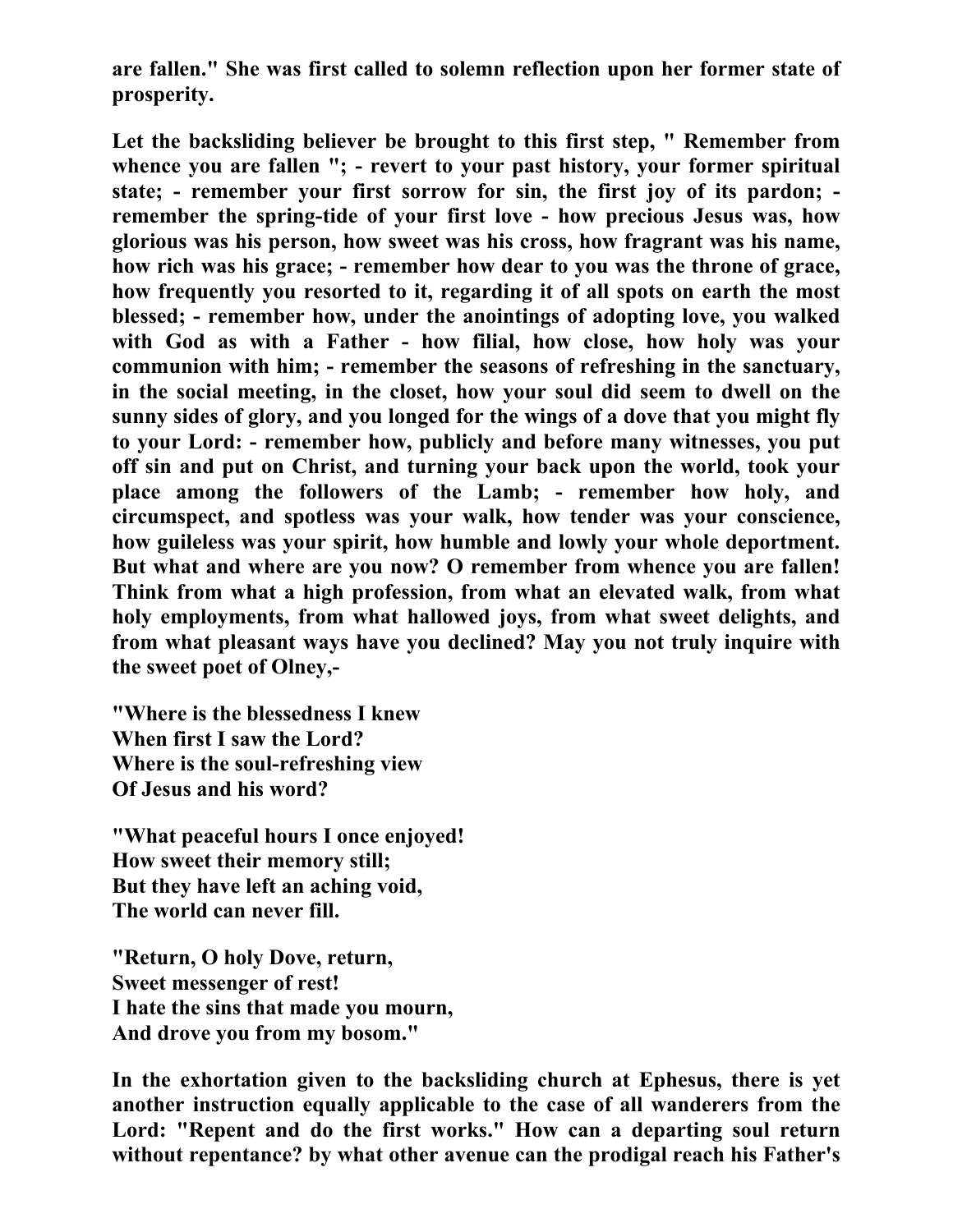**heart? Repentance implies the existence and conviction of sin. Ah! is it no sin, beloved reader, to have turned your back upon God? is it no sin to have lost your first love, to have backslidden from Jesus, to have transferred your affections from him to the world, or to the creature, or to yourself ? is it no sin to go no more with the Shepherd, and to follow no more the footsteps of the flock, and to feed no more in the green pastures, or repose by the side of the still waters? O yes! it is a sin of peculiar magnitude; it is a sin against God in the character of a loving Father, against Jesus in the character of a tender Redeemer, against the Holy Spirit in the character of a faithful Indweller and a Sanctifier; it is a sin against the most precious experience of his grace, against the most melting exhibitions of his love, and against the most tender proofs of his covenant faithfulness.** 

**Repent, then, of this your sin. Think how you have wounded Jesus afresh, and repent; think how you have requited your father's love, and repent; think how you have grieved the Spirit, and repent. Humble yourself in dust and ashes before the cross, and, through that cross, look up again to your forgiving God and Father. The sweet promise is, "They shall look upon him whom they have pierced, and shall mourn for him as one mourns for his only son." This leads us to touch upon one more point of vast moment in the way of a soul's return to God. It is this:** 

**All real return of a backsliding soul is through Jesus. Jesus is God's great Door of approach to his throne. No other entrance will conduct us to the golden scepter; no other will bring us into the holy of holies. Thus has the Holy Spirit unfolded this truth: "Having, therefore, brethren, boldness to enter into the holiest by the blood of Jesus, by a new and living way, which he has consecrated for us through the veil, that is to say, his flesh; and having an High Priest over the house of God; let us draw near." O blessed Door of return for a poor, backsliding, heart-broken believer! - a crucified Savior, in whom God is well pleased, and for whose sake he can receive the sinner, and put away his sin, can welcome the backslider, and heal his backsliding.** 

**Nor must we overlook the gracious work of the Spirit in the restoring of a backsliding soul; but for him, not a step in the way of return would be taken on the part of the believer. The first solemn reflection, the first wistful glance of the eye towards the Father's home, the first sigh that heaves the heart, the first tear that starts from the fountain of grief, the first step bent towards a forsaken God, is the effect of his blessed operation, of his unchangeable love, and covenant faithfulness. What debtors are we to the blessed and Eternal Spirit! What reverential views should we entertain of his person, and what tender thoughts should we cherish of his work!** 

**The encouragements to return to the Lord are many and great: in the first place, we have the gracious invitations of God himself. How numerous and**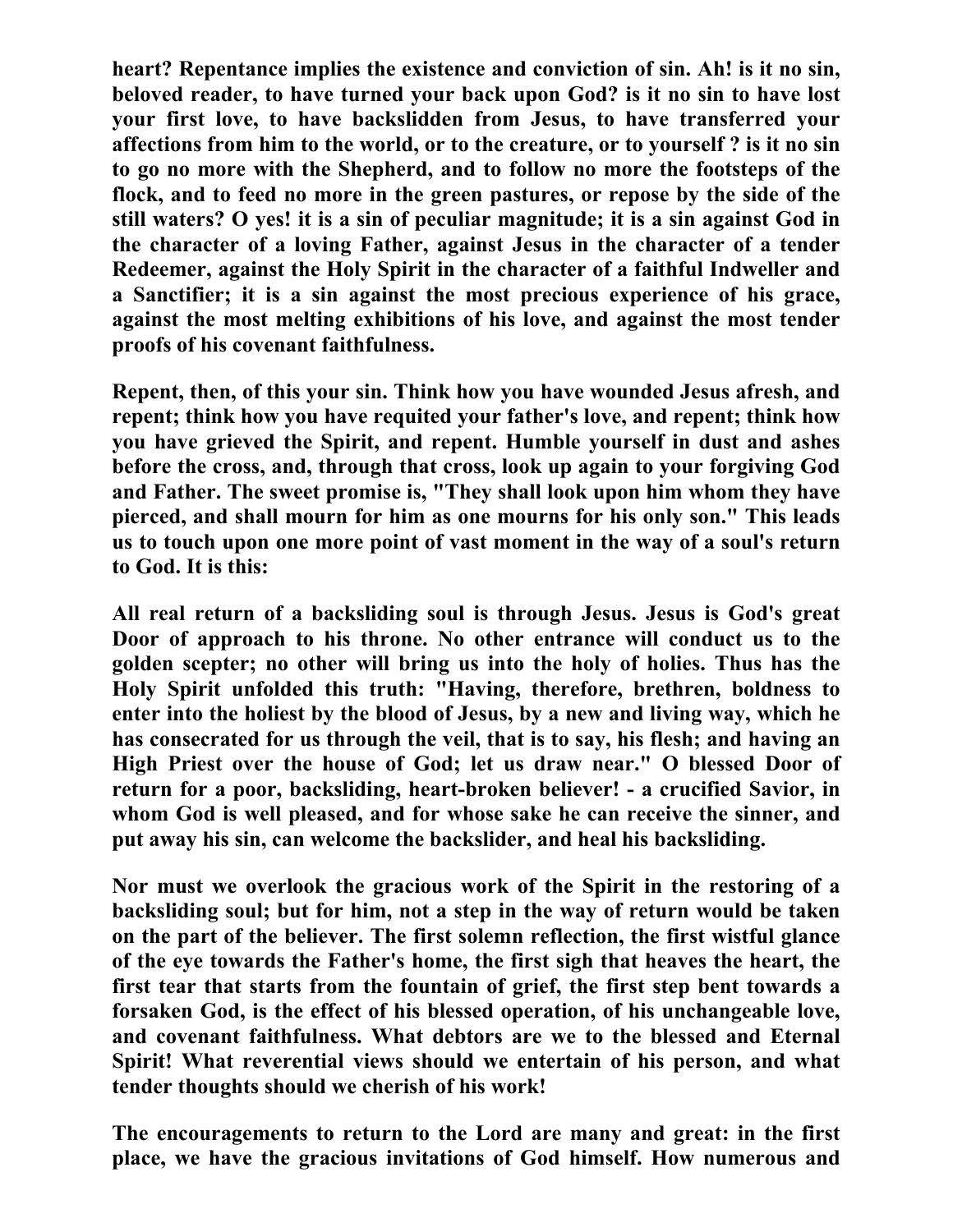**touching are these! Where is the heart, deeply conscious of its backsliding, that can resist the power of language like this: Go, and proclaim these words towards the north, and say, Return, you backsliding Israel, says the Lord; and I will not cause mine anger to fall upon you: for I am merciful, says the Lord, and will not keep anger forever." Jer. iii. 12. Here is a warrant for your return - God's own free invitation! You want no more. What if Satan discourages, what if your sins plead against you, what if guilt and unbelief and shame combine to impede your way, if God says, " Return!" - that is sufficient for you. You do want no more; if he is willing to receive you back, to pardon your sins, to forget your base ingratitude, to heal your backslidings, and restore your soul, you have the broad warrant to return, in the face of all opposition and discouragement. Yet again the cheering invitation runs, - "Only acknowledge your iniquity that you have transgressed against the Lord your God." - "Turn, O backsliding children, says the Lord, for I am married unto you." " Return, you backsliding children, and I will heal your backslidings." " I will heal their backsliding, I will love them freely: for mine anger is turned away from him." Jer. iii.; Hosea xiv.** 

**The character of God is such as encourages the return of a backsliding soul. In the invitations he has given, he urges them upon the ground of what he is: "Return, you backsliding Israel, says the Lord; and I will not cause mine anger to fall upon you: for I am merciful, says the Lord." O touching, soulsubduing, heart-melting argument, - "Return unto me, for I am merciful!" Merciful to receive you, merciful to pardon you, merciful to heal you. O the boundless mercy of God in Christ towards a soul returning from its wanderings! Will not this draw you? Again; "I have blotted out as a thick cloud your transgressions, and as a cloud your sins; return unto me, for I have redeemed you." "Return, for I have blotted out your transgressions: return, for I have put away your sins: return, for I have redeemed you. The work is already done, - the pardon has already gone forth, - the backsliding has already been forgiven; then linger not, but return, for I have redeemed you." Here, on the broad basis of the Lord's free and full pardon, the wandering soul is urged to return. Truly may the apostle say, " If we confess our sins, he is faithful and just to forgive us our sins, and to cleanse us from all unrighteousness."** 

**Thus is the character of God, as a merciful, sin-pardoning God, held out in the word as a motive and an encouragement to return. This is just the view of God, which, as a back sliding soul, you want. In yourself you see everything to discourage, everything to forbid your return: and even on awakening to a sense of your departure, your first thoughts of God are such as to repel you from his presence; you are ready to say, " I have wilfully departed from the Lord: I have gone after other lovers; I have hewn out other cisterns; now the Lord has given me up in his displeasure, and has forsaken me forever in his**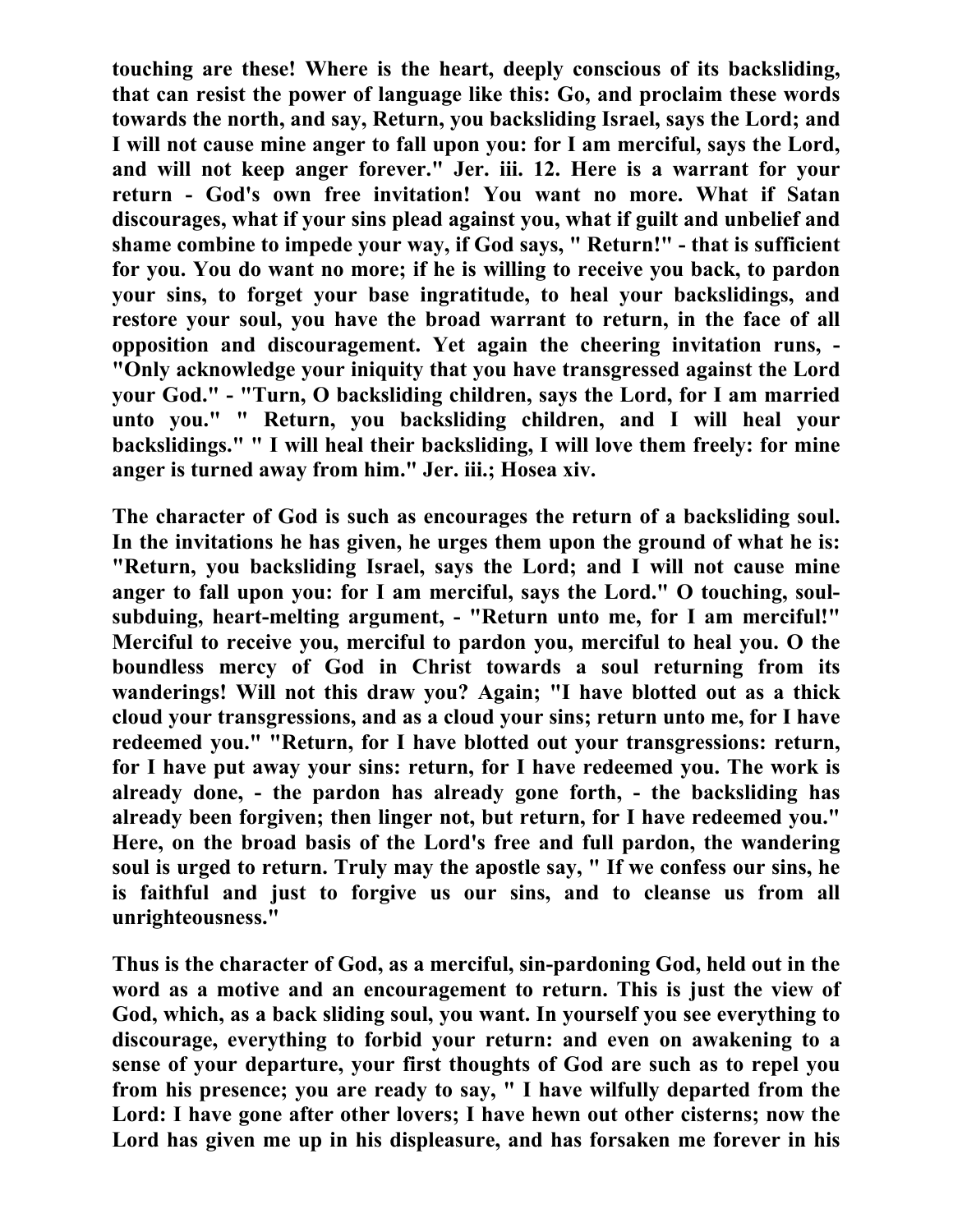**wrath." But God comes forth, and vindicates his own gracious character, unfolds his own love, and in accents most encouraging and persuasive, addresses himself to his wandering child, and says, "Return, you backsliding Israel, for I am merciful."** 

**In the parable of the prodigal son, we have the character of God towards a returning soul truly and beautifully drawn. The single point we would now advert to is, the posture of the father on the approach of his child. What was that posture? - the most expressive of undiminished love, of yearning tenderness, of eagerness to welcome his return. Thus is it described: " And when he was a great way of, his father saw him, and had compassion, and ran, and fell on his neck, and kissed him." All this is God to you, dear returning soul! He is on the eager watch for your first movement towards him; he is looking as with outstretched neck for the first sign of your soul's return, for the first sound of your footsteps, for the first relentings of your heart: yes, even more than this, or this were nothing, he sends his own Spirit to work that return in your soul, to break your heart, to rouse your slumbering spirit, to draw you, win you to his arms. This is your God, - the God whom you have forsaken, from whose ways you have declined, but who, in the very depth of your declension, and in the very extremity of your departure, has never withdrawn his eye of love one moment from you.** 

**Nor must we overlook the grand source of encouragement to a returning soul, - that which springs from the cross of Christ. But for a crucified Savior, there could be no possible return to God; in no other way could he consistently with the holiness and rectitude of the Divine government, with what he owes to himself as a just and holy God, receive a poor wandering, returning sinner. Mere repentance and humiliation for, and confession of, sin, could entitle the soul to no act of pardon. The obedience and death of the Lord Jesus laid the foundation, and opened the way for the exercise of this great and sovereign act of grace. The cross of Jesus displays the most awful exhibition of God's hatred of sin, and at the same time the most august manifestation of his readiness to pardon it. Pardon, full and free, is written out in every drop of blood that is seen, is proclaimed in every groan that is heard, and shines in the very prodigy of mercy that closes the solemn scene upon the cross. O blessed door of return, open and never shut, to the wanderer from God! how glorious, how free, how accessible! Here the sinful, the vile, the guilty, the unworthy, the poor, the penniless, may come. Here, too, the weary spirit may bring its burden, the broken spirit its sorrow, the guilty spirit its sin, the backsliding spirit its wandering. All are welcome here. The death of Jesus was the opening and the emptying of the full heart of God; it was the outgushing of that ocean of infinite mercy, that heaved and panted and longed for an outlet; it was God showing how he could love a poor, guilty sinner. What more could he have done than this? what stronger proof, what richer gift, what costlier boon,**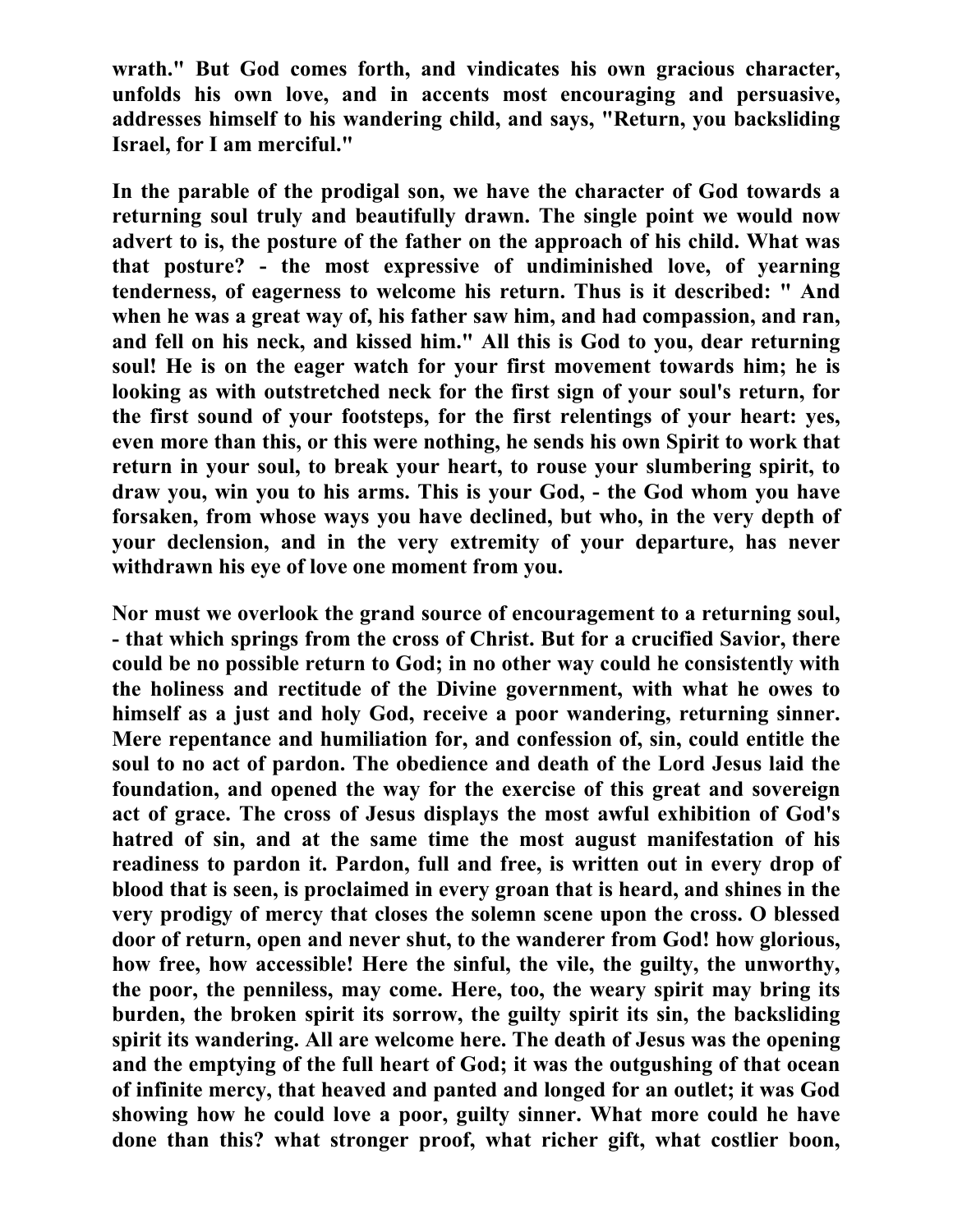**could he have given in attestation of that love? Now it is the simple belief of this, that brings the tide of joy down into the soul. It is faith's view of this that dissolves the adamant, rends asunder the flinty rock, smites down the pyramid of self-righteousness, lays the rebellious will in the dust, and enfolds the repenting, believing soul in the very arms of free, rich, and sovereign love. Here, too, the believer is led to trace the sin of his backsliding in its darkest lines, and to mourn over it with his bitterest tears, -** 

**"Then beneath the cross adoring, Sin does like itself appear; When the wounds of Christ exploring, I can read my pardon there."** 

**If the Lord has restored your soul, dear reader, remember why he has done it, - to make you hate your sins. He hates them, and he will make you to hate them too: and this he does by pardoning them, by sprinkling the atoning blood upon the conscience, and by restoring unto you the joys of his salvation. And never is sin so sincerely hated, never is it so deeply deplored, so bitterly mourned over, and so utterly forsaken, as when he speaks to the heart, and says, " Your sins are forgiven you, go in peace." As though he did say, "I have blotted out your transgressions, I have healed your backslidings, I have restored your soul;' that you may remember and be confounded, and never open your mouth any more because of your shame, when I am pacified toward you for all that you have done, says the Lord God.'" Ezek. xvi. 63.** 

**Remember that, just where the departure commenced, there should commence the return. Did it begin at the closet? - then at the closet let your restoration commence. Return to secret, closet prayer; build up the ruined altar, - rekindle the expiring flame, let that holy sanctuary once more witness to your confessions, your humiliations, your strong crying and tears, and your close, filial, and hallowed communion with God. O blessed moment that sees you there again, even though it be to smite in anguish on your bosom, and to cover yourself with sackcloth and ashes before the Lord!** 

**And do not overlook, in this great business of restoration, the intercession of Jesus, the High Priest, at the right hand of God. If your heavenly Father has restored your soul, not only has he done it from the spring of his own unchangeable love, but that which has prevailed with him was the power of the sweet incense of the Redeemer's blood before the mercy-seat. Moment by moment does this fragrant cloud go up, bearing as it ascends all the circumstances of all the Israel of God. There is not only the blood already sprinkled on the mercy-seat, which has satisfied Divine justice, but there is the constant pleading of the blood by Jesus, the Priest, before the throne. O precious thought, O comforting, encouraging truth, for a soul retreading its steps back to God! Of its own it has nothing to plead but its folly, its**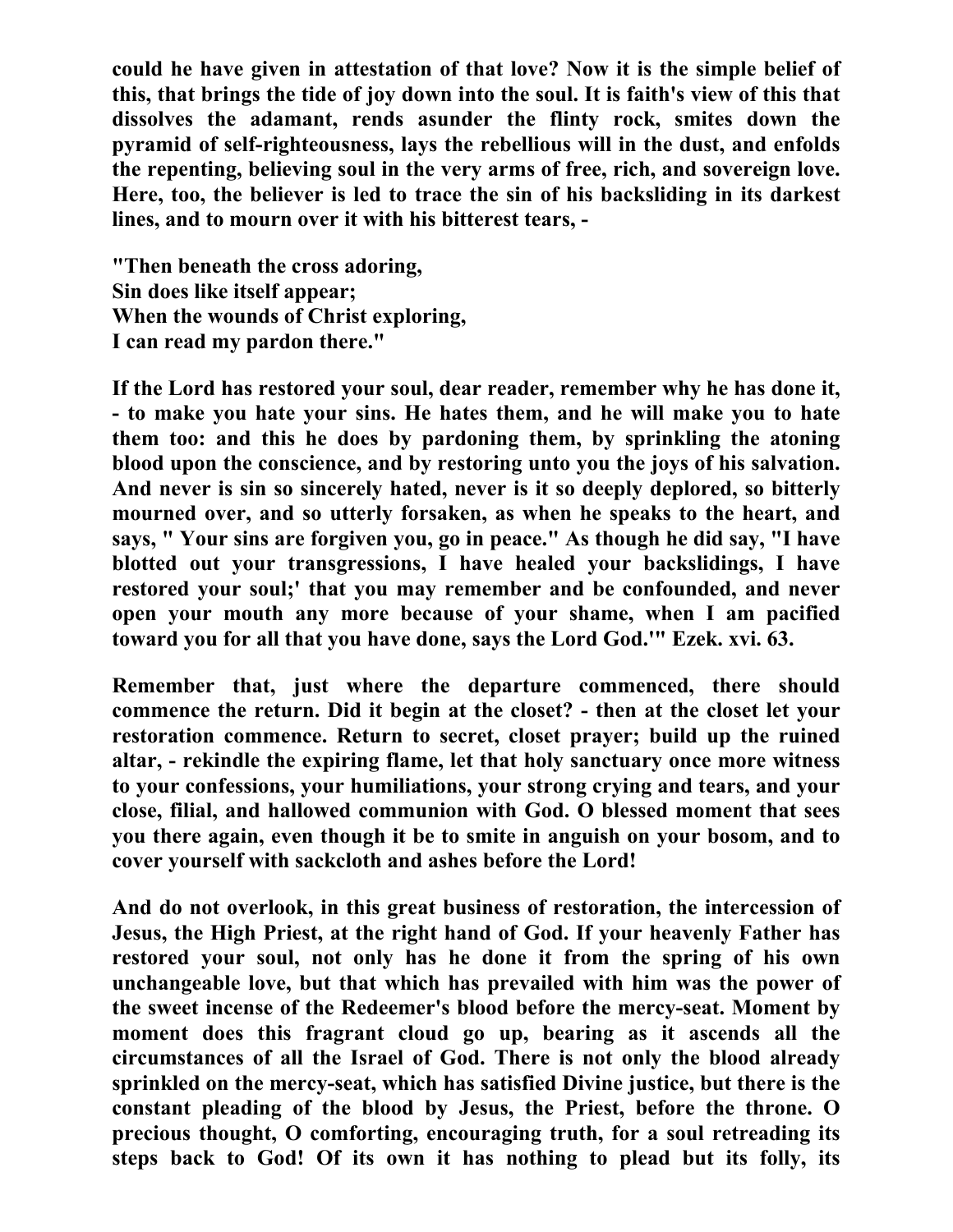**ingratitude, its wretchedness, and its sin; but faith can lay its trembling hand upon this blessed truth, - faith can observe Jesus clothed in his priestly garments standing between the soul and God, spreading forth his hands, and pleading on behalf of the returning believer the merits of his own precious obedience and death. And thus encouraged, he may draw near and touch the scepter: " If any man sin, we have an Advocate with the Father, Jesus Christ the righteous." " Christ is not entered into the holy places made with hands, which are the figures of the true; but into heaven itself, now to appear in the presence of God for us." Heb. ix. 24.** 

**In view of all these precious encouragements, persuasive motives, and earnest expostulations, will you, dear backsliding soul, still refuse to return? I entreat you, I implore you, I beseech you, to arise and go to your Father, and say unto him, " Father, I have sinned against heaven and in your sight." By all that is tender and forgiving in that Father's heart, - by all that is melting, persuasive, and precious in the work of Jesus, - by his agony and bloody sweat, by his cross and passion, by his death, burial, and resurrection, I beseech you to return! By the honor of that holy religion you have wounded, by all the hopes of glory you have indulged in, by all that is sacred and precious in the memory of the past, and by all that is solemn and real in the prospect of the future, I implore you to return! By the faithful promises of God, by the tender yearnings of Jesus, by the gentle drawings of the Spirit, by all that you will experience in the joy and peace and assurance of a restored soul, by the glory of God, by the honor of Christ, by the nearness of death and the solemnity of the judgment, I entreat, I implore, I beseech you, wanderer, prodigal, to return!** 

**"Return, O wanderer, return! And seek an injured Father's face; Those warm desires that in you burn, Were kindled by reclaiming grace.** 

**"Return, O wanderer, return! Your Savior bids your spirit live; Go to his bleeding side, and learn How freely Jesus can forgive.** 

**"Return, O wanderer, return! Regain your lost, lamented rest; Jehovah's melting affections yearn To clasp his Ephraim to his breast."**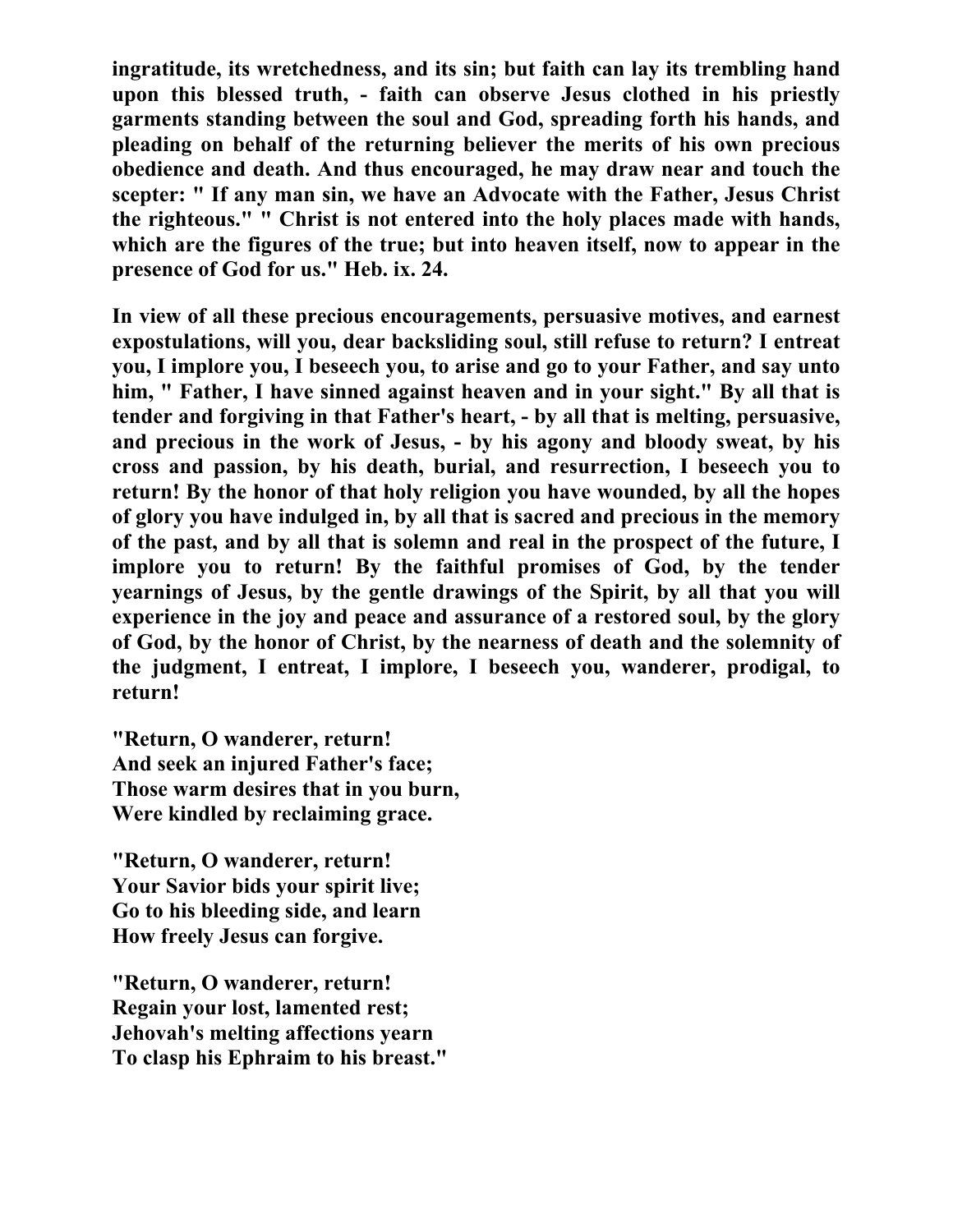## **Chapter 9: The Lord, the KEEPER of His People**

**"The Lord is Your Keeper." (Psalm 121:5)** 

**How frequently, clearly, and solemnly does the Holy Spirit unfold this great truth in his word, that salvation is entirely in and of God, irrespective of all worth, worthiness, or power of the creature; and that as the salvation of his covenant people is supremely and solely his own work, so in every respect it is infinitely worthy of himself. God can do nothing but what harmonizes with his own illimitable greatness: he can never act below himself. All the productions of his creative power in nature, all the events of his directive wisdom in providence, bear the impress, from the smallest to the greatest, of his "eternal power and Godhead." But in salvation, it is supremely and pre-eminently so. Here, the whole Deity shines: here, the entire Godhead is seen; here, Jehovah emerges from the veiled pavilion of his greatness and glory, and by one stupendous exercise of power, and by one august act of grace, and by one ineffable display of love - before which all other revelations of his glory seem to fade away and well-near disappear - walks abroad among men in his fullorbed majesty: "And I heard a great voice out of heaven, saying, Behold, the tabernacle of God is with men, and he will dwell with them, and they shall be his people, and God himself shall be with them and be their God." This glorious "tabernacle" that is "with men," what less is it than the manifestation of Jesus in our own nature - God manifest in the flesh? Truly may we say, "His glory is great in our salvation." Is he the only-wise God? his salvation must needs be the most profound result of that wisdom. Is he most holy? - his salvation must be holy. Is he just? - his salvation must be just. Is he gracious? - so must be his salvation. It bears the imprint of every attribute; it embodies in its nature the manifestation of every perfection. No other conception of his wisdom, no other product of his power, no other revelation of his greatness, gives any adequate conception of God, but the cross of his beloved Son. "It is here that he appears under the new and unequaled aspect of the God of our salvation; and hence that he desires a renewal of praise, not only for his excellent greatness, or his marvelous works, but for what he is in his inherent and illimitable goodness, and for what he imparts in the fruitions of his love. The very thought of such a discovery, is itself a new creation. It is the product of inspiration, not of mortal intelligence: it could proceed only from him by whom it is to be substantiated and accomplished; it constitutes its own evidence, it authenticates itself. Divinity is not more its object than its essence: incommunicable majesty is impressed on every feature, and diffused over all its form. Well may it be said of such a system, even as of Him who is its author, that herein God is manifested in the flesh, beheld in his express image and his uncreated brightness."**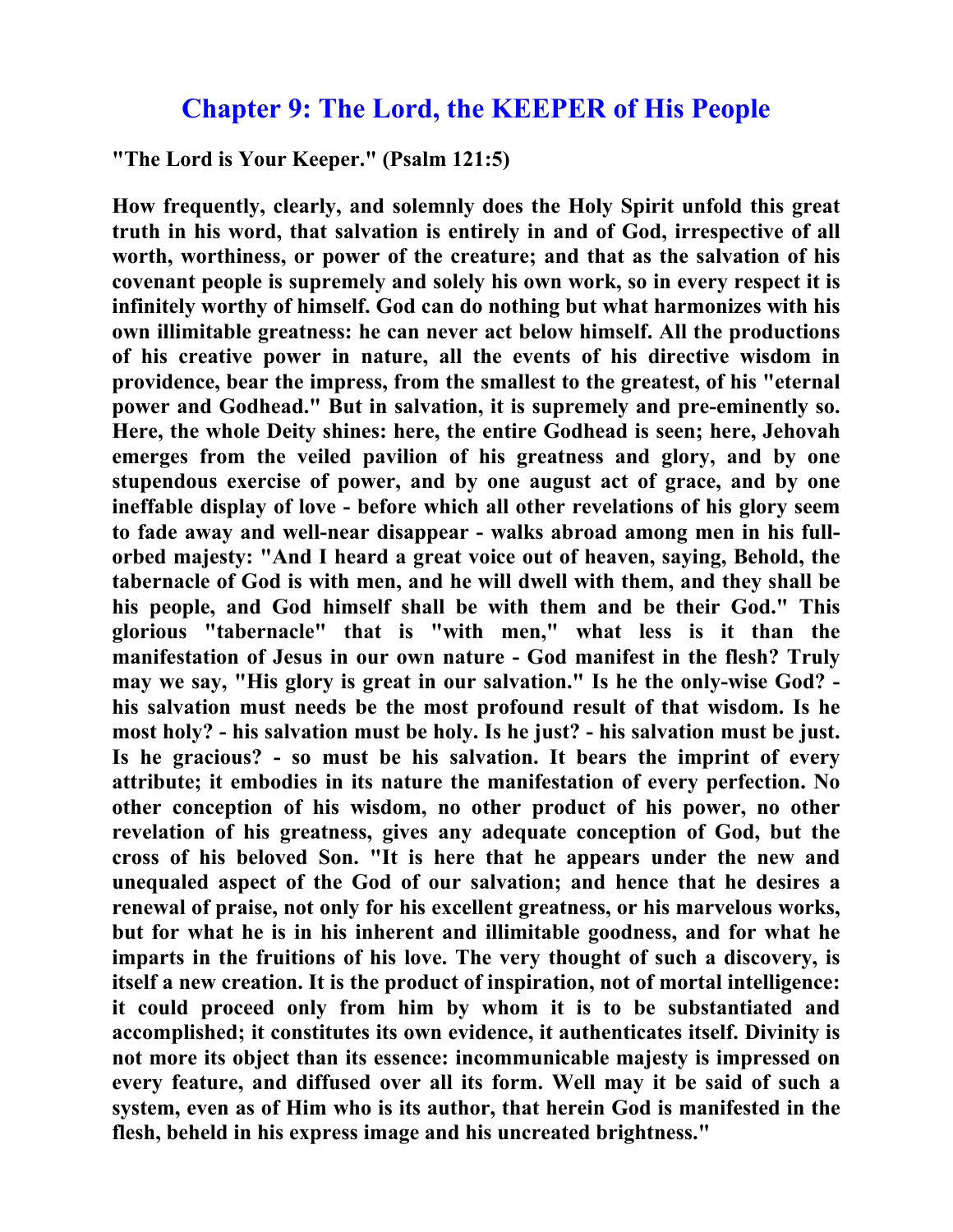**Now this salvation, thus so completely and entirely out of the creature, in God, takes in all the circumstances of a child of God. It is not only a salvation from wrath to come - that were an immeasurable act of grace - but it is a present salvation, anticipating and providing for every exigency of the life that now is, including deliverance from all evil, help in all trouble, comfort in all sorrow, the supply of all want, and through all conflicts, assaults, and difficulties, perfect safety and final triumph. But the single point with which we now have to do, is, the present and certain security of the believer, provided for in the covenant of grace, made sure in Jesus the covenant head, and revealed in this glorious covenant plan of salvation. We have, in the preceding chapter, been considering the inherent tendency and the constant liability of a child of God to departure from God; we now would look up to the Holy Spirit to unfold to us this great and consoling truth, that in the midst of all their weakness, waywardness, and tendency to wander, the Lord is the keeper of his people, and that they whom he keeps are well and eternally kept. "The Lord is your keeper."** 

**We cannot rightly discuss our subject, without laying its foundation in the perfect weakness of the believer himself. If this were not so, - if there were anything of self-power in the believer, any ability to keep himself, - if he were not weakness, all weakness, and nothing but weakness, - then the Lord could not in truth be said to be the keeper of his people. This truth, we repeat, is the ground-work of our subject, and of it the believer needs to be perpetually put in remembrance. The principle of self-confidence is the natural product of the human heart: the great characteristic of our apostate race, is, a desire to live, and think, and act, independently of God. What is the great citadel, to the overthrow of which Divine grace first directs its power? what is the first step it takes in the subjection of the sinner to God? what, but the breaking down of this lofty, towering, independent conceit of himself, so natural to man, and so abhorrent to God? Now, let it be remembered, that Divine and sovereign grace undertakes not the extraction of the root of this depraved principle from the heart of its subjects. The root remains to the very close of life's pilgrimage: though in a measure weakened, subdued, mortified, still it remains; demanding the most rigid watchfulness, connected with ceaseless prayer, lest it should spring upward, to the destruction of his soul's prosperity, the grieving of the Spirit, and the dishonoring of God. O how much the tender, faithful discipline of a covenant God may have the subjection and mortification of this hateful principle for its blessed end, who can tell? We shall never fully know until we reach our Father's house, where the dark and, to us, mysterious dealings of that loving Father with us here below, shall unfold themselves in light and glory, elevating the soul in love and praise!**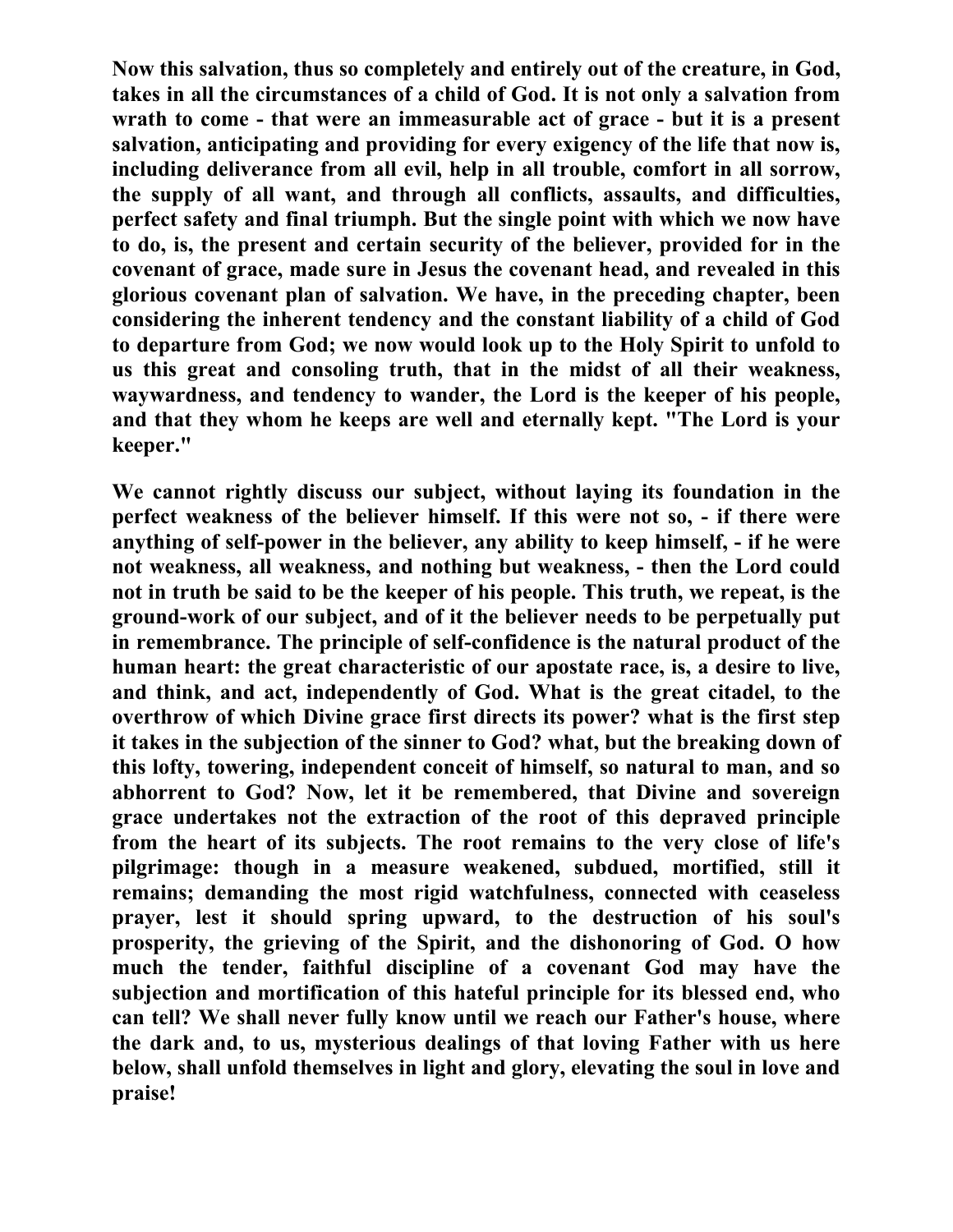**That no mere creature, angelic or human, can keep itself, is a truth fairly written out in the word of God, and illustrated by some of the most solemn and affecting examples. In the history of the fallen angels, God has revealed and confirmed this truth. If any creature could have kept itself from falling, why not a pure angelic spirit? All that the creature could possess in itself favorable to its security, they had; God created them in perfect uprightness and holiness; they were bound by a law implanted in their nature, - the same as the law of nature inscribed on Adam's heart, and which in substance corresponds with the moral law, - they were bound, we say, by this law to love God supremely, to obey him implicitly, to serve him devotedly and everlastingly. No power could release them from this obligation; nor did they want the moral capacity to obey it. The bent of their wills, the bias of their minds, the desire of their affections, were all towards it. And yet they fell! Why? Because God left them to the freedom of their wills, which were mutable; and that instant they were left to themselves, they fell as lightning from heaven. " I beheld," said Christ, "Satan as lightning fall from heaven." If it had been possible for created power to have sustained itself, here was the glorious theater for the display of that power. Their natures were holy, the God whom they served was holy, the place they inhabited was holy, their companions were holy, their employments were holy, and yet they fell! Again we ask why? - because no creature ever has or ever can, by any innate, inherent strength or power of his own, keep himself; that moment God leaves him to himself, that moment he falls.** 

**Look at Adam: he too was created in perfect holiness; not a taint of sin originally in his nature; not a cloud darkened his mind; not the least bias of his will, or a single inclination of his heart, but centered in God: and yet, he fell from his original holiness. And why? Because he could not keep himself: God left him to his natural and moral ability, which in the creature is natural and moral weakness, he left him to his own free-will, he left him to his own innate power, and the sad consequence was, he instantly fell, and in him, as their federal head, fell the whole human race. Adam was poor in himself, - he was a pensioner upon the free bounty of the God of heaven; even when he reposed amid the beauty and luxuriance of paradise, and trod the earth as the monarch of a new and a glorious world, every object of which paid him homage and submitted to his will, even then was he, as all creatures necessarily must be, poor in himself, and hung as a weak dependent creature upon the God that created him. And the moment that God withdrew his sustaining power, that moment Adam tore the crown of creature glory from his head, and trampled it into atoms in the dust!** 

**Look at the histories of some of the most eminent of God's saints. What affecting confirmation do they afford to the most important truth we are now upon, that the creature left to itself is perfect weakness! If the angels in their**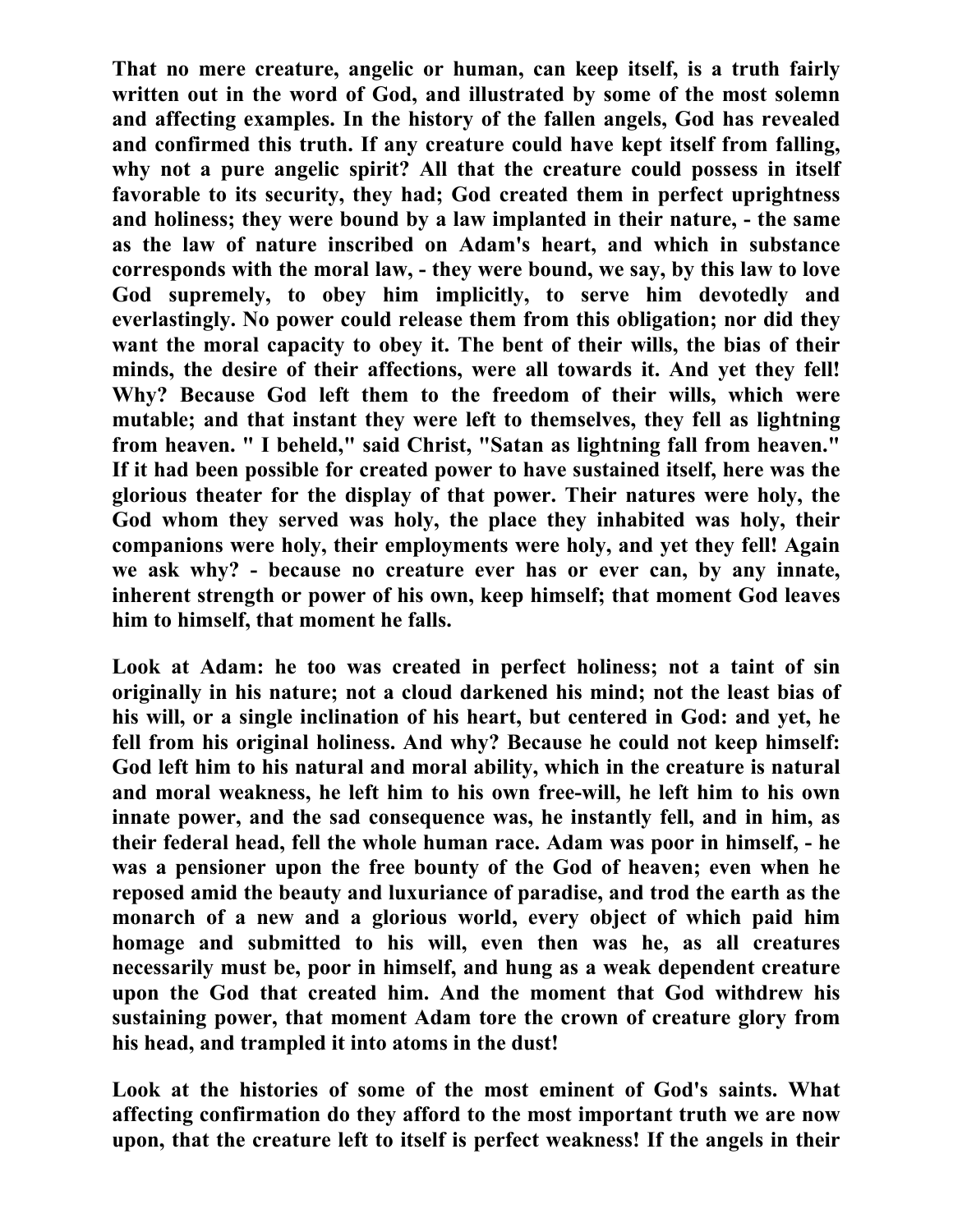**purity, if Adam in his state of innocence, fell in consequence of being left in the sovereign will of God to their own keeping, what may we expect from a fallen, sinful, imperfect creature, even though renewed? Do we look into God's blessed word, and read what is there declared, touching the power of a renewed creature to keep itself? How affecting, and at the same time conclusive these declarations are: "Having no might"; "Without strength"; "Weak through the flesh"; "Out of weakness were made strong." Could language more forcibly set forth the utter weakness of a child of God ? And what are the figures employed to impress upon the mind the same truth? They are most expressive; the believer is represented as a "lamb among wolves," as a dove ready to be fastened upon by the vulture, - as a "lily among thorns," - as "a bruised reed," - as "smoking flax," - as a feeble branch hanging upon the vine. And what are their own acknowledgments? "The Lord is the strength of my life"; "The Lord is my shepherd"; "Hold you me up, and I shall be safe"; "Keep back your servant also from presumptuous sins"; "Hold up my goings in your paths, that my footsteps slip not"; "We had the sentence of death in ourselves, that we should not trust in ourselves"; "Yet not I, but the grace of God which was with me"; "By the grace of God I am what I am." And what are the examples? To select but a few from among many: look at the intemperance of Noah, the unbelief of Abraham, the adultery and murder of David, the idolatry of Solomon, the self-righteousness of Job, the impatience of Moses, the self-confidence, and trimming, temporizing policy of Peter. Solemn are these lessons of the creature's nothingness; affecting these examples of his perfect weakness!** 

**But why speak of others? Let the reader, if he is a professing child of God, pause and survey the past of his own life. What marks of perfect weakness may he discover; what evidences of his own fickleness, folly, immature judgment, may he trace; what outbreakings of deep iniquity; what disclosures of hidden corruption; what startling symptoms of the most awful departure and apostasy from God, does the review present! And this, too, let it be remembered, is the history of a believer in Jesus, a renewed child of God, a partaker of the Divine nature, an expectant of eternal glory! Holy and blessed are they who, as they read and lay aside this book, shall relinquish all their fond conceit of self-power, and of self-keeping, and shall pray, and cease not to pray, "Lord, hold you me up, and I shall be safe!" "Let him that thinks he stands, take heed lest he fall."** 

**But the Lord will cause his people to know their perfect weakness and insufficiency to keep themselves, and that, too, not notionally, not theoretically, nor from what they hear, or from what they read, but from their own deep personal experience of the truth: yes, he is perpetually causing them to learn it. I do not allude merely to that blessed period when the Holy Spirit first lays his axe at the fabric of their self-righteousness, - truly they first learn**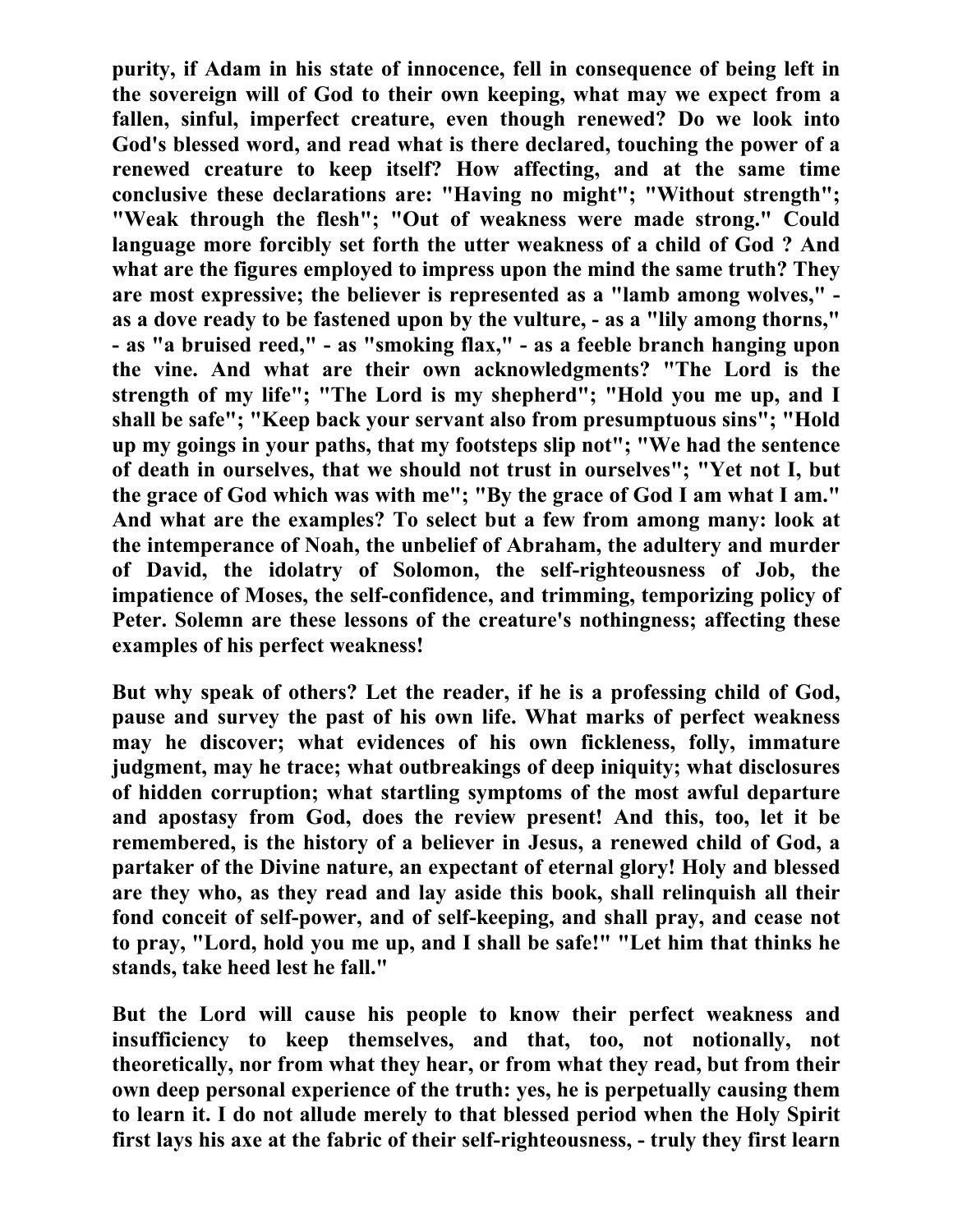**it then, - but it is a truth they become growingly acquainted with; it is a lesson they are made daily to learn; and he becomes the most perfectly schooled in it, who watches most narrowly his own heart, is most observant of his own way, and deals most constantly and simply with the cross of Jesus. With regard to the way which the Lord adopts to bring them into the knowledge of it, it is various. Sometimes it is by bringing them into great straits and difficulties, hedging up their path with thorns, or paving it with flints. Sometimes it is in deep adversity after great prosperity, as in the case of Job, stripped of all, and laid in dust and ashes, in order to be brought to the conviction and the confession of deep and utter vileness. Sometimes it is in circumstances of absolute prosperity, when he gives the heart its desire, but sends leanness into the soul. O how does this teach a godly man his own utter nothingness! Sometimes it is by permitting the messenger of Satan to buffet, - sending and perpetuating some heavy, lingering, lacerating cross. Sometimes by the removal of some beloved prop on which we too fondly and securely leaned, putting a worm at the root of our pleasant out-spreading gourd, drying up our refreshing spring, or leading us down deep into the valley of self-abasement and humiliation. But the great school in which we learn this painful, yet needed and wholesome lesson, is, in the body of sin which we daily bear about with us. It was here Paul learned his lesson, as the seventh chapter of his letter to the church at Rome shows, and for which epistle the saints of God will ever have reason to praise and adore the blessed and Eternal Spirit: "I know that in me (that is, in my flesh,) dwells no good thing: for to will is present with me; but how to perform that which is good I find not. For the good that I would I do not; but the evil which I would not, that I do. Now if I do that I would not, it is no more I that do it, but sin that dwells in me. O wretched man that I am! who shall deliver me from the body of this death?" In this school and in this way, did the great apostle of the Gentiles learn that the most holy, deeply taught, useful, privileged, and even inspired saint of God, was in himself nothing but the most perfect weakness of sin. Be not you cast down, dear reader, if the Lord the Spirit is teaching you the same lesson in the same way; if he is now ploughing up the hidden evil, breaking up the fallow ground, discovering to you more of the evil principle of your heart, the iniquity of your fallen nature, and that, too, it may be, at a time of deep trial, of heavy, heartbreaking affliction. Ah! you are ready to exclaim, "All these things are against me: ' I was at ease, but he has broken me asunder; he has also taken me by my neck, and shaken me to pieces, and set me up for his mark. His archers compass me round about; he cleaves my thoughts asunder, and does not spare; he pours out my gall upon the ground. He breaks me with breach upon breach, he runs upon me like a giant.' Job xvi. 12-14. Am I a child of God ? Can I be a subject of grace, and at the same time be the subject of so much hidden evil, and of such deep, overwhelming trial? Is this the way he deals with his people?" -**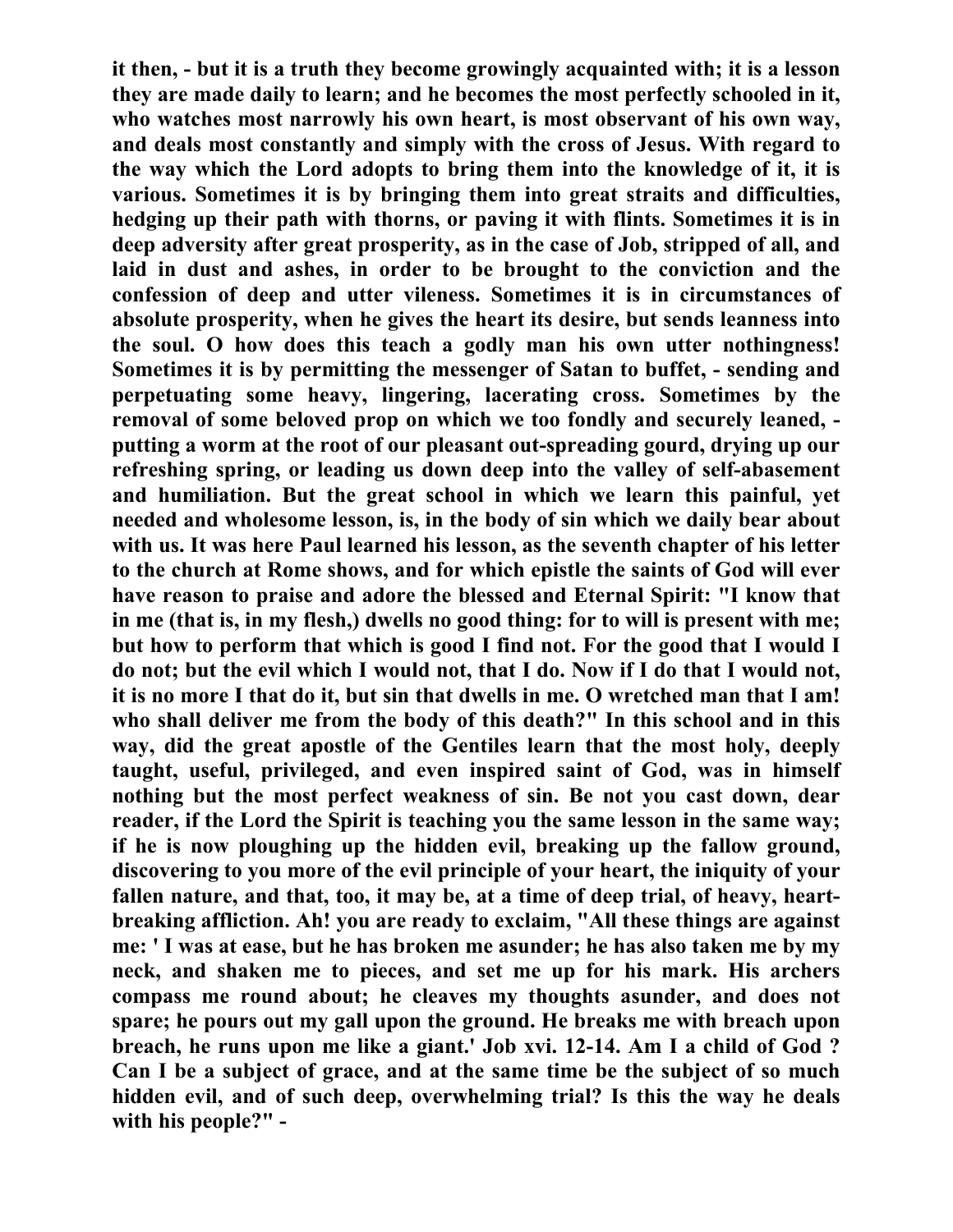**"I asked the Lord that I might grow In faith, and love, and every grace, Might more of his salvation know, And seek more earnestly his face.** 

**"Twas he who taught me thus to pray, And he, I trust, has answered prayer; But it has been in such a way As almost drove me to despair.** 

**"I hoped that in some favored hour. At once he'd answer my request. And by his love's constraining power. Subdue my sins, and give me rest.** 

**"Instead of this, he made me feel The hidden evils of my heart; And let the angry powers of hell Assault my soul in every part.** 

**"Yes, more; with his own hand he seemed Intent to aggravate my woe: Crossed all the fair designs I schemed. Blasted my gourds, and laid me low.** 

**"'Lord, why is this?' I trembling cried, 'Will you pursue your worm to death?' "Tis in this way,' the Lord replied, 'I answer prayer for grace and faith.** 

**"'These inward trials I employ, 'From self and pride to set you free, 'And break your schemes of earthly joy, 'That you may seek your all in me.'"** 

**Yes, dear believer, you are not solitary nor alone: for along this path, all the covenant people of God are traveling to their better and brighter home. Here they become acquainted with their own weakness, their perpetual liability to fall; here they renounce their former thoughts of self-power and of selfkeeping; and here, too, they learn more of Jesus as their strength, their allsufficient keeper, more of him as their "wisdom, righteousness, sanctification, and redemption." Cheer up, then, for the Lord your God is leading you on by a safe and a right way to bring you to a city of rest.**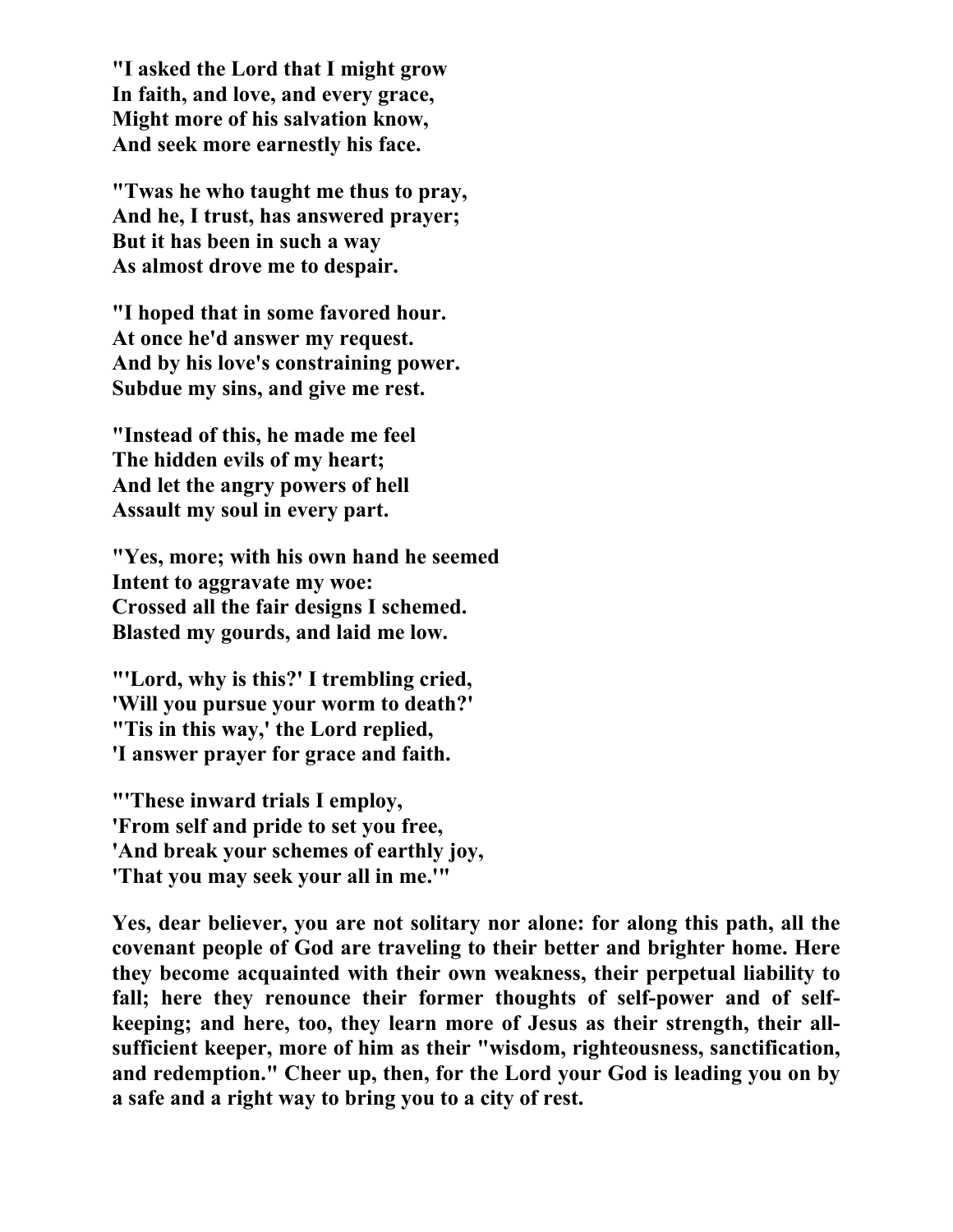**But, the Lord is the keeper of his people. To the consideration of this point, let us direct our remaining meditations. If what we have advanced touching the perfect helplessness, the proneness to constant departure of the child of God, be true, surely it needs no argument to show, that the believer stands in need of just such a keeper as God is. If he cannot keep himself, no mere creature can keep him - none but God in Christ.** 

**Our blessed Lord has himself declared this truth. Mark the double security of the believer in his and his Father's hands: "My sheep hear my voice, and I know them, and they follow me: and I give unto them eternal life: and they shall never perish, neither shall any pluck them out of my hand. My Father, which gave them me, is greater than all; and none is able to pluck them out of my Father's hand. I and my Father are one." John x. 27-30. Here they are declared to be his own chosen peculiar people, his sheep; given to him of his Father, and perfectly safe in the hands of both. Listen to the breathing of his soul on behalf of his people: "And now I am no more in the world, but these are in the world, and I come to you. Holy Father, keep through your own name those whom you have given me, that they may be one as we are. While I was with them in the world, I kept them in your name; those that you gave me I have kept."** 

**That the Lord Jesus is able to keep his people from falling, is a view of our subject worthy of especial and grateful consideration. This is the ground-work of our faith, - that Christ has power to keep, through all time and to all eternity, the people entrusted to his care. They are his portion, his bride, his jewels; they were committed to him of his Father, and therefore he is responsible for their present and eternal salvation. Let us see how he is in all respects fitted for this great undertaking.** 

**As God, Christ is able to keep his people. When Jehovah made promise of any blessing to his ancient people, with a view of confirming their faith in his ability to perform what he had promised, he was accustomed to append to his name Almighty, "the Lord that created the heaven and the earth": so that, however great and stupendous, and seemingly impossible, might appear the thing promised, He who '"created heaven and earth" was able to perform it. Now this very perfection of God, this work that stamps his omnipotence, and which answers all question and silences all doubts as to his "eternal power and Godhead," belongs and is ascribed to Christ the Keeper of his people. Thus, - "By him (Christ) were all things created that are in heaven and that are in earth, visible and invisible, whether they be thrones, or dominions, or principalities, or powers: all things were created by him and for him: and he is before all things, and by him all things consist." Col. i. 16, 17. Not less strikingly is the same exercise of omnipotent power applied to Christ in the epistle to the Hebrews, - "Who being the brightness of his [Father's] glory, and the express image of his person, and upholding all things by the word of**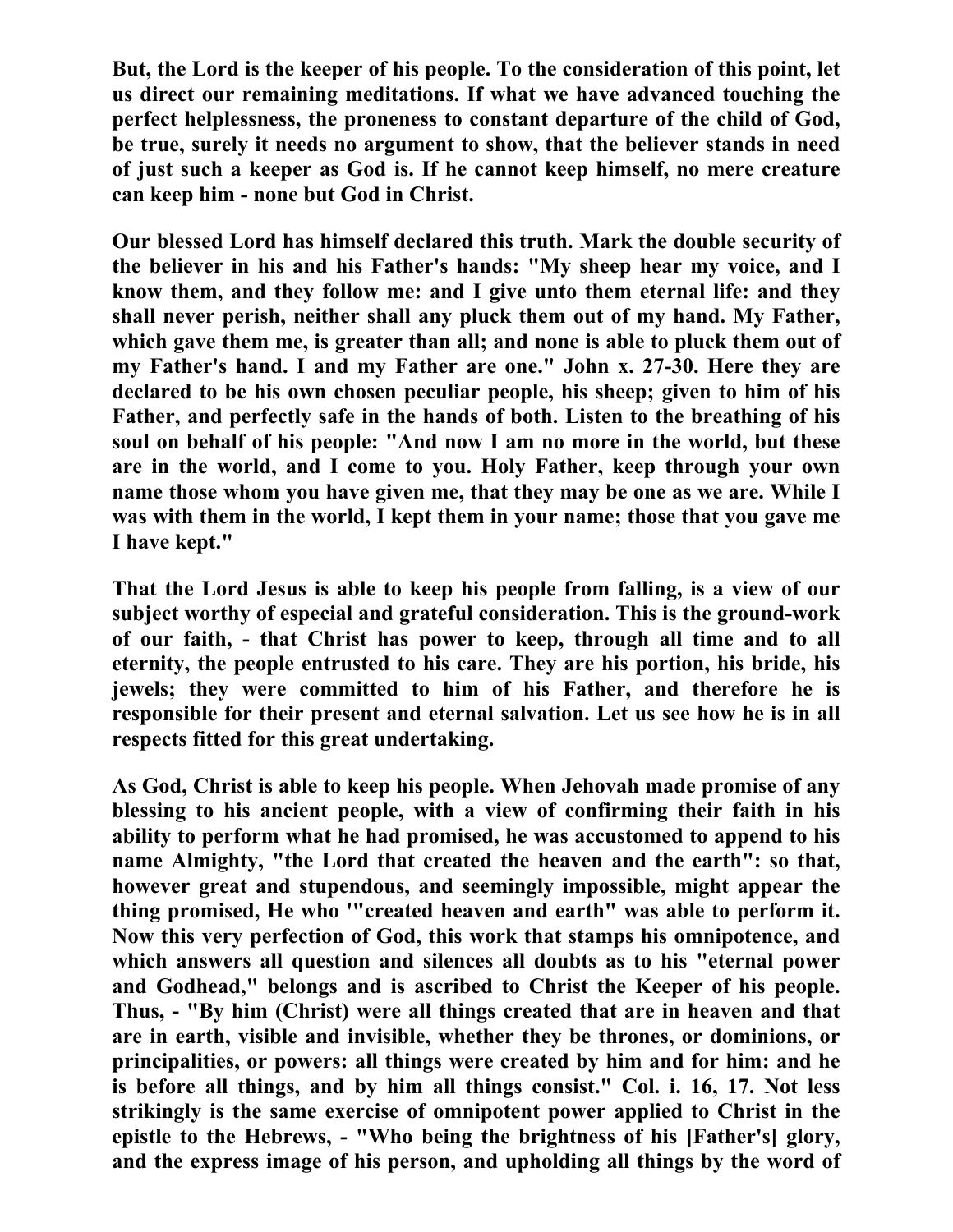**his power, when he had by himself purged our sins, sat down on the right hand of the Majesty on high." Ch. i. 3. In this passage, Jesus is invested with a creative and a sustaining power, - attributes that can be predicated only of God. Here lies, then, the great ability of Christ, as the Keeper of his covenant people. The same perfection which qualified him as the covenant head and surety of his people; the same almighty strength which enabled him to work out their salvation, to bear the burden and the curse of their sins, enables him to preserve them while "dead in trespasses and in sins," and to keep them after they have been called and renewed by the operation of the Holy Spirit. As God, then, he is able to keep his saints from falling.** 

**But, as God-man Mediator, he is also able to keep his people. As the covenant Head and preserver of his church, "it pleased the Father that in him should all fullness dwell." The Father knew what his beloved family would need. He knew what corruptions would threaten them, what temptations would beguile them, what foes would assail them, what infirmities would encompass them, and what trials would depress them; therefore it pleased him, it was his own good and gracious pleasure, that in his Son, the mediator of his beloved people, should all fullness dwell; - a fullness of merit, a fullness of pardon, a fullness of righteousness, a fullness of grace, wisdom, and strength, commensurate with the varied, multiplied, and diversified circumstances of his family. It is "all fullness." "Full," as Owen beautifully remarks, "to a sufficiency for every end of grace; full for practice, to be an example to men and angels as to obedience; full to a certainty of uninterrupted communion with God; full to a readiness of giving supply to others; full to suit him to all the occasions and necessities of the souls of men; full to a glory not unbecoming a subsistence in the person of the Son of God; full to a perfect victory in trials over all temptations; full to an exact correspondence to the whole law, every righteous and holy law of God; full to the utmost capacity of a limited, created, finite nature; full to the greatest beauty and glory of a living temple of God; full to the full pleasure and delight of the soul of his Father; full to an everlasting monument of the glory of God, in giving such inconceivable excellencies to the Son of man." As the Mediator, then, of his people, he keeps them in perfect safety by night and by day. No man, no power, can pluck them out of his hands; he has undertaken their full salvation. To die for their sins, and to rise again for their justification, and yet not to provide for their security while traveling through a world of sin and temptation, - to leave them to their own guardianship, an unprotected prey to their own hearts' corruptions, the machinations of Satan, and the power of worldly entanglement, - would have been but a partial salvation of his people. Opposed by a threefold enemy, - Satan and the world in league with their own imperfectly renewed and sanctified hearts, that treacherous foe dwelling**  within the camp, ever ready to betray the soul into the hands of its enemies, **how could a poor, weak child of God bear up and bosom this powerful**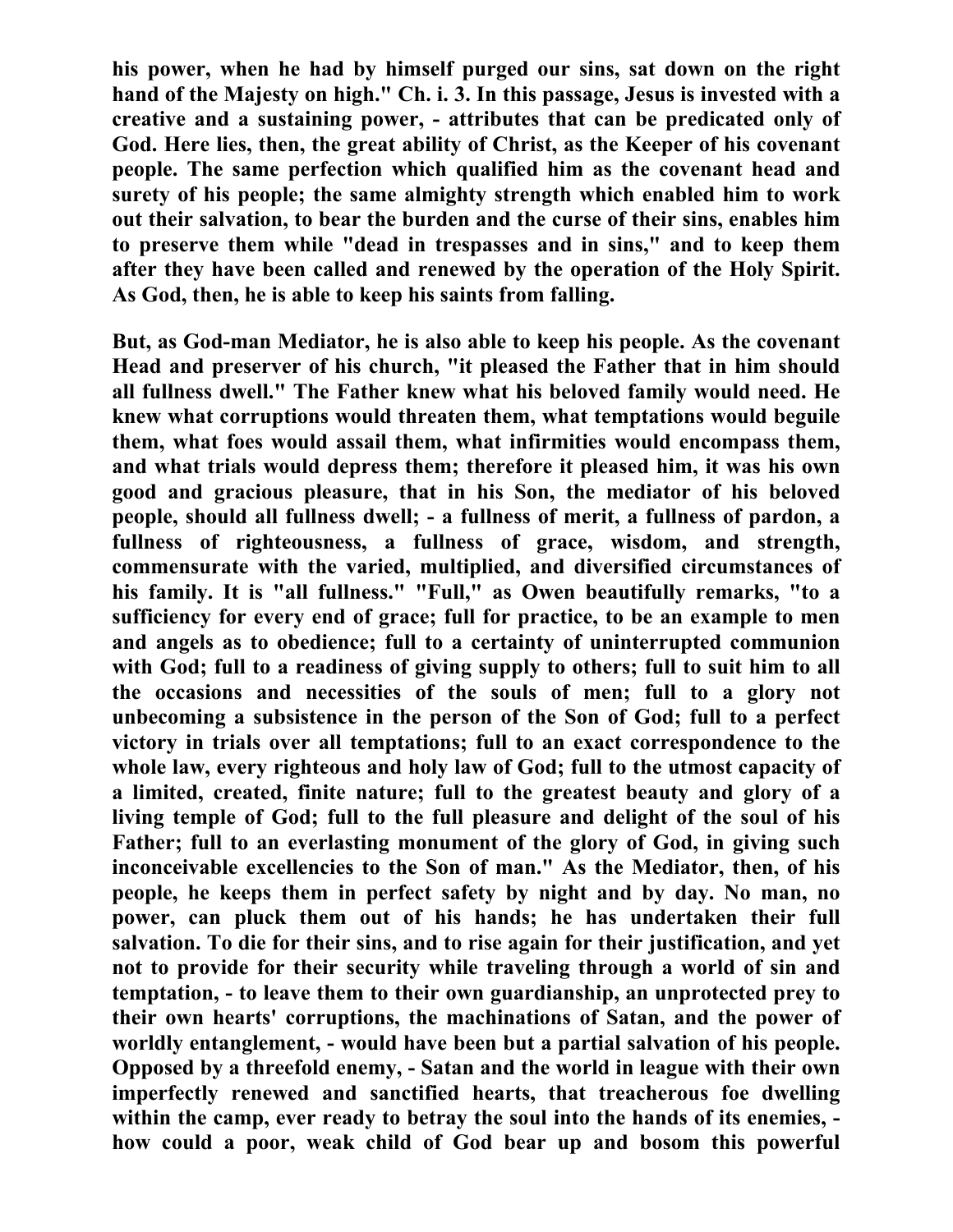**phalanx? But he who was mighty to save, is mighty to keep; in him provision is made for all the trying, intricate, perilous circumstances in which the believer may be placed. Grace is laid up for the subjection of every inbred corruption, - an armor is provided for every assault of the foe, - wisdom, strength, consolation, sympathy, kindness, - all, all that a poor believing sinner can possibly require, is richly stored in Jesus, the covenant Head of all the fullness of God to his people.** 

**But how is the child of God to avail himself of this provision? The simple but glorious life of faith exhibits itself here. It is by faith in Christ the soul is made strong in battle; this is the channel through which the fullness of Jesus comes to the believer. By faith he travels up to this rich and ample supply; by faith he takes his nothingness to Christ's all-sufficiency; by faith he takes his unworthiness to Christ's infinite merit; by faith he takes his weakness to Christ's strength, his folly to Christ's wisdom; his fearful heart, his timid spirit, his nervous frame, his doubtful mind, his beclouded evidences, his rebellious will, his painful cross, his peculiar case of whatever nature it may be, in the way of believing, in the exercise of simple faith, he goes with it to Jesus, and as an empty vessel hangs himself upon that "nail fastened in a sure place," the glorious Eliakim on whom is hung "all the glory of his Father's house, the offspring and the issue, all vessels of small quantity; from the vessels of cups, even to all the vessels of flagons." Isaiah xxii. 24. Thus may the weakest believer, the most severely assailed, the most deeply tried, the most painfully tempted, lay his Goliath dead at his feet, by a simple faith's-dealing**  with the fullness that is in Christ Jesus. O how mighty is the believer, who, in **deep distrust of his own power, casting off from him all spirit of selfdependence, looks simply and fully at Jesus, and goes not forth to meet his enemy, only as he is "strong in the strength that is in Christ."** 

**But what is the great evil of which the true saints of God most stand in jeopardy, and which their timid, fearful hearts most dread? Is it not secret and outward backsliding from God, after conversion? Surely it is, as the experience of every honest, upright, God-fearing man will testify. It is his consolation then to know, that Jesus is "able to keep him from falling"; "Unto him that is able to keep you from falling." Jude 24. This is the most overwhelming evil that stares the believer in the face. Some, but imperfectly taught in the word, are dreading awful apostasy from the faith here, and final condemnation from the presence of God hereafter, - believing that though Christ has made full satisfaction for their sins to Divine justice, has cancelled the mighty debt, has imputed to them his righteousness, has blotted out their iniquities, has called, renewed, sanctified, and taken full possession of them by his Spirit, and has ascended up on high, to plead their cause with the Father; that yet, after all this stupendous exercise of power, and this matchless display of free grace, they may be left to utter apostasy from God, and be finally and**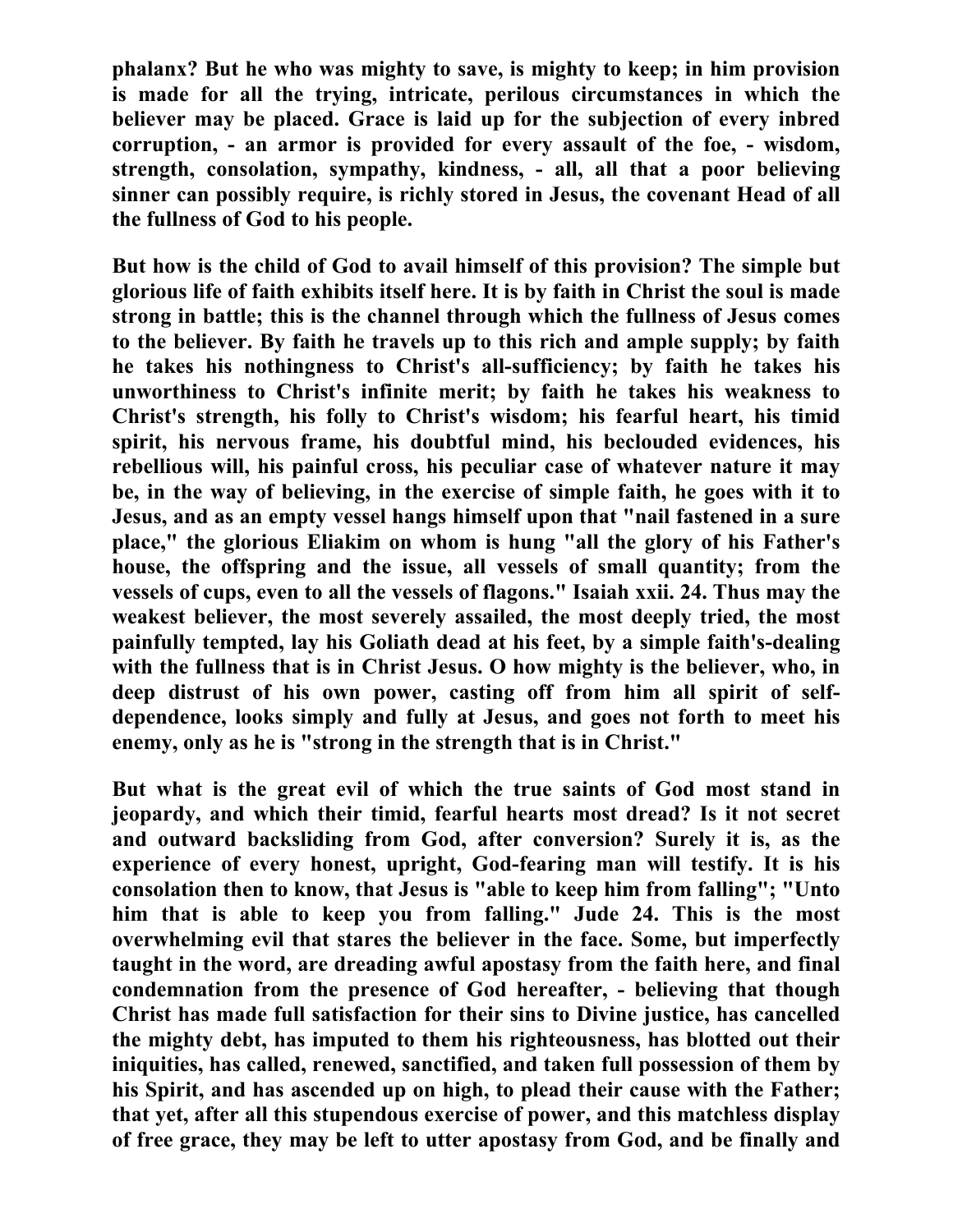**eternally lost. If there is one doctrine more awful in its nature, distressing in its consequences, and directly opposed to the glory of God and the honor of Christ, than another, methinks it is this.** 

**Others, again, more clearly taught by the Spirit, are heard to say, "I believe in the stability of the covenant, in the un-changeableness of God's love, and in the faithfulness of my heavenly Father, but I fear lest some day, under some sharp temptation, some burst of indwelling sin, when the enemy shall come in as a flood, I shall fall, to the wounding of my peace, to the shame of my brethren, and to the dishonoring of Christ." Dear believer, truly you would fall, were he to leave you to your own keeping for one moment; but Jesus is able to keep you from falling. Read the promises, believe them, rest upon them. Concerning his redeemed church, what does he say? "I, the Lord, do keep it; I will water it every moment, lest any hurt it; I will keep it night and day." Isa. xxvii. 3. "The Lord upholds the righteous." Psalm xxxvii. 17. "The righteous shall hold on his way, and he that has clean hands shall be stronger and stronger." Job xvii. 9. " They go from strength to strength; every one of them in Zion appears before God." Psalm Ixxxiv. 7. "Those who trust in the Lord shall be as mount Zion, which cannot be removed, but abides forever. As the mountains are round about Jerusalem, so the Lord is round about his people, from henceforth, even for ever." Psalm cxxv. i, 2. "Kept by the power of God, through faith, unto salvation." i Pet. i. 5. "I will lift up mine eyes unto the hills, from whence comes my help. My help comes from the Lord, which made heaven and earth. He will not suffer your foot to be moved; he who keeps you will not slumber. Behold, he who keeps Israel will neither slumber nor sleep. The Lord is your keeper." Psalm cxxi. 1-5.** 

**A simple glance at these passages will present to the believer's eye, a threefold cord, by which he is kept from falling. In the first place, God the Father keeps him, - " kept by the power of God"; the power that created and upholds the world, keeps the believer. The eternal purpose, love, and grace of the Father keeps him: this is the first cord.** 

**Again, God the Son keeps him: "My sheep hear my voice, and I know them, and they follow me; and I give unto them eternal life; and they shall never perish, neither shall any man pluck them out of my hand." The covenant engagements, the perfect obedience, the atoning death of Immanuel, keeps the believer: this is the second cord.** 

**Yet again, God the Holy Spirit keeps him: "When the enemy shall come in like a flood, the Spirit of the Lord shall lift up a standard against him " (marg. shall put him to flight). The effectual calling, the personal indwelling, the tender love, the covenant faithfulness, and the omnipotent power of the Eternal Spirit, keep the believer: this is the third cord. And "a threefold cord**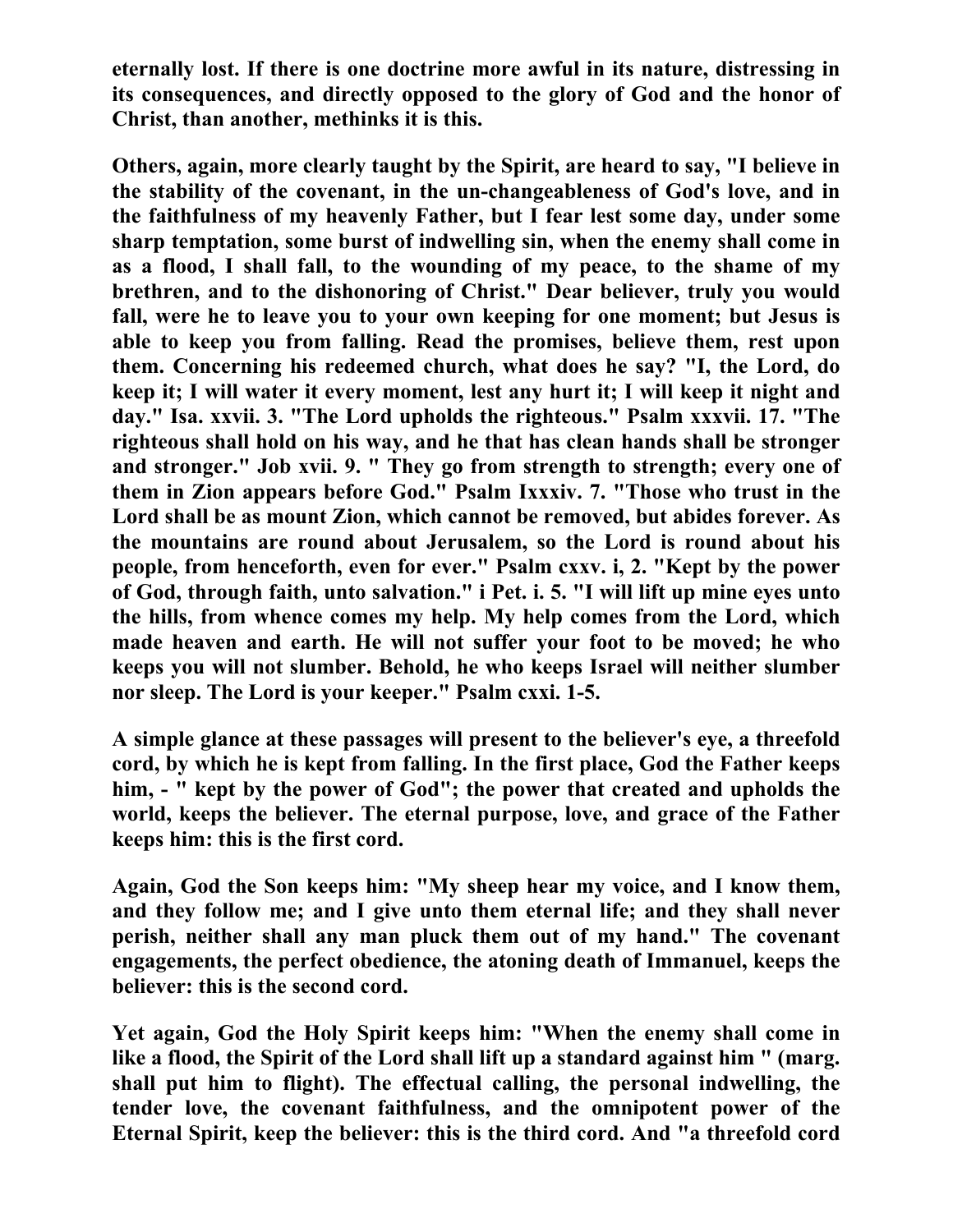**is not quickly broken." Eccles. iv. 12. Exceeding great and precious promises! Well may we sing with the poet -** 

**"More happy, but not more secure. The glorified spirits in heaven."** 

**But with these promises of the triune God to keep his people from falling, he has wisely and graciously connected the diligent, prayerful use of all the means which he has appointed for this end. The believer is nowhere in the Bible spoken of, or addressed, as a lifeless machine, a mere automaton; but as one "alive unto God," Rom. vi. 11, - as "created in Christ Jesus," Eph. ii. 10, as a "partaker of the Divine nature," 2 Pet. i. 4. As such he is commanded to "work out his own salvation with fear and trembling," Phil. ii. 12, - to "give diligence to make his calling and election sure," 2 Pet. i. 10, - to "watch and pray, lest he enter into temptation," Matt. xxvi. 41: and the apostle Jude thus affectionately and earnestly exhorts the saints to whom he addressed his brief epistle, "But you, beloved, building up yourselves on your most holy faith, praying in the Holy Spirit, keep yourselves in the love of God, looking for the mercy of our Lord Jesus Christ unto eternal life," 20, 21. Thus does God throw a measure of the responsibility of his own standing upon the believer himself, that he might not be slothful, unwatchful, and prayerless, but be ever sensible of his solemn obligations to "deny ungodliness and worldly lusts, and to live soberly, righteously, and godly, in this present world," remembering that he is "not his own, but is bought with a price."** 

**Let the reader guard against the slightest abuse of any of the great truths discussed in this work, especially the one insisted upon in this chapter. If the power of God is the efficient cause of the eternal security of the believer, yet, as auxiliaries which God has appointed, and by which he instrumentally works, the believer is to use diligently all holy means of keeping himself from failing; as a temple of the Holy Spirit, as the subject of the Divine life, as a pardoned, justified man, he is called to labor perseveringly, to pray ceaselessly, and to watch vigilantly. He is not to run wilfully into temptation, to expose himself needlessly to the power of the enemy, to surround himself with unholy and hostile influences, and then take refuge in the truth, that the Lord will keep him from falling. God forbid! This were most awfully to abuse the "doctrine that is after godliness," to "hold the truth in unrighteousness"; and to make "Christ the minister of sin." Dear reader, watch and pray against this!** 

**And lastly: Let the cheering prospect of that glory unto which you are kept, stimulate you to all diligent perseverance in holy duty, and constrain you to all patient endurance of suffering. In all your conflicts with indwelling sin, under the pressure of all outward trial, let this precious truth comfort you, - that your heavenly Father has "begotten you again unto a lively hope, by the**